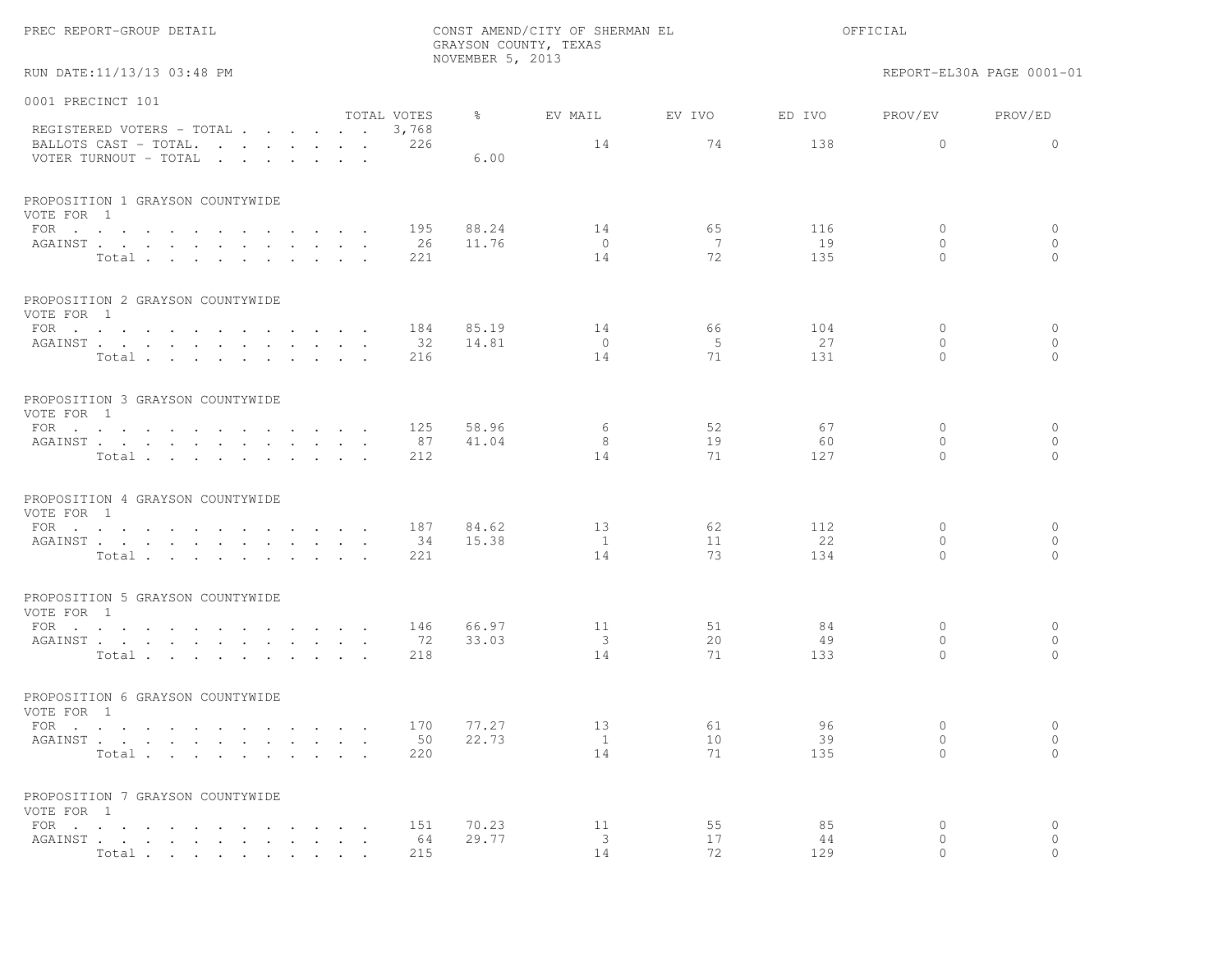| PREC REPORT-GROUP DETAIL                                 |             | NOVEMBER 5, 2013 | CONST AMEND/CITY OF SHERMAN EL<br>GRAYSON COUNTY, TEXAS | OFFICIAL |        |          |                           |
|----------------------------------------------------------|-------------|------------------|---------------------------------------------------------|----------|--------|----------|---------------------------|
| RUN DATE:11/13/13 03:48 PM                               |             |                  |                                                         |          |        |          | REPORT-EL30A PAGE 0001-02 |
| 0001 PRECINCT 101                                        | TOTAL VOTES | $\approx$        | EV MAIL                                                 | EV IVO   | ED IVO | PROV/EV  | PROV/ED                   |
|                                                          |             |                  |                                                         |          |        |          |                           |
| PROPOSITION 8 GRAYSON COUNTYWIDE<br>VOTE FOR 1           |             |                  |                                                         |          |        |          |                           |
| $\text{FOR}$                                             | 145         | 70.05            | 10                                                      | 56       | 79     | $\Omega$ | $\bigcap$                 |
| AGAINST                                                  | 62          | 29.95            | 3                                                       | 12.      | 47     | $\Omega$ | $\Omega$                  |
| Total                                                    | 207         |                  | 13                                                      | 68       | 126    | $\cap$   | $\cap$                    |
| PROPOSITION 9 GRAYSON COUNTYWIDE<br>VOTE FOR 1           |             |                  |                                                         |          |        |          |                           |
| FOR $\cdots$                                             | 181         | 83.41            | 14                                                      | 62       | 105    | $\Omega$ | $\Omega$                  |
| AGAINST                                                  | 36          | 16.59            | $\Omega$                                                | 9        | 27     | $\Omega$ | $\Omega$                  |
| Total                                                    | 217         |                  | 14                                                      | 71       | 132    | $\cap$   |                           |
| Council Member, District 1 CITY OF SHERMAN<br>VOTE FOR 1 |             |                  |                                                         |          |        |          |                           |
| Lawrence Davis.                                          | 75          | 42.86            | 3                                                       | 25       | 47     | $\Omega$ | $\Omega$                  |
| Steve Ingram                                             | 100         | 57.14            | 5                                                       | 35       | 60     | $\Omega$ | $\circ$                   |
| Total                                                    | 175         |                  | 8                                                       | 60       | 107    | $\Omega$ | $\Omega$                  |
| Council Member, District 3 CITY OF SHERMAN<br>VOTE FOR 1 |             |                  |                                                         |          |        |          |                           |
| Tom Watt.                                                | 144         | 73.85            |                                                         | 47       | 88     | $\Omega$ | $\Omega$                  |
| Jim Travis                                               | 51          | 26.15            | $\overline{1}$                                          | 19       | 31     | $\Omega$ | $\Omega$                  |
| Total                                                    | 195         |                  | 10                                                      | 66       | 119    | $\Omega$ | $\Omega$                  |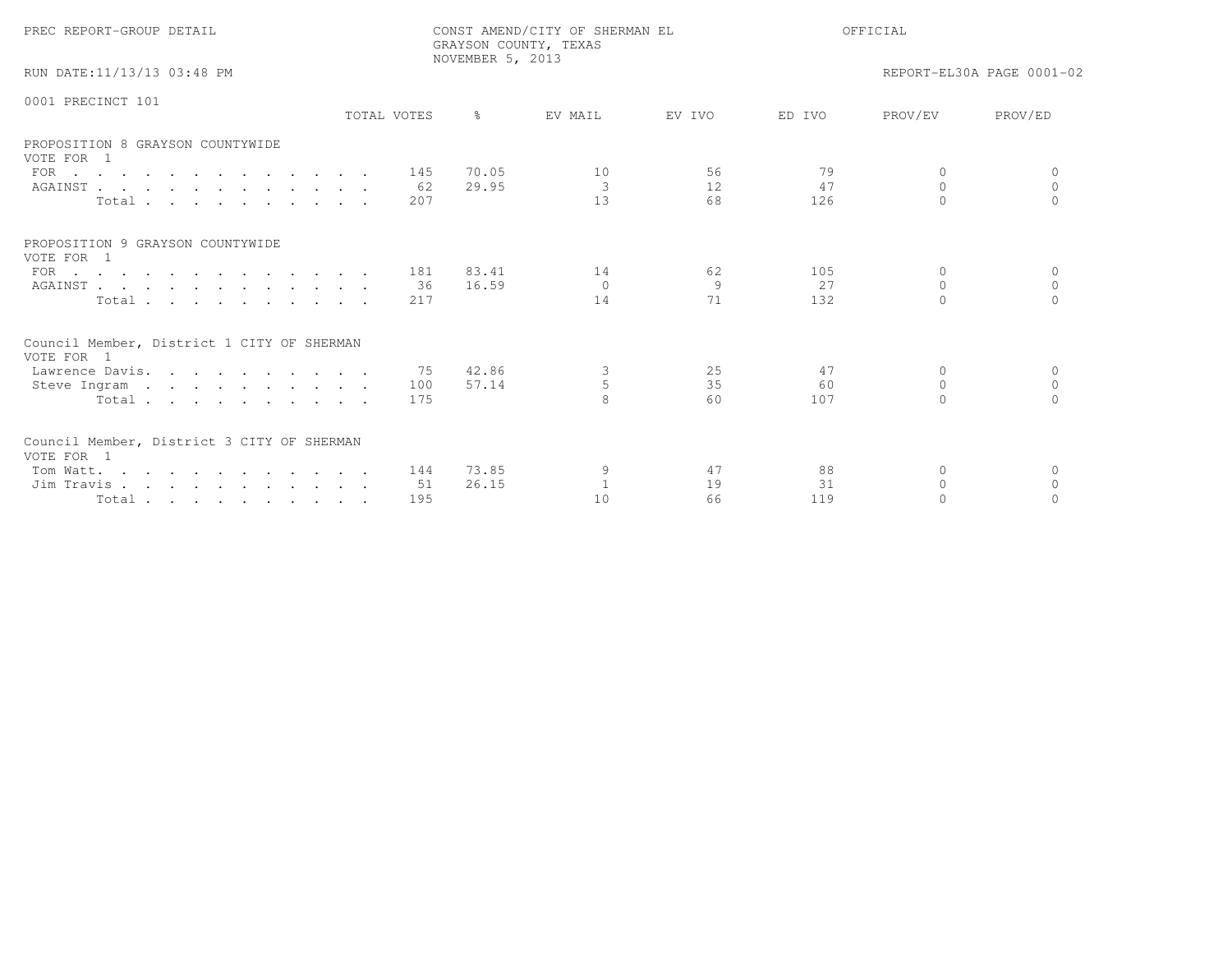|  | PREC REPORT-GROUP DETAIL |  |
|--|--------------------------|--|
|--|--------------------------|--|

RUN DATE:11/13/13 03:48 PM REPORT-EL30A PAGE 0002-01

| 0002 PRECINCT 102                                  |             |                |                           |                         |                         |                         |                     |
|----------------------------------------------------|-------------|----------------|---------------------------|-------------------------|-------------------------|-------------------------|---------------------|
|                                                    | TOTAL VOTES | $\approx$      | EV MAIL                   | EV IVO                  | ED IVO                  | PROV/EV                 | PROV/ED             |
| REGISTERED VOTERS - TOTAL<br>BALLOTS CAST - TOTAL. | 2,484<br>87 |                | 3                         | 32                      | 52                      | $\Omega$                | $\Omega$            |
| VOTER TURNOUT - TOTAL                              |             | 3.50           |                           |                         |                         |                         |                     |
| PROPOSITION 1 GRAYSON COUNTYWIDE                   |             |                |                           |                         |                         |                         |                     |
| VOTE FOR 1                                         |             |                |                           |                         |                         |                         |                     |
| FOR $\cdots$                                       | 77          | 89.53          | 2                         | 27                      | 48                      | $\circ$                 | 0                   |
| AGAINST                                            | 9           | 10.47          | $\Omega$<br>$\mathcal{L}$ | $-5$<br>32              | $\overline{4}$<br>52    | $\Omega$<br>$\Omega$    | $\circ$<br>$\Omega$ |
| Total                                              | 86          |                |                           |                         |                         |                         |                     |
| PROPOSITION 2 GRAYSON COUNTYWIDE<br>VOTE FOR 1     |             |                |                           |                         |                         |                         |                     |
| FOR                                                | 72          | 83.72          | 2                         | 29                      | 41                      | $\circ$                 | $\circ$             |
| AGAINST                                            | 14          | 16.28          | $\circ$                   | $\overline{\mathbf{3}}$ | 11                      | $\mathbf{0}$            | $\circ$             |
| Total                                              | 86          |                | $\mathcal{L}$             | 32                      | 52                      | $\Omega$                | $\circ$             |
| PROPOSITION 3 GRAYSON COUNTYWIDE<br>VOTE FOR 1     |             |                |                           |                         |                         |                         |                     |
|                                                    | 51          | 60.71          | 2                         | 15                      | 34                      | $\mathbf{0}$            | 0                   |
| AGAINST                                            | 33          | 39.29          | $\circ$                   | 16                      | 17                      | $\circ$                 | $\circ$             |
| Total                                              | 84          |                | $\mathfrak{D}$            | 31                      | 51                      | $\Omega$                | $\Omega$            |
| PROPOSITION 4 GRAYSON COUNTYWIDE<br>VOTE FOR 1     |             |                |                           |                         |                         |                         |                     |
| FOR $\cdots$                                       | 76          | 90.48          | 2                         | 27                      | 47                      | $\mathbf{0}$            | $\circ$             |
| AGAINST                                            | 8           | 9.52           | $\Omega$                  | $-5$                    | $\overline{\mathbf{3}}$ | $\Omega$                | $\circ$             |
| Total                                              | 84          |                | $\mathfrak{D}$            | 32                      | 50                      | $\Omega$                | $\Omega$            |
| PROPOSITION 5 GRAYSON COUNTYWIDE                   |             |                |                           |                         |                         |                         |                     |
| VOTE FOR 1                                         |             |                |                           |                         |                         |                         |                     |
| FOR                                                | 56<br>25    | 69.14<br>30.86 | 2<br>$\circ$              | 19<br>11                | 35<br>14                | $\circ$<br>$\Omega$     | $\circ$<br>$\circ$  |
| AGAINST<br>Total                                   | 81          |                | $\mathfrak{D}$            | 30                      | 49                      | $\Omega$                | $\Omega$            |
| PROPOSITION 6 GRAYSON COUNTYWIDE<br>VOTE FOR 1     |             |                |                           |                         |                         |                         |                     |
| FOR $\cdots$                                       | 64          | 77.11          | 2                         | 24                      | 38                      | $\mathbf{0}$            | $\circ$             |
| AGAINST                                            | 19          | 22.89          | $\circ$                   | 7                       | 12                      | $\circ$                 | $\circ$             |
| Total                                              | 83          |                | $\mathfrak{D}$            | 31                      | 50                      | $\Omega$                | $\Omega$            |
| PROPOSITION 7 GRAYSON COUNTYWIDE                   |             |                |                           |                         |                         |                         |                     |
| VOTE FOR 1                                         |             |                |                           |                         |                         |                         |                     |
| FOR $\cdots$<br>AGAINST                            | 62<br>22    | 73.81<br>26.19 | 2<br>$\mathbf{1}$         | 25<br>7                 | 35<br>14                | $\mathbf{0}$<br>$\circ$ | $\circ$<br>$\circ$  |
| Total                                              | 84          |                | 3                         | 32                      | 49                      | $\Omega$                | $\bigcap$           |
|                                                    |             |                |                           |                         |                         |                         |                     |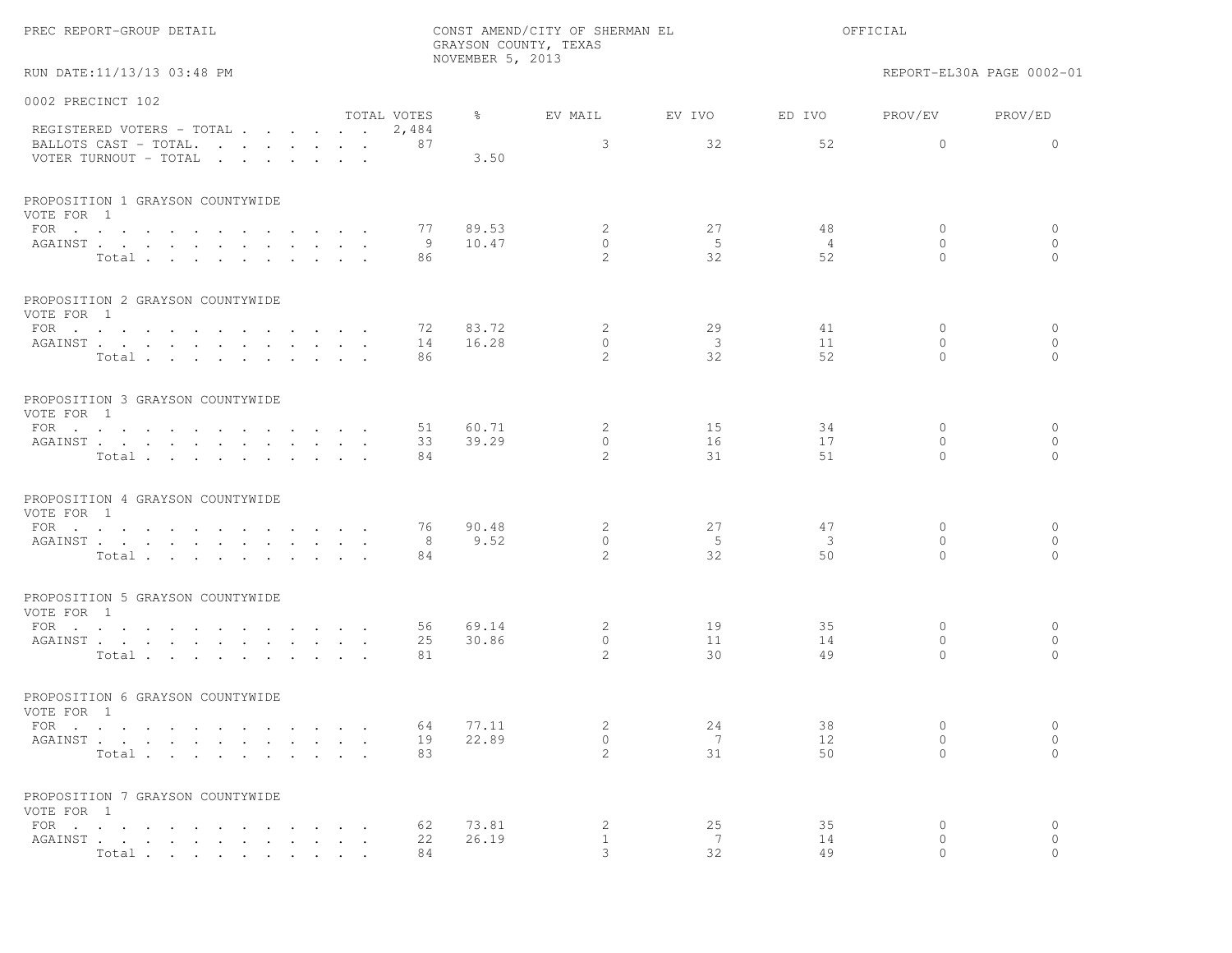| PREC REPORT-GROUP DETAIL                                 |             |    | NOVEMBER 5, 2013 | CONST AMEND/CITY OF SHERMAN EL<br>GRAYSON COUNTY, TEXAS | OFFICIAL |        |           |                           |
|----------------------------------------------------------|-------------|----|------------------|---------------------------------------------------------|----------|--------|-----------|---------------------------|
| RUN DATE:11/13/13 03:48 PM                               |             |    |                  |                                                         |          |        |           | REPORT-EL30A PAGE 0002-02 |
| 0002 PRECINCT 102                                        |             |    |                  |                                                         |          |        |           |                           |
|                                                          | TOTAL VOTES |    | $\frac{6}{10}$   | EV MAIL                                                 | EV IVO   | ED TVO | PROV/EV   | PROV/ED                   |
| PROPOSITION 8 GRAYSON COUNTYWIDE<br>VOTE FOR 1           |             |    |                  |                                                         |          |        |           |                           |
| FOR                                                      |             |    | 57 69.51         | 3                                                       | 22       | 32     | $\Omega$  | $\Omega$                  |
| AGAINST                                                  |             | 25 | 30.49            | $\Omega$                                                | 8        | 17     | $\Omega$  | $\Omega$                  |
| Total                                                    |             | 82 |                  | 3                                                       | 30       | 49     | $\cap$    |                           |
| PROPOSITION 9 GRAYSON COUNTYWIDE<br>VOTE FOR 1           |             |    |                  |                                                         |          |        |           |                           |
| FOR $\cdots$                                             |             |    | 73 87.95         | 3                                                       | 28       | 42     | $\Omega$  | $\Omega$                  |
| AGAINST                                                  |             | 10 | 12.05            | $\mathbf{0}$                                            | 3        | 7      | $\Omega$  | $\Omega$                  |
| Total                                                    |             | 83 |                  |                                                         | 31       | 49     | $\Omega$  | $\Omega$                  |
| Council Member, District 1 CITY OF SHERMAN<br>VOTE FOR 1 |             |    |                  |                                                         |          |        |           |                           |
| Lawrence Davis.                                          |             | 32 | 50.00            | 3                                                       | 9        | 20     | $\Omega$  | $\Omega$                  |
| Steve Ingram                                             |             | 32 | 50.00            | $\Omega$                                                | 13       | 19     | $\Omega$  | $\cap$                    |
| Total                                                    |             | 64 |                  | $\mathcal{R}$                                           | 2.2.     | 39     | $\bigcap$ |                           |
| Council Member, District 3 CITY OF SHERMAN<br>VOTE FOR 1 |             |    |                  |                                                         |          |        |           |                           |
| Tom Watt.                                                |             |    | 56 75.68         | 2                                                       | 15       | 39     | $\Omega$  | $\Omega$                  |
| Jim Travis                                               |             | 18 | 24.32            | $\Omega$                                                | 9        | 9      | $\Omega$  | $\Omega$                  |
| Total                                                    |             | 74 |                  |                                                         | 2.4      | 48     |           |                           |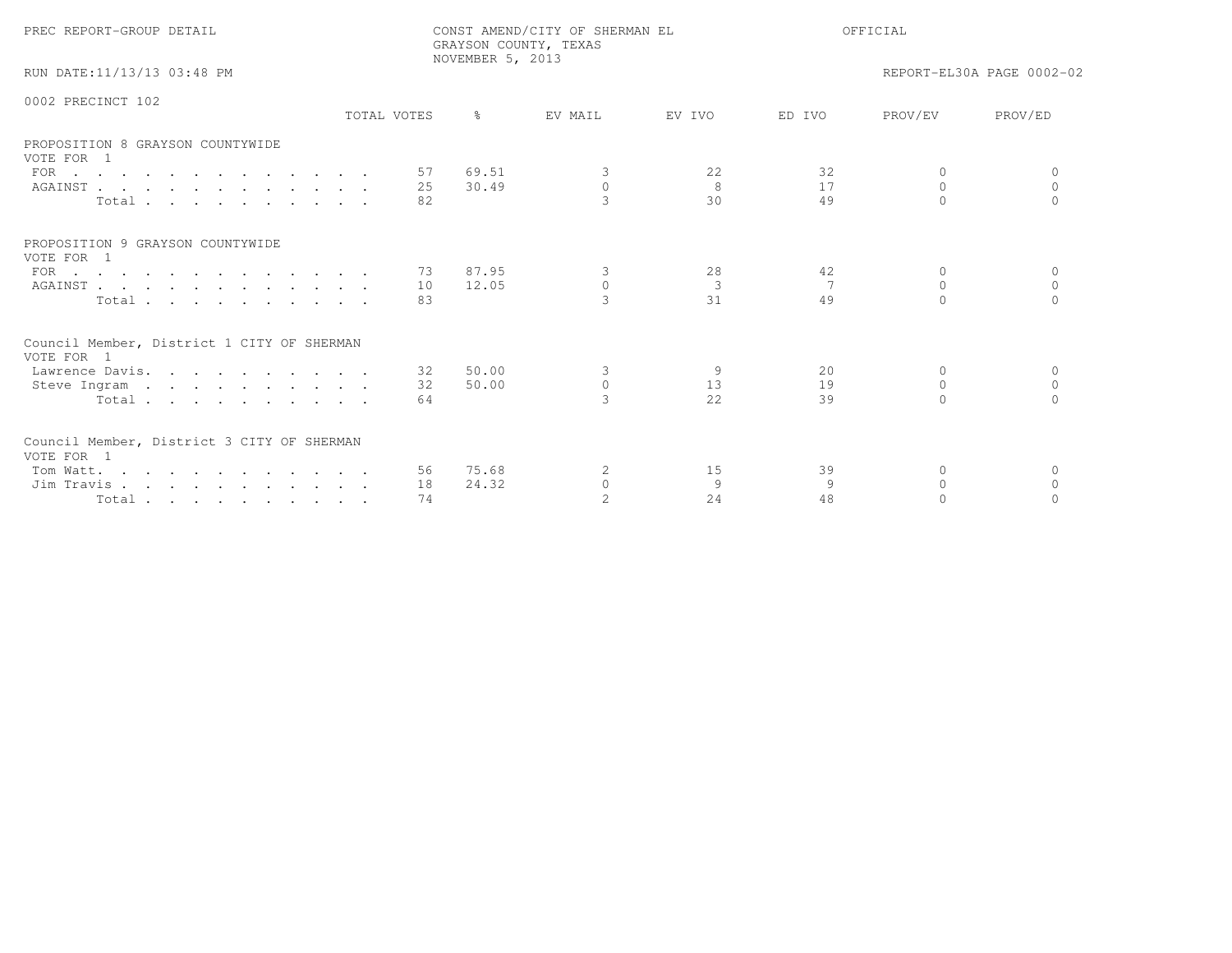|                                                                             |                           | NOVEMBER 5, 2013      | GRAYSON COUNTY, TEXAS                     |                                     |                                     |                                          |                                      |
|-----------------------------------------------------------------------------|---------------------------|-----------------------|-------------------------------------------|-------------------------------------|-------------------------------------|------------------------------------------|--------------------------------------|
| RUN DATE:11/13/13 03:48 PM                                                  |                           |                       |                                           |                                     |                                     |                                          | REPORT-EL30A PAGE 0003-01            |
| 0003 PRECINCT 103                                                           |                           |                       |                                           |                                     |                                     |                                          |                                      |
| REGISTERED VOTERS - TOTAL<br>BALLOTS CAST - TOTAL.<br>VOTER TURNOUT - TOTAL | TOTAL VOTES<br>518<br>35  | $\frac{8}{6}$<br>6.76 | EV MAIL<br>2                              | EV IVO<br>14                        | ED IVO<br>19                        | PROV/EV<br>$\circ$                       | PROV/ED<br>$\mathbf{0}$              |
| PROPOSITION 1 GRAYSON COUNTYWIDE<br>VOTE FOR 1<br>FOR $\cdots$              | 32                        | 91.43                 | $\overline{2}$                            | 13                                  | 17                                  | $\mathbf{0}$                             | $\circ$                              |
| AGAINST<br>$\sim$ $\sim$<br>Total                                           | - 3<br>35                 | 8.57                  | $\circ$<br>$\overline{2}$                 | $\overline{1}$<br>14                | 2<br>19                             | $\mathbf{0}$<br>$\Omega$                 | $\circ$<br>$\Omega$                  |
| PROPOSITION 2 GRAYSON COUNTYWIDE<br>VOTE FOR 1                              |                           |                       |                                           |                                     |                                     |                                          |                                      |
| FOR<br>AGAINST<br>Total                                                     | 31<br>$\mathcal{S}$<br>34 | 91.18<br>8.82         | $\mathbf{2}$<br>$\circ$<br>$\mathcal{L}$  | 14<br>$\circ$<br>14                 | 15<br>$\overline{\mathbf{3}}$<br>18 | $\mathbf{0}$<br>$\mathbf{0}$<br>$\Omega$ | $\circ$<br>$\mathbf{0}$<br>$\bigcap$ |
| PROPOSITION 3 GRAYSON COUNTYWIDE<br>VOTE FOR 1<br>FOR $\cdots$<br>AGAINST   | 19<br>15                  | 55.88<br>44.12        | $\circ$<br>$\mathbf{2}$                   | 10<br>$\overline{4}$                | 9<br>9                              | $\mathbf{0}$<br>$\Omega$<br>$\Omega$     | $\circ$<br>$\circ$<br>$\Omega$       |
| Total<br>PROPOSITION 4 GRAYSON COUNTYWIDE                                   | 34                        |                       | 2                                         | 14                                  | 18                                  |                                          |                                      |
| VOTE FOR 1<br>FOR $\cdots$<br>AGAINST<br>Total                              | 30<br>5<br>35             | 85.71<br>14.29        | $\mathbf{2}$<br>$\circ$<br>$\overline{2}$ | 11<br>$\overline{\mathbf{3}}$<br>14 | 17<br>-2<br>19                      | $\mathbf{0}$<br>$\mathbf{0}$<br>$\Omega$ | $\circ$<br>$\circ$<br>$\Omega$       |
| PROPOSITION 5 GRAYSON COUNTYWIDE<br>VOTE FOR 1                              |                           |                       |                                           |                                     |                                     |                                          |                                      |
| FOR $\cdots$<br>AGAINST<br>Total                                            | 23<br>11<br>34            | 67.65<br>32.35        | 2<br>$\circ$<br>$2^{1}$                   | 10<br>$\overline{4}$<br>14          | 11<br>7<br>18                       | $\mathbf{0}$<br>$\mathbf{0}$<br>$\Omega$ | $\circ$<br>$\circ$<br>$\bigcap$      |
| PROPOSITION 6 GRAYSON COUNTYWIDE<br>VOTE FOR 1                              |                           |                       |                                           |                                     |                                     |                                          |                                      |
| FOR $\cdots$<br>AGAINST<br>Total                                            | 19<br>15<br>34            | 55.88<br>44.12        | 2<br>$\circ$<br>$\mathbf{2}^{\prime}$     | 6<br>$7\phantom{.0}$<br>13          | 11<br>8<br>19                       | $\mathbf{0}$<br>0<br>$\Omega$            | $\circ$<br>$\circ$<br>$\Omega$       |
| PROPOSITION 7 GRAYSON COUNTYWIDE<br>VOTE FOR 1<br>FOR                       | 20                        | 60.61                 | 0                                         | 9                                   | 11                                  | $\mathbf{0}$                             | $\circ$                              |
| AGAINST<br>Total                                                            | 13<br>33                  | 39.39                 | $\mathbf{2}$<br>$\overline{2}$            | $\overline{4}$<br>13                | 7<br>18                             | 0<br>$\Omega$                            | $\circ$<br>$\Omega$                  |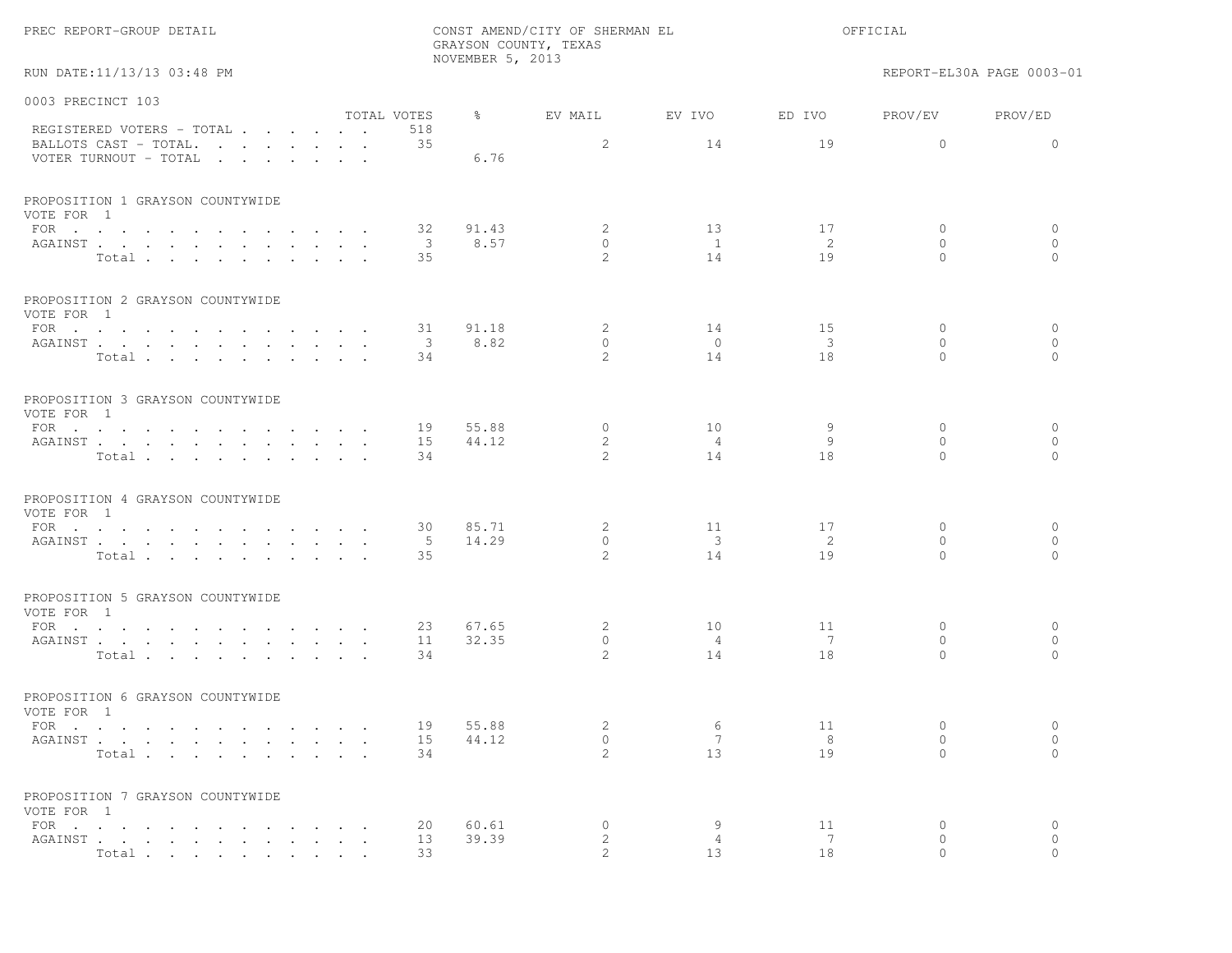| PREC REPORT-GROUP DETAIL                       | CONST AMEND/CITY OF SHERMAN EL<br>GRAYSON COUNTY, TEXAS<br>NOVEMBER 5, 2013 |             |         |        | OFFICIAL |         |                           |  |
|------------------------------------------------|-----------------------------------------------------------------------------|-------------|---------|--------|----------|---------|---------------------------|--|
| RUN DATE:11/13/13 03:48 PM                     |                                                                             |             |         |        |          |         | REPORT-EL30A PAGE 0003-02 |  |
| 0003 PRECINCT 103                              |                                                                             |             |         |        |          |         |                           |  |
|                                                | TOTAL VOTES                                                                 | ိင          | EV MAIL | EV IVO | ED IVO   | PROV/EV | PROV/ED                   |  |
| PROPOSITION 8 GRAYSON COUNTYWIDE<br>VOTE FOR 1 |                                                                             |             |         |        |          |         |                           |  |
| FOR                                            |                                                                             | 27<br>81.82 |         | 10     |          |         |                           |  |
| AGAINST                                        |                                                                             | 18.18<br>6  |         |        |          |         |                           |  |
| Total                                          |                                                                             | 33          |         | 13     | 18       |         |                           |  |
| PROPOSITION 9 GRAYSON COUNTYWIDE               |                                                                             |             |         |        |          |         |                           |  |
| VOTE FOR 1                                     |                                                                             |             |         |        |          |         |                           |  |
| FOR $\cdots$                                   |                                                                             | 90.91<br>30 |         | 13     | 15       |         |                           |  |
| AGAINST                                        |                                                                             | 9.09        |         |        |          |         |                           |  |
| Total $\cdots$ $\cdots$ $\cdots$ $\cdots$      |                                                                             | 33          |         |        | 18       |         |                           |  |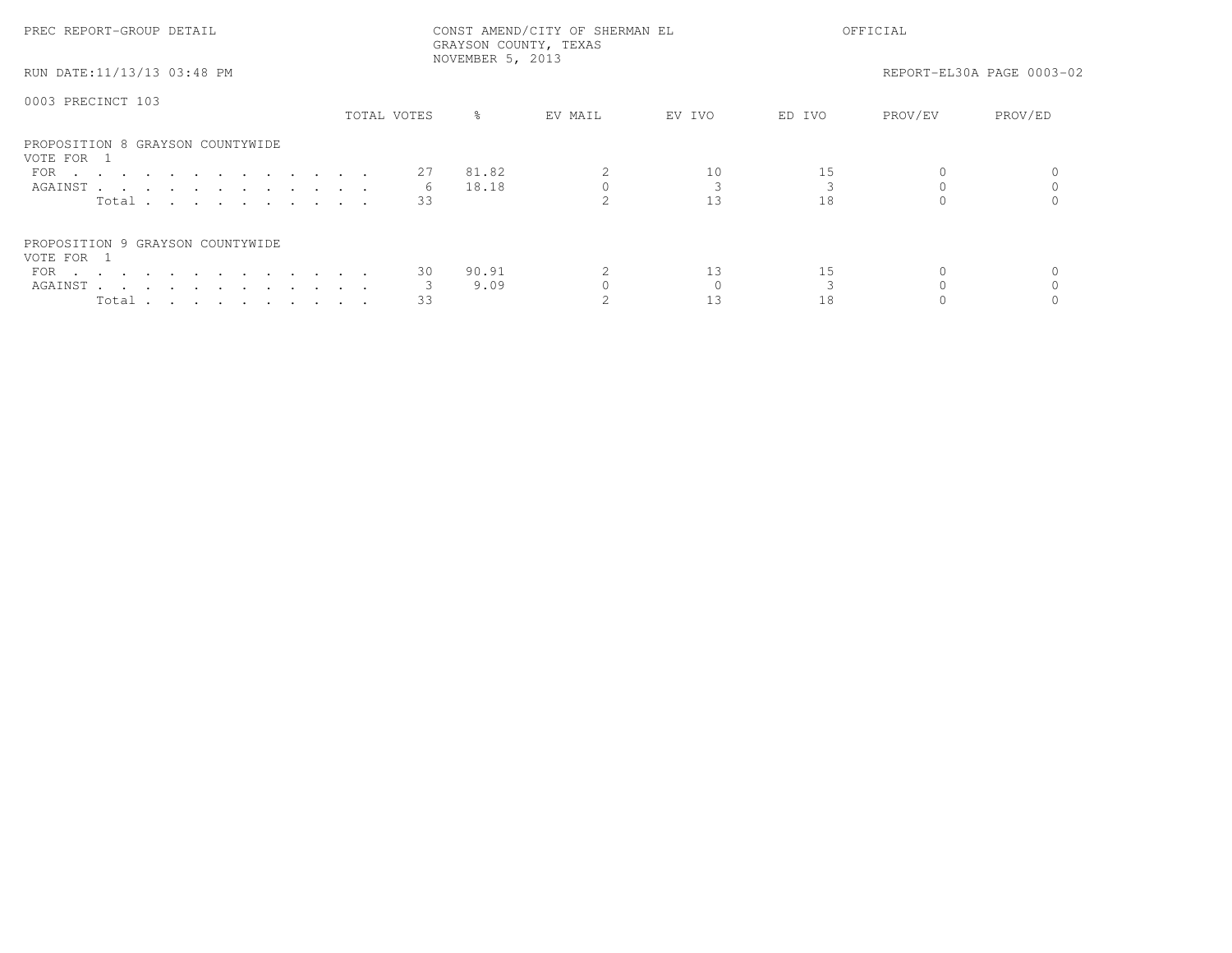|  | PREC REPORT-GROUP DETAIL |  |
|--|--------------------------|--|
|--|--------------------------|--|

RUN DATE:11/13/13 03:48 PM REPORT-EL30A PAGE 0004-01

| 0004 PRECINCT 104                                                                                  |             |                |               |                   |                         |                    |                      |                     |
|----------------------------------------------------------------------------------------------------|-------------|----------------|---------------|-------------------|-------------------------|--------------------|----------------------|---------------------|
| REGISTERED VOTERS - TOTAL                                                                          | TOTAL VOTES | 848            | $\frac{8}{6}$ | EV MAIL           | EV IVO                  | ED IVO             | PROV/EV              | PROV/ED             |
| BALLOTS CAST - TOTAL.<br>VOTER TURNOUT - TOTAL                                                     |             | 59             | 6.96          | 3                 | 19                      | 37                 | $\mathbf{0}$         | $\Omega$            |
| PROPOSITION 1 GRAYSON COUNTYWIDE<br>VOTE FOR 1                                                     |             |                |               |                   |                         |                    |                      |                     |
| FOR $\cdot$ $\cdot$ $\cdot$ $\cdot$ $\cdot$ $\cdot$ $\cdot$<br>the contract of the contract of the |             | 55             | 94.83         | 3                 | 17                      | 35                 | $\Omega$             | $\mathbf{0}$        |
| AGAINST                                                                                            |             | 3              | 5.17          | $\mathbf{0}$<br>3 | 2<br>19                 | $\mathbf{1}$<br>36 | $\Omega$<br>$\Omega$ | $\circ$<br>$\Omega$ |
| Total                                                                                              |             | 58             |               |                   |                         |                    |                      |                     |
| PROPOSITION 2 GRAYSON COUNTYWIDE<br>VOTE FOR 1                                                     |             |                |               |                   |                         |                    |                      |                     |
| FOR $\cdots$                                                                                       |             | 50             | 86.21         | $\mathbf{1}$      | 18                      | 31                 | $\mathbf{0}$         | $\circ$             |
| AGAINST                                                                                            |             | 8              | 13.79         | 2                 | $\mathbf{1}$            | 5                  | $\circ$              | $\circ$             |
| Total                                                                                              |             | 58             |               | 3                 | 19                      | 36                 | $\Omega$             | $\Omega$            |
| PROPOSITION 3 GRAYSON COUNTYWIDE<br>VOTE FOR 1                                                     |             |                |               |                   |                         |                    |                      |                     |
| FOR $\cdots$                                                                                       |             | 42             | 71.19         | $\mathbf{1}$      | 14                      | 27                 | $\mathbf{0}$         | $\mathbf{0}$        |
| AGAINST                                                                                            |             | 17             | 28.81         | 2                 | $-5$                    | 10                 | $\Omega$             | $\circ$             |
| Total                                                                                              |             | 59             |               | 3                 | 19                      | 37                 | $\Omega$             | $\Omega$            |
| PROPOSITION 4 GRAYSON COUNTYWIDE<br>VOTE FOR 1                                                     |             |                |               |                   |                         |                    |                      |                     |
| FOR                                                                                                |             | 59             | 100.00        | 3                 | 19                      | 37                 | $\Omega$             | $\circ$             |
| AGAINST                                                                                            |             | $\overline{0}$ |               | $\Omega$          | $\overline{0}$          | $\bigcirc$         | $\Omega$             | $\mathbf{0}$        |
| Total                                                                                              |             | 59             |               | 3                 | 19                      | 37                 | $\Omega$             | $\Omega$            |
| PROPOSITION 5 GRAYSON COUNTYWIDE<br>VOTE FOR 1                                                     |             |                |               |                   |                         |                    |                      |                     |
| FOR $\cdots$ $\cdots$ $\cdots$ $\cdots$ $\cdots$                                                   |             | 36             | 62.07         | $\circ$           | 16                      | 20                 | $\mathbf{0}$         | $\mathbf{0}$        |
| AGAINST                                                                                            |             | 22             | 37.93         | 3                 | $\overline{\mathbf{3}}$ | 16                 | $\circ$              | $\circ$             |
| Total.                                                                                             |             | 58             |               | 3                 | 19                      | 36                 | $\Omega$             | $\Omega$            |
| PROPOSITION 6 GRAYSON COUNTYWIDE<br>VOTE FOR 1                                                     |             |                |               |                   |                         |                    |                      |                     |
| FOR $\cdots$                                                                                       |             | 45             | 76.27         | 2                 | 15                      | 28                 | $\Omega$             | $\mathbf{0}$        |
| AGAINST                                                                                            |             | 14             | 23.73         | $\mathbf{1}$      | $\overline{4}$          | -9                 | $\circ$              | $\circ$             |
| Total                                                                                              |             | 59             |               | $\mathcal{L}$     | 19                      | 37                 | $\Omega$             | $\bigcap$           |
| PROPOSITION 7 GRAYSON COUNTYWIDE<br>VOTE FOR 1                                                     |             |                |               |                   |                         |                    |                      |                     |
| FOR $\cdots$                                                                                       |             | 46             | 77.97         | 2                 | 15                      | 29                 | $\circ$              | $\circ$             |
| AGAINST                                                                                            |             | 13             | 22.03         | $\mathbf{1}$      | 4                       | 8                  | $\mathbf{0}$         | $\circ$             |
| Total                                                                                              |             | 59             |               | 3                 | 19                      | 37                 | $\Omega$             | $\circ$             |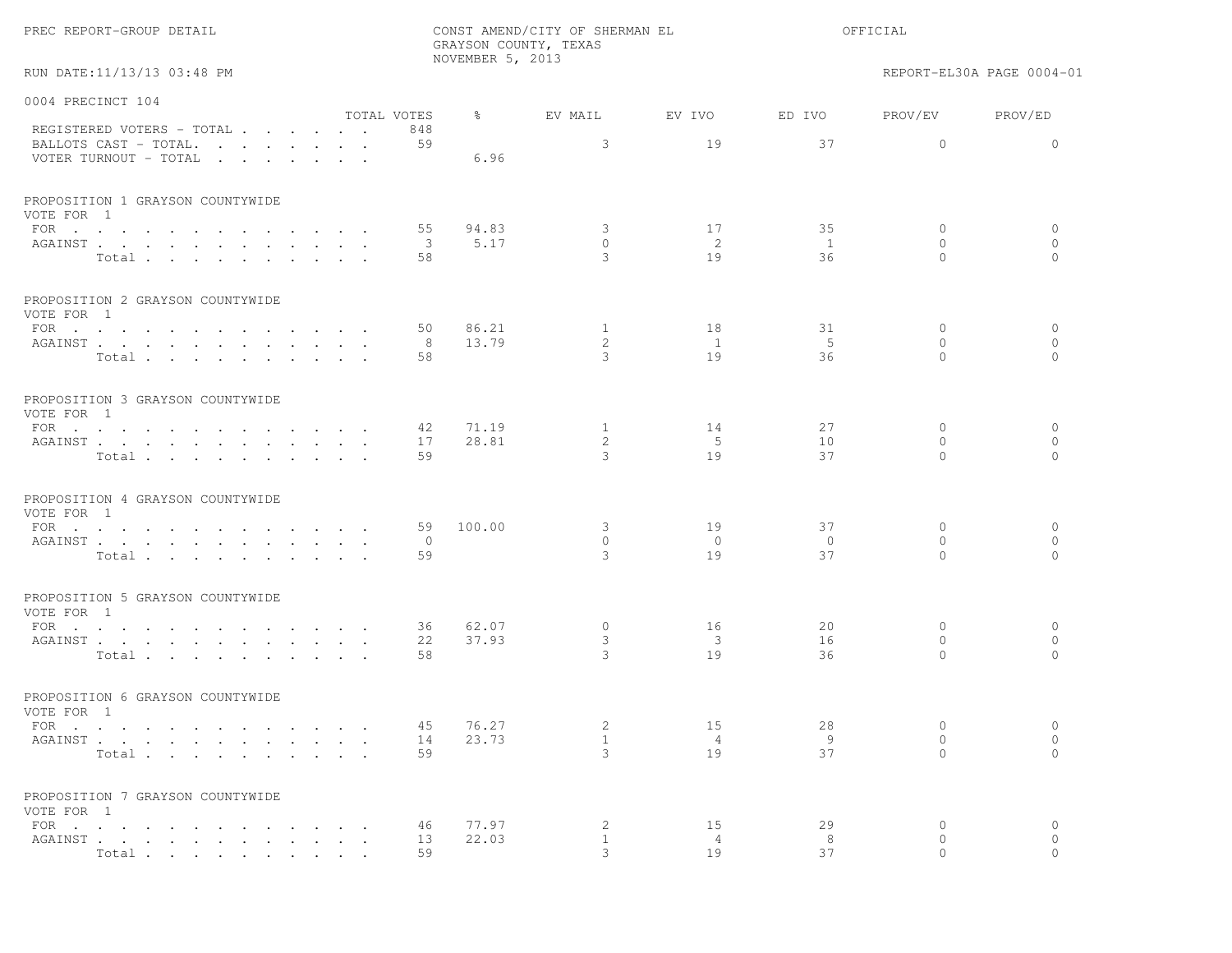| PREC REPORT-GROUP DETAIL                       |             | GRAYSON COUNTY, TEXAS<br>NOVEMBER 5, 2013 | CONST AMEND/CITY OF SHERMAN EL | OFFICIAL |        |         |                           |  |
|------------------------------------------------|-------------|-------------------------------------------|--------------------------------|----------|--------|---------|---------------------------|--|
| RUN DATE:11/13/13 03:48 PM                     |             |                                           |                                |          |        |         | REPORT-EL30A PAGE 0004-02 |  |
| 0004 PRECINCT 104                              |             |                                           |                                |          |        |         |                           |  |
|                                                | TOTAL VOTES | ိင                                        | EV MAIL                        | EV IVO   | ED IVO | PROV/EV | PROV/ED                   |  |
| PROPOSITION 8 GRAYSON COUNTYWIDE<br>VOTE FOR 1 |             |                                           |                                |          |        |         |                           |  |
| FOR $\cdots$                                   | 41          | 71.93                                     |                                | 13       | 28     |         |                           |  |
| AGAINST                                        | 16          | 28.07                                     |                                |          |        |         |                           |  |
| Total $\cdots$                                 | 57          |                                           |                                | 19       | 35     |         |                           |  |
| PROPOSITION 9 GRAYSON COUNTYWIDE               |             |                                           |                                |          |        |         |                           |  |
| VOTE FOR 1                                     |             |                                           |                                |          |        |         |                           |  |
| FOR $\cdots$                                   |             | 98.28<br>57                               |                                | 18       | 36     |         |                           |  |
| AGAINST                                        |             | 1.72                                      |                                |          |        |         |                           |  |
| Total $\cdots$ $\cdots$ $\cdots$ $\cdots$      | 58          |                                           |                                |          | 36     |         |                           |  |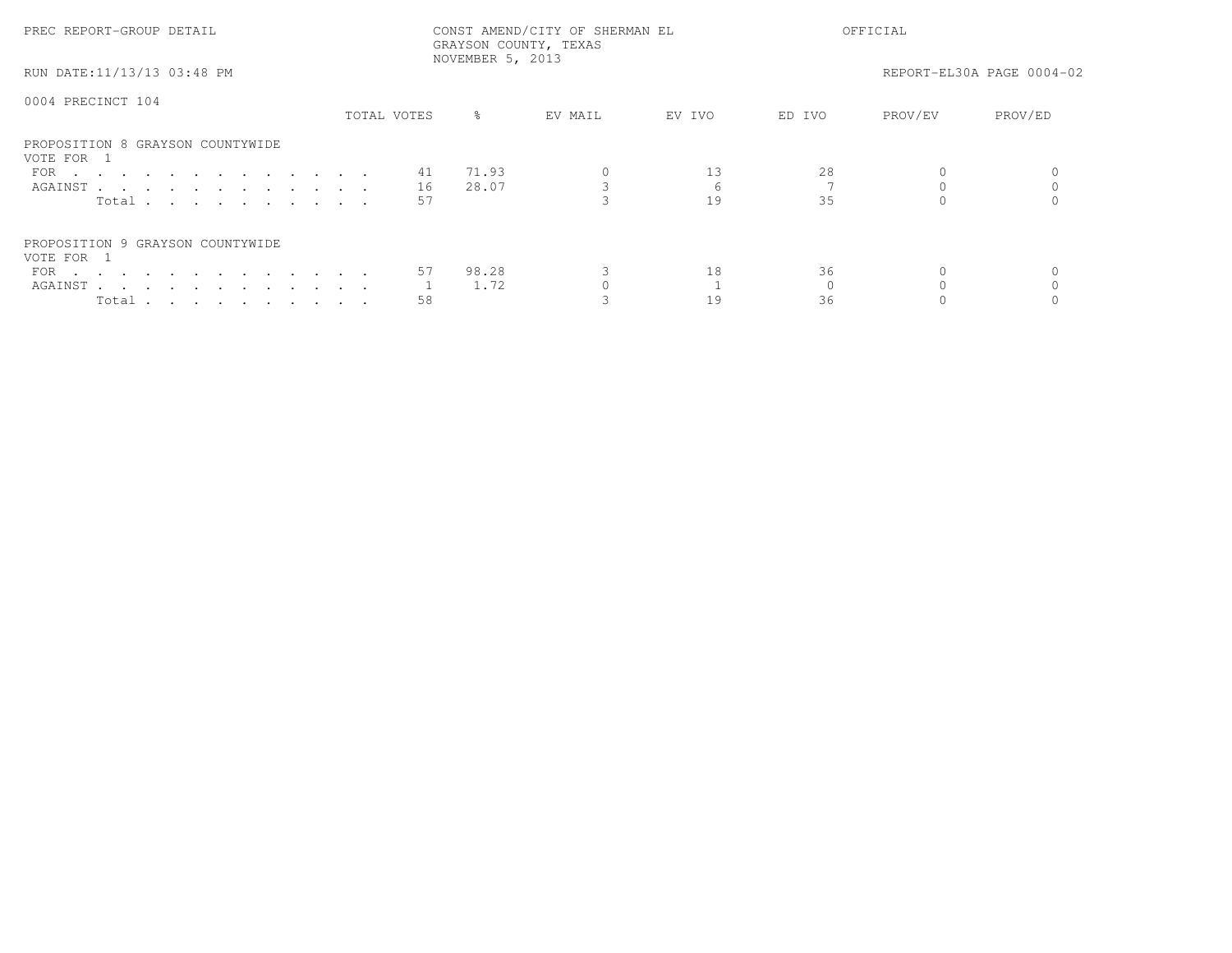| PREC REPORT-GROUP DETAIL                                  |                             |               |                      | CONST AMEND/CITY OF SHERMAN EL<br>GRAYSON COUNTY, TEXAS<br>NOVEMBER 5, 2013 |               |                     |                           |
|-----------------------------------------------------------|-----------------------------|---------------|----------------------|-----------------------------------------------------------------------------|---------------|---------------------|---------------------------|
| RUN DATE:11/13/13 03:48 PM                                |                             |               |                      |                                                                             |               |                     | REPORT-EL30A PAGE 0005-01 |
| 0005 PRECINCT 105                                         |                             |               |                      |                                                                             |               |                     |                           |
| REGISTERED VOTERS - TOTAL                                 | TOTAL VOTES<br>4,300<br>267 | $\frac{6}{6}$ | EV MAIL<br>18        | EV IVO<br>55                                                                | ED IVO<br>194 | PROV/EV<br>$\circ$  | PROV/ED<br>$\circ$        |
| BALLOTS CAST - TOTAL.<br>VOTER TURNOUT - TOTAL            |                             | 6.21          |                      |                                                                             |               |                     |                           |
| PROPOSITION 1 GRAYSON COUNTYWIDE<br>VOTE FOR 1            |                             |               |                      |                                                                             |               |                     |                           |
|                                                           | 236                         | 89.06         | 17                   | 48                                                                          | 171           | $\mathbf{0}$        | 0                         |
| AGAINST                                                   | 29                          | 10.94         | $\overline{1}$       | 7                                                                           | 21            | $\mathbf{0}$        | $\mathbf{0}$              |
| Total                                                     | 265                         |               | 18                   | 55                                                                          | 192           | $\Omega$            | $\Omega$                  |
| PROPOSITION 2 GRAYSON COUNTYWIDE<br>VOTE FOR 1            |                             |               |                      |                                                                             |               |                     |                           |
| FOR $\cdots$                                              | 234                         | 89.31         | 17                   | 49                                                                          | 168           | 0                   | $\circ$                   |
| AGAINST                                                   | 28<br>$\sim$ $\sim$         | 10.69         | $\circ$              | 6                                                                           | 22            | $\mathbf{0}$        | $\mathbf{0}$              |
| Total                                                     | 262                         |               | 17                   | 55                                                                          | 190           | $\Omega$            | $\Omega$                  |
| PROPOSITION 3 GRAYSON COUNTYWIDE<br>VOTE FOR 1            |                             |               |                      |                                                                             |               |                     |                           |
| FOR                                                       | 153                         | 59.30         | 14                   | 34                                                                          | 105           | $\mathbf{0}$        | $\circ$                   |
| AGAINST                                                   | 105                         | 40.70         | 3                    | 20                                                                          | 82            | $\mathbf{0}$        | $\circ$                   |
| Total                                                     | 258                         |               | 17                   | 54                                                                          | 187           | $\Omega$            | $\bigcap$                 |
| PROPOSITION 4 GRAYSON COUNTYWIDE<br>VOTE FOR 1            |                             |               |                      |                                                                             |               |                     |                           |
| FOR                                                       | 224                         | 84.53         | 17                   | 48                                                                          | 159           | $\circ$             | $\circ$                   |
| AGAINST                                                   | 41                          | 15.47         | $\mathbf{1}$         | 7                                                                           | 33            | 0                   | $\mathbf{0}$              |
| Total                                                     | 265                         |               | 18                   | 55                                                                          | 192           | $\Omega$            | $\Omega$                  |
| PROPOSITION 5 GRAYSON COUNTYWIDE<br>VOTE FOR 1            |                             |               |                      |                                                                             |               |                     |                           |
| FOR $\cdots$ $\cdots$ $\cdots$ $\cdots$                   | 171<br>$\sim$ $\sim$ $\sim$ | 66.02         | 16                   | 40                                                                          | 115           | $\mathbf{0}$        | $\circ$                   |
| AGAINST                                                   | 88                          | 33.98         | 1                    | 14                                                                          | 73            | $\mathbf{0}$        | $\circ$                   |
| Total                                                     | 259                         |               | 17                   | 54                                                                          | 188           | $\Omega$            | $\Omega$                  |
| PROPOSITION 6 GRAYSON COUNTYWIDE<br>VOTE FOR 1            |                             |               |                      |                                                                             |               |                     |                           |
| FOR $\cdots$ $\cdots$ $\cdots$<br>$\sim$ $\sim$<br>$\sim$ | 161                         | 61.22         | 13                   | 42                                                                          | 106           | 0                   | $\circ$                   |
| AGAINST                                                   | 102                         | 38.78         | $\overline{4}$<br>17 | 13                                                                          | 85            | $\circ$<br>$\Omega$ | $\circ$<br>$\Omega$       |
| Total                                                     | 263                         |               |                      | 55                                                                          | 191           |                     |                           |
| PROPOSITION 7 GRAYSON COUNTYWIDE<br>VOTE FOR 1            |                             |               |                      |                                                                             |               |                     |                           |
| $FOR \cdot \cdot \cdot \cdot \cdot$                       | 171                         | 66.28         | 13                   | 40                                                                          | 118           | $\circ$             | $\circ$                   |
| AGAINST<br>Total                                          | 87<br>258                   | 33.72         | 5<br>18              | 13<br>53                                                                    | 69<br>187     | $\circ$<br>$\cap$   | $\Omega$                  |
|                                                           |                             |               |                      |                                                                             |               |                     |                           |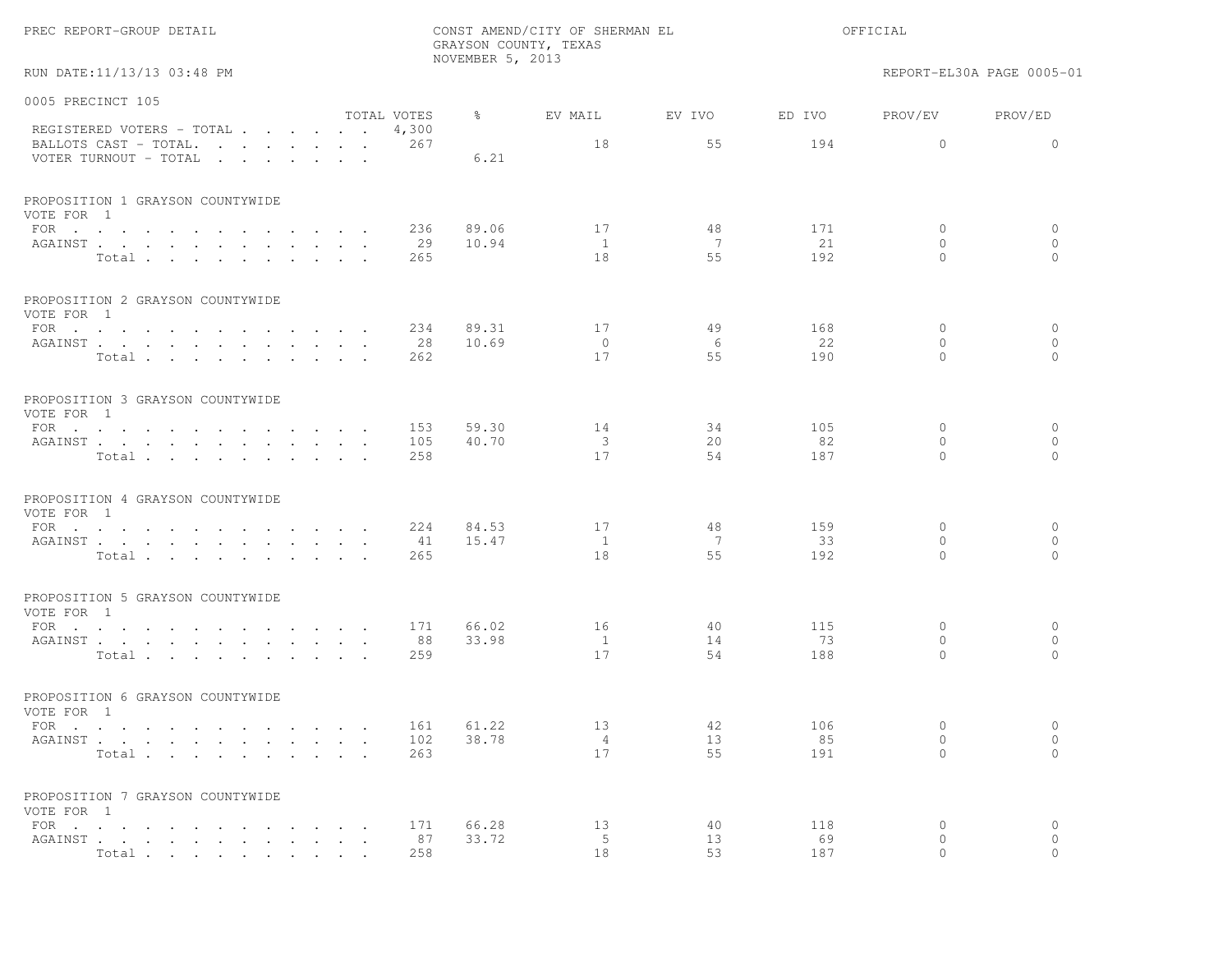| PREC REPORT-GROUP DETAIL                       |  |             |           | CONST AMEND/CITY OF SHERMAN EL<br>GRAYSON COUNTY, TEXAS<br>NOVEMBER 5, 2013 |        | OFFICIAL |         |                           |
|------------------------------------------------|--|-------------|-----------|-----------------------------------------------------------------------------|--------|----------|---------|---------------------------|
| RUN DATE:11/13/13 03:48 PM                     |  |             |           |                                                                             |        |          |         | REPORT-EL30A PAGE 0005-02 |
| 0005 PRECINCT 105                              |  |             |           |                                                                             |        |          |         |                           |
|                                                |  | TOTAL VOTES | $\approx$ | EV MAIL                                                                     | EV IVO | ED IVO   | PROV/EV | PROV/ED                   |
| PROPOSITION 8 GRAYSON COUNTYWIDE<br>VOTE FOR 1 |  |             |           |                                                                             |        |          |         |                           |
| FOR                                            |  | 190         | 76.00     | 12                                                                          | 43     | 135      |         |                           |
| AGAINST                                        |  | 60          | 24.00     |                                                                             | 10     | 45       |         |                           |
| Total                                          |  | 250         |           |                                                                             | 53     | 180      |         |                           |
| PROPOSITION 9 GRAYSON COUNTYWIDE<br>VOTE FOR 1 |  |             |           |                                                                             |        |          |         |                           |
| FOR $\cdots$                                   |  | 216         | 84.05     | 16                                                                          | 49     | 151      |         |                           |
| AGAINST                                        |  | 41          | 15.95     |                                                                             |        | 35       |         |                           |
| Total                                          |  | 257         |           |                                                                             | 54     | 186      |         |                           |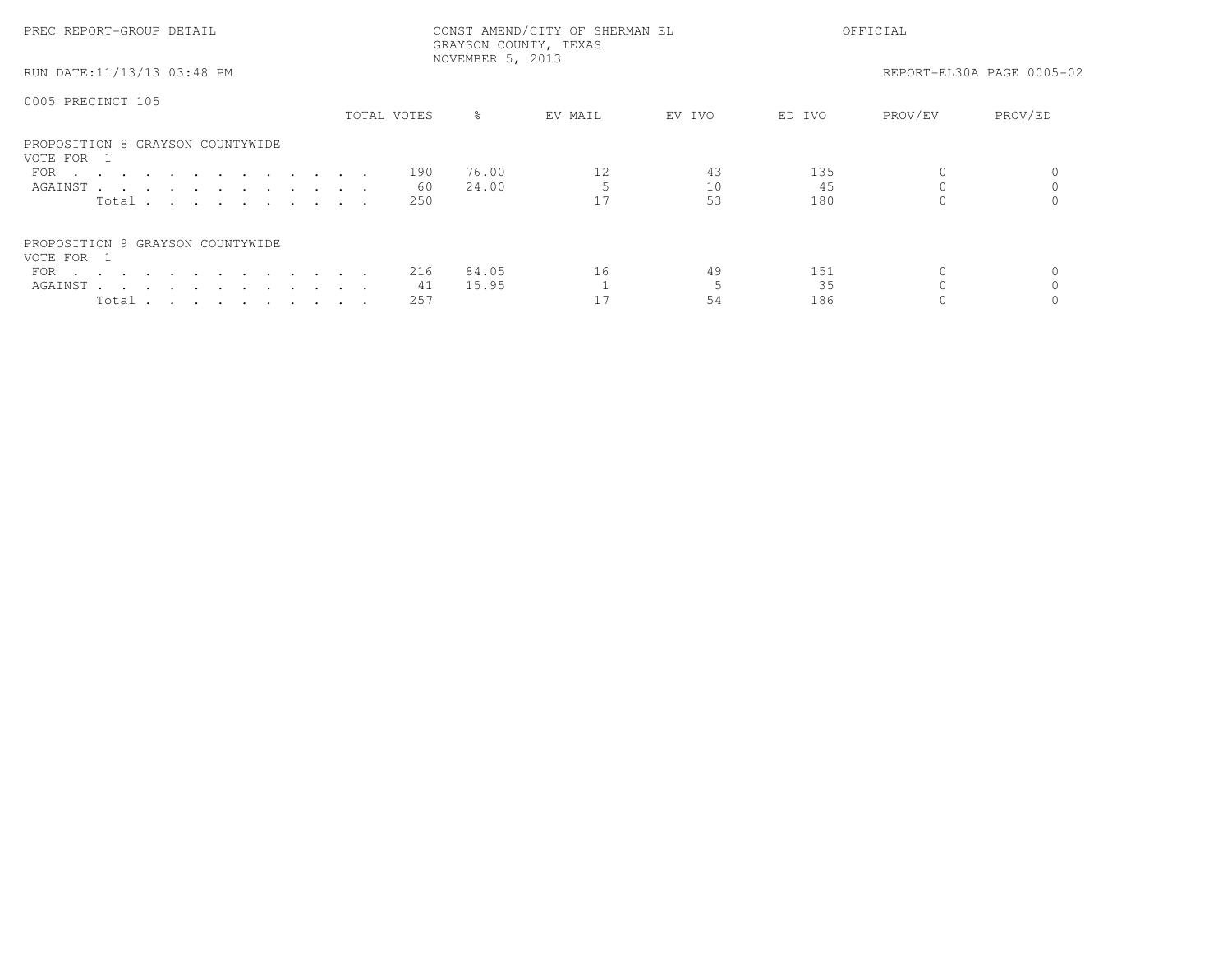|                                                           |                             |                      |                  | GRAYSON COUNTY, TEXAS  |           |           |                          |                           |
|-----------------------------------------------------------|-----------------------------|----------------------|------------------|------------------------|-----------|-----------|--------------------------|---------------------------|
| RUN DATE:11/13/13 03:48 PM                                |                             |                      | NOVEMBER 5, 2013 |                        |           |           |                          | REPORT-EL30A PAGE 0006-01 |
| 0006 PRECINCT 106                                         |                             |                      |                  |                        |           |           |                          |                           |
| REGISTERED VOTERS - TOTAL                                 |                             | TOTAL VOTES<br>2,231 | $\frac{6}{6}$    | EV MAIL                | EV IVO    | ED IVO    | PROV/EV                  | PROV/ED                   |
| BALLOTS CAST - TOTAL.<br>VOTER TURNOUT - TOTAL            |                             | 146                  | 6.54             | 12                     | 24        | 110       | $\circ$                  | $\circ$                   |
| PROPOSITION 1 GRAYSON COUNTYWIDE<br>VOTE FOR 1            |                             |                      |                  |                        |           |           |                          |                           |
| FOR $\cdots$                                              |                             | 119                  | 82.64            | 10                     | 15        | 94        | $\circ$                  | $\circ$                   |
| AGAINST<br>Total                                          |                             | 25<br>144            | 17.36            | 2<br>$12 \overline{ }$ | - 9<br>24 | 14<br>108 | $\circ$<br>$\Omega$      | $\circ$<br>$\Omega$       |
| PROPOSITION 2 GRAYSON COUNTYWIDE<br>VOTE FOR 1            |                             |                      |                  |                        |           |           |                          |                           |
| FOR $\cdots$                                              |                             | 130                  | 91.55            | 12                     | 21        | 97        | $\circ$                  | $\circ$                   |
| AGAINST                                                   | $\cdot$ $\cdot$             | 12                   | 8.45             | $\overline{0}$         | -2        | 10        | $\Omega$                 | $\circ$                   |
| Total                                                     |                             | 142                  |                  | 12                     | 23        | 107       | $\Omega$                 | $\circ$                   |
| PROPOSITION 3 GRAYSON COUNTYWIDE<br>VOTE FOR 1            |                             |                      |                  |                        |           |           |                          |                           |
| FOR $\cdots$                                              |                             | 88                   | 62.41            | 9                      | 12        | 67        | $\circ$                  | $\circ$                   |
| AGAINST                                                   |                             | 53                   | 37.59            | 3                      | 12        | 38        | $\mathbf{0}$             | $\circ$                   |
| Total                                                     |                             | 141                  |                  | 12                     | 24        | 105       | $\Omega$                 | $\Omega$                  |
| PROPOSITION 4 GRAYSON COUNTYWIDE<br>VOTE FOR 1            |                             |                      |                  |                        |           |           |                          |                           |
| FOR                                                       |                             | 121                  | 82.88            | 10                     | 14        | 97        | $\circ$                  | $\circ$                   |
| AGAINST                                                   |                             | 25                   | 17.12            | 2                      | 10        | 13        | $\mathbf{0}$             | $\circ$                   |
| Total                                                     |                             | 146                  |                  | 12                     | 24        | 110       | $\Omega$                 | $\Omega$                  |
| PROPOSITION 5 GRAYSON COUNTYWIDE<br>VOTE FOR 1            |                             |                      |                  |                        |           |           |                          |                           |
| FOR                                                       |                             | 104                  | 72.73            | 9                      | 19        | 76        | 0                        | $\circ$                   |
| AGAINST                                                   |                             | 39                   | 27.27            | 3<br>12                | - 5<br>24 | 31        | $\mathbf{0}$<br>$\Omega$ | $\circ$<br>$\Omega$       |
| Total                                                     |                             | 143                  |                  |                        |           | 107       |                          |                           |
| PROPOSITION 6 GRAYSON COUNTYWIDE<br>VOTE FOR 1            |                             |                      |                  |                        |           |           |                          |                           |
| FOR $\cdots$ $\cdots$ $\cdots$ $\cdots$ $\cdots$ $\cdots$ |                             | 98                   | 67.12            | 12                     | 13        | 73        | $\circ$                  | $\circ$                   |
| AGAINST                                                   |                             |                      | 48 32.88         | $\overline{0}$         | 11        | 37        | $\overline{0}$           | $\circ$                   |
| Total                                                     |                             | 146                  |                  | 12 <sup>°</sup>        | 24        | 110       | $\Omega$                 | $\Omega$                  |
| PROPOSITION 7 GRAYSON COUNTYWIDE<br>VOTE FOR 1            |                             |                      |                  |                        |           |           |                          |                           |
| FOR $\cdots$                                              |                             | 108                  | 75.52            | 10                     | 19        | 79        | $\circ$                  | $\circ$                   |
| AGAINST.                                                  | $\mathbf{L}^{\text{max}}$ . | 35                   | 24.48            | 2                      | 5         | 28        | $\mathbf{0}$             | $\circ$                   |
| Total                                                     |                             | 143                  |                  | 12                     | 24        | 107       | $\Omega$                 | $\Omega$                  |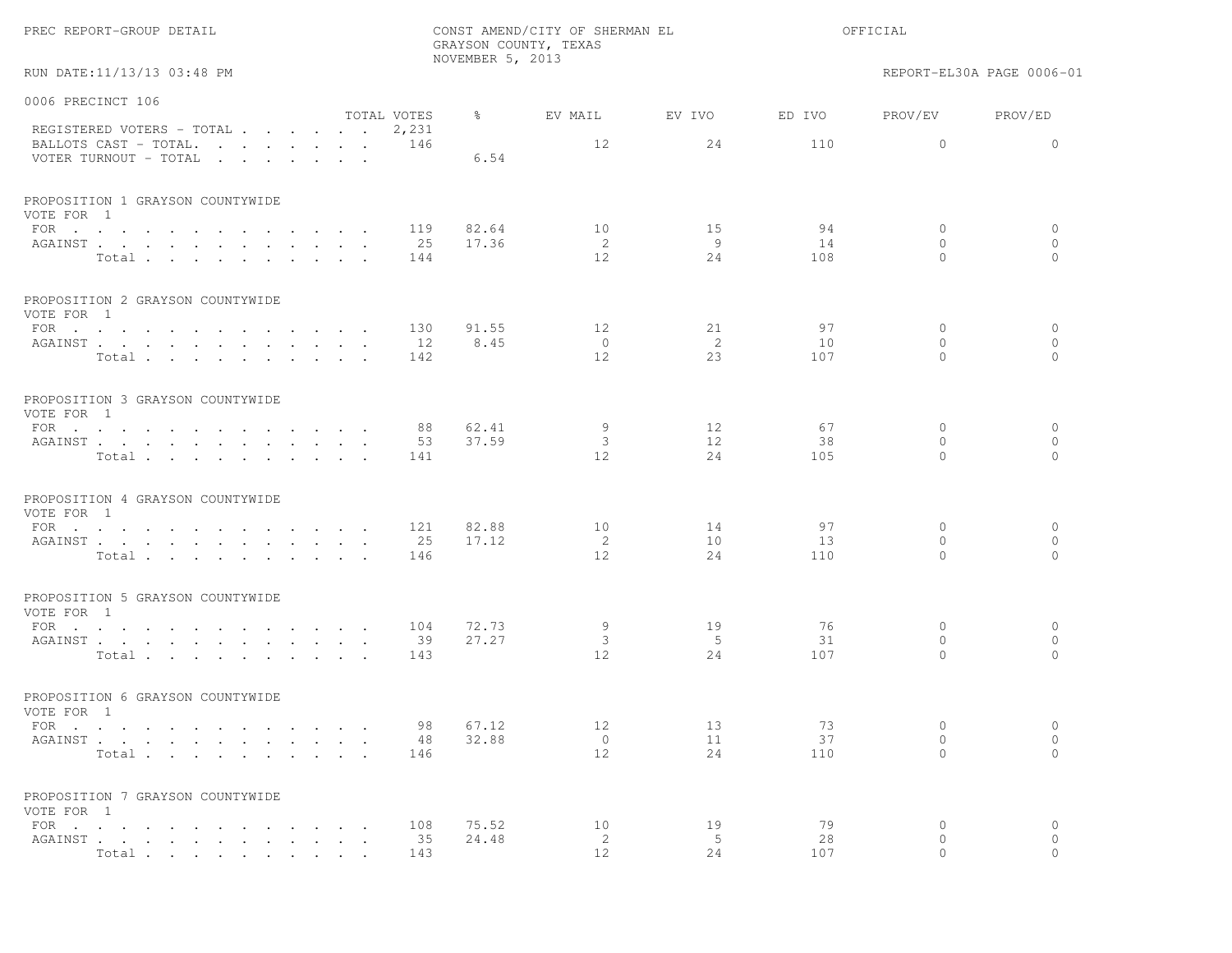| PREC REPORT-GROUP DETAIL                       |             | NOVEMBER 5, 2013 | CONST AMEND/CITY OF SHERMAN EL<br>GRAYSON COUNTY, TEXAS |        |        | OFFICIAL |                           |
|------------------------------------------------|-------------|------------------|---------------------------------------------------------|--------|--------|----------|---------------------------|
| RUN DATE:11/13/13 03:48 PM                     |             |                  |                                                         |        |        |          | REPORT-EL30A PAGE 0006-02 |
| 0006 PRECINCT 106                              | TOTAL VOTES | $\approx$        | EV MAIL                                                 | EV IVO | ED IVO | PROV/EV  | PROV/ED                   |
|                                                |             |                  |                                                         |        |        |          |                           |
| PROPOSITION 8 GRAYSON COUNTYWIDE<br>VOTE FOR 1 |             |                  |                                                         |        |        |          |                           |
| FOR $\cdots$                                   | 86          | 65.15            |                                                         |        | 65     |          |                           |
| AGAINST                                        | 46          | 34.85            |                                                         | 10     | 34     |          |                           |
| Total                                          | 132         |                  |                                                         | 2.2.   | 99     |          |                           |
| PROPOSITION 9 GRAYSON COUNTYWIDE<br>VOTE FOR 1 |             |                  |                                                         |        |        |          |                           |
| FOR $\cdots$                                   | 125         | 88.03            |                                                         | 21     | 93     |          |                           |
| AGAINST                                        | 17          | 11.97            |                                                         |        |        |          |                           |
| Total                                          | 142         |                  |                                                         | 24     | 106    |          |                           |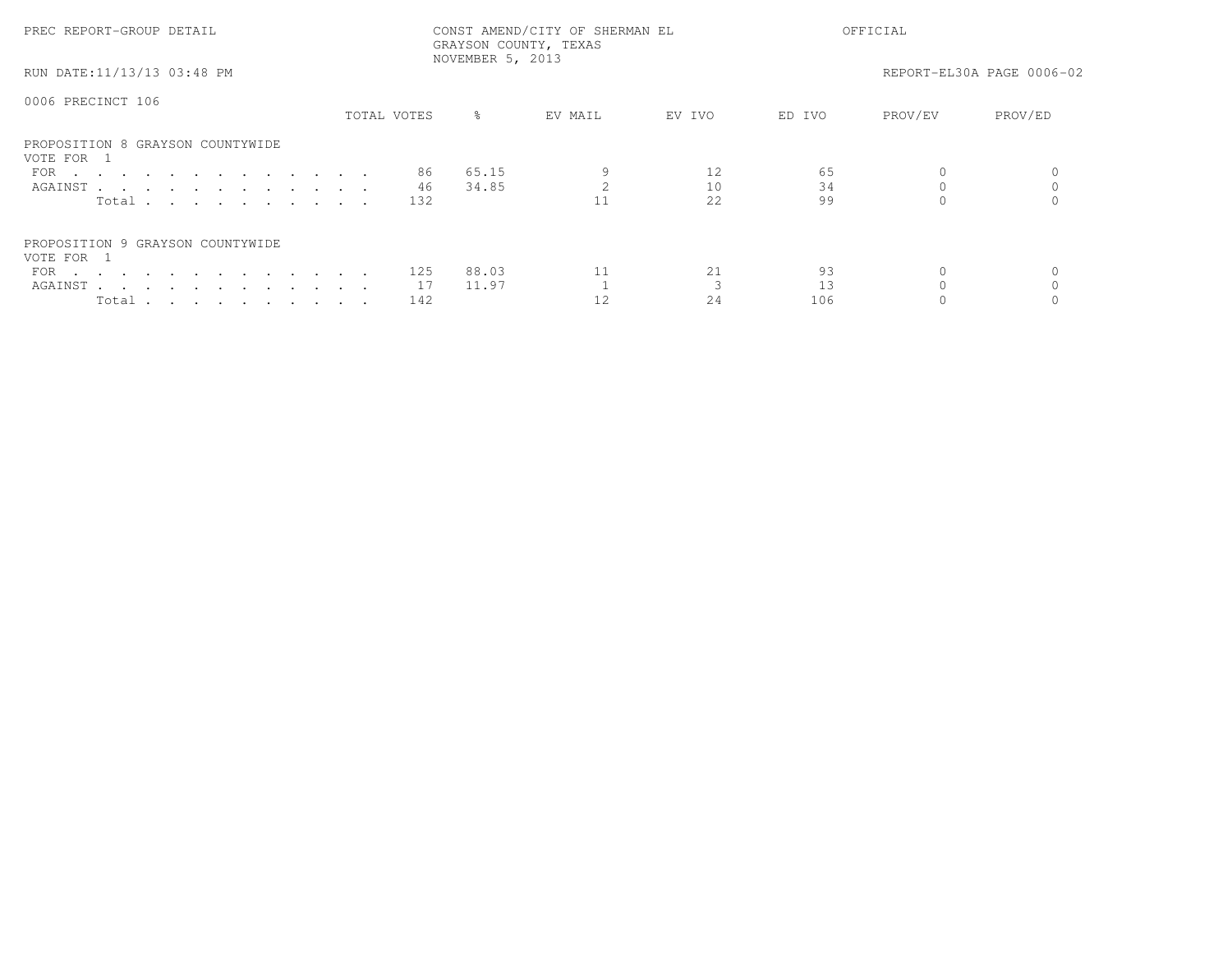|                                                                                   |                  | NOVEMBER 5, 2013 | GRAYSON COUNTY, TEXAS                  |                            |                 |                                          |                                      |
|-----------------------------------------------------------------------------------|------------------|------------------|----------------------------------------|----------------------------|-----------------|------------------------------------------|--------------------------------------|
| RUN DATE:11/13/13 03:48 PM                                                        |                  |                  |                                        |                            |                 |                                          | REPORT-EL30A PAGE 0007-01            |
| 0007 PRECINCT 107<br>TOTAL VOTES                                                  |                  | $\frac{8}{6}$    | EV MAIL                                | EV IVO                     | ED IVO          | PROV/EV                                  | PROV/ED                              |
| REGISTERED VOTERS - TOTAL 1,773<br>BALLOTS CAST - TOTAL.<br>VOTER TURNOUT - TOTAL | 134              | 7.56             | 7                                      | 22                         | 105             | $\circ$                                  | $\mathbf{0}$                         |
| PROPOSITION 1 GRAYSON COUNTYWIDE<br>VOTE FOR 1                                    |                  |                  |                                        |                            |                 |                                          |                                      |
| FOR<br>AGAINST<br>Total                                                           | 116<br>18<br>134 | 86.57<br>13.43   | 4<br>3<br>$\overline{7}$               | 18<br>$\overline{4}$<br>22 | 94<br>11<br>105 | $\circ$<br>$\circ$<br>$\Omega$           | $\circ$<br>$\mathbf{0}$<br>$\Omega$  |
| PROPOSITION 2 GRAYSON COUNTYWIDE<br>VOTE FOR 1                                    |                  |                  |                                        |                            |                 |                                          |                                      |
| FOR $\cdots$<br>AGAINST<br>Total                                                  | 122<br>12<br>134 | 91.04<br>8.96    | 6<br>$\mathbf{1}$<br>$7\phantom{.0}$   | 21<br><sup>1</sup><br>22   | 95<br>10<br>105 | $\mathbf{0}$<br>$\circ$<br>$\Omega$      | $\mathbf{0}$<br>$\circ$<br>$\bigcap$ |
| PROPOSITION 3 GRAYSON COUNTYWIDE<br>VOTE FOR 1<br>FOR $\cdots$                    | 86               | 65.65            | 5                                      | 13                         | 68              | $\circ$                                  | $\circ$                              |
| AGAINST<br>Total                                                                  | 45<br>131        | 34.35            | 2<br>7                                 | 9<br>22                    | 34<br>102       | $\Omega$<br>$\Omega$                     | $\Omega$<br>$\Omega$                 |
| PROPOSITION 4 GRAYSON COUNTYWIDE<br>VOTE FOR 1                                    |                  |                  |                                        |                            |                 |                                          |                                      |
| FOR $\cdots$<br>AGAINST<br>Total                                                  | 113<br>19<br>132 | 85.61<br>14.39   | $4\overline{ }$<br>3<br>$\overline{7}$ | 17<br>- 5<br>22            | 92<br>11<br>103 | $\mathbf{0}$<br>$\mathbf{0}$<br>$\Omega$ | $\circ$<br>$\circ$<br>$\Omega$       |
| PROPOSITION 5 GRAYSON COUNTYWIDE<br>VOTE FOR 1                                    |                  |                  |                                        |                            |                 |                                          |                                      |
| FOR<br>AGAINST<br>Total                                                           | 78<br>55<br>133  | 58.65<br>41.35   | 6<br>$\mathbf{1}$<br>$\overline{7}$    | 14<br>8<br>22              | 58<br>46<br>104 | $\circ$<br>$\circ$<br>$\Omega$           | $\circ$<br>$\circ$<br>$\bigcap$      |
| PROPOSITION 6 GRAYSON COUNTYWIDE<br>VOTE FOR 1                                    |                  |                  |                                        |                            |                 |                                          |                                      |
| FOR $\cdots$<br>AGAINST<br>$\sim$ $\sim$ $\sim$<br>Total                          | 85<br>48<br>133  | 63.91<br>36.09   | 2<br>5<br>7                            | 18<br>4<br>22              | 65<br>39<br>104 | $\mathbf{0}$<br>$\circ$<br>$\mathbf{0}$  | $\circ$<br>$\circ$<br>$\circ$        |
| PROPOSITION 7 GRAYSON COUNTYWIDE<br>VOTE FOR 1                                    |                  |                  |                                        |                            |                 |                                          |                                      |
| FOR $\cdots$<br>AGAINST<br>Total.                                                 | 107<br>24<br>131 | 81.68<br>18.32   | 6<br>$\mathbf{1}$<br>$7\phantom{.0}$   | 20<br>2<br>22              | 81<br>21<br>102 | 0<br>0<br>$\Omega$                       | $\circ$<br>$\circ$<br>$\Omega$       |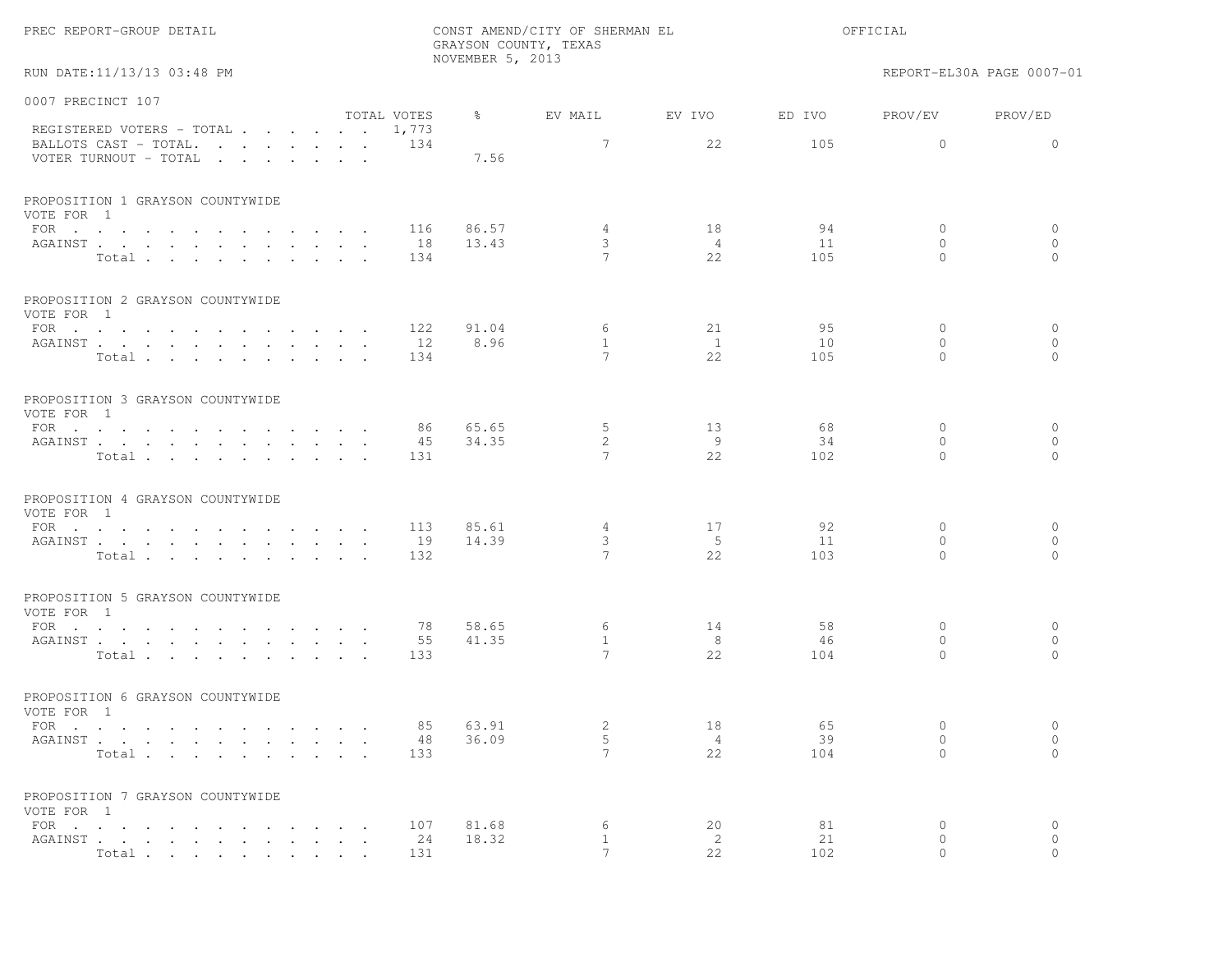| PREC REPORT-GROUP DETAIL                       |             |     | NOVEMBER 5, 2013 | CONST AMEND/CITY OF SHERMAN EL<br>GRAYSON COUNTY, TEXAS |        |        | OFFICIAL |                           |  |
|------------------------------------------------|-------------|-----|------------------|---------------------------------------------------------|--------|--------|----------|---------------------------|--|
| RUN DATE:11/13/13 03:48 PM                     |             |     |                  |                                                         |        |        |          | REPORT-EL30A PAGE 0007-02 |  |
| 0007 PRECINCT 107                              |             |     |                  |                                                         |        |        |          |                           |  |
|                                                | TOTAL VOTES |     | $\approx$        | EV MAIL                                                 | EV IVO | ED IVO | PROV/EV  | PROV/ED                   |  |
| PROPOSITION 8 GRAYSON COUNTYWIDE<br>VOTE FOR 1 |             |     |                  |                                                         |        |        |          |                           |  |
| FOR $\cdots$                                   |             | 97  | 79.51            | 6                                                       | 18     |        |          |                           |  |
| AGAINST                                        |             | 25  | 20.49            |                                                         |        | 20     |          |                           |  |
| Total                                          |             | 122 |                  |                                                         | 2.2.   | 93     |          |                           |  |
| PROPOSITION 9 GRAYSON COUNTYWIDE<br>VOTE FOR 1 |             |     |                  |                                                         |        |        |          |                           |  |
| FOR $\cdots$                                   |             | 120 | 90.23            |                                                         | 21     | 92     |          |                           |  |
| AGAINST                                        |             | 13  | 9.77             |                                                         |        |        |          |                           |  |
| Total                                          |             | 133 |                  |                                                         | 22     | 104    |          |                           |  |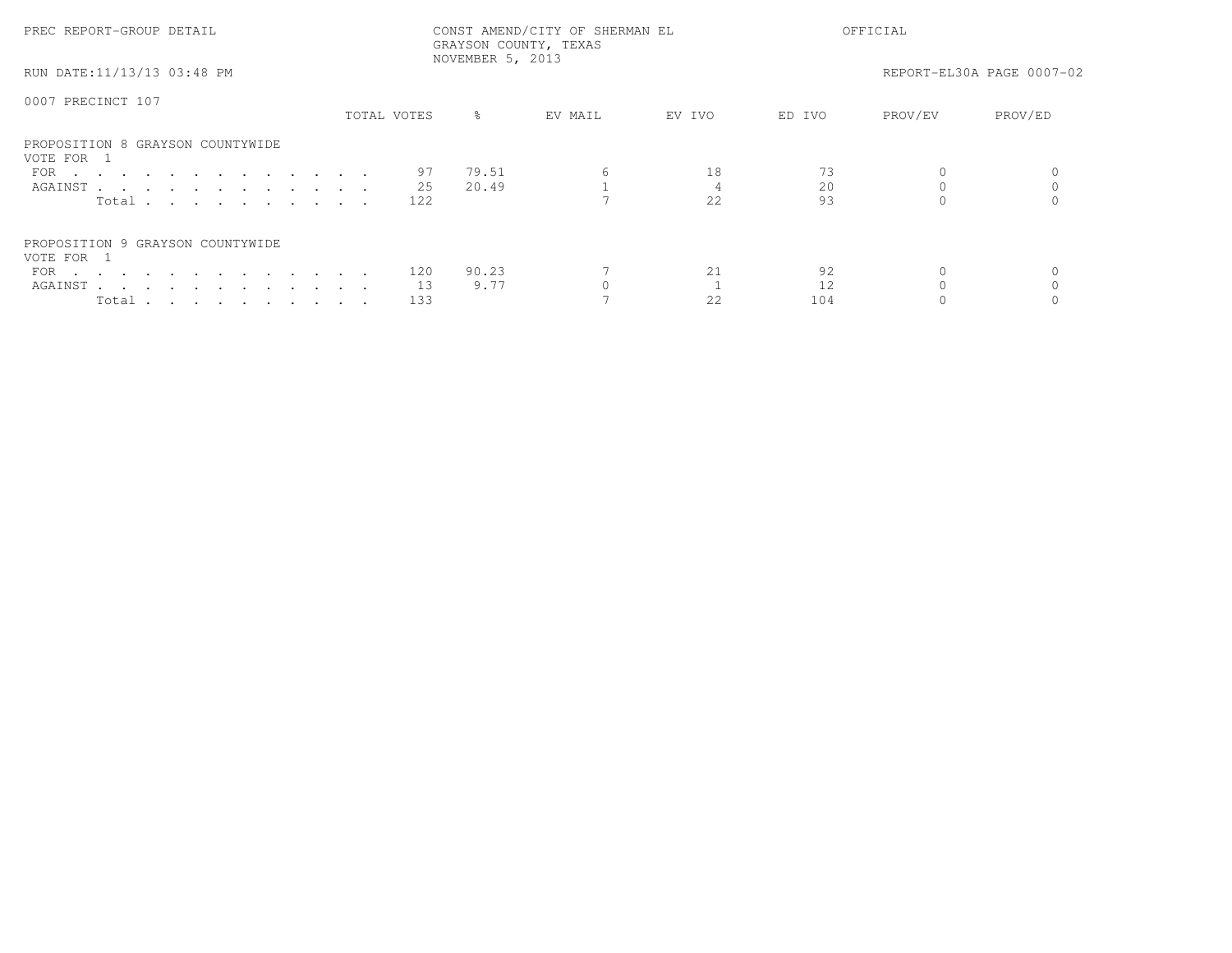|                                                |                                   |             | NOVEMBER 5, 2013 | GRAYSON COUNTY, TEXAS    |                    |          |                          |                           |
|------------------------------------------------|-----------------------------------|-------------|------------------|--------------------------|--------------------|----------|--------------------------|---------------------------|
| RUN DATE:11/13/13 03:48 PM                     |                                   |             |                  |                          |                    |          |                          | REPORT-EL30A PAGE 0008-01 |
| 0008 PRECINCT 108                              |                                   |             |                  |                          |                    |          |                          |                           |
| REGISTERED VOTERS - TOTAL 1,354                |                                   | TOTAL VOTES | $\frac{6}{6}$    | EV MAIL                  | EV IVO             | ED IVO   | PROV/EV                  | PROV/ED                   |
| BALLOTS CAST - TOTAL.<br>VOTER TURNOUT - TOTAL |                                   | 99          | 7.31             | 10                       | 23                 | 66       | $\circ$                  | $\circ$                   |
| PROPOSITION 1 GRAYSON COUNTYWIDE<br>VOTE FOR 1 |                                   |             |                  |                          |                    |          |                          |                           |
| FOR $\cdots$                                   |                                   | 87          | 88.78            | 9<br>$\circ$             | 18<br>5            | 60<br>6  | $\circ$<br>$\mathbf{0}$  | $\circ$<br>$\circ$        |
| AGAINST<br>Total                               |                                   | 11<br>98    | 11.22            | 9                        | 23                 | 66       | $\Omega$                 | $\Omega$                  |
| PROPOSITION 2 GRAYSON COUNTYWIDE<br>VOTE FOR 1 |                                   |             |                  |                          |                    |          |                          |                           |
| FOR                                            |                                   | 89          | 90.82            | 9                        | 20                 | 60       | $\mathbf{0}$             | $\circ$                   |
| AGAINST<br>Total                               |                                   | 9<br>98     | 9.18             | $\circ$<br>$\mathcal{Q}$ | $\mathbf{3}$<br>23 | 6<br>66  | $\mathbf{0}$<br>$\Omega$ | $\circ$<br>$\Omega$       |
|                                                |                                   |             |                  |                          |                    |          |                          |                           |
| PROPOSITION 3 GRAYSON COUNTYWIDE<br>VOTE FOR 1 |                                   |             |                  |                          |                    |          |                          |                           |
| FOR $\cdots$                                   |                                   | 50          | 53.19            | 4                        | 13                 | 33       | $\mathbf{0}$             | $\circ$                   |
| AGAINST<br>Total                               |                                   | 44<br>94    | 46.81            | 3<br>7                   | 10<br>23           | 31<br>64 | $\Omega$<br>$\Omega$     | $\mathbf{0}$<br>$\Omega$  |
|                                                |                                   |             |                  |                          |                    |          |                          |                           |
| PROPOSITION 4 GRAYSON COUNTYWIDE<br>VOTE FOR 1 |                                   |             |                  |                          |                    |          |                          |                           |
| FOR                                            |                                   | 85          | 87.63            | 9                        | 18                 | 58       | $\mathbf{0}$             | 0                         |
| AGAINST<br>Total                               |                                   | 12<br>97    | 12.37            | $\circ$<br>9             | - 5<br>23          | 7<br>6.5 | $\circ$<br>$\Omega$      | $\circ$<br>$\Omega$       |
|                                                |                                   |             |                  |                          |                    |          |                          |                           |
| PROPOSITION 5 GRAYSON COUNTYWIDE<br>VOTE FOR 1 |                                   |             |                  |                          |                    |          |                          |                           |
| FOR                                            |                                   | 60          | 61.86            | 5                        | 12                 | 43       | $\mathbf{0}$             | $\circ$                   |
| AGAINST<br>Total                               |                                   | 37<br>97    | 38.14            | 3<br>8                   | 11<br>23           | 23<br>66 | $\mathbf{0}$<br>$\Omega$ | $\circ$<br>$\bigcap$      |
|                                                |                                   |             |                  |                          |                    |          |                          |                           |
| PROPOSITION 6 GRAYSON COUNTYWIDE<br>VOTE FOR 1 |                                   |             |                  |                          |                    |          |                          |                           |
| FOR $\cdots$                                   |                                   | 64          | 64.65            | 10                       | 17                 | 37<br>29 | $\mathbf{0}$<br>0        | $\circ$                   |
| AGAINST<br>Total<br>$\sim$                     | $\sim 10^{-1}$ and $\sim 10^{-1}$ | 35<br>99    | 35.35            | $\circ$<br>10            | 6<br>23            | 66       | $\mathbf{0}$             | $\circ$<br>$\circ$        |
|                                                |                                   |             |                  |                          |                    |          |                          |                           |
| PROPOSITION 7 GRAYSON COUNTYWIDE<br>VOTE FOR 1 |                                   |             |                  |                          |                    |          |                          |                           |
| $FOR$                                          |                                   | 57          | 60.64            | 5                        | 13                 | 39       | 0                        | $\circ$                   |
| AGAINST<br>Total                               |                                   | 37<br>94    | 39.36            | 3                        | 9<br>2.2.          | 25<br>64 | 0                        | $\circ$                   |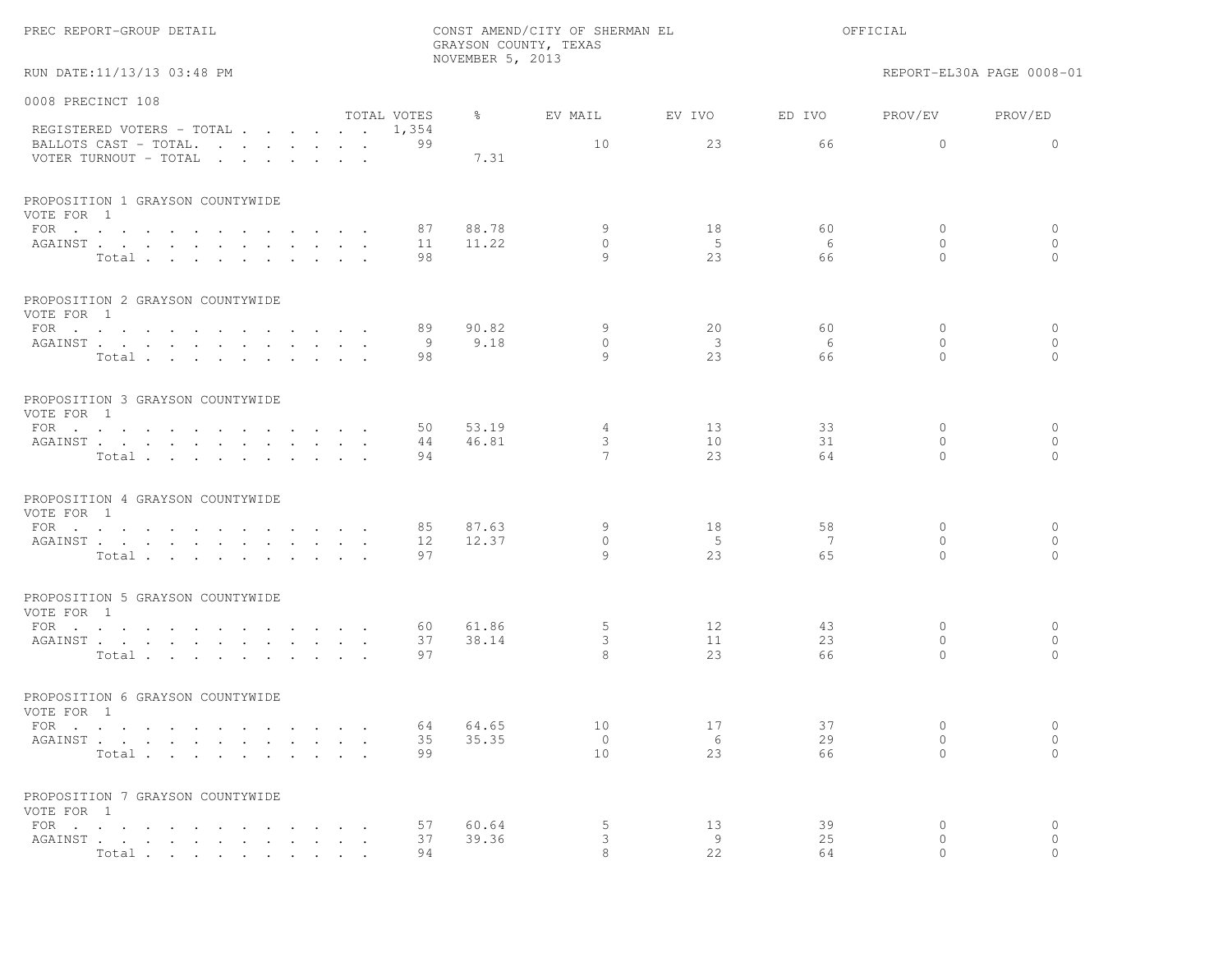| PREC REPORT-GROUP DETAIL                       |             | NOVEMBER 5, 2013 | CONST AMEND/CITY OF SHERMAN EL<br>GRAYSON COUNTY, TEXAS |        |        | OFFICIAL |                           |
|------------------------------------------------|-------------|------------------|---------------------------------------------------------|--------|--------|----------|---------------------------|
| RUN DATE:11/13/13 03:48 PM                     |             |                  |                                                         |        |        |          | REPORT-EL30A PAGE 0008-02 |
| 0008 PRECINCT 108                              | TOTAL VOTES | $\approx$        | EV MAIL                                                 | EV IVO | ED IVO | PROV/EV  | PROV/ED                   |
|                                                |             |                  |                                                         |        |        |          |                           |
| PROPOSITION 8 GRAYSON COUNTYWIDE<br>VOTE FOR 1 |             |                  |                                                         |        |        |          |                           |
| FOR $\cdots$                                   | 59          | 63.44            |                                                         | 14     | 41     |          |                           |
| AGAINST                                        | 34          | 36.56            |                                                         |        | 23     |          |                           |
| Total                                          | 93          |                  |                                                         | 2.2.   | 64     |          |                           |
| PROPOSITION 9 GRAYSON COUNTYWIDE<br>VOTE FOR 1 |             |                  |                                                         |        |        |          |                           |
| FOR $\cdots$                                   | 94          | 94.95            | 10                                                      | 22     | 62     |          |                           |
| AGAINST                                        |             | 5.05             |                                                         |        |        |          |                           |
| Total                                          | 99          |                  | 10                                                      | 23     | 66     |          |                           |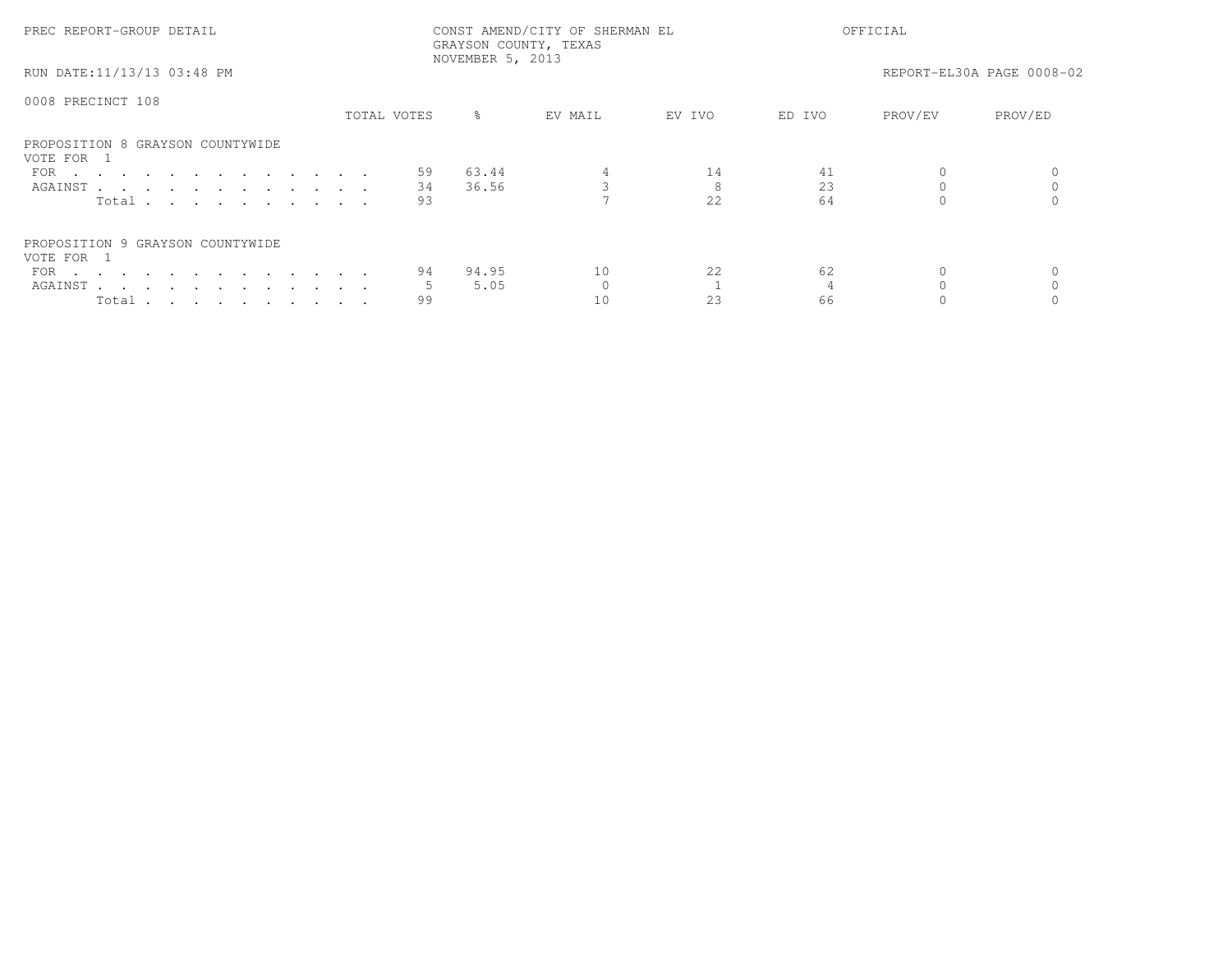|                                                                                                                                                                   |                      | NOVEMBER 5, 2013 | GRAYSON COUNTY, TEXAS      |                |                 |                                       |                                   |
|-------------------------------------------------------------------------------------------------------------------------------------------------------------------|----------------------|------------------|----------------------------|----------------|-----------------|---------------------------------------|-----------------------------------|
| RUN DATE:11/13/13 03:48 PM                                                                                                                                        |                      |                  |                            |                |                 |                                       | REPORT-EL30A PAGE 0009-01         |
| 0009 PRECINCT 201                                                                                                                                                 |                      |                  |                            |                |                 |                                       |                                   |
| REGISTERED VOTERS - TOTAL                                                                                                                                         | TOTAL VOTES<br>3,276 | $\frac{8}{6}$    | EV MAIL                    | EV IVO         | ED IVO          | PROV/EV                               | PROV/ED                           |
| BALLOTS CAST - TOTAL.<br>the contract of the contract of the contract of the contract of the contract of the contract of the contract of<br>VOTER TURNOUT - TOTAL | 196                  | 5.98             | 15                         | 73             | 106             | $\overline{0}$                        | 2                                 |
| PROPOSITION 1 GRAYSON COUNTYWIDE<br>VOTE FOR 1                                                                                                                    |                      |                  |                            |                |                 |                                       |                                   |
| FOR $\cdots$<br>AGAINST<br>Total                                                                                                                                  | 169<br>25<br>194     | 87.11<br>12.89   | 13<br>2<br>15              | 60<br>12<br>72 | 94<br>11<br>105 | $\circ$<br>$\circ$<br>$\Omega$        | 2<br>$\circ$<br>2                 |
| PROPOSITION 2 GRAYSON COUNTYWIDE<br>VOTE FOR 1                                                                                                                    |                      |                  |                            |                |                 |                                       |                                   |
| FOR<br>AGAINST<br>Total $\cdots$ $\cdots$ $\cdots$ $\cdots$                                                                                                       | 173<br>20<br>193     | 89.64<br>10.36   | 15<br>$\circ$<br>15        | 65<br>7<br>72  | 92<br>12<br>104 | 0<br>$\circ$<br>$\Omega$              | $\mathbf{1}$<br>$\mathbf{1}$<br>2 |
| PROPOSITION 3 GRAYSON COUNTYWIDE<br>VOTE FOR 1                                                                                                                    |                      |                  |                            |                |                 |                                       |                                   |
| FOR $\cdots$<br>AGAINST<br>$\sim$ $\sim$<br>Total                                                                                                                 | 129<br>64<br>193     | 66.84<br>33.16   | 8<br>7<br>15               | 46<br>25<br>71 | 73<br>32<br>105 | $\circ$<br>$\circ$<br>$\Omega$        | 2<br>$\circ$<br>2                 |
| PROPOSITION 4 GRAYSON COUNTYWIDE<br>VOTE FOR 1                                                                                                                    |                      |                  |                            |                |                 |                                       |                                   |
| FOR<br>AGAINST<br>Total                                                                                                                                           | 163<br>29<br>192     | 84.90<br>15.10   | 13<br>2<br>1.5             | 60<br>11<br>71 | 88<br>16<br>104 | $\overline{0}$<br>$\circ$<br>$\Omega$ | 2<br>$\circ$<br>2                 |
| PROPOSITION 5 GRAYSON COUNTYWIDE<br>VOTE FOR 1                                                                                                                    |                      |                  |                            |                |                 |                                       |                                   |
| FOR<br>AGAINST<br>$\mathbf{L}$<br>Total.                                                                                                                          | 130<br>61<br>191     | 68.06<br>31.94   | 9<br>6<br>15               | 52<br>19<br>71 | 68<br>35<br>103 | 0<br>$\circ$<br>$\Omega$              | $\mathbf{1}$<br>$\mathbf{1}$<br>2 |
| PROPOSITION 6 GRAYSON COUNTYWIDE<br>VOTE FOR 1                                                                                                                    |                      |                  |                            |                |                 |                                       |                                   |
| FOR<br>AGAINST<br>Total                                                                                                                                           | 137<br>57<br>194     | 70.62<br>29.38   | 13<br>2<br>15              | 44<br>28<br>72 | 78<br>27<br>105 | $\mathbf{0}$<br>$\circ$<br>$\circ$    | 2<br>$\circ$<br>2                 |
| PROPOSITION 7 GRAYSON COUNTYWIDE<br>VOTE FOR 1                                                                                                                    |                      |                  |                            |                |                 |                                       |                                   |
| FOR $\cdots$<br>AGAINST.<br>Total<br>$\sim$                                                                                                                       | 142<br>50<br>192     | 73.96<br>26.04   | 11<br>$\overline{4}$<br>15 | 51<br>20<br>71 | 78<br>26<br>104 | 0<br>0<br>$\circ$                     | 2<br>$\circ$<br>2                 |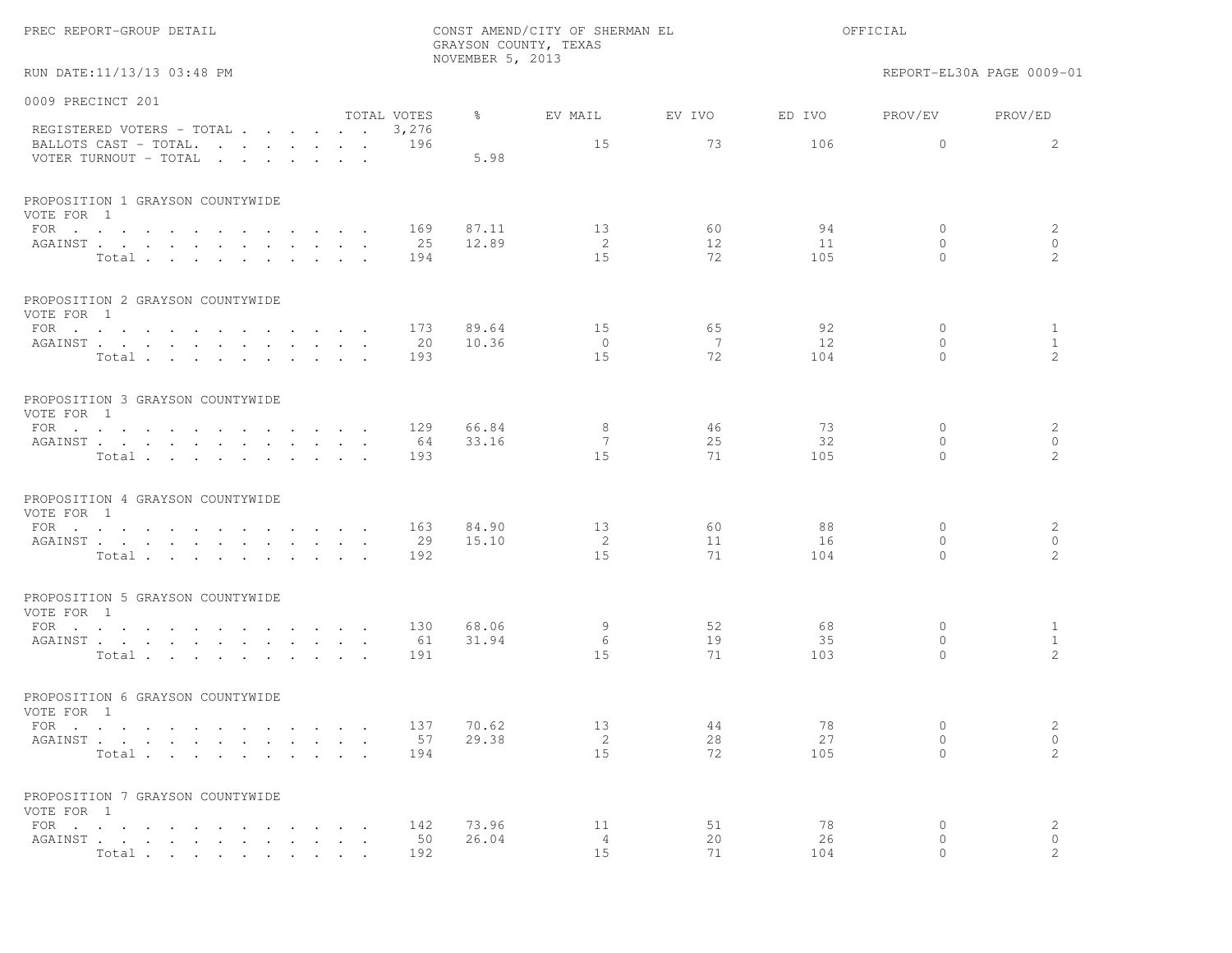| PREC REPORT-GROUP DETAIL                       |             | NOVEMBER 5, 2013 | CONST AMEND/CITY OF SHERMAN EL<br>GRAYSON COUNTY, TEXAS |        |        | OFFICIAL |                           |
|------------------------------------------------|-------------|------------------|---------------------------------------------------------|--------|--------|----------|---------------------------|
| RUN DATE:11/13/13 03:48 PM                     |             |                  |                                                         |        |        |          | REPORT-EL30A PAGE 0009-02 |
| 0009 PRECINCT 201                              |             |                  |                                                         |        |        |          |                           |
|                                                | TOTAL VOTES | $\approx$        | EV MAIL                                                 | EV IVO | ED IVO | PROV/EV  | PROV/ED                   |
| PROPOSITION 8 GRAYSON COUNTYWIDE<br>VOTE FOR 1 |             |                  |                                                         |        |        |          |                           |
| FOR $\cdots$                                   | 143         | 75.26            | 10                                                      | 52     |        |          |                           |
| AGAINST                                        | 47          | 24.74            |                                                         | 18     | 24     |          |                           |
| Total                                          | 190         |                  | 1.5                                                     | 70     | 103    |          |                           |
| PROPOSITION 9 GRAYSON COUNTYWIDE<br>VOTE FOR 1 |             |                  |                                                         |        |        |          |                           |
| FOR                                            | 172         | 89.12            | 15                                                      | 61     | 94     |          |                           |
| AGAINST                                        | 21          | 10.88            |                                                         |        | 10     |          |                           |
| Total                                          | 193         |                  | 15                                                      | 72     | 104    |          |                           |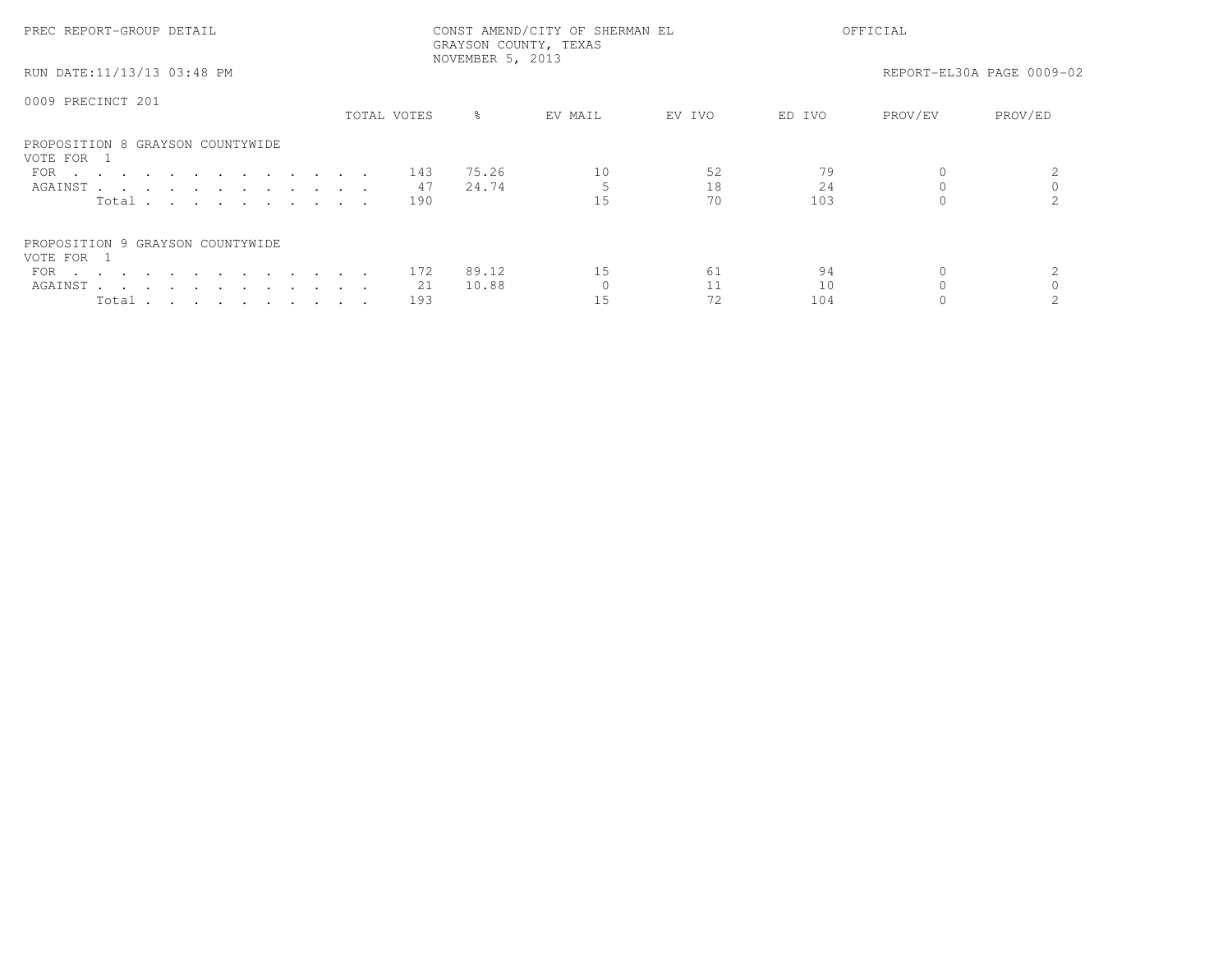|                                                                                                                                                                                                |                      |                             | NOVEMBER 5, 2013 | GRAYSON COUNTY, TEXAS |              |               |                           |                           |
|------------------------------------------------------------------------------------------------------------------------------------------------------------------------------------------------|----------------------|-----------------------------|------------------|-----------------------|--------------|---------------|---------------------------|---------------------------|
| RUN DATE:11/13/13 03:48 PM                                                                                                                                                                     |                      |                             |                  |                       |              |               |                           | REPORT-EL30A PAGE 0010-01 |
| 0010 PRECINCT 202                                                                                                                                                                              |                      |                             |                  |                       |              |               |                           |                           |
| REGISTERED VOTERS - TOTAL<br>BALLOTS CAST - TOTAL.<br>the contract of the contract of the contract of the contract of the contract of the contract of the contract of<br>VOTER TURNOUT - TOTAL |                      | TOTAL VOTES<br>3,276<br>186 | ႜ<br>5.68        | EV MAIL<br>15         | EV IVO<br>66 | ED IVO<br>105 | PROV/EV<br>$\mathbf{0}$   | PROV/ED<br>$\Omega$       |
|                                                                                                                                                                                                |                      |                             |                  |                       |              |               |                           |                           |
| PROPOSITION 1 GRAYSON COUNTYWIDE<br>VOTE FOR 1                                                                                                                                                 |                      |                             |                  |                       |              |               |                           |                           |
| FOR $\cdots$ $\cdots$ $\cdots$<br>$\sim$ $\sim$ $\sim$ $\sim$ $\sim$ $\sim$ $\sim$<br>AGAINST                                                                                                  |                      | 169<br>16                   | 91.35<br>8.65    | 14<br>$\mathbf{1}$    | 59<br>7      | 96<br>8       | $\circ$<br>$\circ$        | $\circ$<br>$\circ$        |
| Total.                                                                                                                                                                                         |                      | 185                         |                  | 15                    | 66           | 104           | $\Omega$                  | $\Omega$                  |
| PROPOSITION 2 GRAYSON COUNTYWIDE<br>VOTE FOR 1                                                                                                                                                 |                      |                             |                  |                       |              |               |                           |                           |
| FOR                                                                                                                                                                                            |                      | 165                         | 91.67            | 14                    | 57           | 94            | $\circ$                   | $\circ$                   |
| AGAINST<br>Total                                                                                                                                                                               |                      | 15<br>180                   | 8.33             | $\mathbf{1}$<br>15    | 6<br>63      | 8<br>102      | $\circ$<br>$\Omega$       | $\circ$<br>$\Omega$       |
|                                                                                                                                                                                                |                      |                             |                  |                       |              |               |                           |                           |
| PROPOSITION 3 GRAYSON COUNTYWIDE<br>VOTE FOR 1                                                                                                                                                 |                      |                             |                  |                       |              |               |                           |                           |
| FOR $\cdots$ $\cdots$ $\cdots$ $\cdots$<br>AGAINST                                                                                                                                             |                      | 125<br>51                   | 71.02<br>28.98   | 10<br>3               | 46<br>17     | 69<br>31      | $\overline{0}$<br>$\circ$ | $\circ$<br>$\circ$        |
| Total                                                                                                                                                                                          | $\cdot$ $\cdot$      | 176                         |                  | 13                    | 63           | 100           | $\Omega$                  | $\Omega$                  |
| PROPOSITION 4 GRAYSON COUNTYWIDE<br>VOTE FOR 1                                                                                                                                                 |                      |                             |                  |                       |              |               |                           |                           |
| FOR                                                                                                                                                                                            |                      | 169                         | 92.35            | 14                    | 60           | 95            | $\circ$                   | $\mathbf{0}$              |
| AGAINST<br>Total                                                                                                                                                                               |                      | 14<br>183                   | 7.65             | <sup>1</sup><br>15    | - 5<br>65    | 8<br>103      | $\circ$<br>$\Omega$       | $\circ$<br>$\Omega$       |
|                                                                                                                                                                                                |                      |                             |                  |                       |              |               |                           |                           |
| PROPOSITION 5 GRAYSON COUNTYWIDE<br>VOTE FOR 1                                                                                                                                                 |                      |                             |                  |                       |              |               |                           |                           |
| FOR $\cdots$<br>AGAINST                                                                                                                                                                        |                      | 117<br>61                   | 65.73<br>34.27   | 9<br>4                | 42<br>20     | 66<br>37      | 0<br>$\circ$              | $\circ$<br>$\circ$        |
| Total                                                                                                                                                                                          |                      | 178                         |                  | 13                    | 62           | 103           | $\Omega$                  | $\Omega$                  |
| PROPOSITION 6 GRAYSON COUNTYWIDE<br>VOTE FOR 1                                                                                                                                                 |                      |                             |                  |                       |              |               |                           |                           |
| $\text{FOR}$                                                                                                                                                                                   |                      | 125                         | 69.06            | 13                    | 43           | 69            | $\mathbf{0}$              | $\circ$                   |
| AGAINST<br>Total                                                                                                                                                                               | $\sim$ $\sim$ $\sim$ | 56<br>181                   | 30.94            | 2<br>15               | 21<br>64     | 33<br>102     | $\circ$<br>$\circ$        | $\circ$<br>$\circ$        |
| PROPOSITION 7 GRAYSON COUNTYWIDE                                                                                                                                                               |                      |                             |                  |                       |              |               |                           |                           |
| VOTE FOR 1                                                                                                                                                                                     |                      | 134                         |                  |                       |              | 77            |                           |                           |
| FOR $\cdots$ $\cdots$ $\cdots$ $\cdots$<br>AGAINST                                                                                                                                             |                      | 47                          | 74.03<br>25.97   | 9<br>6                | 48<br>17     | 24            | 0<br>$\circ$              | $\circ$<br>$\circ$        |
| Total.                                                                                                                                                                                         |                      | 181                         |                  | 15                    | 65           | 101           | $\circ$                   | $\Omega$                  |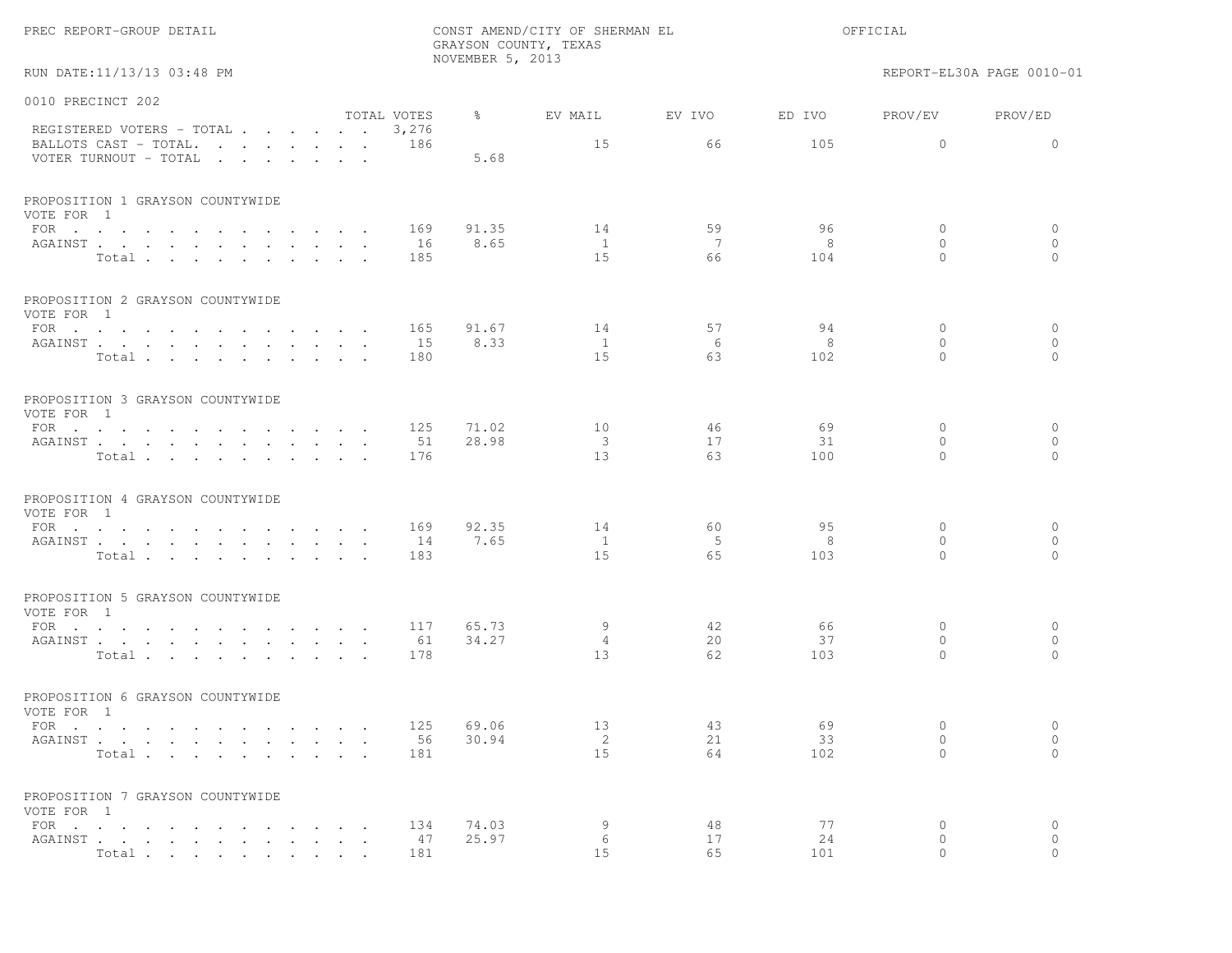| PREC REPORT-GROUP DETAIL                       |             | NOVEMBER 5, 2013 | CONST AMEND/CITY OF SHERMAN EL<br>GRAYSON COUNTY, TEXAS |        |        | OFFICIAL |                           |
|------------------------------------------------|-------------|------------------|---------------------------------------------------------|--------|--------|----------|---------------------------|
| RUN DATE:11/13/13 03:48 PM                     |             |                  |                                                         |        |        |          | REPORT-EL30A PAGE 0010-02 |
| 0010 PRECINCT 202                              |             |                  |                                                         |        |        |          |                           |
|                                                | TOTAL VOTES | $\approx$        | EV MAIL                                                 | EV IVO | ED IVO | PROV/EV  | PROV/ED                   |
| PROPOSITION 8 GRAYSON COUNTYWIDE<br>VOTE FOR 1 |             |                  |                                                         |        |        |          |                           |
| FOR 120                                        |             | 68.97            |                                                         | 40     | 72     |          |                           |
| AGAINST                                        | 54          | 31.03            |                                                         | 23     | 27     |          |                           |
| Total $\cdots$                                 | 174         |                  |                                                         | 63     | 99     |          |                           |
| PROPOSITION 9 GRAYSON COUNTYWIDE<br>VOTE FOR 1 |             |                  |                                                         |        |        |          |                           |
| FOR 154                                        |             | 85.08            | 13                                                      | 60     | 81     |          |                           |
| AGAINST                                        | 27          | 14.92            |                                                         |        | 2.1    |          |                           |
| Total                                          | 181         |                  | 14                                                      | 65     | 102    |          |                           |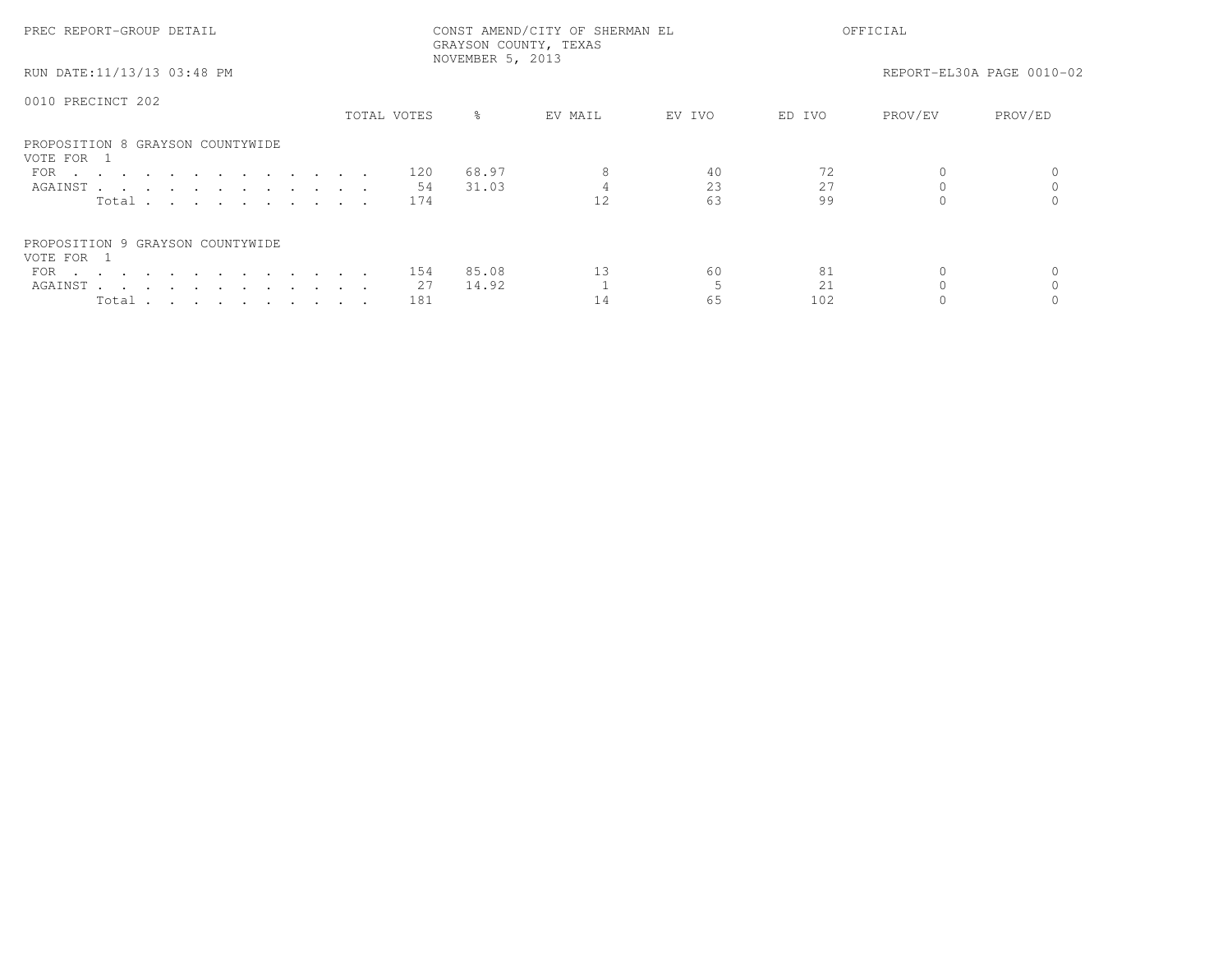|  | REC REPORT-GROUP DETAIL' |  |  |
|--|--------------------------|--|--|
|--|--------------------------|--|--|

PREC REPORT-GROUP DETAIL CONST AMEND/CITY OF SHERMAN EL OFFICIALGRAYSON COUNTY, TEXASNOVEMBER 5, 2013

RUN DATE:11/13/13 03:48 PM REPORT-EL30A PAGE 0011-01

| 0011 PRECINCT 203                              |                |               |                |                            |                            |              |            |
|------------------------------------------------|----------------|---------------|----------------|----------------------------|----------------------------|--------------|------------|
|                                                | TOTAL VOTES    | $\frac{8}{6}$ | EV MAIL        | EV IVO                     | ED IVO                     | PROV/EV      | PROV/ED    |
| REGISTERED VOTERS - TOTAL                      | 1,189          |               |                |                            |                            |              |            |
| BALLOTS CAST - TOTAL.                          | 33             |               | 2              | 18                         | 13                         | $\circ$      | $\Omega$   |
| VOTER TURNOUT - TOTAL                          |                | 2.78          |                |                            |                            |              |            |
| PROPOSITION 1 GRAYSON COUNTYWIDE<br>VOTE FOR 1 |                |               |                |                            |                            |              |            |
| FOR $\cdots$                                   | 28             | 84.85         | 2              | 16                         | 10                         | $\mathbf{0}$ | $\circ$    |
| AGAINST                                        | - 5            | 15.15         | $\Omega$       | -2                         | $\overline{\mathbf{3}}$    | $\Omega$     | $\circ$    |
| Total                                          | 33             |               | $\mathcal{L}$  | 18                         | 13                         | $\Omega$     | $\Omega$   |
|                                                |                |               |                |                            |                            |              |            |
| PROPOSITION 2 GRAYSON COUNTYWIDE<br>VOTE FOR 1 |                |               |                |                            |                            |              |            |
| FOR                                            | 29             | 87.88         | 2              | 16                         | 11                         | $\Omega$     | $\circ$    |
| AGAINST                                        | 4              | 12.12         | $\circ$        | $\overline{\phantom{0}}^2$ | $\overline{2}$             | $\Omega$     | $\circ$    |
| Total                                          | 33             |               | $\mathcal{L}$  | 18                         | 13                         | $\Omega$     | $\bigcirc$ |
|                                                |                |               |                |                            |                            |              |            |
| PROPOSITION 3 GRAYSON COUNTYWIDE<br>VOTE FOR 1 |                |               |                |                            |                            |              |            |
| FOR $\cdots$                                   | 22             | 66.67         | 2              | 13                         | -7                         | $\Omega$     | $\circ$    |
| AGAINST                                        | 11             | 33.33         | $\circ$        | $-5$                       | 6                          | $\Omega$     | $\circ$    |
| Total                                          | 33             |               | $\mathcal{L}$  | 18                         | 13                         | $\cap$       | $\bigcap$  |
| PROPOSITION 4 GRAYSON COUNTYWIDE<br>VOTE FOR 1 |                |               |                |                            |                            |              |            |
| FOR $\cdots$                                   | 31             | 93.94         | 2              | 18                         | 11                         | $\mathbf{0}$ | $\circ$    |
| AGAINST                                        | $\overline{2}$ | 6.06          | $\circ$        | $\overline{0}$             | $\overline{\phantom{0}}^2$ | $\mathbf{0}$ | $\circ$    |
| Total                                          | 33             |               | 2              | 18                         | 13                         | $\Omega$     | $\Omega$   |
| PROPOSITION 5 GRAYSON COUNTYWIDE<br>VOTE FOR 1 |                |               |                |                            |                            |              |            |
| FOR $\cdots$                                   | 19             | 57.58         | 2              | 12                         | -5                         | $\mathbf{0}$ | $\circ$    |
| AGAINST                                        | 14             | 42.42         | $\mathbf{0}$   | 6                          | 8                          | $\Omega$     | $\circ$    |
| Total                                          | 33             |               | $\overline{c}$ | 18                         | 13                         | $\Omega$     | $\Omega$   |
| PROPOSITION 6 GRAYSON COUNTYWIDE               |                |               |                |                            |                            |              |            |
| VOTE FOR 1                                     |                |               |                |                            |                            |              |            |
| FOR $\cdots$                                   | 26             | 78.79         | 2              | 15                         | 9                          | $\Omega$     | $\circ$    |
| AGAINST                                        | $\overline{7}$ | 21.21         | $\circ$        | $\overline{\mathbf{3}}$    | $\overline{4}$             | $\mathbf{0}$ | $\circ$    |
| Total                                          | 33             |               | $\mathcal{L}$  | 18                         | 13                         | $\Omega$     | $\Omega$   |
| PROPOSITION 7 GRAYSON COUNTYWIDE<br>VOTE FOR 1 |                |               |                |                            |                            |              |            |
| FOR                                            | 26             | 78.79         | $\circ$        | 14                         | 12                         | $\mathbf{0}$ | $\circ$    |
| AGAINST                                        | 7              | 21.21         | 2              | $\overline{4}$             | $\mathbf{1}$               | $\mathbf{0}$ | $\circ$    |
| Total                                          | 33             |               | $\mathcal{L}$  | 18                         | 13                         | $\cap$       | $\Omega$   |
|                                                |                |               |                |                            |                            |              |            |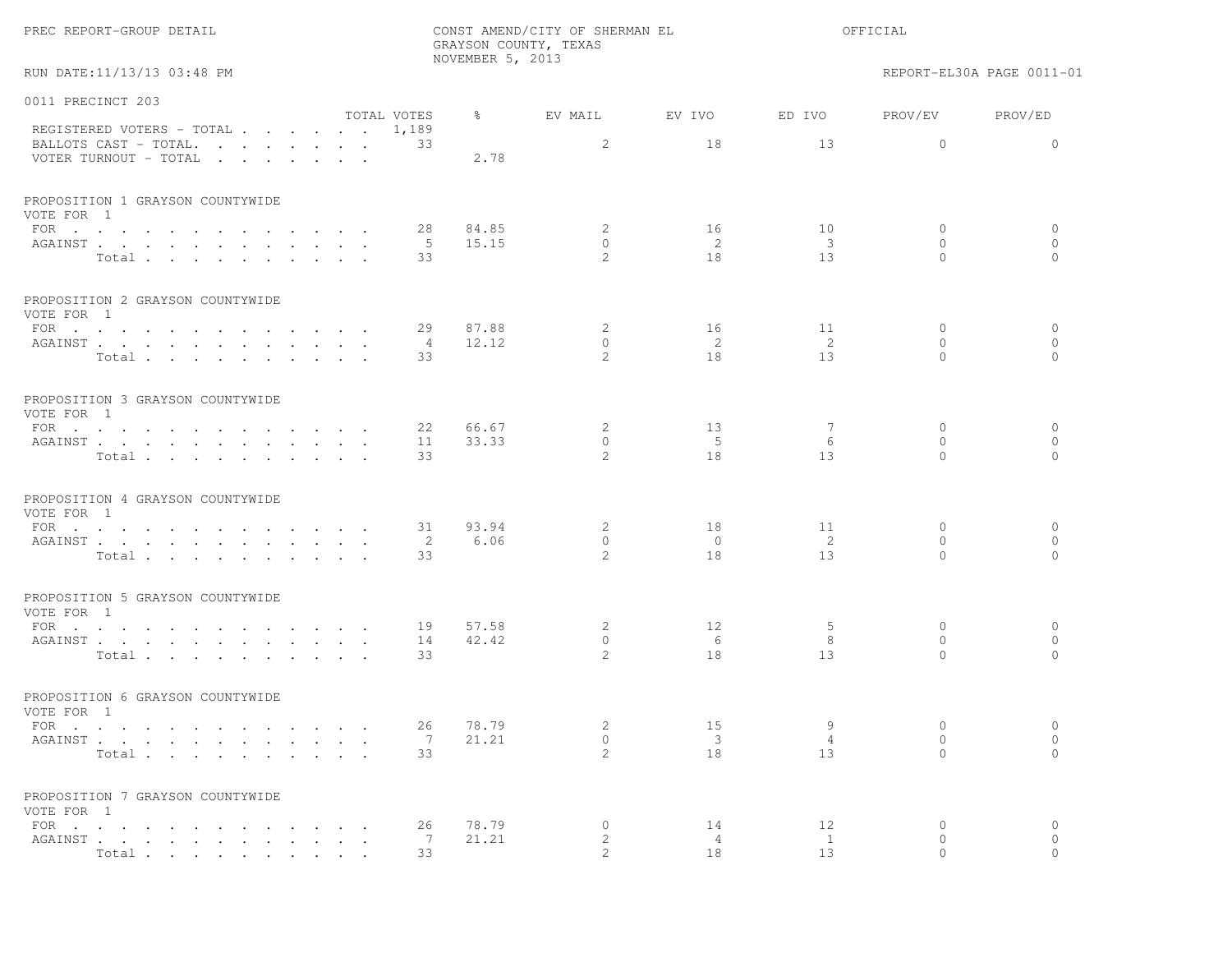| PREC REPORT-GROUP DETAIL                       | CONST AMEND/CITY OF SHERMAN EL<br>GRAYSON COUNTY, TEXAS<br>NOVEMBER 5, 2013 |             |           |         |        | OFFICIAL |         |                           |  |
|------------------------------------------------|-----------------------------------------------------------------------------|-------------|-----------|---------|--------|----------|---------|---------------------------|--|
| RUN DATE:11/13/13 03:48 PM                     |                                                                             |             |           |         |        |          |         | REPORT-EL30A PAGE 0011-02 |  |
| 0011 PRECINCT 203                              |                                                                             |             |           |         |        |          |         |                           |  |
|                                                |                                                                             | TOTAL VOTES | $\approx$ | EV MAIL | EV IVO | ED IVO   | PROV/EV | PROV/ED                   |  |
| PROPOSITION 8 GRAYSON COUNTYWIDE<br>VOTE FOR 1 |                                                                             |             |           |         |        |          |         |                           |  |
| FOR $\cdots$                                   |                                                                             | 17          | 54.84     |         |        |          |         |                           |  |
| AGAINST 14                                     |                                                                             |             | 45.16     |         |        |          |         |                           |  |
| Total                                          |                                                                             | 31          |           |         | 16     |          |         |                           |  |
| PROPOSITION 9 GRAYSON COUNTYWIDE               |                                                                             |             |           |         |        |          |         |                           |  |
| VOTE FOR 1                                     |                                                                             |             |           |         |        |          |         |                           |  |
| FOR $\cdots$                                   |                                                                             | 28          | 84.85     |         | 16     | 10       |         |                           |  |
| AGAINST                                        |                                                                             |             | 15.15     |         |        |          |         |                           |  |
| Total $\cdots$ $\cdots$ $\cdots$ $\cdots$      |                                                                             | 33          |           |         |        |          |         |                           |  |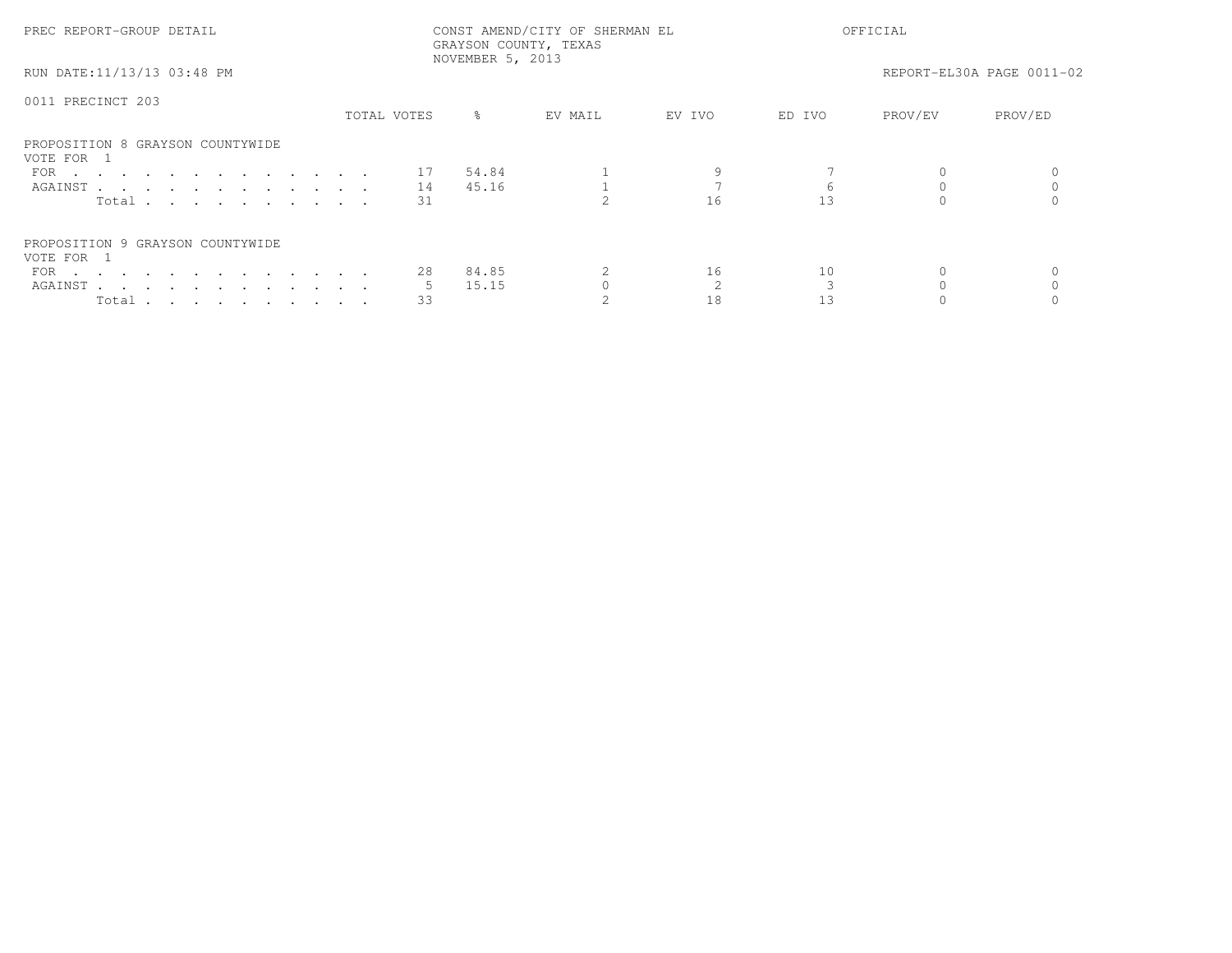|  |  | PREC REPORT-GROUP DETAIL |  |  |
|--|--|--------------------------|--|--|
|--|--|--------------------------|--|--|

RUN DATE:11/13/13 03:48 PM REPORT-EL30A PAGE 0012-01

| 0012 PRECINCT 204                              |             |     |               |                |                         |        |              |              |
|------------------------------------------------|-------------|-----|---------------|----------------|-------------------------|--------|--------------|--------------|
|                                                | TOTAL VOTES |     | $\frac{8}{6}$ | EV MAIL        | EV IVO                  | ED IVO | PROV/EV      | PROV/ED      |
| REGISTERED VOTERS - TOTAL                      |             | 925 |               |                |                         |        |              |              |
| BALLOTS CAST - TOTAL.                          |             | 90  |               | 5              | 38                      | 47     | $\Omega$     | $\Omega$     |
| VOTER TURNOUT - TOTAL                          |             |     | 9.73          |                |                         |        |              |              |
| PROPOSITION 1 GRAYSON COUNTYWIDE               |             |     |               |                |                         |        |              |              |
| VOTE FOR 1                                     |             |     |               |                |                         |        |              |              |
| FOR $\cdots$                                   |             | 74  | 85.06         | 5              | 35                      | 34     | $\mathbf{0}$ | $\circ$      |
| AGAINST                                        |             | 13  | 14.94         | $\mathbf{0}$   | $\overline{\mathbf{3}}$ | 10     | $\Omega$     | $\circ$      |
| Total.                                         |             | 87  |               | 5              | 38                      | 44     | $\Omega$     | $\mathbf{0}$ |
| PROPOSITION 2 GRAYSON COUNTYWIDE<br>VOTE FOR 1 |             |     |               |                |                         |        |              |              |
| FOR                                            |             | 75  | 87.21         | 5              | 34                      | 36     | $\mathbf{0}$ | $\circ$      |
| AGAINST                                        |             | 11  | 12.79         | $\circ$        | $\overline{4}$          | -7     | $\mathbf{0}$ | $\circ$      |
| Total                                          |             | 86  |               | 5              | 38                      | 43     | $\Omega$     | $\Omega$     |
| PROPOSITION 3 GRAYSON COUNTYWIDE<br>VOTE FOR 1 |             |     |               |                |                         |        |              |              |
| FOR $\cdots$                                   |             | 57  | 67.06         | 2              | 26                      | 29     | $\mathbf{0}$ | $\mathbf{0}$ |
| AGAINST                                        |             | 28  | 32.94         | $\overline{2}$ | 12                      | 14     | $\Omega$     | $\circ$      |
| Total                                          |             | 85  |               | $\overline{4}$ | 38                      | 43     | $\Omega$     | $\Omega$     |
| PROPOSITION 4 GRAYSON COUNTYWIDE<br>VOTE FOR 1 |             |     |               |                |                         |        |              |              |
| FOR $\cdots$                                   |             | 71  | 81.61         | 3              | 33                      | 35     | $\mathbf{0}$ | 0            |
| AGAINST                                        |             | 16  | 18.39         | $\overline{2}$ | 5                       | - 9    | $\Omega$     | $\circ$      |
| Total                                          |             | 87  |               | 5              | 38                      | 44     | $\Omega$     | $\Omega$     |
| PROPOSITION 5 GRAYSON COUNTYWIDE<br>VOTE FOR 1 |             |     |               |                |                         |        |              |              |
| FOR $\cdots$                                   |             | 52  | 60.47         | $\overline{4}$ | 24                      | 24     | $\Omega$     | $\circ$      |
| AGAINST                                        |             | 34  | 39.53         | $\mathbf{1}$   | 14                      | 19     | $\Omega$     | $\circ$      |
| Total                                          |             | 86  |               | 5              | 38                      | 43     | $\Omega$     | $\Omega$     |
| PROPOSITION 6 GRAYSON COUNTYWIDE<br>VOTE FOR 1 |             |     |               |                |                         |        |              |              |
| FOR $\cdots$                                   |             | 58  | 64.44         | 3              | 27                      | 28     | $\Omega$     | $\circ$      |
| AGAINST                                        |             | 32  | 35.56         | $\mathbf{2}$   | 11                      | 19     | $\mathbf{0}$ | $\circ$      |
| Total.                                         |             | 90  |               | 5              | 38                      | 47     | $\Omega$     | $\Omega$     |
| PROPOSITION 7 GRAYSON COUNTYWIDE<br>VOTE FOR 1 |             |     |               |                |                         |        |              |              |
| FOR $\cdots$                                   |             | 63  | 74.12         | 3              | 31                      | 29     | $\circ$      | $\circ$      |
| AGAINST                                        |             | 22  | 25.88         | $\circ$        | 7                       | 15     | $\circ$      | $\circ$      |
| Total                                          |             | 85  |               | $\mathcal{L}$  | 38                      | 44     | $\Omega$     | $\Omega$     |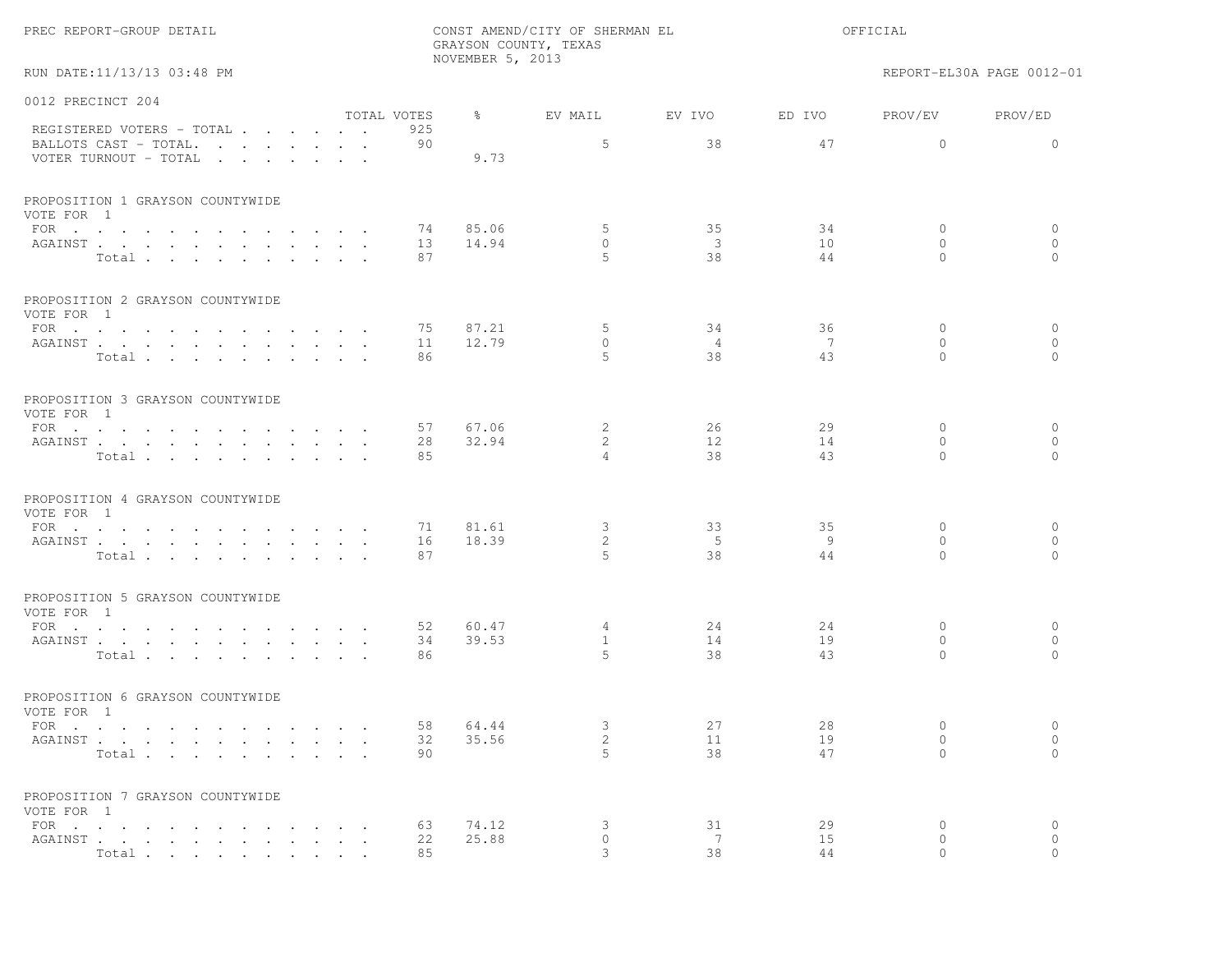| PREC REPORT-GROUP DETAIL                       | CONST AMEND/CITY OF SHERMAN EL<br>GRAYSON COUNTY, TEXAS<br>NOVEMBER 5, 2013 |             |           |         | OFFICIAL |        |         |                           |
|------------------------------------------------|-----------------------------------------------------------------------------|-------------|-----------|---------|----------|--------|---------|---------------------------|
| RUN DATE:11/13/13 03:48 PM                     |                                                                             |             |           |         |          |        |         | REPORT-EL30A PAGE 0012-02 |
| 0012 PRECINCT 204                              |                                                                             |             |           |         |          |        |         |                           |
|                                                |                                                                             | TOTAL VOTES | $\approx$ | EV MAIL | EV IVO   | ED IVO | PROV/EV | PROV/ED                   |
| PROPOSITION 8 GRAYSON COUNTYWIDE<br>VOTE FOR 1 |                                                                             |             |           |         |          |        |         |                           |
| FOR $\cdots$                                   |                                                                             | 62          | 76.54     |         | 30       | 31     |         |                           |
| AGAINST                                        |                                                                             | 19          | 23.46     |         |          | 10     |         |                           |
| Total $\cdots$                                 |                                                                             | 81          |           |         | 37       | 41     |         |                           |
| PROPOSITION 9 GRAYSON COUNTYWIDE               |                                                                             |             |           |         |          |        |         |                           |
| VOTE FOR 1                                     |                                                                             |             |           |         |          |        |         |                           |
| FOR $\cdots$                                   |                                                                             | 74          | 87.06     |         | 32       | 39     |         |                           |
| AGAINST                                        |                                                                             | 11          | 12.94     |         |          |        |         |                           |
| Total $\cdots$ $\cdots$ $\cdots$ $\cdots$      |                                                                             | 85          |           |         | 38       | 44     |         |                           |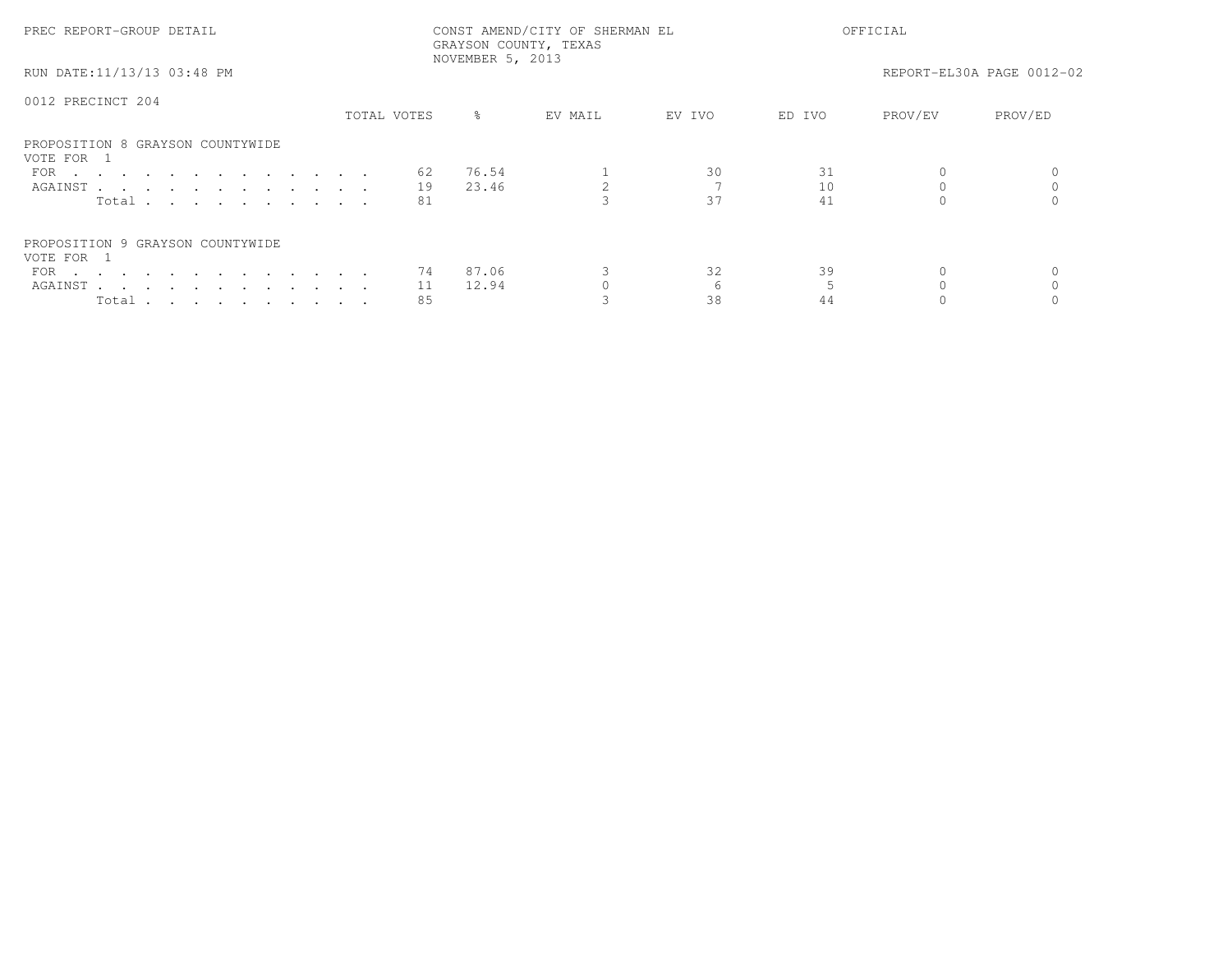|                                                                                   |                  | NOVEMBER 5, 2013 | GRAYSON COUNTY, TEXAS      |                 |                  |                                          |                                      |
|-----------------------------------------------------------------------------------|------------------|------------------|----------------------------|-----------------|------------------|------------------------------------------|--------------------------------------|
| RUN DATE:11/13/13 03:48 PM                                                        |                  |                  |                            |                 |                  |                                          | REPORT-EL30A PAGE 0013-01            |
| 0013 PRECINCT 205                                                                 | TOTAL VOTES      | ိင               | EV MAIL                    | EV IVO          | ED IVO           | PROV/EV                                  | PROV/ED                              |
| REGISTERED VOTERS - TOTAL 3,523<br>BALLOTS CAST - TOTAL.<br>VOTER TURNOUT - TOTAL | 243              | 6.90             | 12                         | 106             | 125              | $\circ$                                  | $\circ$                              |
| PROPOSITION 1 GRAYSON COUNTYWIDE<br>VOTE FOR 1                                    |                  |                  |                            |                 |                  |                                          |                                      |
| FOR $\cdots$ $\cdots$ $\cdots$<br>$\sim$<br>AGAINST<br>Total                      | 216<br>24<br>240 | 90.00<br>10.00   | 12<br>$\overline{0}$<br>12 | 93<br>11<br>104 | 111<br>13<br>124 | 0<br>$\circ$<br>$\Omega$                 | $\circ$<br>$\mathbf{0}$<br>$\Omega$  |
| PROPOSITION 2 GRAYSON COUNTYWIDE<br>VOTE FOR 1                                    |                  |                  |                            |                 |                  |                                          |                                      |
| FOR $\cdots$<br>AGAINST<br>Total                                                  | 219<br>21<br>240 | 91.25<br>8.75    | 10<br>2<br>12              | 98<br>6<br>104  | 111<br>13<br>124 | $\mathbf{0}$<br>$\mathbf{0}$<br>$\Omega$ | $\mathbf{0}$<br>$\circ$<br>$\bigcap$ |
| PROPOSITION 3 GRAYSON COUNTYWIDE<br>VOTE FOR 1<br>FOR                             | 144              | 60.50            | 9                          | 57              | 78               | $\circ$<br>$\circ$                       | $\circ$                              |
| AGAINST<br>Total                                                                  | 94<br>238        | 39.50            | 3<br>12                    | 46<br>103       | 45<br>123        | $\Omega$                                 | $\circ$<br>$\Omega$                  |
| PROPOSITION 4 GRAYSON COUNTYWIDE<br>VOTE FOR 1                                    |                  |                  |                            |                 |                  |                                          |                                      |
| FOR $\cdots$<br>AGAINST<br>Total                                                  | 213<br>28<br>241 | 88.38<br>11.62   | 11<br>$\overline{1}$<br>12 | 93<br>12<br>105 | 109<br>15<br>124 | $\mathbf{0}$<br>$\circ$<br>$\Omega$      | $\mathbf{0}$<br>$\circ$<br>$\Omega$  |
| PROPOSITION 5 GRAYSON COUNTYWIDE<br>VOTE FOR 1                                    |                  |                  |                            |                 |                  |                                          |                                      |
| FOR<br>AGAINST<br>Total                                                           | 159<br>78<br>237 | 67.09<br>32.91   | 6<br>5<br>11               | 74<br>31<br>105 | 79<br>42<br>121  | $\circ$<br>$\mathbf{0}$<br>$\Omega$      | $\circ$<br>$\mathbf{0}$<br>$\bigcap$ |
| PROPOSITION 6 GRAYSON COUNTYWIDE<br>VOTE FOR 1                                    |                  |                  |                            |                 |                  |                                          |                                      |
| FOR $\cdots$<br>AGAINST<br>Total                                                  | 162<br>80<br>242 | 66.94<br>33.06   | 10<br>2<br>12              | 81<br>25<br>106 | 71<br>53<br>124  | $\mathbf{0}$<br>0<br>$\mathbf{0}$        | $\circ$<br>$\circ$<br>$\circ$        |
| PROPOSITION 7 GRAYSON COUNTYWIDE<br>VOTE FOR 1                                    |                  |                  |                            |                 |                  |                                          |                                      |
| FOR $\cdots$ $\cdots$ $\cdots$<br>AGAINST<br>Total                                | 191<br>44<br>235 | 81.28<br>18.72   | 11<br>$\mathbf{1}$<br>12   | 79<br>23<br>102 | 101<br>20<br>121 | 0<br>$\circ$<br>$\Omega$                 | $\circ$<br>$\circ$<br>$\Omega$       |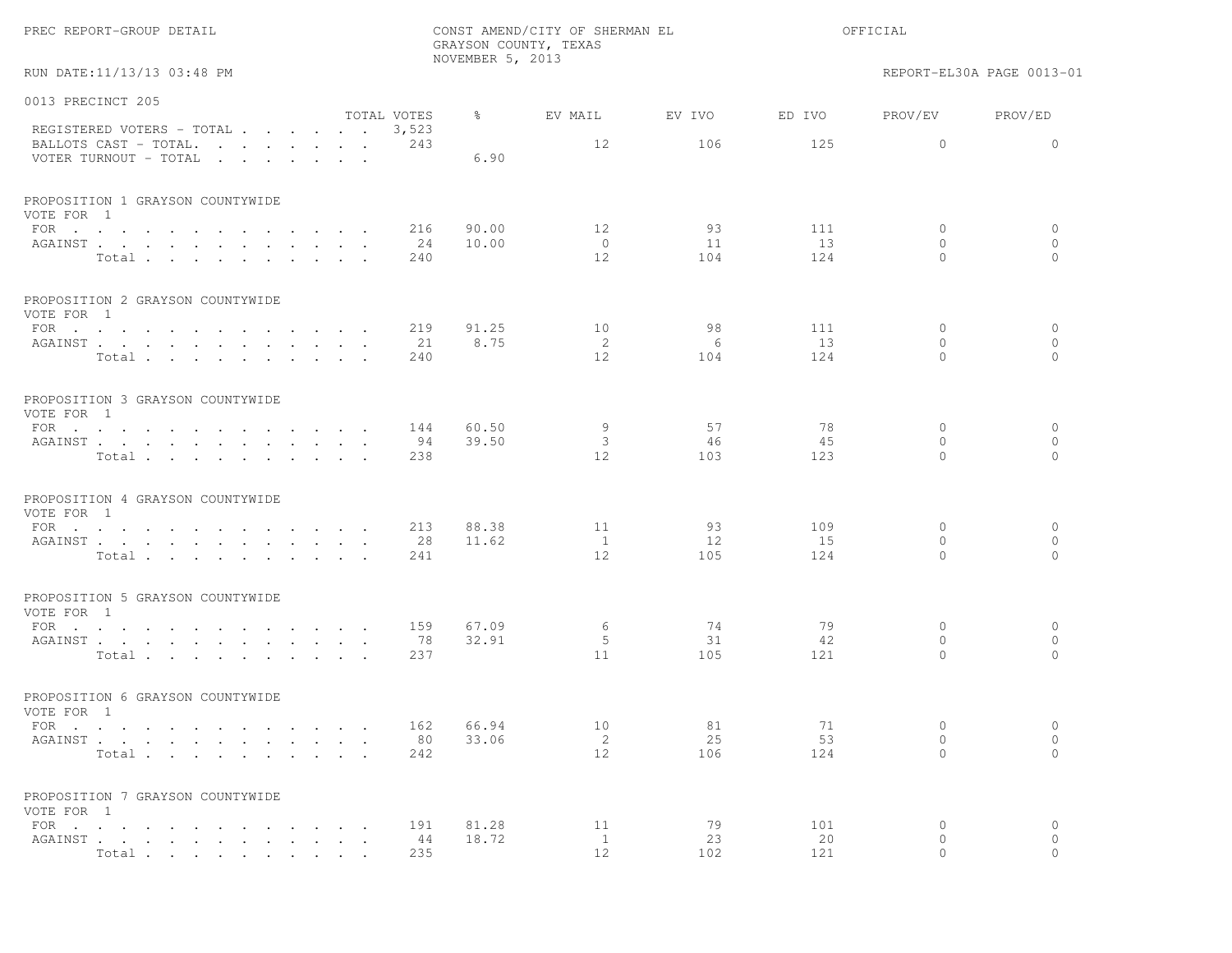| PREC REPORT-GROUP DETAIL                       |             | CONST AMEND/CITY OF SHERMAN EL<br>GRAYSON COUNTY, TEXAS<br>NOVEMBER 5, 2013 |           |         |        | OFFICIAL |         |                           |  |
|------------------------------------------------|-------------|-----------------------------------------------------------------------------|-----------|---------|--------|----------|---------|---------------------------|--|
| RUN DATE:11/13/13 03:48 PM                     |             |                                                                             |           |         |        |          |         | REPORT-EL30A PAGE 0013-02 |  |
| 0013 PRECINCT 205                              |             |                                                                             |           |         |        |          |         |                           |  |
|                                                | TOTAL VOTES |                                                                             | $\approx$ | EV MAIL | EV IVO | ED IVO   | PROV/EV | PROV/ED                   |  |
| PROPOSITION 8 GRAYSON COUNTYWIDE<br>VOTE FOR 1 |             |                                                                             |           |         |        |          |         |                           |  |
| FOR 171                                        |             |                                                                             | 76.34     | 12      | 74     | 85       |         |                           |  |
| AGAINST                                        |             | -53                                                                         | 23.66     |         | 24     | 29       |         |                           |  |
| Total $\cdots$                                 |             | 224                                                                         |           | 12      | 98     | 114      |         |                           |  |
| PROPOSITION 9 GRAYSON COUNTYWIDE<br>VOTE FOR 1 |             |                                                                             |           |         |        |          |         |                           |  |
| FOR $\cdots$                                   |             | 209                                                                         | 87.82     | 11      | 93     | 105      |         |                           |  |
| AGAINST                                        |             | -29                                                                         | 12.18     |         |        |          |         |                           |  |
| Total                                          |             | 238                                                                         |           |         | 104    | 122      |         |                           |  |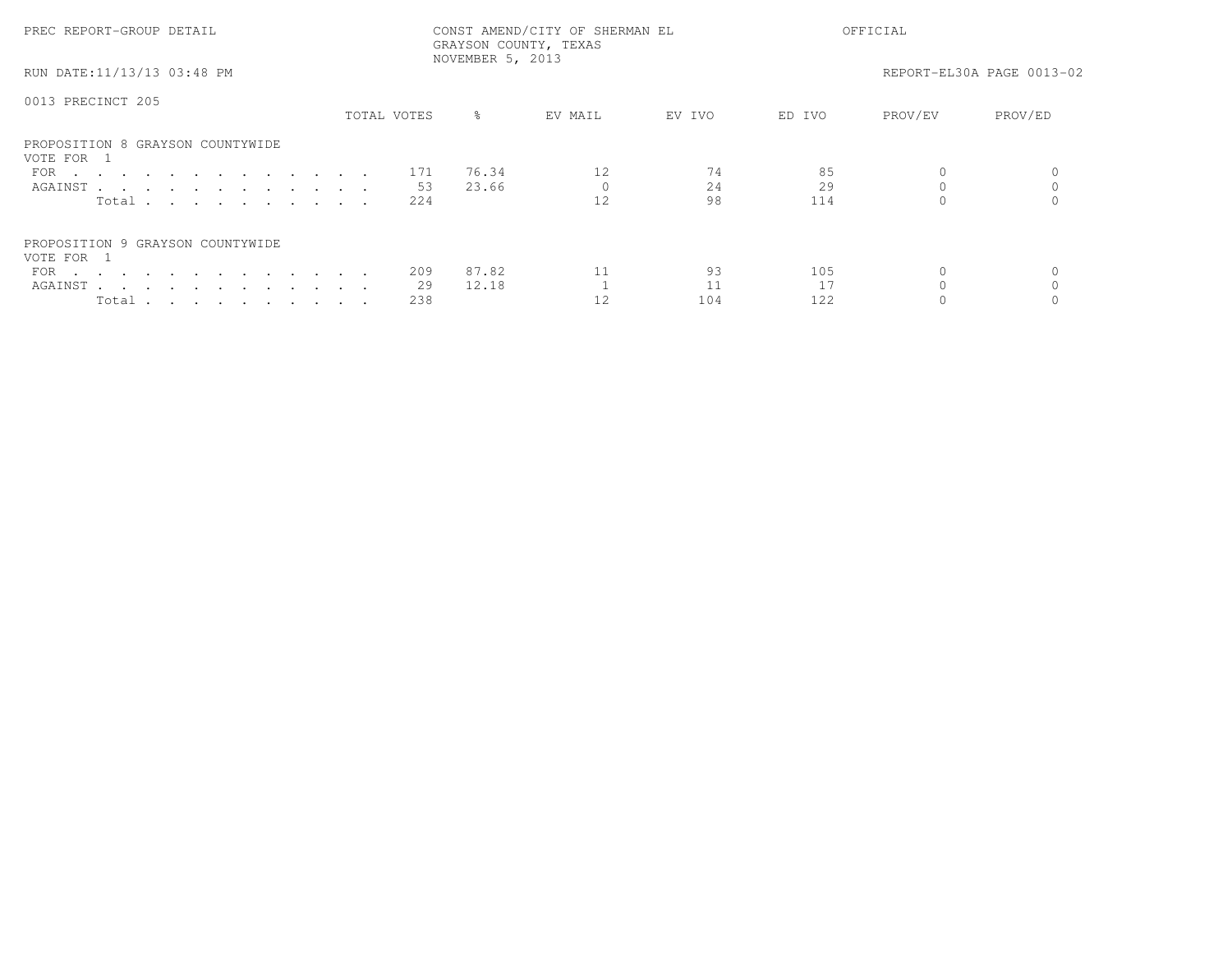|  | PREC REPORT-GROUP DETAIL |  |  |
|--|--------------------------|--|--|
|--|--------------------------|--|--|

RUN DATE:11/13/13 03:48 PM REPORT-EL30A PAGE 0014-01

| 0014 PRECINCT 206                                 |             |               |                   |              |        |                      |                      |
|---------------------------------------------------|-------------|---------------|-------------------|--------------|--------|----------------------|----------------------|
| REGISTERED VOTERS - TOTAL 1,304                   | TOTAL VOTES | $\frac{8}{6}$ | EV MAIL           | EV IVO       | ED IVO | PROV/EV              | PROV/ED              |
| BALLOTS CAST - TOTAL 124<br>VOTER TURNOUT - TOTAL |             | 9.51          | 8                 | 46           | 70     | $\Omega$             | $\Omega$             |
| PROPOSITION 1 GRAYSON COUNTYWIDE<br>VOTE FOR 1    |             |               |                   |              |        |                      |                      |
| FOR $\cdots$                                      | 112         | 90.32         | 7                 | 45           | 60     | $\circ$              | $\circ$              |
| AGAINST                                           | 12          | 9.68          | $\mathbf{1}$      | $\mathbf{1}$ | 10     | $\circ$              | $\circ$              |
| Total                                             | 124         |               | 8                 | 46           | 70     | $\Omega$             | $\mathbf{0}$         |
| PROPOSITION 2 GRAYSON COUNTYWIDE                  |             |               |                   |              |        |                      |                      |
| VOTE FOR 1<br>FOR $\cdots$                        | 109         | 89.34         | 6                 | 40           | 63     | $\Omega$             | $\circ$              |
| AGAINST                                           | 13          | 10.66         | $\mathbf{1}$      | -5           | 7      | $\Omega$             | $\circ$              |
| Total                                             | 122         |               | $\overline{7}$    | 45           | 70     | $\Omega$             | $\bigcap$            |
| PROPOSITION 3 GRAYSON COUNTYWIDE<br>VOTE FOR 1    |             |               |                   |              |        |                      |                      |
| FOR $\cdots$                                      | 87          | 71.31         | $\overline{4}$    | 31           | 52     | $\Omega$             | $\mathbf{0}$         |
| AGAINST                                           | 35          | 28.69         | 3                 | 14           | 18     | $\Omega$             | $\circ$              |
| Total                                             | 122         |               | $\overline{7}$    | 4.5          | 70     | $\Omega$             | $\bigcap$            |
| PROPOSITION 4 GRAYSON COUNTYWIDE<br>VOTE FOR 1    |             |               |                   |              |        |                      |                      |
| FOR $\cdot$                                       | 104         | 83.87         | 7                 | 40           | 57     | $\Omega$             | $\circ$              |
| AGAINST                                           | 20          | 16.13         | $\overline{1}$    | - 6          | 13     | $\Omega$             | $\circ$              |
| Total                                             | 124         |               | 8                 | 46           | 70     | $\Omega$             | $\bigcap$            |
| PROPOSITION 5 GRAYSON COUNTYWIDE<br>VOTE FOR 1    |             |               |                   |              |        |                      |                      |
| FOR                                               | 85          | 69.67         | 7                 | 29           | 49     | $\Omega$             | $\circ$              |
| AGAINST                                           | 37          | 30.33         | $\mathbf{1}$<br>8 | 16           | 20     | $\Omega$<br>$\Omega$ | $\circ$<br>$\bigcap$ |
| Total                                             | 122         |               |                   | 45           | 69     |                      |                      |
| PROPOSITION 6 GRAYSON COUNTYWIDE<br>VOTE FOR 1    |             |               |                   |              |        |                      |                      |
| FOR $\cdots$                                      | 93          | 75.00         | 8                 | 38           | 47     | $\Omega$             | $\circ$              |
| AGAINST                                           | 31          | 25.00         | $\circ$           | 8            | 23     | $\mathbf{0}$         | $\circ$              |
| Total                                             | 124         |               | 8                 | 46           | 70     | $\cap$               | $\Omega$             |
| PROPOSITION 7 GRAYSON COUNTYWIDE<br>VOTE FOR 1    |             |               |                   |              |        |                      |                      |
| FOR $\cdots$                                      | 92          | 75.41         | 4                 | 34           | 54     | $\mathbf{0}$         | $\circ$              |
| AGAINST                                           | 30          | 24.59         | $\overline{4}$    | 10           | 16     | $\mathbf{0}$         | $\circ$              |
| Total                                             | 122         |               | 8                 | 44           | 70     | $\cap$               | $\bigcap$            |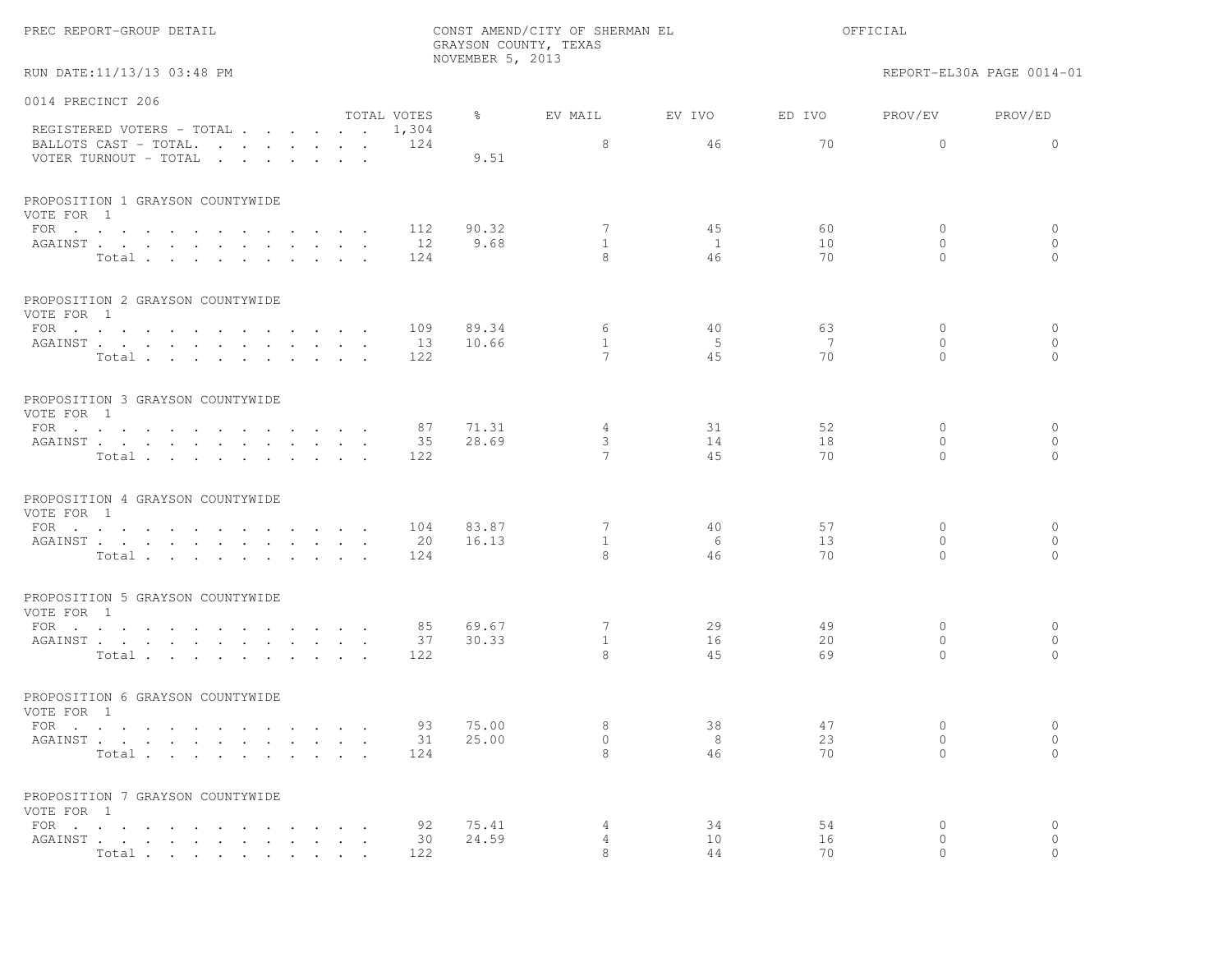| PREC REPORT-GROUP DETAIL                       | CONST AMEND/CITY OF SHERMAN EL<br>GRAYSON COUNTY, TEXAS<br>NOVEMBER 5, 2013 |             |           |         | OFFICIAL |        |         |                           |
|------------------------------------------------|-----------------------------------------------------------------------------|-------------|-----------|---------|----------|--------|---------|---------------------------|
| RUN DATE:11/13/13 03:48 PM                     |                                                                             |             |           |         |          |        |         | REPORT-EL30A PAGE 0014-02 |
| 0014 PRECINCT 206                              |                                                                             |             |           |         |          |        |         |                           |
|                                                |                                                                             | TOTAL VOTES | $\approx$ | EV MAIL | EV IVO   | ED IVO | PROV/EV | PROV/ED                   |
| PROPOSITION 8 GRAYSON COUNTYWIDE<br>VOTE FOR 1 |                                                                             |             |           |         |          |        |         |                           |
| FOR                                            |                                                                             | 93          | 78.15     |         | 32       | 57     |         |                           |
| AGAINST                                        |                                                                             | -26         | 21.85     |         |          | 11     |         |                           |
| Total                                          |                                                                             | 119         |           |         | 44       | 68     |         |                           |
| PROPOSITION 9 GRAYSON COUNTYWIDE<br>VOTE FOR 1 |                                                                             |             |           |         |          |        |         |                           |
| FOR 112                                        |                                                                             |             | 93.33     | 8       | 41       | 63     |         |                           |
| AGAINST                                        |                                                                             |             | 6.67      |         |          |        |         |                           |
| Total $\cdots$ $\cdots$ $\cdots$ $\cdots$      |                                                                             | 120         |           |         | 43       | 69     |         |                           |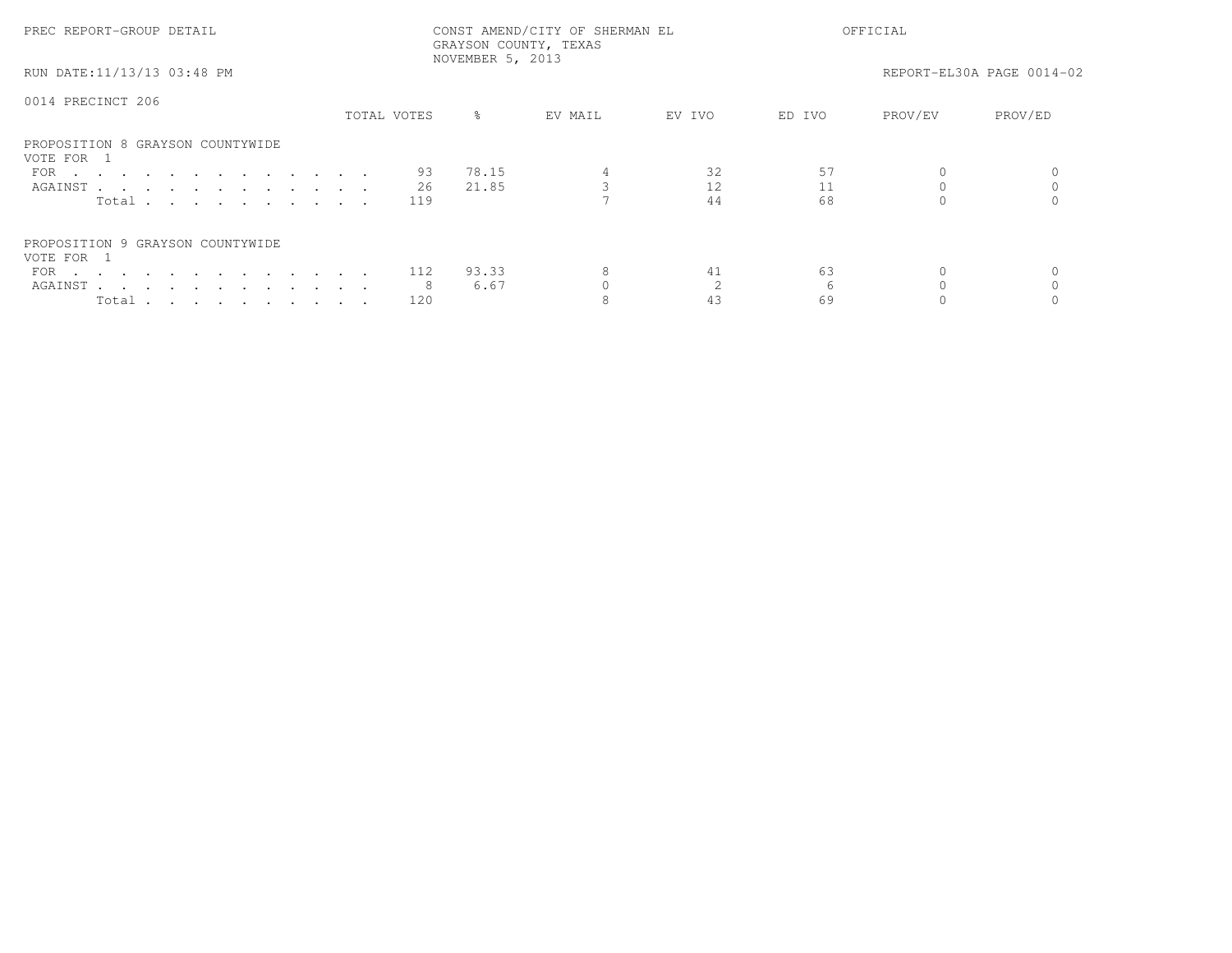|                                                        |                    |                  | GRAYSON COUNTY, TEXAS |                      |                         |                                 |                                |
|--------------------------------------------------------|--------------------|------------------|-----------------------|----------------------|-------------------------|---------------------------------|--------------------------------|
| RUN DATE:11/13/13 03:48 PM                             |                    | NOVEMBER 5, 2013 |                       |                      |                         |                                 | REPORT-EL30A PAGE 0015-01      |
| 0015 PRECINCT 207                                      |                    |                  |                       |                      |                         |                                 |                                |
| REGISTERED VOTERS - TOTAL                              | TOTAL VOTES<br>853 | $\frac{8}{6}$    | EV MAIL               | EV IVO               | ED IVO                  | PROV/EV                         | PROV/ED                        |
| BALLOTS CAST - TOTAL.<br>VOTER TURNOUT - TOTAL         | 72                 | 8.44             | 5                     | 11                   | 56                      | $\overline{0}$                  | $\circ$                        |
| PROPOSITION 1 GRAYSON COUNTYWIDE<br>VOTE FOR 1         |                    |                  |                       |                      |                         |                                 |                                |
| FOR $\cdots$<br>AGAINST<br>Total                       | 55<br>16<br>71     | 77.46<br>22.54   | 5<br>$\bigcap$<br>5   | 8<br>3<br>11         | 42<br>13<br>55          | $\circ$<br>$\Omega$<br>$\Omega$ | $\circ$<br>$\Omega$<br>$\circ$ |
| PROPOSITION 2 GRAYSON COUNTYWIDE<br>VOTE FOR 1         |                    |                  |                       |                      |                         |                                 |                                |
| FOR $\cdots$                                           | 64                 | 91.43            | $\overline{4}$        | 9                    | 51                      | $\mathbf{0}$                    | $\mathbf{0}$                   |
| AGAINST                                                | 6                  | 8.57             | $\overline{1}$        | 2                    | $\overline{\mathbf{3}}$ | $\Omega$                        | $\Omega$                       |
| Total                                                  | 70                 |                  | $5^{\circ}$           | 11                   | 54                      | $\Omega$                        | $\Omega$                       |
| PROPOSITION 3 GRAYSON COUNTYWIDE<br>VOTE FOR 1         |                    |                  |                       |                      |                         |                                 |                                |
| FOR                                                    | 41                 | 58.57            | 2                     | 6                    | 33                      | $\Omega$                        | $\mathbf{0}$                   |
| AGAINST                                                | 29                 | 41.43            | 3<br>5                | -5                   | 21                      | $\mathbf{0}$                    | $\mathbf{0}$                   |
| Total                                                  | 70                 |                  |                       | 11                   | 54                      | $\Omega$                        | $\Omega$                       |
| PROPOSITION 4 GRAYSON COUNTYWIDE<br>VOTE FOR 1         |                    |                  |                       |                      |                         |                                 |                                |
| FOR $\cdots$                                           | 56                 | 80.00            | 3                     | 7                    | 46                      | $\mathbf{0}$                    | $\mathbf{0}$                   |
| AGAINST<br>Total                                       | 14<br>70           | 20.00            | 2<br>$5^{\circ}$      | $\overline{4}$<br>11 | 8<br>54                 | $\mathbf{0}$<br>$\Omega$        | $\circ$<br>$\Omega$            |
|                                                        |                    |                  |                       |                      |                         |                                 |                                |
| PROPOSITION 5 GRAYSON COUNTYWIDE<br>VOTE FOR 1         |                    |                  |                       |                      |                         |                                 |                                |
| FOR $\cdots$                                           | 39                 | 56.52            | $\overline{4}$        | 7                    | 28                      | $\circ$                         | $\mathbf{0}$                   |
| AGAINST                                                | 30                 | 43.48            | $\mathbf{1}$<br>5.    | $\overline{4}$<br>11 | 2.5<br>53               | $\Omega$<br>$\Omega$            | $\bigcirc$<br>$\bigcap$        |
| Total                                                  | 69                 |                  |                       |                      |                         |                                 |                                |
| PROPOSITION 6 GRAYSON COUNTYWIDE<br>VOTE FOR 1         |                    |                  |                       |                      |                         |                                 |                                |
| FOR                                                    | 44                 | 61.11            | 3                     | 8                    | 33                      | $\mathbf{0}$                    | $\circ$                        |
| AGAINST                                                | 28                 | 38.89            | 2                     | $\mathbf{3}$         | 23                      | $\circ$                         | $\circ$                        |
| Total                                                  | 72                 |                  | $5^{\circ}$           | 11                   | 56                      | $\Omega$                        | $\bigcap$                      |
| PROPOSITION 7 GRAYSON COUNTYWIDE<br>VOTE FOR 1         |                    |                  |                       |                      |                         |                                 |                                |
| FOR                                                    | 46                 | 65.71            | 5                     | 6                    | 35                      | $\mathbf{0}$                    | $\circ$                        |
| AGAINST                                                | 24                 | 34.29            | $\Omega$              | 5                    | 19                      | $\mathbf{0}$                    | $\Omega$                       |
| <b>Total</b> contract the contract of the <b>Total</b> | 70                 |                  | 5                     | 11                   | 54                      | $\Omega$                        | $\Omega$                       |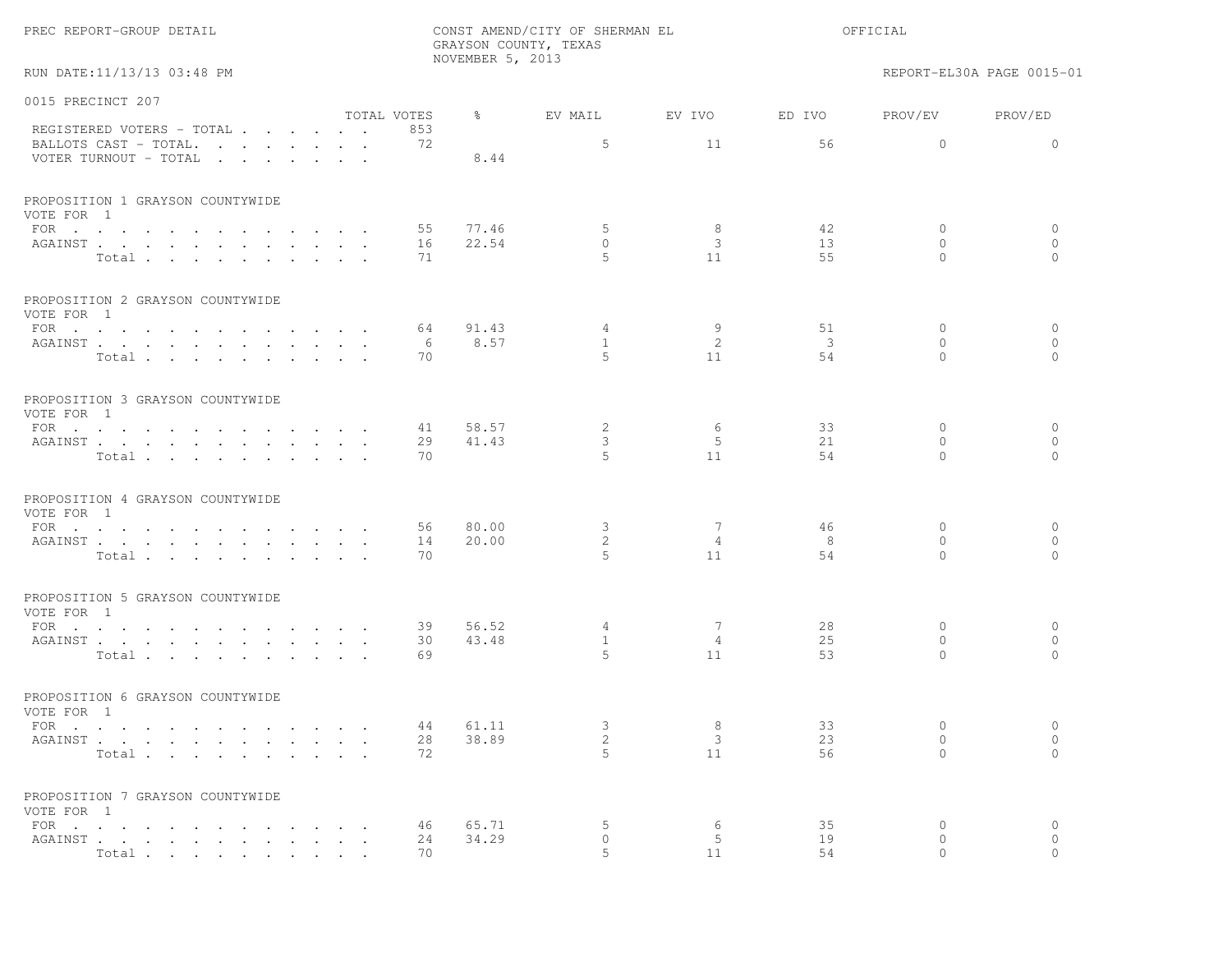| PREC REPORT-GROUP DETAIL                       | CONST AMEND/CITY OF SHERMAN EL<br>GRAYSON COUNTY, TEXAS<br>NOVEMBER 5, 2013 |    |           |         |        | OFFICIAL |         |                           |  |
|------------------------------------------------|-----------------------------------------------------------------------------|----|-----------|---------|--------|----------|---------|---------------------------|--|
| RUN DATE:11/13/13 03:48 PM                     |                                                                             |    |           |         |        |          |         | REPORT-EL30A PAGE 0015-02 |  |
| 0015 PRECINCT 207                              |                                                                             |    |           |         |        |          |         |                           |  |
|                                                | TOTAL VOTES                                                                 |    | $\approx$ | EV MAIL | EV IVO | ED IVO   | PROV/EV | PROV/ED                   |  |
| PROPOSITION 8 GRAYSON COUNTYWIDE<br>VOTE FOR 1 |                                                                             |    |           |         |        |          |         |                           |  |
| FOR $\cdots$                                   |                                                                             | 55 | 82.09     |         |        | 41       |         |                           |  |
| AGAINST                                        |                                                                             | 12 | 17.91     |         |        | 11       |         |                           |  |
| Total                                          |                                                                             | 67 |           |         | 10     | 52       |         |                           |  |
| PROPOSITION 9 GRAYSON COUNTYWIDE<br>VOTE FOR 1 |                                                                             |    |           |         |        |          |         |                           |  |
| FOR $\cdots$                                   |                                                                             | 63 | 90.00     |         | 10     | 48       |         |                           |  |
| AGAINST                                        |                                                                             |    | 10.00     |         |        |          |         |                           |  |
|                                                |                                                                             |    |           |         |        |          |         |                           |  |
| Total $\cdots$ $\cdots$ $\cdots$ $\cdots$      |                                                                             | 70 |           |         |        | 54       |         |                           |  |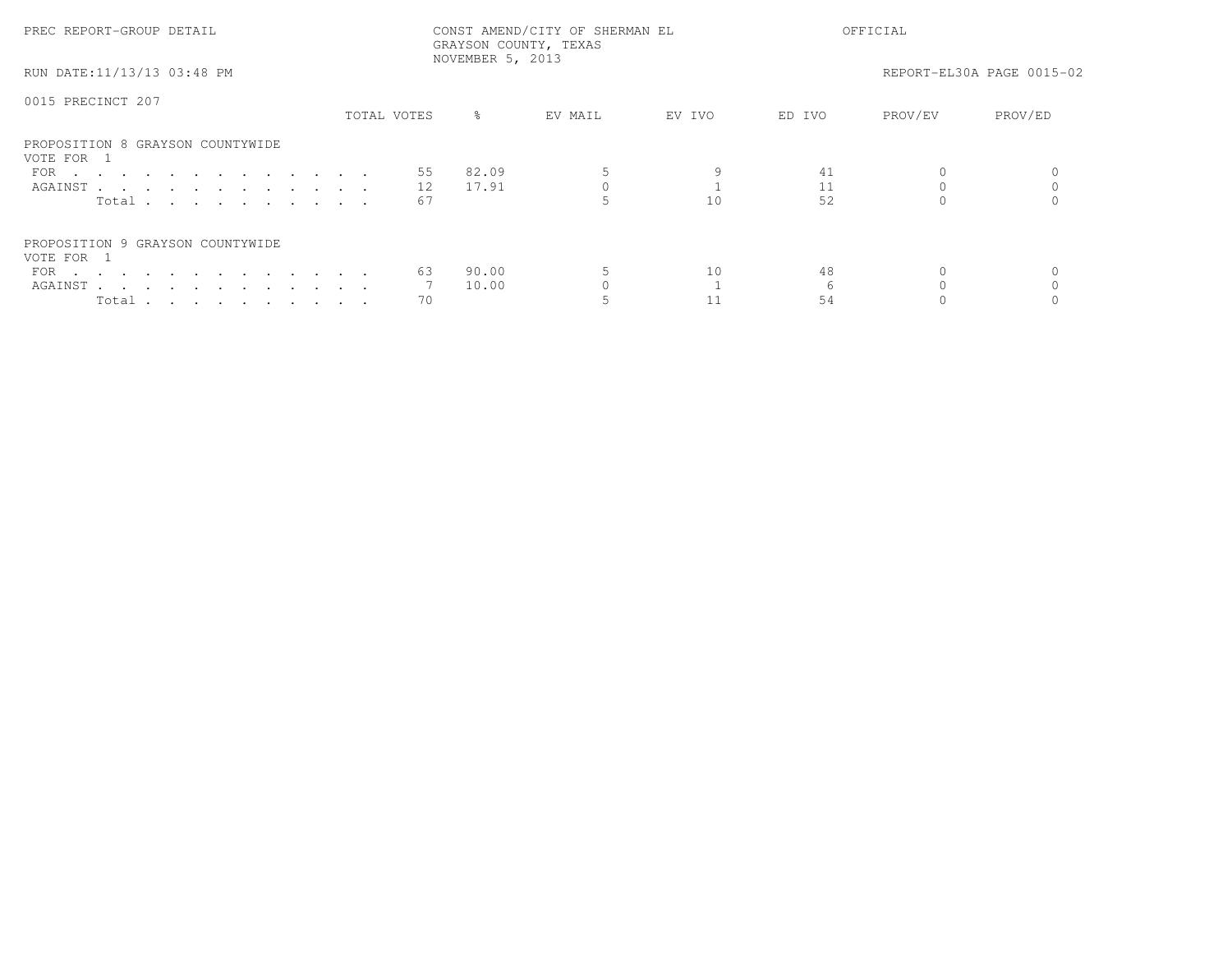RUN DATE:11/13/13 03:48 PM REPORT-EL30A PAGE 0016-01

| 0016 PRECINCT 208                              |                      |                |                          |                               |                                    |                          |                         |
|------------------------------------------------|----------------------|----------------|--------------------------|-------------------------------|------------------------------------|--------------------------|-------------------------|
| REGISTERED VOTERS - TOTAL                      | TOTAL VOTES<br>1,405 | ွေ             | EV MAIL                  | EV IVO                        | ED IVO                             | PROV/EV                  | PROV/ED                 |
| BALLOTS CAST - TOTAL.<br>VOTER TURNOUT - TOTAL | 83                   | 5.91           | $\mathbf{1}$             | 14                            | 68                                 | $\Omega$                 | $\Omega$                |
| PROPOSITION 1 GRAYSON COUNTYWIDE<br>VOTE FOR 1 |                      |                |                          |                               |                                    |                          |                         |
| FOR $\cdots$                                   | 76                   | 91.57          | $\mathbf{1}$             | 14                            | 61                                 | $\circ$                  | $\circ$                 |
| AGAINST<br>Total                               | 7<br>83              | 8.43           | $\circ$<br>$\mathbf{1}$  | $\overline{0}$<br>14          | $7\phantom{.0}\phantom{.0}7$<br>68 | $\Omega$<br>$\Omega$     | $\circ$<br>$\Omega$     |
| PROPOSITION 2 GRAYSON COUNTYWIDE<br>VOTE FOR 1 |                      |                |                          |                               |                                    |                          |                         |
| FOR $\cdots$                                   | 73                   | 92.41          | $\overline{1}$           | 13                            | 59                                 | $\Omega$                 | $\circ$                 |
| AGAINST<br>Total                               | - 6<br>79            | 7.59           | $\circ$<br>$\mathbf{1}$  | $\overline{1}$<br>14          | 5<br>64                            | $\Omega$<br>$\Omega$     | $\circ$<br>$\bigcap$    |
|                                                |                      |                |                          |                               |                                    |                          |                         |
| PROPOSITION 3 GRAYSON COUNTYWIDE<br>VOTE FOR 1 |                      |                |                          |                               |                                    |                          |                         |
| FOR $\cdots$<br>AGAINST                        | 44<br>35             | 55.70<br>44.30 | $\circ$<br>1             | 10<br>$\overline{4}$          | 34<br>30                           | $\mathbf{0}$<br>$\Omega$ | $\circ$<br>$\circ$      |
| Total                                          | 79                   |                | $\mathbf{1}$             | 14                            | 64                                 | $\Omega$                 | $\Omega$                |
| PROPOSITION 4 GRAYSON COUNTYWIDE<br>VOTE FOR 1 |                      |                |                          |                               |                                    |                          |                         |
| FOR $\cdots$<br>AGAINST                        | 75<br>7              | 91.46<br>8.54  | $\mathbf{1}$<br>$\Omega$ | 12<br>$\overline{2}$          | 62<br>5                            | $\mathbf{0}$<br>$\Omega$ | $\circ$<br>$\circ$      |
| Total                                          | 82                   |                | $\overline{1}$           | 14                            | 67                                 | $\Omega$                 | $\Omega$                |
| PROPOSITION 5 GRAYSON COUNTYWIDE<br>VOTE FOR 1 |                      |                |                          |                               |                                    |                          |                         |
| FOR                                            | 50<br>29             | 63.29<br>36.71 | $\circ$<br>$\mathbf{1}$  | 9<br>-5                       | 41<br>23                           | $\Omega$<br>$\Omega$     | $\circ$<br>$\mathbf{0}$ |
| AGAINST<br>Total                               | 79                   |                | $\mathbf{1}$             | 14                            | 64                                 | $\Omega$                 | $\Omega$                |
| PROPOSITION 6 GRAYSON COUNTYWIDE<br>VOTE FOR 1 |                      |                |                          |                               |                                    |                          |                         |
| $\text{FOR}$                                   | 63                   | 75.90          | $\mathbf{1}$             | 11                            | 51                                 | $\mathbf{0}$             | $\circ$                 |
| AGAINST<br>Total                               | 20<br>83             | 24.10          | $\circ$<br>$\mathbf{1}$  | $\overline{\mathbf{3}}$<br>14 | 17<br>68                           | $\circ$<br>$\Omega$      | $\circ$<br>$\Omega$     |
| PROPOSITION 7 GRAYSON COUNTYWIDE<br>VOTE FOR 1 |                      |                |                          |                               |                                    |                          |                         |
| FOR $\cdots$                                   | 63                   | 77.78          | $\mathbf{0}$             | 11                            | 52                                 | $\mathbf{0}$             | $\circ$                 |
| AGAINST<br>Total                               | 18<br>81             | 22.22          | 1<br>$\overline{1}$      | $\overline{\mathbf{3}}$<br>14 | 14<br>66                           | $\circ$<br>$\Omega$      | $\circ$<br>$\Omega$     |
|                                                |                      |                |                          |                               |                                    |                          |                         |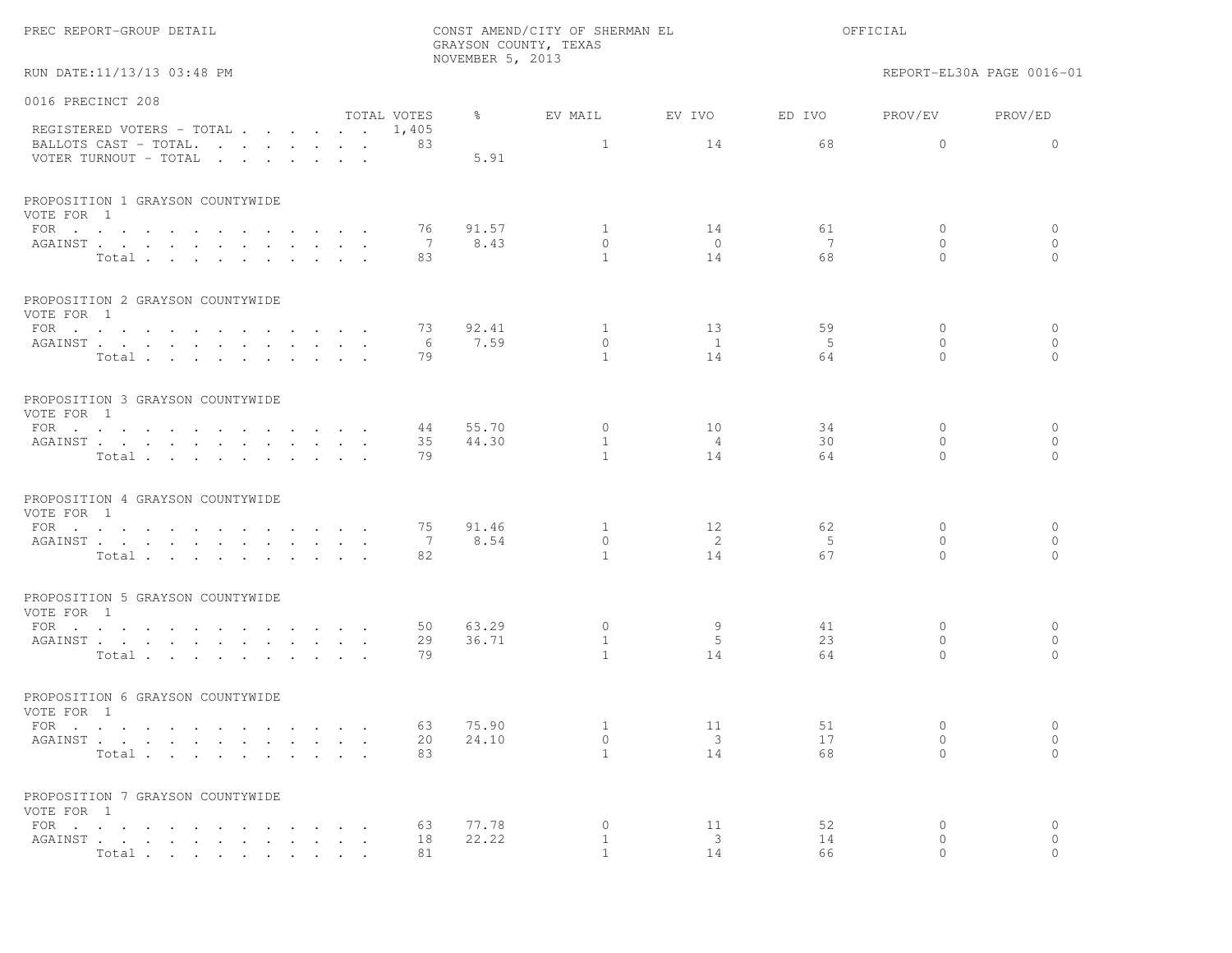| PREC REPORT-GROUP DETAIL                       |             | NOVEMBER 5, 2013 | CONST AMEND/CITY OF SHERMAN EL<br>GRAYSON COUNTY, TEXAS |        | OFFICIAL |         |                           |
|------------------------------------------------|-------------|------------------|---------------------------------------------------------|--------|----------|---------|---------------------------|
| RUN DATE:11/13/13 03:48 PM                     |             |                  |                                                         |        |          |         | REPORT-EL30A PAGE 0016-02 |
| 0016 PRECINCT 208                              |             |                  |                                                         |        |          |         |                           |
|                                                | TOTAL VOTES | $\frac{8}{6}$    | EV MAIL                                                 | EV IVO | ED IVO   | PROV/EV | PROV/ED                   |
| PROPOSITION 8 GRAYSON COUNTYWIDE<br>VOTE FOR 1 |             |                  |                                                         |        |          |         |                           |
| FOR $\cdots$                                   | 57          | 76.00            |                                                         |        | 45       |         |                           |
| AGAINST                                        | 18          | 24.00            |                                                         |        | 15       |         |                           |
| Total                                          | 75          |                  |                                                         | 14     | 60       |         |                           |
| PROPOSITION 9 GRAYSON COUNTYWIDE<br>VOTE FOR 1 |             |                  |                                                         |        |          |         |                           |
| FOR $\cdots$                                   | 68          | 86.08            |                                                         | 12     | 55       |         |                           |
| AGAINST                                        | 11          | 13.92            |                                                         |        |          |         |                           |
| Total                                          | 79          |                  |                                                         | 14     | 64       |         |                           |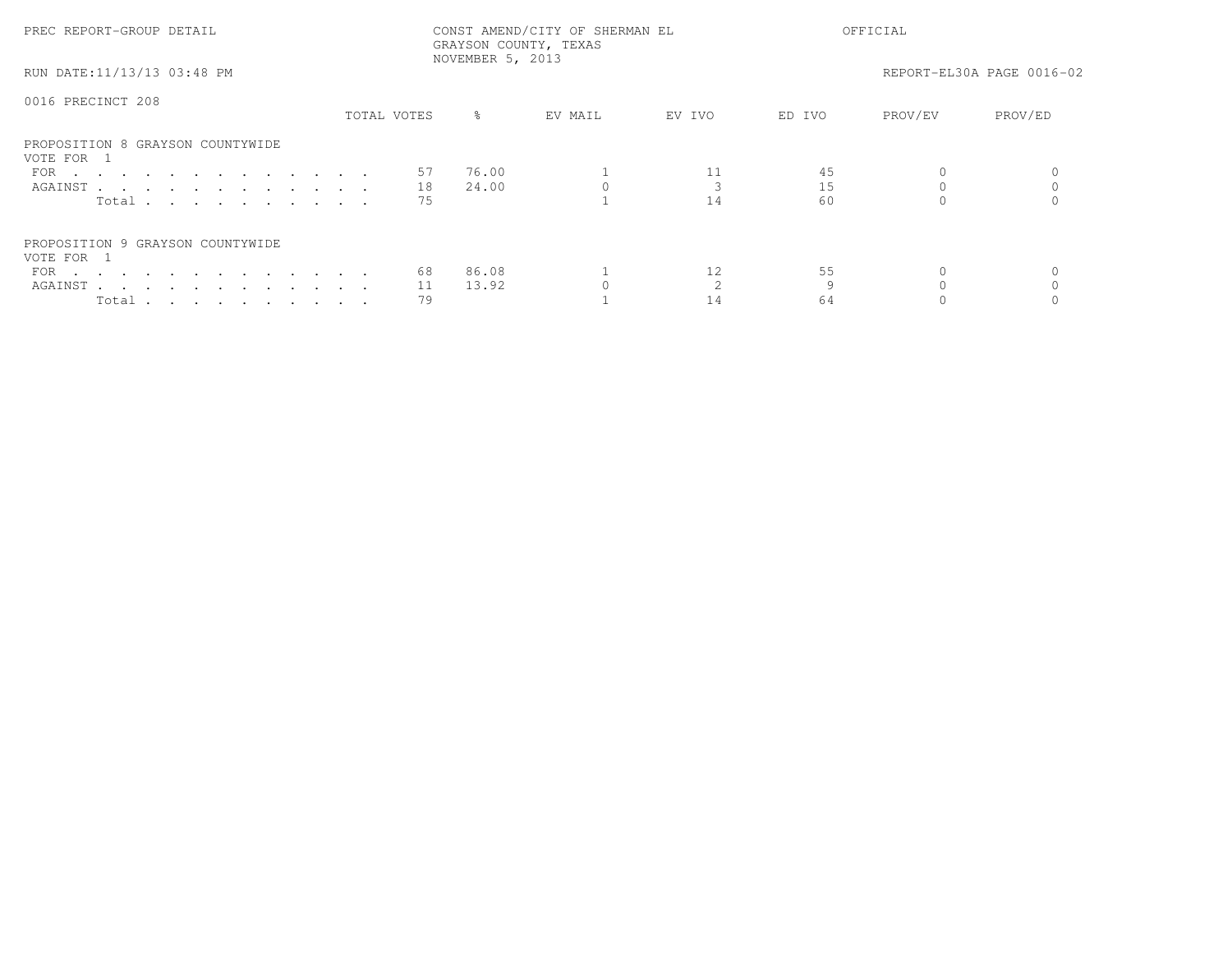|  | PREC REPORT-GROUP DETAIL |  |  |
|--|--------------------------|--|--|
|--|--------------------------|--|--|

RUN DATE:11/13/13 03:48 PM REPORT-EL30A PAGE 0017-01

| 0017 PRECINCT 209                                  |             |               |                                |                               |                         |                      |                     |
|----------------------------------------------------|-------------|---------------|--------------------------------|-------------------------------|-------------------------|----------------------|---------------------|
|                                                    | TOTAL VOTES | $\frac{6}{6}$ | EV MAIL                        | EV IVO                        | ED IVO                  | PROV/EV              | PROV/ED             |
| REGISTERED VOTERS - TOTAL<br>BALLOTS CAST - TOTAL. | 1,072<br>65 |               | 4                              | 22                            | 39                      | $\mathbf{0}$         | $\Omega$            |
| VOTER TURNOUT - TOTAL                              |             | 6.06          |                                |                               |                         |                      |                     |
| PROPOSITION 1 GRAYSON COUNTYWIDE                   |             |               |                                |                               |                         |                      |                     |
| VOTE FOR 1                                         |             |               |                                |                               |                         |                      |                     |
| FOR $\cdots$                                       | 58          | 90.63         | 3                              | 19                            | 36                      | $\mathbf{0}$         | $\circ$             |
| AGAINST                                            | 6           | 9.38          | $\mathbf{1}$<br>$\overline{4}$ | $\overline{\mathbf{3}}$<br>22 | 2<br>38                 | $\Omega$<br>$\Omega$ | $\circ$<br>$\Omega$ |
| Total                                              | 64          |               |                                |                               |                         |                      |                     |
| PROPOSITION 2 GRAYSON COUNTYWIDE<br>VOTE FOR 1     |             |               |                                |                               |                         |                      |                     |
| FOR $\cdots$                                       | 60          | 92.31         | 4                              | 20                            | 36                      | $\mathbf{0}$         | $\circ$             |
| AGAINST                                            | - 5         | 7.69          | $\circ$                        | -2                            | $\overline{\mathbf{3}}$ | $\mathbf{0}$         | $\circ$             |
| Total                                              | 65          |               | $\overline{4}$                 | 2.2.                          | 39                      | $\Omega$             | $\Omega$            |
| PROPOSITION 3 GRAYSON COUNTYWIDE<br>VOTE FOR 1     |             |               |                                |                               |                         |                      |                     |
| FOR $\cdots$                                       | 38          | 59.38         | 2                              | 13                            | 23                      | $\Omega$             | $\circ$             |
| AGAINST                                            | 26          | 40.63         | 2                              | - 9                           | 1.5                     | $\Omega$             | $\circ$             |
| Total                                              | 64          |               | $\overline{4}$                 | 22                            | 38                      | $\Omega$             | $\Omega$            |
| PROPOSITION 4 GRAYSON COUNTYWIDE<br>VOTE FOR 1     |             |               |                                |                               |                         |                      |                     |
| FOR $\cdots$                                       | 56          | 87.50         | 4                              | 17                            | 35                      | $\mathbf{0}$         | 0                   |
| AGAINST                                            | 8           | 12.50         | $\circ$                        | $-5$                          | $\overline{\mathbf{3}}$ | $\Omega$             | $\circ$             |
| Total                                              | 64          |               | $\overline{4}$                 | 2.2                           | 38                      | $\Omega$             | $\Omega$            |
| PROPOSITION 5 GRAYSON COUNTYWIDE<br>VOTE FOR 1     |             |               |                                |                               |                         |                      |                     |
| FOR $\cdot$                                        | 41          | 64.06         | $\mathbf{3}$                   | 13                            | 25                      | $\mathbf{0}$         | 0                   |
| AGAINST                                            | 23          | 35.94         | $\overline{1}$                 | - 9                           | 13                      | $\bigcap$            | $\mathbf{0}$        |
| Total                                              | 64          |               | $\overline{4}$                 | 2.2.                          | 38                      | $\Omega$             | $\bigcap$           |
| PROPOSITION 6 GRAYSON COUNTYWIDE<br>VOTE FOR 1     |             |               |                                |                               |                         |                      |                     |
| FOR $\cdots$                                       | 46          | 71.88         | 3                              | 12                            | 31                      | $\mathbf{0}$         | $\circ$             |
| AGAINST                                            | 18          | 28.13         | $\mathbf{1}$                   | 10                            | 7                       | $\mathbf{0}$         | $\circ$             |
| Total                                              | 64          |               | $\overline{4}$                 | 22                            | 38                      | $\Omega$             | $\Omega$            |
| PROPOSITION 7 GRAYSON COUNTYWIDE<br>VOTE FOR 1     |             |               |                                |                               |                         |                      |                     |
|                                                    | 46          | 71.88         | 4                              | 11                            | 31                      | $\mathbf{0}$         | 0                   |
| AGAINST                                            | 18          | 28.13         | $\circ$                        | 11                            | 7                       | $\circ$              | $\circ$             |
| Total                                              | 64          |               | $\overline{4}$                 | 22                            | 38                      | $\Omega$             | $\bigcap$           |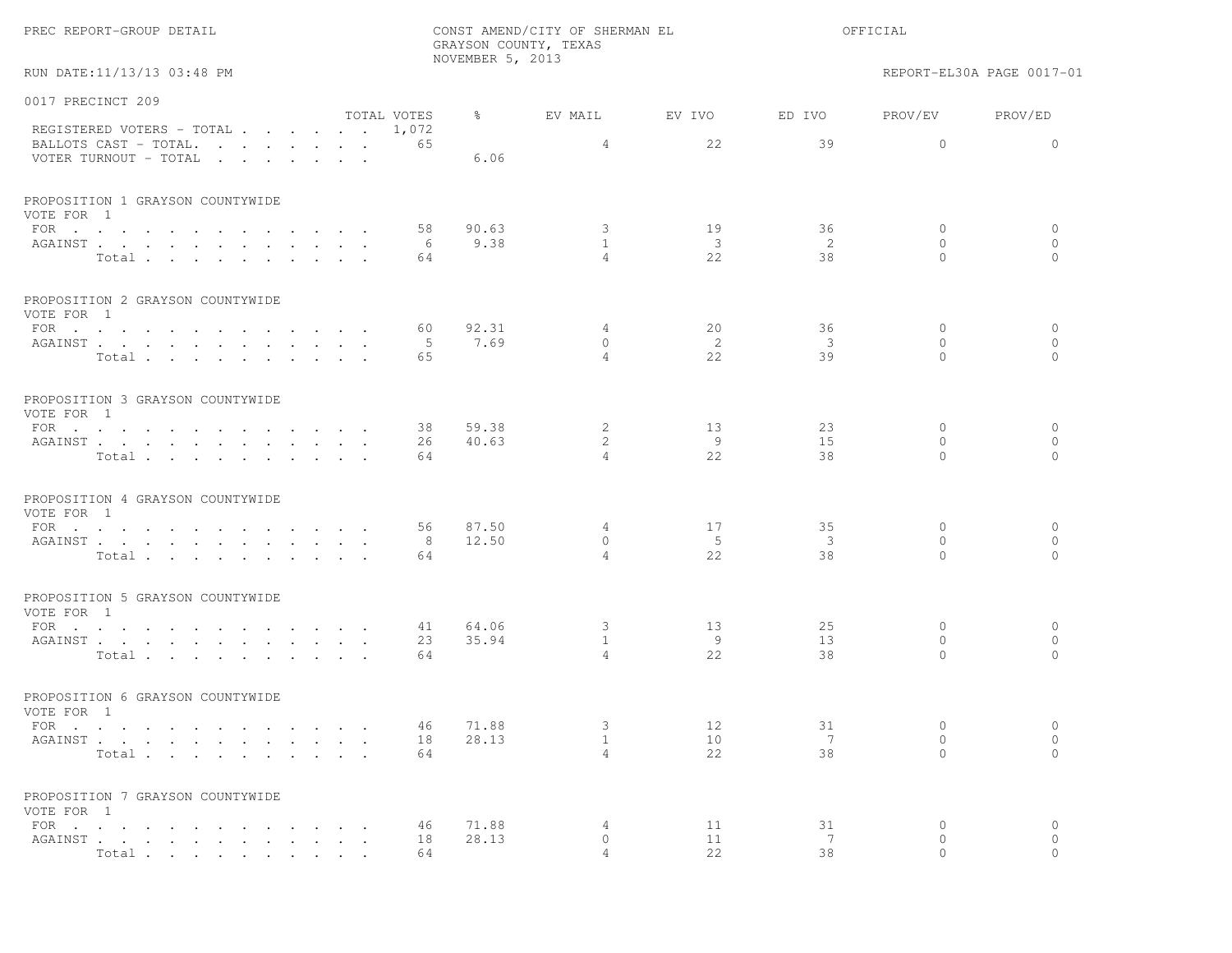| PREC REPORT-GROUP DETAIL                       |             |     |                  | CONST AMEND/CITY OF SHERMAN EL<br>GRAYSON COUNTY, TEXAS |        | OFFICIAL |         |                           |
|------------------------------------------------|-------------|-----|------------------|---------------------------------------------------------|--------|----------|---------|---------------------------|
| RUN DATE:11/13/13 03:48 PM                     |             |     | NOVEMBER 5, 2013 |                                                         |        |          |         | REPORT-EL30A PAGE 0017-02 |
| 0017 PRECINCT 209                              |             |     |                  |                                                         |        |          |         |                           |
|                                                | TOTAL VOTES |     | ွေ               | EV MAIL                                                 | EV IVO | ED IVO   | PROV/EV | PROV/ED                   |
| PROPOSITION 8 GRAYSON COUNTYWIDE<br>VOTE FOR 1 |             |     |                  |                                                         |        |          |         |                           |
| FOR $\cdots$                                   |             | 39  | 65.00            |                                                         | 10     | 26       |         |                           |
| AGAINST                                        |             | 21  | 35.00            |                                                         | 10     | 10       |         |                           |
| Total                                          |             | -60 |                  |                                                         | 2.0    | 36       |         |                           |
| PROPOSITION 9 GRAYSON COUNTYWIDE               |             |     |                  |                                                         |        |          |         |                           |
| VOTE FOR 1                                     |             |     |                  |                                                         |        |          |         |                           |
| FOR $\cdots$                                   |             | 54  | 83.08            |                                                         | 19     | 31       |         |                           |
| AGAINST                                        |             | 11  | 16.92            |                                                         |        |          |         |                           |
| Total $\cdots$ $\cdots$ $\cdots$ $\cdots$      |             | 65  |                  |                                                         | 22     | 39       |         |                           |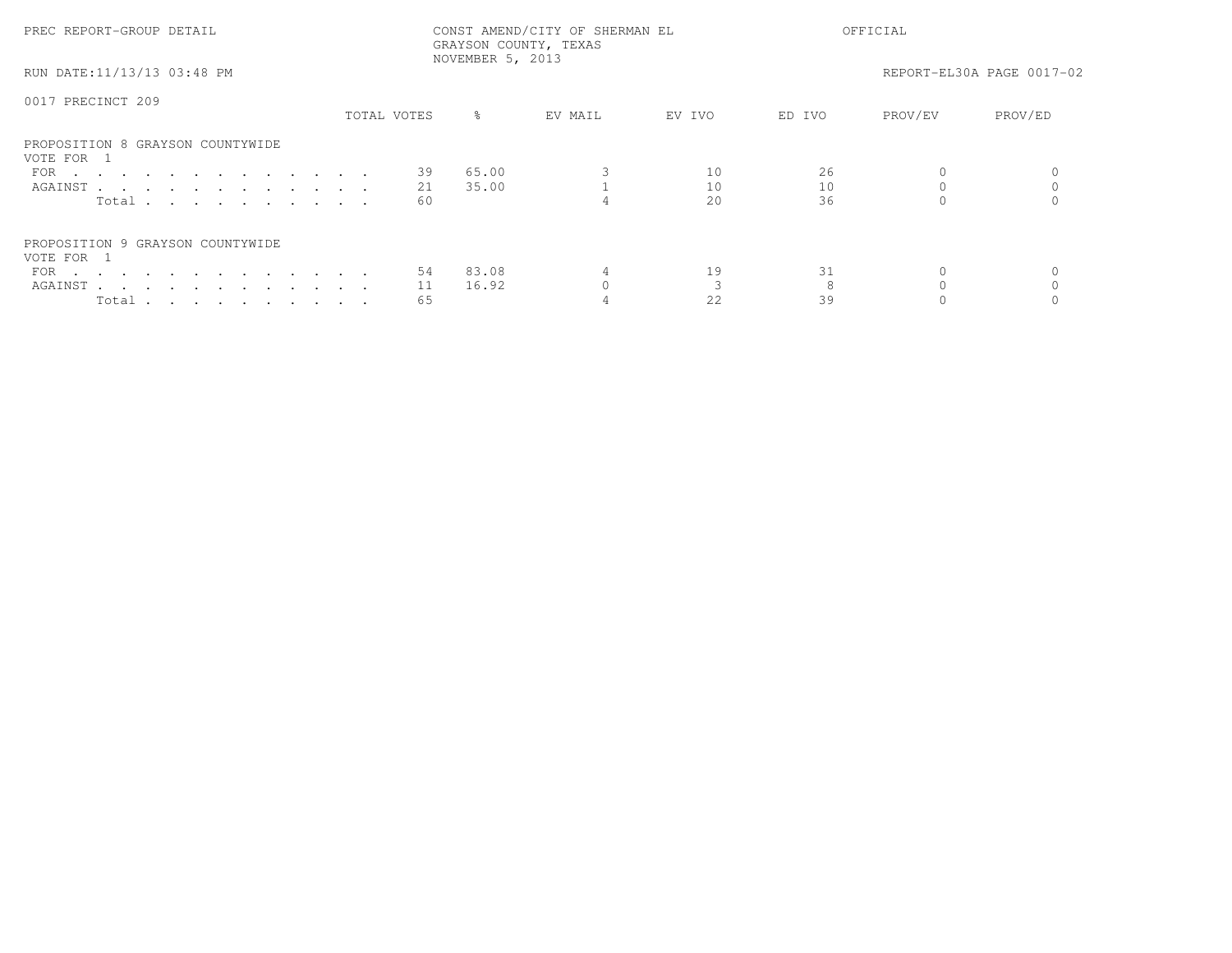|                                                |                      |             | NOVEMBER 5, 2013 | GRAYSON COUNTY, TEXAS     |                               |          |                          |                           |
|------------------------------------------------|----------------------|-------------|------------------|---------------------------|-------------------------------|----------|--------------------------|---------------------------|
| RUN DATE:11/13/13 03:48 PM                     |                      |             |                  |                           |                               |          |                          | REPORT-EL30A PAGE 0018-01 |
| 0018 PRECINCT 210                              |                      |             |                  |                           |                               |          |                          |                           |
| REGISTERED VOTERS - TOTAL 1,788                |                      | TOTAL VOTES | $\frac{6}{6}$    | EV MAIL                   | EV IVO                        | ED IVO   | PROV/EV                  | PROV/ED                   |
| BALLOTS CAST - TOTAL.<br>VOTER TURNOUT - TOTAL |                      | 116         | 6.49             | $\mathbf{1}$              | 18                            | 97       | $\circ$                  | $\mathbf{0}$              |
| PROPOSITION 1 GRAYSON COUNTYWIDE<br>VOTE FOR 1 |                      |             |                  |                           |                               |          |                          |                           |
| FOR $\cdots$                                   |                      | 103         | 88.79            | $\mathbf{1}$              | 15                            | 87       | $\mathbf{0}$             | $\circ$                   |
| AGAINST<br>Total                               |                      | 13<br>116   | 11.21            | $\circ$<br>$\overline{1}$ | $\overline{\mathbf{3}}$<br>18 | 10<br>97 | $\mathbf{0}$<br>$\Omega$ | $\mathbf{0}$<br>$\Omega$  |
|                                                |                      |             |                  |                           |                               |          |                          |                           |
| PROPOSITION 2 GRAYSON COUNTYWIDE<br>VOTE FOR 1 |                      |             |                  |                           |                               |          |                          |                           |
| FOR $\cdots$                                   |                      | 100         | 86.96            | $\mathbf{1}$              | 13                            | 86       | $\mathbf{0}$             | $\circ$                   |
| AGAINST                                        |                      | 15          | 13.04            | $\circ$                   | 5                             | 10       | $\mathbf{0}$             | $\mathbf{0}$              |
| Total                                          |                      | 115         |                  | $\overline{1}$            | 18                            | 96       | $\Omega$                 | $\Omega$                  |
| PROPOSITION 3 GRAYSON COUNTYWIDE<br>VOTE FOR 1 |                      |             |                  |                           |                               |          |                          |                           |
| FOR                                            |                      | 69          | 62.16            | $\circ$                   | 7                             | 62       | $\circ$                  | $\circ$                   |
| AGAINST                                        |                      | 42          | 37.84            | $\mathbf{1}$              | 9                             | 32       | 0                        | $\circ$                   |
| Total                                          |                      | 111         |                  | $\overline{1}$            | 16                            | 94       | $\Omega$                 | $\Omega$                  |
| PROPOSITION 4 GRAYSON COUNTYWIDE<br>VOTE FOR 1 |                      |             |                  |                           |                               |          |                          |                           |
| FOR $\cdots$                                   |                      | 101         | 88.60            | $\mathbf{1}$              | 12                            | 88       | $\mathbf{0}$             | $\circ$                   |
| AGAINST                                        |                      | 13          | 11.40            | $\circ$                   | 5                             | 8        | $\circ$                  | $\circ$                   |
| Total $\cdots$                                 |                      | 114         |                  | $\overline{1}$            | 17                            | 96       | $\Omega$                 | $\Omega$                  |
| PROPOSITION 5 GRAYSON COUNTYWIDE<br>VOTE FOR 1 |                      |             |                  |                           |                               |          |                          |                           |
| FOR $\cdots$                                   |                      | 76          | 67.86            | $\circ$                   | 10                            | 66       | $\mathbf{0}$             | $\circ$                   |
| AGAINST                                        |                      | 36          | 32.14            | $\mathbf{1}$              | 7                             | 28       | $\mathbf{0}$             | $\circ$                   |
| Total                                          |                      | 112         |                  | $\overline{1}$            | 17                            | 94       | $\Omega$                 | $\bigcap$                 |
| PROPOSITION 6 GRAYSON COUNTYWIDE<br>VOTE FOR 1 |                      |             |                  |                           |                               |          |                          |                           |
| FOR $\cdots$                                   |                      | 72          | 62.61            | $\circ$                   | 9                             | 63       | $\mathbf{0}$             | $\circ$                   |
| AGAINST                                        |                      | 43          | 37.39            | $\mathbf{1}$              | 8                             | 34       | 0                        | $\circ$                   |
| Total                                          | $\sim$ $\sim$ $\sim$ | 115         |                  | $\mathbf{1}$              | 17                            | 97       | $\Omega$                 | $\circ$                   |
| PROPOSITION 7 GRAYSON COUNTYWIDE<br>VOTE FOR 1 |                      |             |                  |                           |                               |          |                          |                           |
| FOR $\cdots$ $\cdots$ $\cdots$                 |                      | 76          | 69.09            | $\mathbf{1}$              | 9                             | 66       | 0                        | $\circ$                   |
| AGAINST                                        |                      | 34          | 30.91            | $\circ$                   | 7                             | 27       | $\circ$                  | $\circ$                   |
| Total                                          |                      | 110         |                  |                           | 16                            | 93       |                          |                           |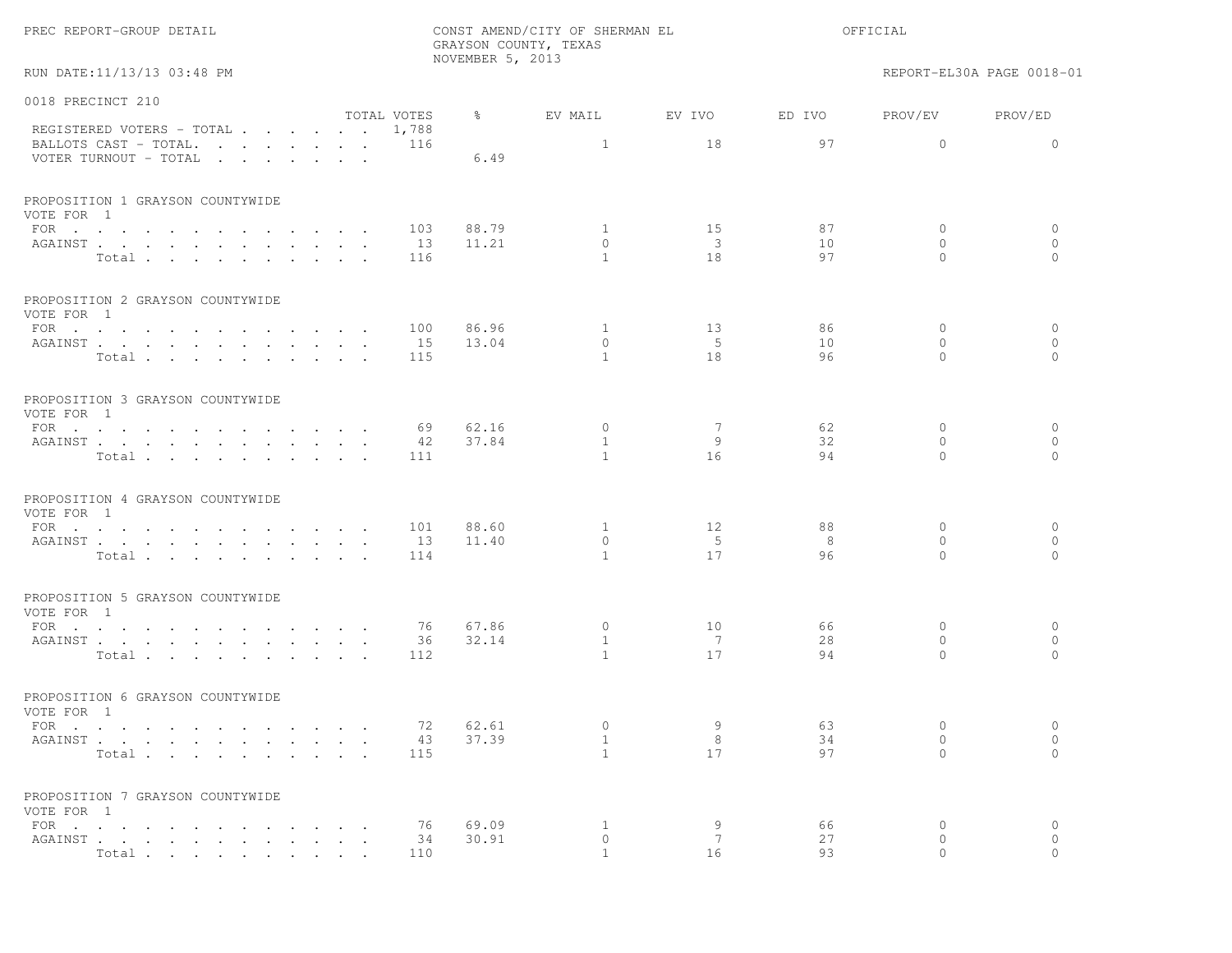| PREC REPORT-GROUP DETAIL                       |             | NOVEMBER 5, 2013 | CONST AMEND/CITY OF SHERMAN EL<br>GRAYSON COUNTY, TEXAS |        | OFFICIAL |         |                           |
|------------------------------------------------|-------------|------------------|---------------------------------------------------------|--------|----------|---------|---------------------------|
| RUN DATE:11/13/13 03:48 PM                     |             |                  |                                                         |        |          |         | REPORT-EL30A PAGE 0018-02 |
| 0018 PRECINCT 210                              |             |                  |                                                         |        |          |         |                           |
|                                                | TOTAL VOTES | $\frac{8}{6}$    | EV MAIL                                                 | EV IVO | ED IVO   | PROV/EV | PROV/ED                   |
| PROPOSITION 8 GRAYSON COUNTYWIDE<br>VOTE FOR 1 |             |                  |                                                         |        |          |         |                           |
| FOR                                            | 78          | 73.58            |                                                         |        |          |         |                           |
| AGAINST                                        | 28          | 26.42            |                                                         |        | 19       |         |                           |
| Total                                          | 106         |                  |                                                         |        | 90       |         |                           |
| PROPOSITION 9 GRAYSON COUNTYWIDE<br>VOTE FOR 1 |             |                  |                                                         |        |          |         |                           |
| FOR $\cdots$                                   | 96          | 86.49            |                                                         | 12     | 83       |         |                           |
| AGAINST                                        | 15          | 13.51            |                                                         |        |          |         |                           |
| Total                                          | 111         |                  |                                                         | 16     | 94       |         |                           |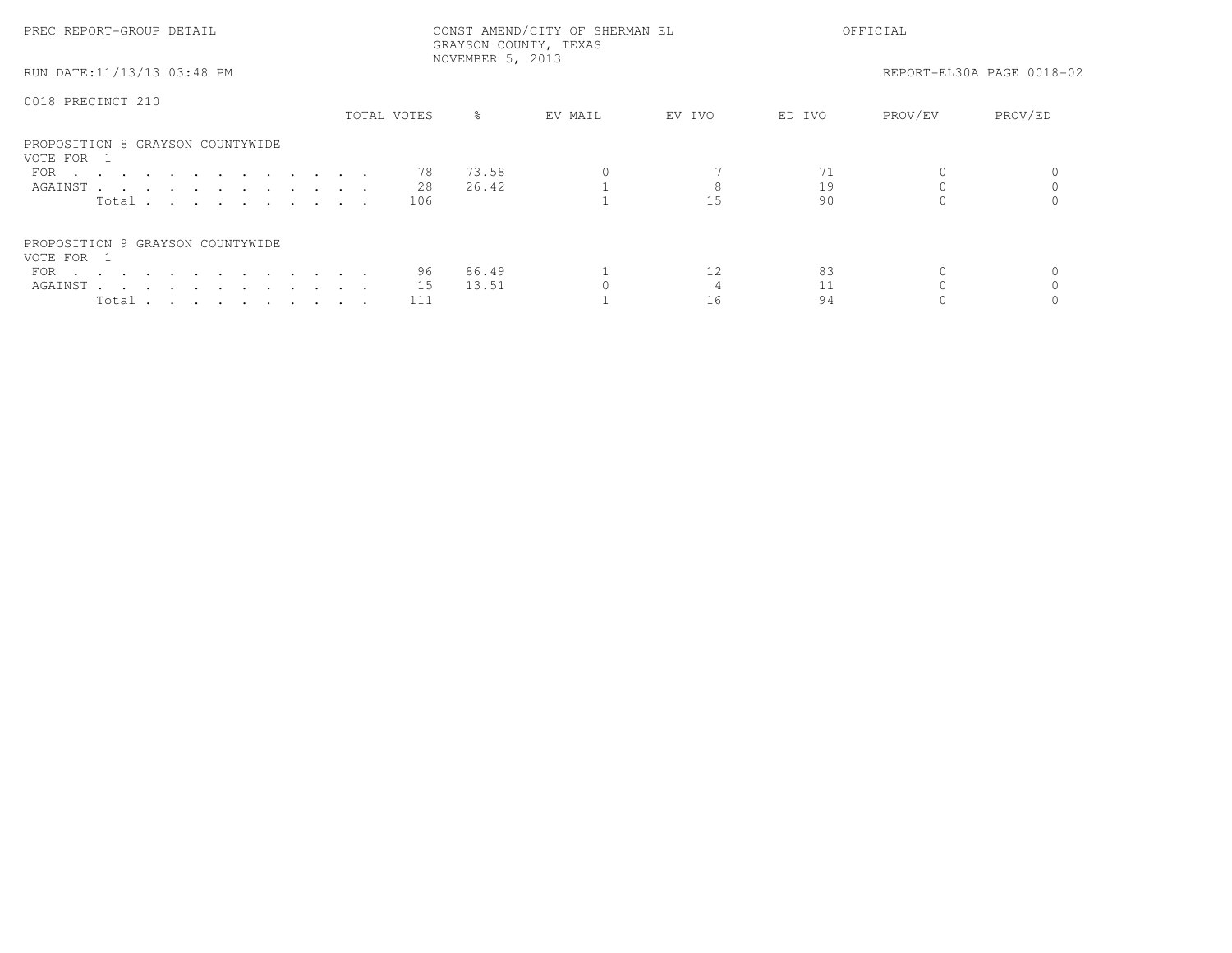|                                                                                   |                        |             | NOVEMBER 5, 2013 | GRAYSON COUNTY, TEXAS            |                      |         |                          |                           |
|-----------------------------------------------------------------------------------|------------------------|-------------|------------------|----------------------------------|----------------------|---------|--------------------------|---------------------------|
| RUN DATE:11/13/13 03:48 PM                                                        |                        |             |                  |                                  |                      |         |                          | REPORT-EL30A PAGE 0019-01 |
| 0019 PRECINCT 301                                                                 |                        |             |                  |                                  |                      |         |                          |                           |
|                                                                                   |                        | TOTAL VOTES | $\frac{6}{6}$    | EV MAIL                          | EV IVO               | ED IVO  | PROV/EV                  | PROV/ED                   |
| REGISTERED VOTERS - TOTAL 1,466<br>BALLOTS CAST - TOTAL.<br>VOTER TURNOUT - TOTAL |                        | 87          | 5.93             | 10                               | 19                   | 58      | $\circ$                  | $\mathbf{0}$              |
| PROPOSITION 1 GRAYSON COUNTYWIDE<br>VOTE FOR 1                                    |                        |             |                  |                                  |                      |         |                          |                           |
| FOR                                                                               |                        | 73          | 86.90            | 7                                | 16                   | 50      | $\circ$                  | $\circ$                   |
| AGAINST<br>Total                                                                  |                        | 11<br>84    | 13.10            | $\mathbf{2}^{\prime}$<br>$\circ$ | $\overline{2}$<br>18 | 7<br>57 | $\mathbf{0}$<br>$\Omega$ | $\mathbf{0}$<br>$\Omega$  |
|                                                                                   |                        |             |                  |                                  |                      |         |                          |                           |
| PROPOSITION 2 GRAYSON COUNTYWIDE<br>VOTE FOR 1                                    |                        |             |                  |                                  |                      |         |                          |                           |
| FOR                                                                               |                        | 73          | 85.88            | 7                                | 17                   | 49      | $\mathbf{0}$             | $\circ$                   |
| AGAINST                                                                           |                        | 12          | 14.12            | 3                                | <sup>1</sup>         | 8       | $\mathbf{0}$             | $\mathbf{0}$              |
| Total                                                                             |                        | 85          |                  | 10                               | 18                   | 57      | $\Omega$                 | $\bigcap$                 |
| PROPOSITION 3 GRAYSON COUNTYWIDE<br>VOTE FOR 1                                    |                        |             |                  |                                  |                      |         |                          |                           |
| FOR                                                                               |                        | 47          | 59.49            | $\mathbf{3}$                     | 10                   | 34      | $\mathbf{0}$             | $\circ$                   |
| AGAINST                                                                           |                        | 32          | 40.51            | 6                                | 7                    | 19      | $\Omega$                 | $\circ$                   |
| Total                                                                             |                        | 79          |                  | 9                                | 17                   | 53      | $\Omega$                 | $\Omega$                  |
| PROPOSITION 4 GRAYSON COUNTYWIDE<br>VOTE FOR 1                                    |                        |             |                  |                                  |                      |         |                          |                           |
| FOR                                                                               |                        | 74          | 85.06            | 7                                | 17                   | 50      | $\mathbf{0}$             | $\circ$                   |
| AGAINST                                                                           |                        | 13          | 14.94            | 3                                | 2                    | 8       | $\mathbf{0}$             | $\circ$                   |
| Total                                                                             |                        | 87          |                  | 10                               | 19                   | 58      | $\Omega$                 | $\Omega$                  |
| PROPOSITION 5 GRAYSON COUNTYWIDE<br>VOTE FOR 1                                    |                        |             |                  |                                  |                      |         |                          |                           |
| FOR                                                                               |                        | 55          | 64.71            | 4                                | 12                   | 39      | $\mathbf{0}$             | $\circ$                   |
| AGAINST                                                                           |                        | 30          | 35.29            | 5                                | 7                    | 18      | $\mathbf{0}$             | $\circ$                   |
| Total                                                                             |                        | 85          |                  | $\circ$                          | 19                   | 57      | $\Omega$                 | $\bigcap$                 |
| PROPOSITION 6 GRAYSON COUNTYWIDE<br>VOTE FOR 1                                    |                        |             |                  |                                  |                      |         |                          |                           |
| FOR $\cdots$                                                                      |                        | 65          | 74.71            | 7                                | 16                   | 42      | $\mathbf{0}$             | $\circ$                   |
| AGAINST                                                                           |                        | 22          | 25.29            | 3                                | 3                    | 16      | 0                        | $\circ$                   |
| Total                                                                             | $\sim 10^{-11}$ $\sim$ | 87          |                  | 10 <sub>o</sub>                  | 19                   | 58      | $\Omega$                 | $\circ$                   |
| PROPOSITION 7 GRAYSON COUNTYWIDE<br>VOTE FOR 1                                    |                        |             |                  |                                  |                      |         |                          |                           |
| FOR $\cdots$ $\cdots$ $\cdots$                                                    |                        | 73          | 84.88            | 7                                | 15                   | 51      | 0                        | $\circ$                   |
| AGAINST                                                                           |                        | 13          | 15.12            | $\mathbf{2}$                     | $\overline{4}$       | 7       | $\circ$                  | $\circ$                   |
| Total                                                                             |                        | 86          |                  | Q                                | 19                   | 58      |                          |                           |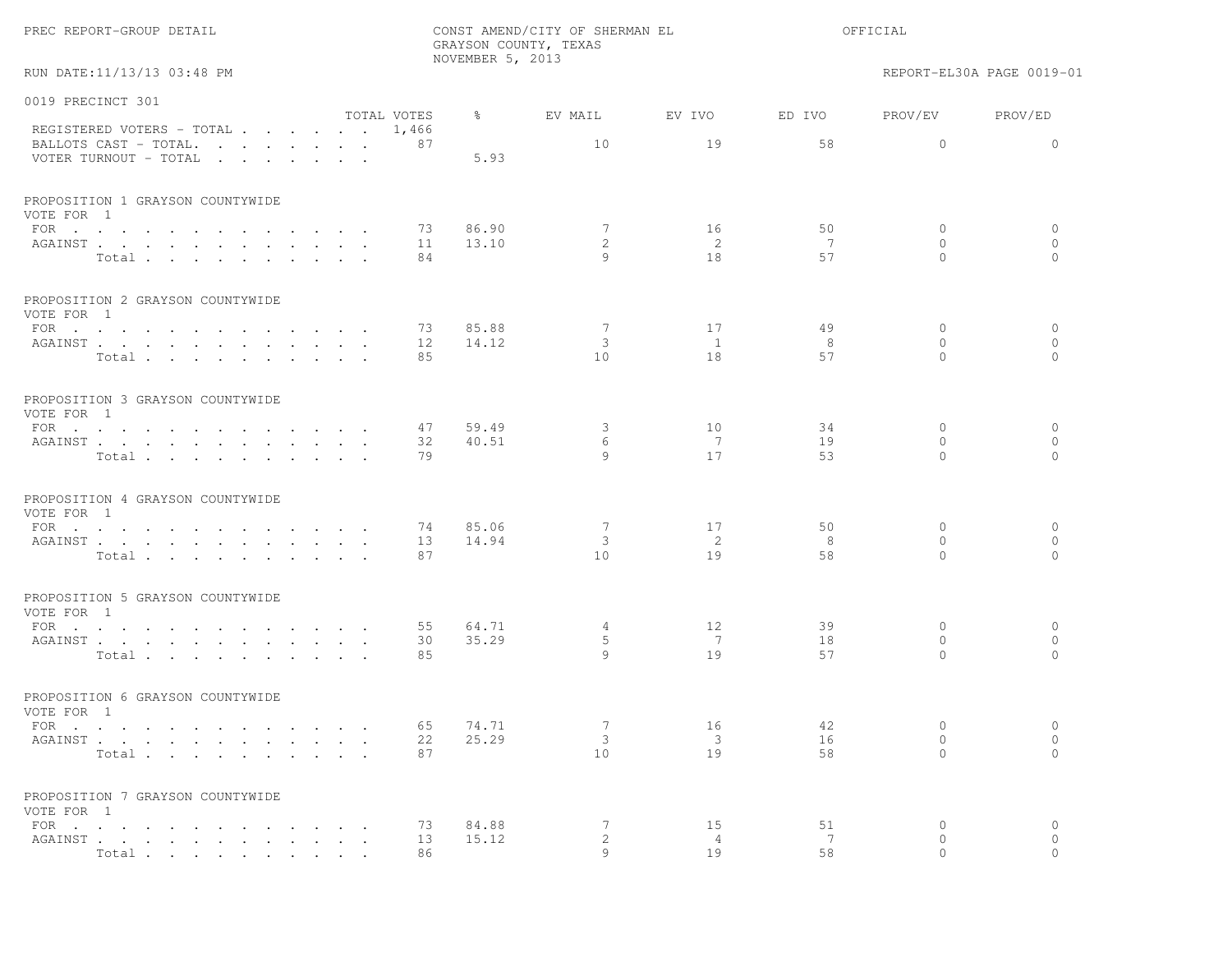| PREC REPORT-GROUP DETAIL                                            |             |     | NOVEMBER 5, 2013 | CONST AMEND/CITY OF SHERMAN EL<br>GRAYSON COUNTY, TEXAS | OFFICIAL       |        |          |                           |
|---------------------------------------------------------------------|-------------|-----|------------------|---------------------------------------------------------|----------------|--------|----------|---------------------------|
| RUN DATE:11/13/13 03:48 PM                                          |             |     |                  |                                                         |                |        |          | REPORT-EL30A PAGE 0019-02 |
| 0019 PRECINCT 301                                                   |             |     |                  |                                                         |                |        |          |                           |
|                                                                     | TOTAL VOTES |     | $\frac{6}{10}$   | EV MAIL                                                 | EV TVO         | ED TVO | PROV/EV  | PROV/ED                   |
| PROPOSITION 8 GRAYSON COUNTYWIDE<br>VOTE FOR 1                      |             |     |                  |                                                         |                |        |          |                           |
| FOR $\cdots$                                                        |             |     | 52 68.42         | 5                                                       | 12             | 35     | $\Omega$ | $\Omega$                  |
| AGAINST                                                             |             | 24  | 31.58            | 3                                                       | $\overline{5}$ | 16     | $\Omega$ | $\Omega$                  |
| Total                                                               |             | 76  |                  | $\mathsf{R}$                                            | 17             | 51     | $\cap$   |                           |
| PROPOSITION 9 GRAYSON COUNTYWIDE<br>VOTE FOR 1                      |             |     |                  |                                                         |                |        |          |                           |
| FOR $\cdots$                                                        |             | 73  | 89.02            | 9                                                       | 15             | 49     | $\Omega$ | $\Omega$                  |
| AGAINST                                                             |             | - 9 | 10.98            | $\circ$                                                 | 3              | 6      | $\Omega$ | $\Omega$                  |
| Total                                                               |             | 82  |                  | 9                                                       | 18             | 55     | $\Omega$ | $\Omega$                  |
| Council Member, District 1 CITY OF SHERMAN<br>VOTE FOR 1            |             |     |                  |                                                         |                |        |          |                           |
| Lawrence Davis.                                                     |             | 43  | 59.72            | 3                                                       | 15             | 25     | $\Omega$ | $\Omega$                  |
| Steve Ingram                                                        |             | 29  | 40.28            | 6                                                       | 2              | 21     | $\Omega$ | $\cap$                    |
| Total                                                               |             | 72  |                  | $\mathsf{Q}$                                            | 17             | 46     |          |                           |
| Council Member, District 3 CITY OF SHERMAN<br>VOTE FOR 1            |             |     |                  |                                                         |                |        |          |                           |
| Tom Watt.                                                           |             |     | 56 74.67         | 5                                                       | 14             | 37     | $\Omega$ | $\Omega$                  |
| Jim Travis                                                          |             | 19  | 25.33            | 3                                                       | $\overline{4}$ | 12     | $\Omega$ | $\Omega$                  |
| $Total \cdot \cdot \cdot \cdot \cdot \cdot \cdot \cdot \cdot \cdot$ |             | 75  |                  |                                                         | 18             | 49     |          |                           |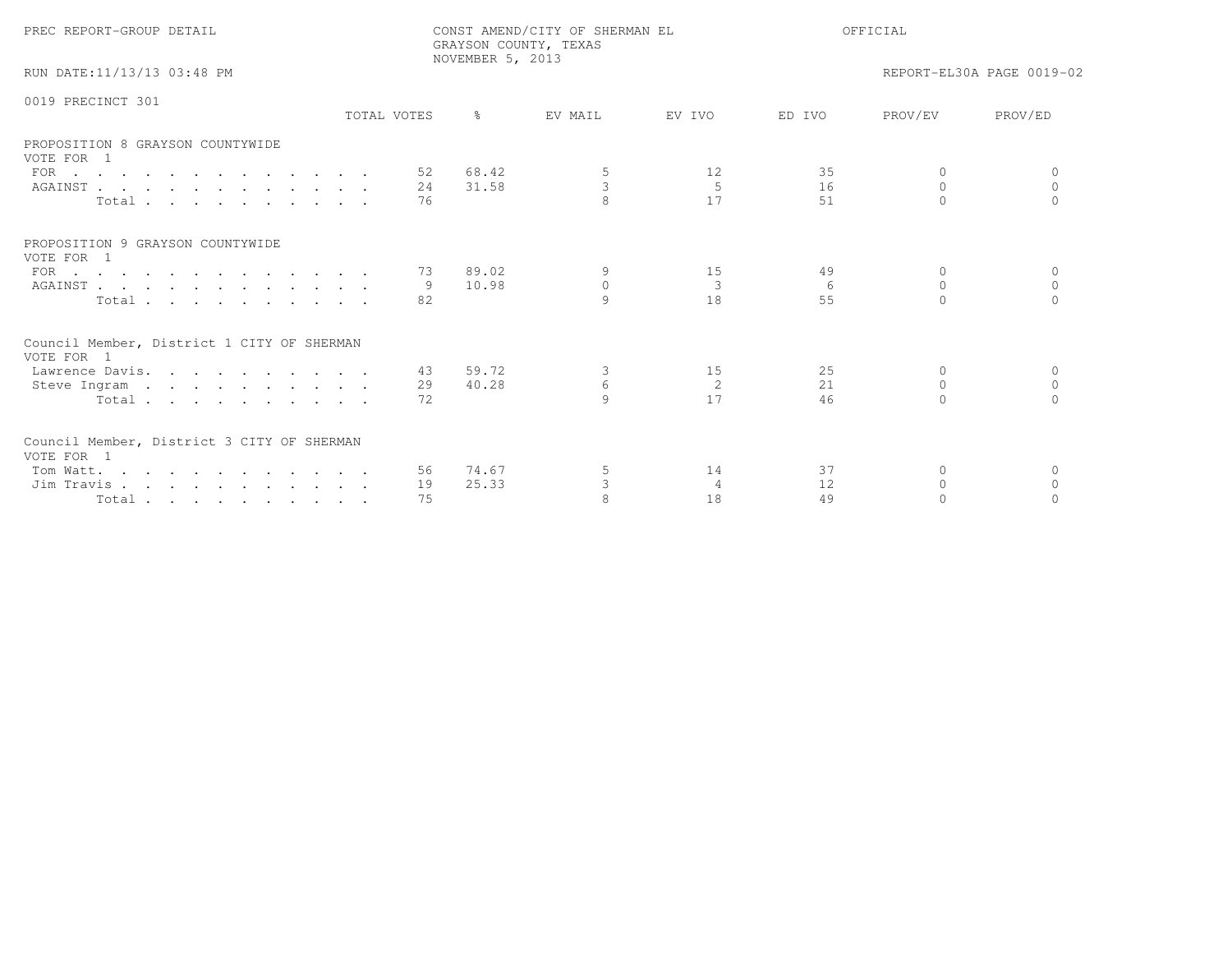| PREC REPORT-GROUP DETAIL                                                                                                                                                                                                                                                            | CONST AMEND/CITY OF SHERMAN EL<br>GRAYSON COUNTY, TEXAS<br>NOVEMBER 5, 2013 |                |                     |           |           | OFFICIAL                |                           |  |
|-------------------------------------------------------------------------------------------------------------------------------------------------------------------------------------------------------------------------------------------------------------------------------------|-----------------------------------------------------------------------------|----------------|---------------------|-----------|-----------|-------------------------|---------------------------|--|
| RUN DATE:11/13/13 03:48 PM                                                                                                                                                                                                                                                          |                                                                             |                |                     |           |           |                         | REPORT-EL30A PAGE 0020-01 |  |
| 0020 PRECINCT 302                                                                                                                                                                                                                                                                   |                                                                             |                |                     |           |           |                         |                           |  |
| REGISTERED VOTERS - TOTAL                                                                                                                                                                                                                                                           | TOTAL VOTES<br>4,833                                                        | $\frac{6}{6}$  | EV MAIL             | EV IVO    | ED IVO    | PROV/EV                 | PROV/ED                   |  |
| BALLOTS CAST - TOTAL.<br>VOTER TURNOUT - TOTAL<br>$\mathbf{r}$ . The set of the set of the set of the set of the set of the set of the set of the set of the set of the set of the set of the set of the set of the set of the set of the set of the set of the set of the set of t | 362                                                                         | 7.49           | 21                  | 159       | 182       | $\circ$                 | $\circ$                   |  |
| PROPOSITION 1 GRAYSON COUNTYWIDE<br>VOTE FOR 1                                                                                                                                                                                                                                      |                                                                             |                |                     |           |           |                         |                           |  |
| FOR                                                                                                                                                                                                                                                                                 | 315                                                                         | 88.48          | 19                  | 133       | 163       | 0                       | $\circ$                   |  |
| AGAINST<br>Total                                                                                                                                                                                                                                                                    | 41<br>356                                                                   | 11.52          | 2<br>21             | 22<br>155 | 17<br>180 | $\circ$<br>$\Omega$     | $\mathbf{0}$<br>$\Omega$  |  |
| PROPOSITION 2 GRAYSON COUNTYWIDE<br>VOTE FOR 1                                                                                                                                                                                                                                      |                                                                             |                |                     |           |           |                         |                           |  |
| FOR $\cdots$                                                                                                                                                                                                                                                                        | 314                                                                         | 88.95          | 20                  | 137       | 157       | $\mathbf{0}$            | $\mathbf{0}$              |  |
| AGAINST<br>Total                                                                                                                                                                                                                                                                    | 39<br>353                                                                   | 11.05          | <sup>1</sup><br>2.1 | 17<br>154 | 21<br>178 | $\circ$<br>$\Omega$     | $\mathbf{0}$<br>$\Omega$  |  |
| PROPOSITION 3 GRAYSON COUNTYWIDE<br>VOTE FOR 1                                                                                                                                                                                                                                      |                                                                             |                |                     |           |           |                         |                           |  |
| FOR $\cdots$<br>AGAINST                                                                                                                                                                                                                                                             | 216<br>126                                                                  | 63.16<br>36.84 | 16<br>5             | 97<br>50  | 103<br>71 | $\mathbf{0}$<br>$\circ$ | $\mathbf{0}$<br>$\circ$   |  |
| Total                                                                                                                                                                                                                                                                               | 342                                                                         |                | 21                  | 147       | 174       | $\Omega$                | $\Omega$                  |  |
| PROPOSITION 4 GRAYSON COUNTYWIDE<br>VOTE FOR 1                                                                                                                                                                                                                                      |                                                                             |                |                     |           |           |                         |                           |  |
| FOR $\cdots$                                                                                                                                                                                                                                                                        | 304                                                                         | 86.61          | 21                  | 133       | 150       | 0                       | $\circ$                   |  |
| AGAINST<br>Total $\cdots$                                                                                                                                                                                                                                                           | 47<br>351                                                                   | 13.39          | $\circ$<br>2.1      | 19<br>152 | 28<br>178 | $\circ$<br>$\Omega$     | $\mathbf{0}$<br>$\Omega$  |  |
| PROPOSITION 5 GRAYSON COUNTYWIDE<br>VOTE FOR 1                                                                                                                                                                                                                                      |                                                                             |                |                     |           |           |                         |                           |  |
| FOR $\cdots$ $\cdots$ $\cdots$ $\cdots$<br>and a strategic control of the strategic                                                                                                                                                                                                 | 222                                                                         | 64.53          | 14                  | 106       | 102       | $\circ$                 | $\circ$                   |  |
| AGAINST<br>Total                                                                                                                                                                                                                                                                    | 122<br>344                                                                  | 35.47          | 7<br>21             | 44<br>150 | 71<br>173 | $\circ$<br>$\Omega$     | $\mathbf{0}$<br>$\Omega$  |  |
| PROPOSITION 6 GRAYSON COUNTYWIDE<br>VOTE FOR 1                                                                                                                                                                                                                                      |                                                                             |                |                     |           |           |                         |                           |  |
| FOR $\cdots$                                                                                                                                                                                                                                                                        | 266                                                                         | 75.78<br>24.22 | 19                  | 119       | 128       | $\circ$<br>$\mathbf 0$  | $\circ$<br>$\circ$        |  |
| AGAINST<br>$\sim$<br>Total                                                                                                                                                                                                                                                          | 85<br>351                                                                   |                | 2<br>21             | 32<br>151 | 51<br>179 | $\Omega$                | $\Omega$                  |  |
| PROPOSITION 7 GRAYSON COUNTYWIDE<br>VOTE FOR 1                                                                                                                                                                                                                                      |                                                                             |                |                     |           |           |                         |                           |  |
| FOR $\cdots$ $\cdots$ $\cdots$<br>$\sim$ $\sim$ $\sim$                                                                                                                                                                                                                              | 255                                                                         | 74.13          | 18                  | 115       | 122       | 0                       | $\circ$                   |  |
| AGAINST<br>$\ddot{\phantom{a}}$<br>Total.                                                                                                                                                                                                                                           | 89<br>344                                                                   | 25.87          | 3<br>21             | 35<br>150 | 51<br>173 | $\circ$<br>$\cap$       | $\circ$                   |  |
|                                                                                                                                                                                                                                                                                     |                                                                             |                |                     |           |           |                         |                           |  |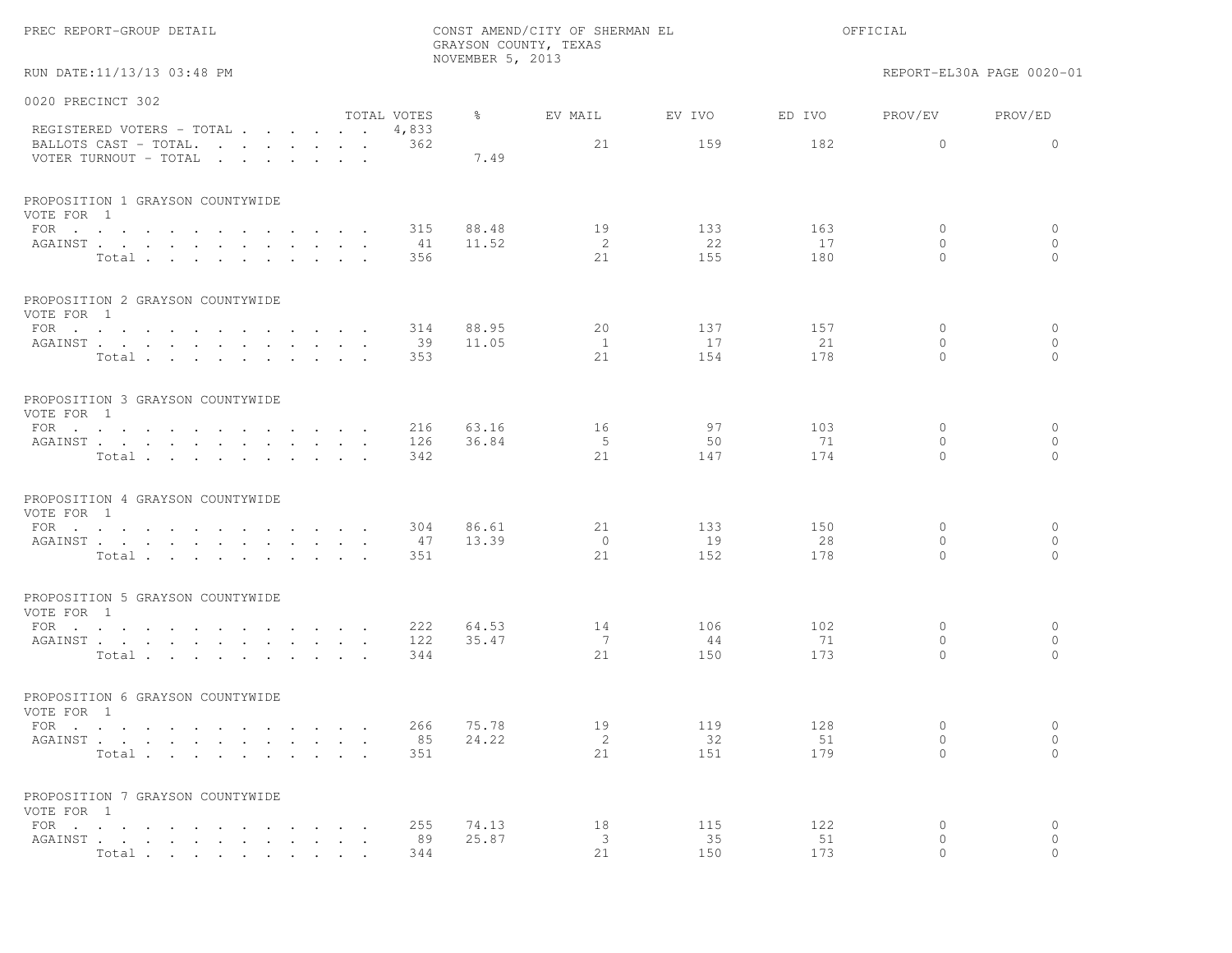| PREC REPORT-GROUP DETAIL                                 |             |      | NOVEMBER 5, 2013 | CONST AMEND/CITY OF SHERMAN EL<br>GRAYSON COUNTY, TEXAS |        | OFFICIAL |           |                           |  |
|----------------------------------------------------------|-------------|------|------------------|---------------------------------------------------------|--------|----------|-----------|---------------------------|--|
| RUN DATE:11/13/13 03:48 PM                               |             |      |                  |                                                         |        |          |           | REPORT-EL30A PAGE 0020-02 |  |
| 0020 PRECINCT 302                                        |             |      |                  |                                                         |        |          |           |                           |  |
|                                                          | TOTAL VOTES |      | $\frac{6}{10}$   | EV MAIL                                                 | EV IVO | ED IVO   | PROV/EV   | PROV/ED                   |  |
| PROPOSITION 8 GRAYSON COUNTYWIDE<br>VOTE FOR 1           |             |      |                  |                                                         |        |          |           |                           |  |
| FOR                                                      |             | 242  | 74.92            | 17                                                      | 106    | 119      | $\Omega$  | $\Omega$                  |  |
| AGAINST                                                  |             | - 81 | 25.08            | 3                                                       | 32     | 46       | $\Omega$  | $\Omega$                  |  |
| Total                                                    |             | 323  |                  | 20                                                      | 138    | 165      | $\cap$    | $\cap$                    |  |
| PROPOSITION 9 GRAYSON COUNTYWIDE<br>VOTE FOR 1           |             |      |                  |                                                         |        |          |           |                           |  |
| FOR $\cdots$                                             |             | 300  | 87.21            | 20                                                      | 135    | 145      | $\Omega$  | $\Omega$                  |  |
| AGAINST                                                  |             | 44   | 12.79            | $\overline{1}$                                          | 13     | 30       | $\Omega$  | $\Omega$                  |  |
| Total                                                    |             | 344  |                  | 21                                                      | 148    | 175      | $\Omega$  |                           |  |
| Council Member, District 1 CITY OF SHERMAN<br>VOTE FOR 1 |             |      |                  |                                                         |        |          |           |                           |  |
| Lawrence Davis.                                          |             | 154  | 53.10            | 9                                                       | 71     | 74       | $\Omega$  | $\Omega$                  |  |
| Steve Ingram                                             |             | 136  | 46.90            | 11                                                      | 55     | 70       | $\Omega$  | $\circ$                   |  |
| Total                                                    |             | 290  |                  | 2.0                                                     | 126    | 144      | $\bigcap$ | $\bigcap$                 |  |
| Council Member, District 3 CITY OF SHERMAN<br>VOTE FOR 1 |             |      |                  |                                                         |        |          |           |                           |  |
| Tom Watt.                                                |             | 224  | 72.26            | 13                                                      | 99     | 112      | $\Omega$  | $\Omega$                  |  |
| Jim Travis                                               |             | 86   | 27.74            | 8                                                       | 37     | 41       | $\Omega$  | $\Omega$                  |  |
| Total                                                    |             | 310  |                  | 2.1                                                     | 136    | 153      | $\Omega$  |                           |  |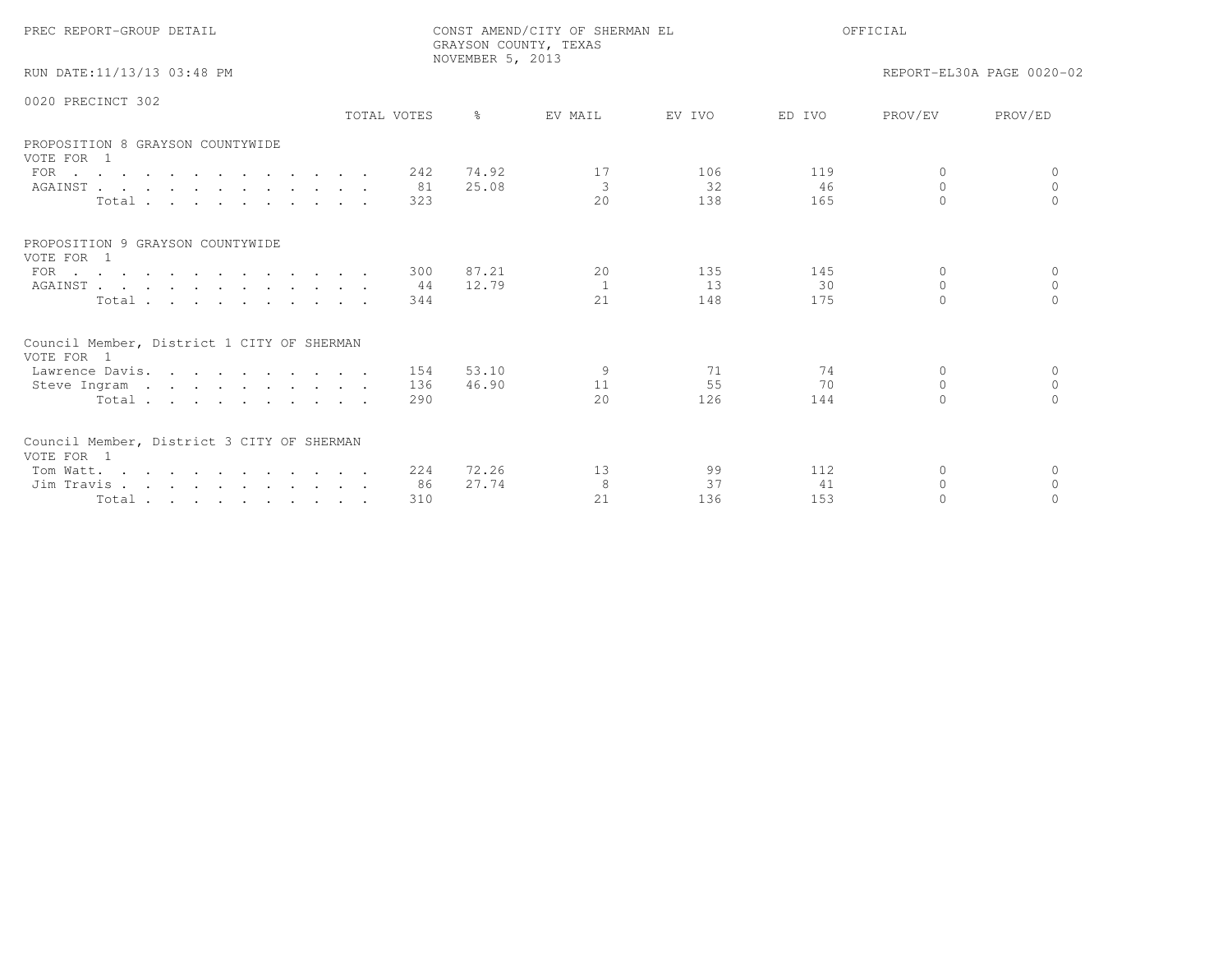|                                                                   |                         |                  | GRAYSON COUNTY, TEXAS             |                            |                                     |                                 |                                |
|-------------------------------------------------------------------|-------------------------|------------------|-----------------------------------|----------------------------|-------------------------------------|---------------------------------|--------------------------------|
| RUN DATE:11/13/13 03:48 PM                                        |                         | NOVEMBER 5, 2013 |                                   |                            |                                     |                                 | REPORT-EL30A PAGE 0021-01      |
| 0021 PRECINCT 303                                                 | TOTAL VOTES             | $\frac{8}{6}$    | EV MAIL                           | EV IVO                     | ED IVO                              | PROV/EV                         | PROV/ED                        |
| REGISTERED VOTERS - TOTAL                                         | 947                     |                  |                                   |                            |                                     |                                 |                                |
| BALLOTS CAST - TOTAL.<br>VOTER TURNOUT - TOTAL                    | 71                      | 7.50             | 8                                 | 21                         | 42                                  | $\overline{0}$                  | $\circ$                        |
| PROPOSITION 1 GRAYSON COUNTYWIDE<br>VOTE FOR 1                    |                         |                  |                                   |                            |                                     |                                 |                                |
| FOR<br>AGAINST<br>Total                                           | 63<br>8<br>71           | 88.73<br>11.27   | 7<br>$\mathbf{1}$<br>$\mathsf{R}$ | 17<br>$\overline{4}$<br>21 | 39<br>$\overline{\mathbf{3}}$<br>42 | $\circ$<br>$\Omega$<br>$\Omega$ | $\circ$<br>$\Omega$<br>$\circ$ |
| PROPOSITION 2 GRAYSON COUNTYWIDE<br>VOTE FOR 1                    |                         |                  |                                   |                            |                                     |                                 |                                |
| FOR $\cdots$                                                      | 68                      | 95.77            | 8                                 | 20                         | 40                                  | $\mathbf{0}$                    | $\mathbf{0}$                   |
| AGAINST                                                           | $\overline{\mathbf{3}}$ | 4.23             | $\Omega$                          | $\overline{1}$             | 2                                   | $\Omega$                        | $\Omega$                       |
| Total                                                             | 71                      |                  | 8                                 | 2.1                        | 42.                                 | $\Omega$                        | $\Omega$                       |
| PROPOSITION 3 GRAYSON COUNTYWIDE<br>VOTE FOR 1                    |                         |                  |                                   |                            |                                     |                                 |                                |
| FOR                                                               | 48                      | 67.61            | 6                                 | 16                         | 26                                  | $\Omega$                        | $\mathbf{0}$                   |
| AGAINST<br>Total                                                  | 23<br>71                | 32.39            | $\overline{2}$<br>8               | 5<br>21                    | 16<br>42.                           | $\mathbf{0}$<br>$\Omega$        | $\circ$<br>$\Omega$            |
| PROPOSITION 4 GRAYSON COUNTYWIDE<br>VOTE FOR 1                    |                         |                  |                                   |                            |                                     |                                 |                                |
| FOR $\cdots$                                                      | 60                      | 84.51            | 7                                 | 18                         | 35                                  | $\mathbf{0}$                    | $\circ$                        |
| AGAINST<br>Total                                                  | 11<br>71                | 15.49            | $\mathbf{1}$<br>$\mathsf{R}$      | $\mathbf{3}$<br>21         | 7<br>42                             | $\mathbf{0}$<br>$\Omega$        | $\circ$<br>$\Omega$            |
| PROPOSITION 5 GRAYSON COUNTYWIDE<br>VOTE FOR 1                    |                         |                  |                                   |                            |                                     |                                 |                                |
| FOR $\cdots$                                                      | 53                      | 74.65            | 6                                 | 16                         | 31                                  | $\mathbf{0}$                    | $\mathbf{0}$                   |
| AGAINST                                                           | 18                      | 25.35            | $\mathbf{2}$                      | 5                          | 11                                  | $\Omega$                        | $\Omega$                       |
| Total                                                             | 71                      |                  | 8                                 | 21                         | 42                                  | $\Omega$                        | $\Omega$                       |
| PROPOSITION 6 GRAYSON COUNTYWIDE<br>VOTE FOR 1                    |                         |                  |                                   |                            |                                     |                                 |                                |
| FOR                                                               | 38                      | 53.52            | 6                                 | 11                         | 21                                  | $\mathbf{0}$                    | $\circ$                        |
| AGAINST                                                           | 33                      | 46.48            | 2                                 | 10                         | 21                                  | $\circ$                         | $\circ$                        |
| Total                                                             | 71                      |                  | $\mathsf{R}$                      | 2.1                        | 42.                                 | $\Omega$                        | $\bigcap$                      |
| PROPOSITION 7 GRAYSON COUNTYWIDE<br>VOTE FOR 1                    |                         |                  |                                   |                            |                                     |                                 |                                |
| FOR                                                               | 45                      | 63.38            | 5                                 | 16                         | 24                                  | $\circ$                         | $\circ$                        |
| AGAINST<br><b>Total</b> contract the contract of the <b>Total</b> | 26<br>71                | 36.62            | 3<br>8                            | 5<br>21                    | 18<br>42                            | $\mathbf{0}$<br>$\Omega$        | $\Omega$<br>$\Omega$           |
|                                                                   |                         |                  |                                   |                            |                                     |                                 |                                |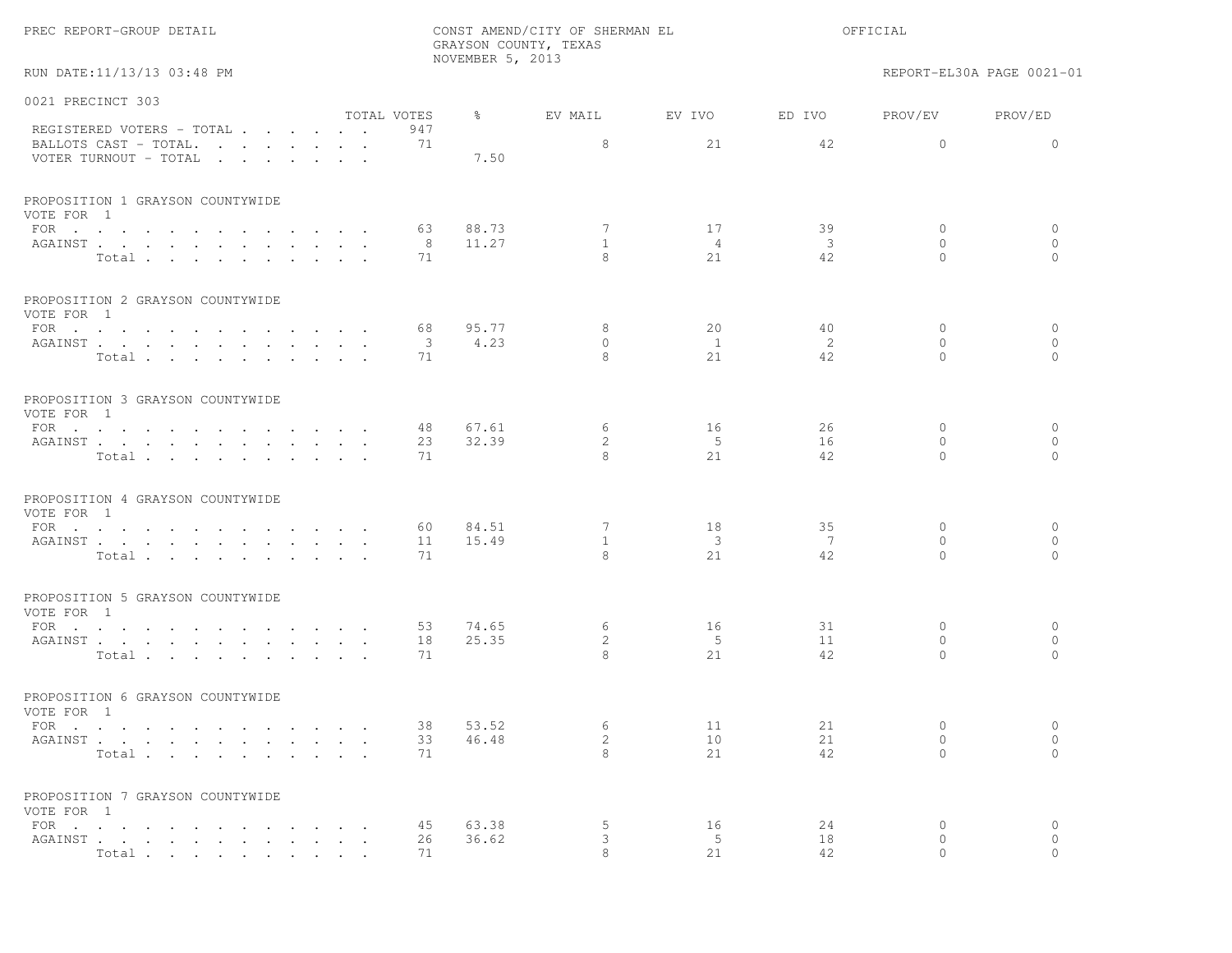| PREC REPORT-GROUP DETAIL                                 |             |          | NOVEMBER 5, 2013 | CONST AMEND/CITY OF SHERMAN EL<br>GRAYSON COUNTY, TEXAS |                | OFFICIAL |          |                           |  |
|----------------------------------------------------------|-------------|----------|------------------|---------------------------------------------------------|----------------|----------|----------|---------------------------|--|
| RUN DATE:11/13/13 03:48 PM                               |             |          |                  |                                                         |                |          |          | REPORT-EL30A PAGE 0021-02 |  |
| 0021 PRECINCT 303                                        | TOTAL VOTES |          | $\frac{6}{10}$   | EV MAIL                                                 | EV IVO         | ED IVO   | PROV/EV  | PROV/ED                   |  |
|                                                          |             |          |                  |                                                         |                |          |          |                           |  |
| PROPOSITION 8 GRAYSON COUNTYWIDE<br>VOTE FOR 1           |             |          |                  |                                                         |                |          |          |                           |  |
| FOR $\cdots$                                             |             |          | 56 81.16         | 6                                                       | 16             | 34       | $\Omega$ |                           |  |
| AGAINST                                                  |             | 13       | 18.84            | 2                                                       | $\overline{4}$ | 7        | $\Omega$ | $\Omega$                  |  |
| Total                                                    |             | 69       |                  | $\mathbf{R}$                                            | 2.0            | 41       | $\cap$   |                           |  |
| PROPOSITION 9 GRAYSON COUNTYWIDE<br>VOTE FOR 1           |             |          |                  |                                                         |                |          |          |                           |  |
| FOR $\cdots$                                             |             | 65       | 94.20            | 8                                                       | 18             | 39       | $\Omega$ | $\Omega$                  |  |
| AGAINST                                                  |             | 4        | 5.80             | $\circ$                                                 | 2              | 2        | $\Omega$ | $\Omega$                  |  |
| Total                                                    |             | 69       |                  | 8                                                       | 2.0            | 41       | $\Omega$ | $\Omega$                  |  |
| Council Member, District 1 CITY OF SHERMAN<br>VOTE FOR 1 |             |          |                  |                                                         |                |          |          |                           |  |
| Lawrence Davis.                                          |             | $\Omega$ |                  | $\Omega$                                                | 0              | $\Omega$ | $\Omega$ | $\Omega$                  |  |
| Steve Ingram                                             |             | $\circ$  |                  | $\Omega$                                                | $\Omega$       | $\Omega$ | $\Omega$ | $\cap$                    |  |
| Total                                                    |             | $\Omega$ |                  | $\cap$                                                  | $\cap$         | $\cap$   |          |                           |  |
| Council Member, District 3 CITY OF SHERMAN<br>VOTE FOR 1 |             |          |                  |                                                         |                |          |          |                           |  |
| Tom Watt.                                                |             |          |                  | $\Omega$                                                |                | $\Omega$ | 0        |                           |  |
| Jim Travis                                               |             |          |                  | $\Omega$                                                | $\Omega$       | $\Omega$ | $\Omega$ | $\Omega$                  |  |
| Total                                                    |             |          |                  |                                                         |                |          |          |                           |  |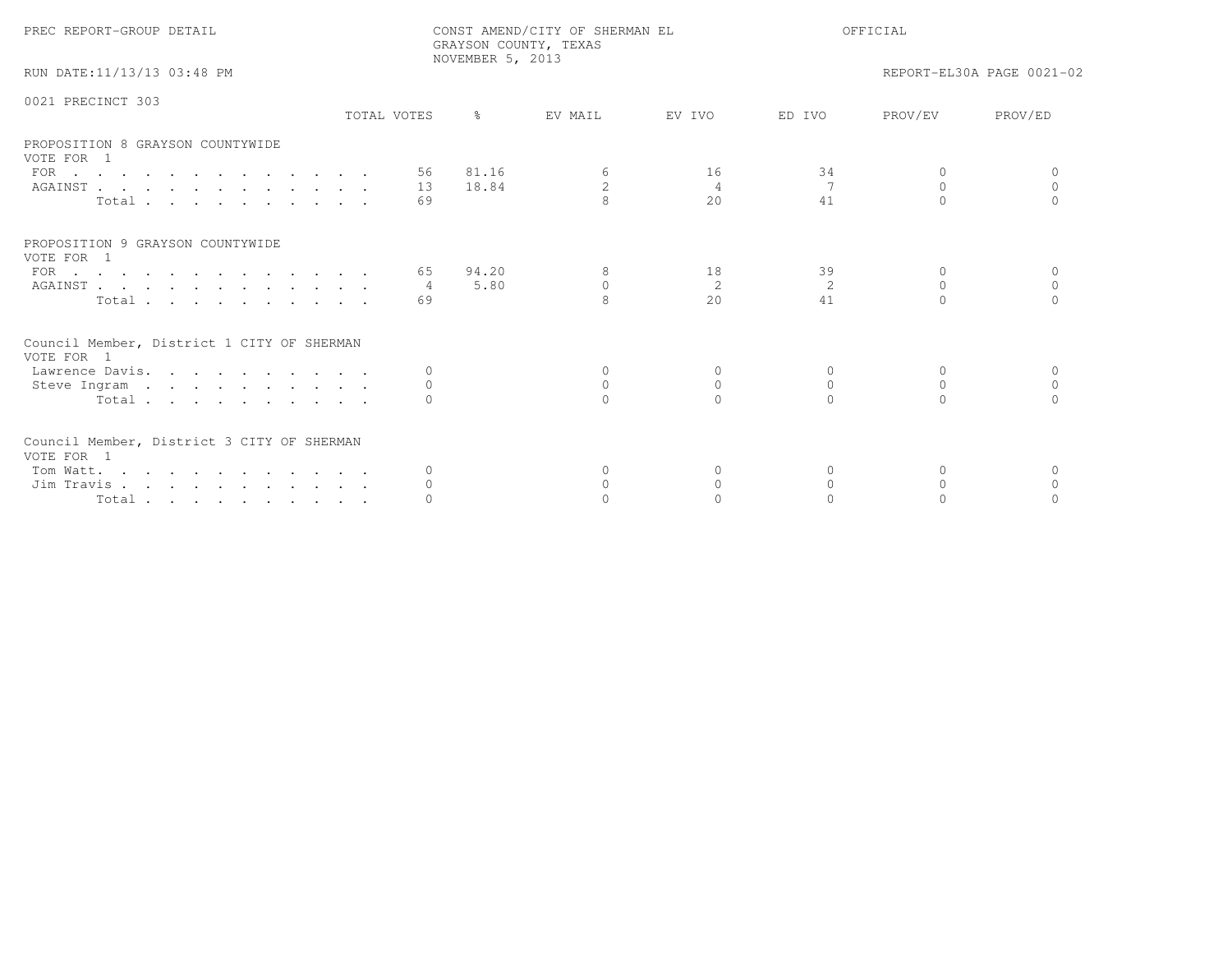|                                                                                                                                                                       |                           |                             | NOVEMBER 5, 2013 | GRAYSON COUNTY, TEXAS |               |               |                           |                           |
|-----------------------------------------------------------------------------------------------------------------------------------------------------------------------|---------------------------|-----------------------------|------------------|-----------------------|---------------|---------------|---------------------------|---------------------------|
| RUN DATE:11/13/13 03:48 PM                                                                                                                                            |                           |                             |                  |                       |               |               |                           | REPORT-EL30A PAGE 0022-01 |
| 0022 PRECINCT 304                                                                                                                                                     |                           |                             |                  |                       |               |               |                           |                           |
| REGISTERED VOTERS - TOTAL<br>BALLOTS CAST - TOTAL.<br>the contract of the contract of the contract of the contract of the contract of the contract of the contract of |                           | TOTAL VOTES<br>2,783<br>312 | ႜၟ               | EV MAIL<br>11         | EV IVO<br>110 | ED IVO<br>191 | PROV/EV<br>$\overline{0}$ | PROV/ED<br>$\circ$        |
| VOTER TURNOUT - TOTAL<br>and the state of the state of the state of                                                                                                   |                           |                             | 11.21            |                       |               |               |                           |                           |
| PROPOSITION 1 GRAYSON COUNTYWIDE<br>VOTE FOR 1                                                                                                                        |                           |                             |                  |                       |               |               |                           |                           |
| FOR<br>AGAINST                                                                                                                                                        |                           | 264<br>37                   | 87.71<br>12.29   | 9<br><sup>1</sup>     | 89<br>19      | 166<br>17     | $\circ$<br>$\circ$        | $\circ$<br>$\circ$        |
| Total                                                                                                                                                                 |                           | 301                         |                  | 10                    | 108           | 183           | $\Omega$                  | $\Omega$                  |
| PROPOSITION 2 GRAYSON COUNTYWIDE                                                                                                                                      |                           |                             |                  |                       |               |               |                           |                           |
| VOTE FOR 1<br>FOR                                                                                                                                                     |                           | 276                         | 91.69            | 9                     | 100           | 167           | 0                         | $\circ$                   |
| AGAINST.                                                                                                                                                              | $\mathbf{L} = \mathbf{L}$ | 25                          | 8.31             | 1                     | 9             | 15            | $\circ$                   | $\circ$                   |
| Total                                                                                                                                                                 |                           | 301                         |                  | 10                    | 109           | 182           | $\circ$                   | $\Omega$                  |
| PROPOSITION 3 GRAYSON COUNTYWIDE<br>VOTE FOR 1                                                                                                                        |                           |                             |                  |                       |               |               |                           |                           |
| FOR $\cdots$                                                                                                                                                          |                           | 202                         | 68.71            | 6                     | 71            | 125           | $\circ$                   | $\circ$                   |
| AGAINST                                                                                                                                                               | $\sim$ $\sim$             | 92                          | 31.29            | 3                     | 34            | 55            | $\mathbf{0}$              | $\circ$                   |
| Total.                                                                                                                                                                |                           | 294                         |                  | 9                     | 105           | 180           | $\Omega$                  | $\Omega$                  |
| PROPOSITION 4 GRAYSON COUNTYWIDE<br>VOTE FOR 1                                                                                                                        |                           |                             |                  |                       |               |               |                           |                           |
| FOR $\cdots$ $\cdots$ $\cdots$<br>the contract of the contract of the contract of the contract of the contract of the contract of the contract of                     |                           | 257                         | 85.95            | 9                     | 87            | 161           | $\circ$                   | $\circ$                   |
| AGAINST<br>Total                                                                                                                                                      | $\sim$ $\sim$             | 42<br>299                   | 14.05            | $\mathbf{1}$<br>10    | 20<br>107     | 21<br>182     | $\circ$<br>$\Omega$       | $\circ$<br>$\Omega$       |
|                                                                                                                                                                       |                           |                             |                  |                       |               |               |                           |                           |
| PROPOSITION 5 GRAYSON COUNTYWIDE<br>VOTE FOR 1                                                                                                                        |                           |                             |                  |                       |               |               |                           |                           |
| FOR $\cdots$ $\cdots$ $\cdots$ $\cdots$                                                                                                                               | $\sim$ $\sim$             | 198                         | 67.58            | 3                     | 75            | 120           | 0                         | $\circ$                   |
| AGAINST<br>Total $\cdots$ $\cdots$ $\cdots$                                                                                                                           | $\cdot$ $\cdot$           | 95<br>293                   | 32.42            | 8<br>11               | 29<br>104     | 58<br>178     | $\mathbf{0}$<br>$\Omega$  | $\circ$<br>$\Omega$       |
|                                                                                                                                                                       |                           |                             |                  |                       |               |               |                           |                           |
| PROPOSITION 6 GRAYSON COUNTYWIDE<br>VOTE FOR 1                                                                                                                        |                           |                             |                  |                       |               |               |                           |                           |
| FOR                                                                                                                                                                   |                           | 229                         | 76.08            | 10                    | 82            | 137           | $\circ$                   | $\circ$                   |
| AGAINST<br>Total                                                                                                                                                      |                           | 72<br>301                   | 23.92            | $\mathbf{1}$<br>11    | 24<br>106     | 47<br>184     | $\circ$<br>$\circ$        | $\circ$<br>$\circ$        |
|                                                                                                                                                                       |                           |                             |                  |                       |               |               |                           |                           |
| PROPOSITION 7 GRAYSON COUNTYWIDE<br>VOTE FOR 1                                                                                                                        |                           |                             |                  |                       |               |               |                           |                           |
| FOR $\cdots$ $\cdots$ $\cdots$ $\cdots$                                                                                                                               |                           | 243                         | 82.94            | 9                     | 80            | 154           | 0                         | $\circ$                   |
| AGAINST<br>Total                                                                                                                                                      |                           | 50<br>293                   | 17.06            | $\mathbf{1}$<br>10    | 24<br>104     | 25<br>179     | 0                         | $\circ$                   |
|                                                                                                                                                                       |                           |                             |                  |                       |               |               |                           |                           |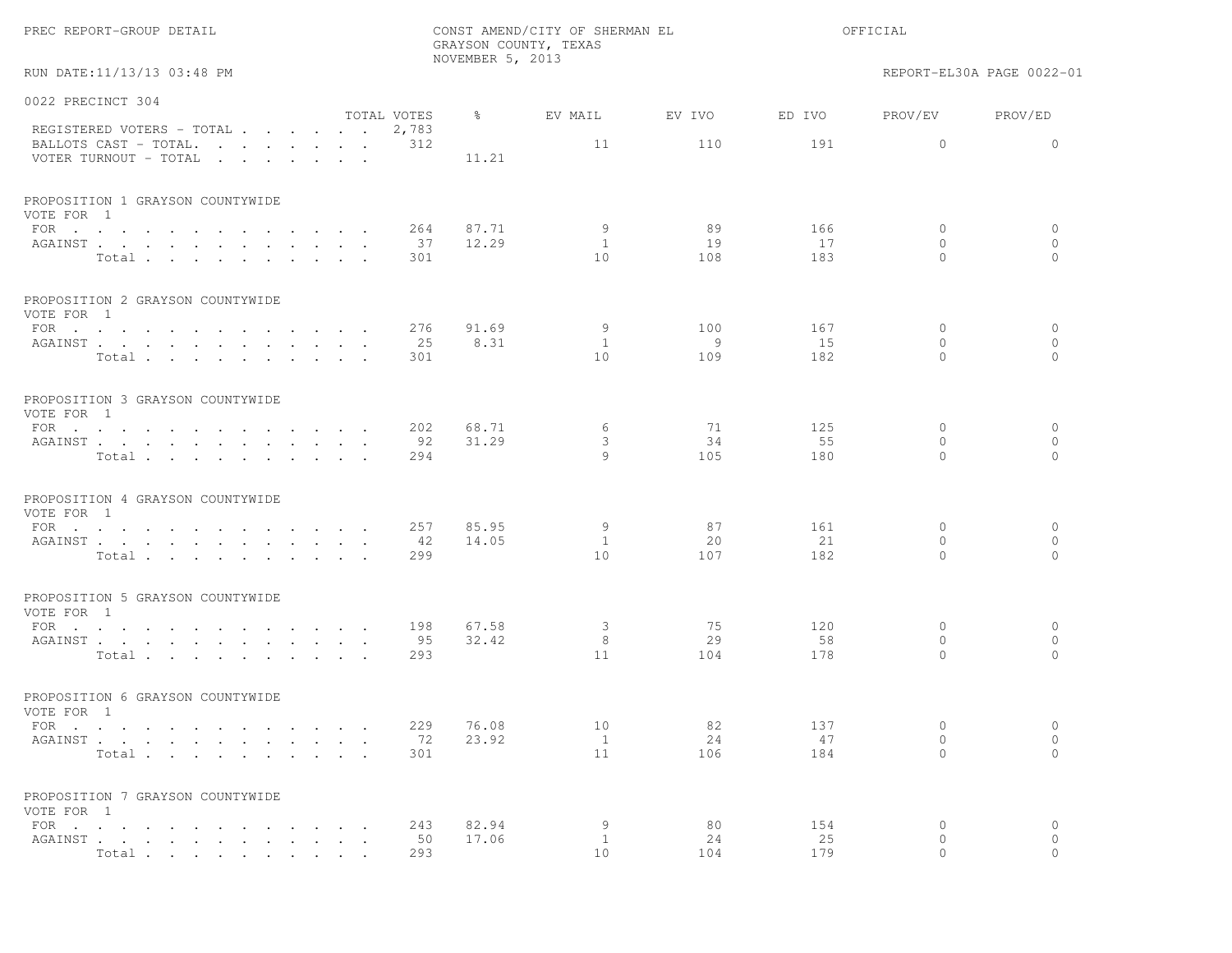| PREC REPORT-GROUP DETAIL                                 |             |     | NOVEMBER 5, 2013 | CONST AMEND/CITY OF SHERMAN EL<br>GRAYSON COUNTY, TEXAS | OFFICIAL |        |           |                           |
|----------------------------------------------------------|-------------|-----|------------------|---------------------------------------------------------|----------|--------|-----------|---------------------------|
| RUN DATE:11/13/13 03:48 PM                               |             |     |                  |                                                         |          |        |           | REPORT-EL30A PAGE 0022-02 |
| 0022 PRECINCT 304                                        | TOTAL VOTES |     | $\approx$        | EV MAIL                                                 | EV IVO   | ED IVO | PROV/EV   | PROV/ED                   |
|                                                          |             |     |                  |                                                         |          |        |           |                           |
| PROPOSITION 8 GRAYSON COUNTYWIDE<br>VOTE FOR 1           |             |     |                  |                                                         |          |        |           |                           |
| FOR $\cdots$                                             |             | 229 | 80.35            | 6                                                       | 81       | 142    | $\Omega$  | $\Omega$                  |
| AGAINST                                                  |             | 56  | 19.65            | $\mathbf{3}$                                            | 18       | 35     | $\Omega$  | $\Omega$                  |
| Total                                                    |             | 285 |                  | $\circ$                                                 | 99       | 177    | $\cap$    | $\cap$                    |
| PROPOSITION 9 GRAYSON COUNTYWIDE<br>VOTE FOR 1           |             |     |                  |                                                         |          |        |           |                           |
| FOR $\cdots$                                             |             | 258 | 87.76            | 10                                                      | 91       | 157    | $\Omega$  | $\Omega$                  |
| AGAINST                                                  |             | 36  | 12.24            | $\bigcap$                                               | 14       | 22     | $\Omega$  | $\bigcap$                 |
| Total                                                    |             | 294 |                  | 10                                                      | 105      | 179    | $\Omega$  |                           |
| Council Member, District 1 CITY OF SHERMAN<br>VOTE FOR 1 |             |     |                  |                                                         |          |        |           |                           |
| Lawrence Davis.                                          |             | 163 | 60.82            | 2                                                       | 58       | 103    | $\Omega$  | $\Omega$                  |
| Steve Ingram                                             |             | 105 | 39.18            | $\overline{4}$                                          | 38       | 63     | $\Omega$  | $\Omega$                  |
| Total                                                    |             | 268 |                  | $\epsilon$                                              | 96       | 166    | $\bigcap$ | $\cap$                    |
| Council Member, District 3 CITY OF SHERMAN<br>VOTE FOR 1 |             |     |                  |                                                         |          |        |           |                           |
| Tom Watt.                                                |             | 210 | 74.47            |                                                         | 73       | 128    | $\Omega$  | $\Omega$                  |
| Jim Travis                                               |             | 72  | 25.53            | $\Omega$                                                | 31       | 41     | $\Omega$  | $\Omega$                  |
| Total                                                    |             | 282 |                  | $\circ$                                                 | 104      | 169    | $\Omega$  |                           |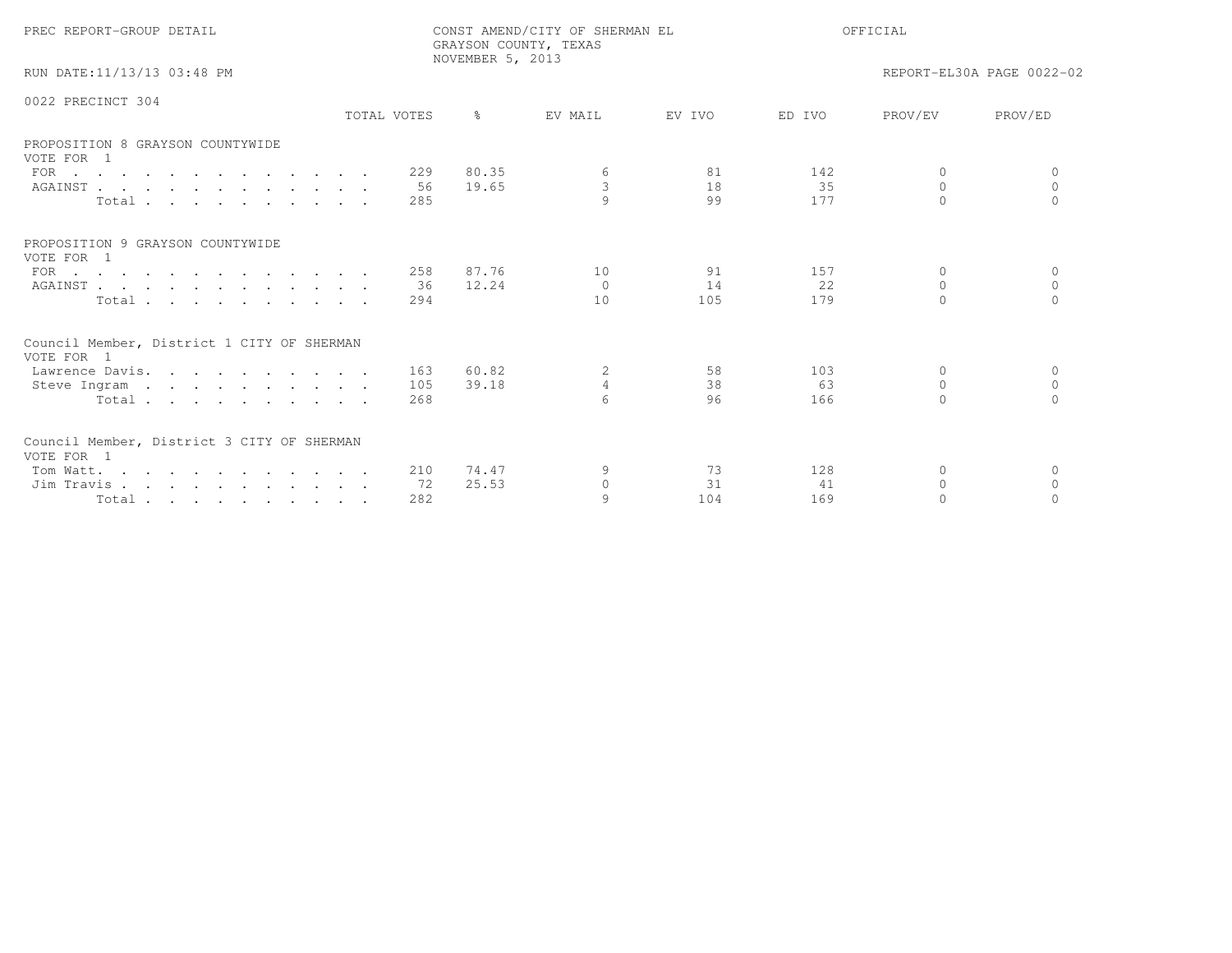RUN DATE:11/13/13 03:48 PM REPORT-EL30A PAGE 0023-01

| 0023 PRECINCT 305                                                       |             |               |                |                              |        |              |              |
|-------------------------------------------------------------------------|-------------|---------------|----------------|------------------------------|--------|--------------|--------------|
|                                                                         | TOTAL VOTES | $\frac{8}{6}$ | EV MAIL        | EV IVO                       | ED IVO | PROV/EV      | PROV/ED      |
| REGISTERED VOTERS - TOTAL<br>BALLOTS CAST - TOTAL. 114                  | 1,271       |               | 4              | 20                           | 90     | $\mathbf 0$  | $\Omega$     |
| VOTER TURNOUT - TOTAL                                                   |             | 8.97          |                |                              |        |              |              |
| PROPOSITION 1 GRAYSON COUNTYWIDE                                        |             |               |                |                              |        |              |              |
| VOTE FOR 1<br>FOR $\cdots$ $\cdots$ $\cdots$ $\cdots$ $\cdots$ $\cdots$ | 94          | 83.93         | 4              | 12                           | 78     | $\circ$      | 0            |
| AGAINST                                                                 | 18          | 16.07         | $\Omega$       | -8                           | 10     | $\Omega$     | $\circ$      |
| Total                                                                   | 112         |               | $\overline{4}$ | 2.0                          | 88     | $\Omega$     | $\Omega$     |
| PROPOSITION 2 GRAYSON COUNTYWIDE<br>VOTE FOR 1                          |             |               |                |                              |        |              |              |
| FOR $\cdots$                                                            | 91          | 81.25         | 4              | 16                           | 71     | $\circ$      | 0            |
| AGAINST                                                                 | 21          | 18.75         | $\circ$        | $\overline{4}$               | 17     | $\mathbf{0}$ | $\circ$      |
| Total                                                                   | 112         |               | $\overline{4}$ | 2.0                          | 88     | $\Omega$     | $\circ$      |
| PROPOSITION 3 GRAYSON COUNTYWIDE<br>VOTE FOR 1                          |             |               |                |                              |        |              |              |
|                                                                         | 72          | 64.86         | $\overline{4}$ | 8                            | 60     | $\Omega$     | $\mathbf{0}$ |
| AGAINST                                                                 | 39          | 35.14         | $\Omega$       | 12                           | 2.7    | $\Omega$     | $\circ$      |
| Total                                                                   | 111         |               | $\overline{4}$ | 2.0                          | 87     | $\Omega$     | $\bigcap$    |
| PROPOSITION 4 GRAYSON COUNTYWIDE<br>VOTE FOR 1                          |             |               |                |                              |        |              |              |
| FOR $\cdots$                                                            | 90          | 82.57         | 3              | 13                           | 74     | $\mathbf{0}$ | 0            |
| AGAINST                                                                 | 19          | 17.43         | $\Omega$       | $\overline{7}$               | 12.    | $\Omega$     | $\circ$      |
| Total                                                                   | 109         |               | 3              | 2.0                          | 86     | $\Omega$     | $\bigcap$    |
| PROPOSITION 5 GRAYSON COUNTYWIDE<br>VOTE FOR 1                          |             |               |                |                              |        |              |              |
| FOR                                                                     | 76          | 68.47         | $\overline{4}$ | 16                           | 56     | $\mathbf{0}$ | $\circ$      |
| AGAINST                                                                 | 35          | 31.53         | $\mathbf{0}$   | $\overline{4}$               | 31     | $\mathbf{0}$ | $\circ$      |
| Total                                                                   | 111         |               | $\overline{4}$ | 20                           | 87     | $\Omega$     | $\Omega$     |
| PROPOSITION 6 GRAYSON COUNTYWIDE<br>VOTE FOR 1                          |             |               |                |                              |        |              |              |
| FOR $\cdots$                                                            | 74          | 64.91         | 2              | 13                           | 59     | $\Omega$     | $\mathbf{0}$ |
| AGAINST                                                                 | 40          | 35.09         | 2              | $7\phantom{.0}\phantom{.0}7$ | 31     | $\mathbf{0}$ | $\circ$      |
| Total                                                                   | 114         |               | $\overline{4}$ | 2.0                          | 90     | $\Omega$     | $\bigcap$    |
| PROPOSITION 7 GRAYSON COUNTYWIDE<br>VOTE FOR 1                          |             |               |                |                              |        |              |              |
| FOR $\cdots$                                                            | 84          | 75.00         | $\mathbf{1}$   | 13                           | 70     | $\mathbf{0}$ | $\circ$      |
| AGAINST                                                                 | 28          | 25.00         | 3              | 7                            | 18     | $\circ$      | $\circ$      |
| Total                                                                   | 112         |               | $\overline{4}$ | 2.0                          | 88     | $\Omega$     | $\bigcap$    |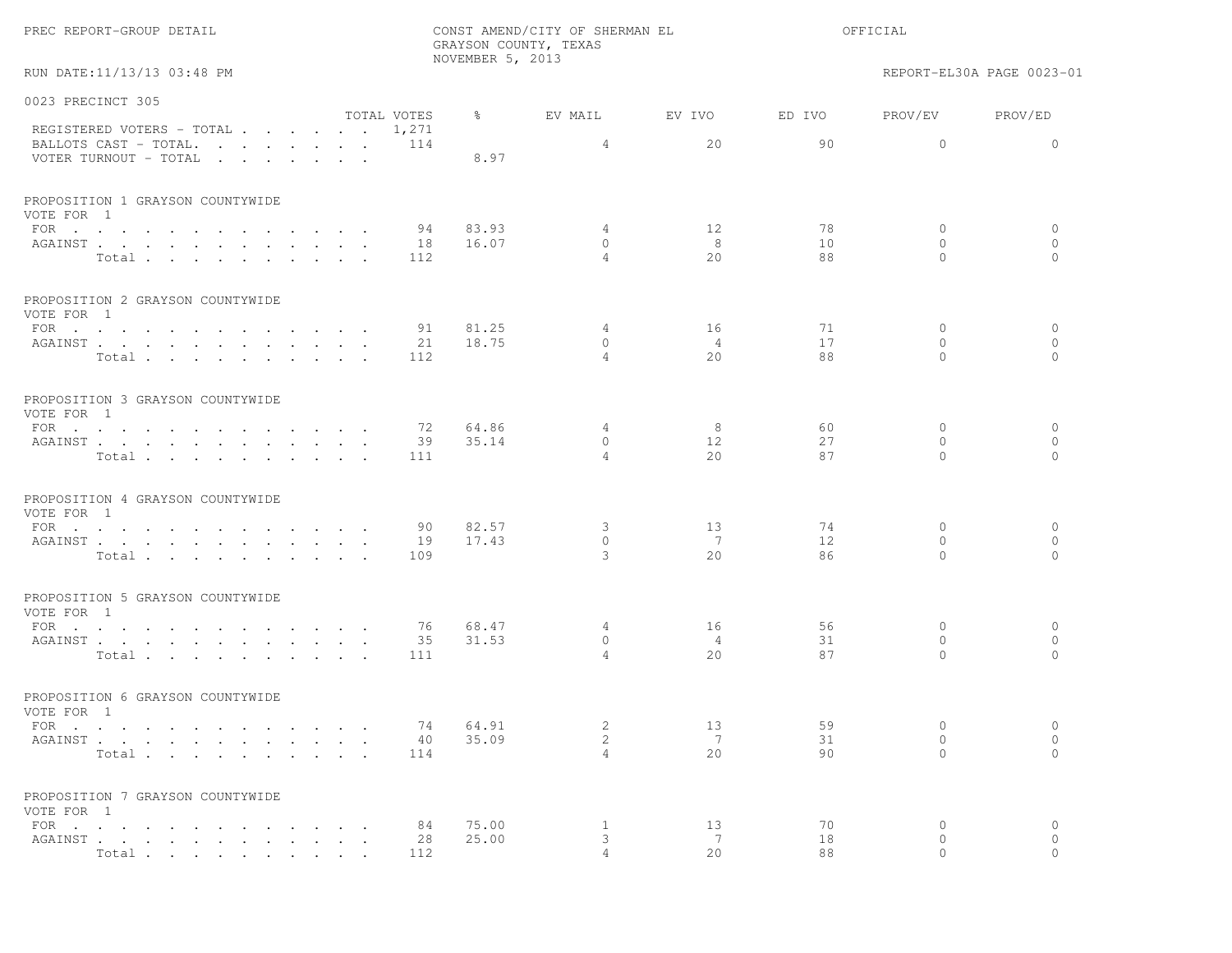| PREC REPORT-GROUP DETAIL                                      |              | GRAYSON COUNTY, TEXAS<br>NOVEMBER 5, 2013 | CONST AMEND/CITY OF SHERMAN EL |                |                | OFFICIAL  |                           |
|---------------------------------------------------------------|--------------|-------------------------------------------|--------------------------------|----------------|----------------|-----------|---------------------------|
| RUN DATE:11/13/13 03:48 PM                                    |              |                                           |                                |                |                |           | REPORT-EL30A PAGE 0023-02 |
| 0023 PRECINCT 305                                             | TOTAL VOTES  |                                           | EV MAIL                        | EV TVO         | ED TVO         | PROV/EV   | PROV/ED                   |
| PROPOSITION 8 GRAYSON COUNTYWIDE<br>VOTE FOR 1                |              |                                           |                                |                |                |           |                           |
| FOR                                                           |              | 66 62.86                                  | $\mathcal{S}$                  | 12             | 51             | $\Omega$  |                           |
| AGAINST                                                       | 39           | 37.14                                     | $\circ$                        | $\overline{7}$ | 32             | 0         | $\circ$                   |
| Total                                                         | 105          |                                           | $\mathcal{L}$                  | 19             | 83             | $\cap$    | $\cap$                    |
| PROPOSITION 9 GRAYSON COUNTYWIDE<br>VOTE FOR 1                |              |                                           |                                |                |                |           |                           |
| FOR $\cdots$                                                  |              | 94 84.68                                  | 4                              | 16             | 74             | $\Omega$  | $\Omega$                  |
| AGAINST                                                       |              | 17 15.32                                  | $\Omega$                       | $\overline{4}$ | 13             | $\Omega$  | $\Omega$                  |
| Total                                                         | 111          |                                           |                                | 2.0            | 87             |           |                           |
| Council Member, District 1 CITY OF SHERMAN<br>VOTE FOR 1      |              |                                           |                                |                |                |           |                           |
| Lawrence Davis.                                               |              |                                           | $\Omega$                       | $\circ$        | $\Omega$       | $\Omega$  | $\Omega$                  |
| Steve Ingram                                                  |              | 2 100.00                                  | $\Omega$                       | $\Omega$       | $\overline{c}$ | $\Omega$  | $\bigcap$                 |
| Total                                                         |              |                                           |                                | $\cap$         |                | $\bigcap$ |                           |
| Council Member, District 3 CITY OF SHERMAN<br>VOTE FOR 1      |              |                                           |                                |                |                |           |                           |
| Tom Watt.                                                     |              | 1 50.00                                   | $\Omega$                       | $\Omega$       |                | $\Omega$  | $\Omega$                  |
| Jim Travis                                                    | $\mathbf{1}$ | 50.00                                     | $\mathbf{0}$                   | $\circ$        |                | $\Omega$  | $\Omega$                  |
| $Total \cdot \cdot \cdot \cdot \cdot \cdot \cdot \cdot \cdot$ |              |                                           | $\cap$                         | $\cap$         |                |           |                           |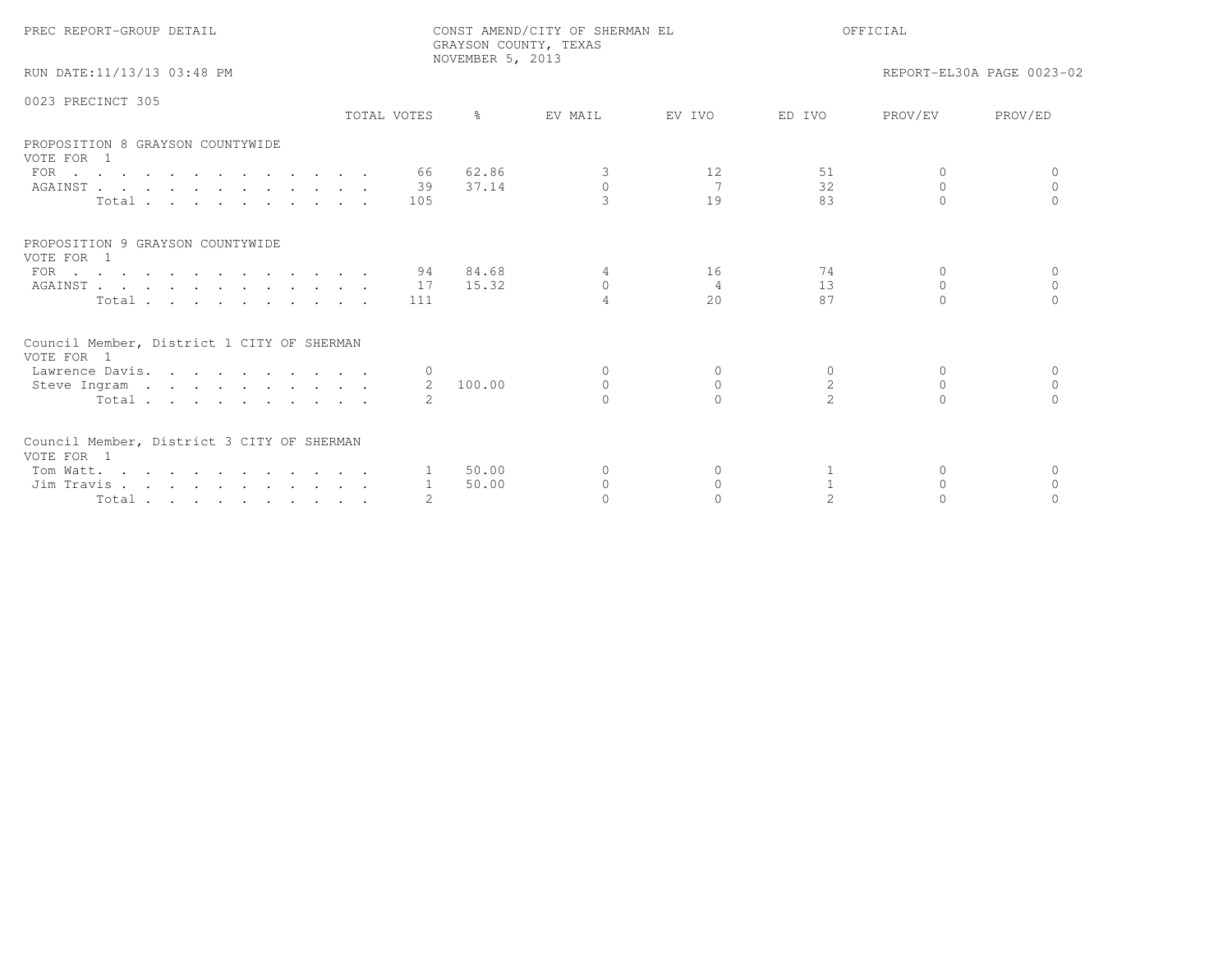| PREC REPORT-GROUP DETAIL    |  |
|-----------------------------|--|
|                             |  |
| RUN DATE: 11/13/13 03:48 PM |  |

REPORT-EL30A PAGE 0024-01

| 0024 PRECINCT 306                                           |                                |                            |              |       |                 |        |        |              |              |
|-------------------------------------------------------------|--------------------------------|----------------------------|--------------|-------|-----------------|--------|--------|--------------|--------------|
|                                                             |                                |                            | TOTAL VOTES  | ႜ     | EV MAIL         | EV IVO | ED IVO | PROV/EV      | PROV/ED      |
| REGISTERED VOTERS - TOTAL<br>BALLOTS CAST - TOTAL.          |                                |                            | 3,525<br>303 |       | 9               | 85     | 209    | $\Omega$     | $\Omega$     |
| VOTER TURNOUT - TOTAL $\cdot \cdot \cdot \cdot \cdot \cdot$ |                                |                            |              | 8.60  |                 |        |        |              |              |
|                                                             |                                |                            |              |       |                 |        |        |              |              |
| PROPOSITION 1 GRAYSON COUNTYWIDE<br>VOTE FOR 1              |                                |                            |              |       |                 |        |        |              |              |
| FOR $\cdots$                                                |                                |                            | 268          | 89.63 | 8               | 78     | 182    | $\circ$      | $\mathbf{0}$ |
| AGAINST                                                     |                                |                            | 31           | 10.37 | $\mathbf{1}$    | 7      | 23     | $\Omega$     | $\circ$      |
| Total                                                       |                                |                            | 299          |       | 9               | 8.5    | 205    | $\Omega$     | $\Omega$     |
| PROPOSITION 2 GRAYSON COUNTYWIDE<br>VOTE FOR 1              |                                |                            |              |       |                 |        |        |              |              |
| FOR $\cdots$                                                |                                |                            | 246          | 83.11 | 6               | 77     | 163    | $\circ$      | $\mathbf{0}$ |
| AGAINST                                                     | $\sim$<br>$\ddot{\phantom{a}}$ | $\sim$ 10<br>$\sim$ $\sim$ | 50           | 16.89 | 3               | 7      | 40     | $\Omega$     | $\mathbf{0}$ |
| Total                                                       |                                |                            | 296          |       | $\circ$         | 84     | 203    | $\mathbf{0}$ | $\circ$      |
| PROPOSITION 3 GRAYSON COUNTYWIDE<br>VOTE FOR 1              |                                |                            |              |       |                 |        |        |              |              |
| FOR                                                         |                                |                            | 170          | 58.02 | 3               | 48     | 119    | $\mathbf{0}$ | $\mathbf{0}$ |
| AGAINST                                                     |                                |                            | 123          | 41.98 | 6               | 34     | 83     | $\circ$      | $\circ$      |
| Total                                                       |                                |                            | 293          |       | $\circ$         | 82     | 202    | $\Omega$     | $\Omega$     |
| PROPOSITION 4 GRAYSON COUNTYWIDE<br>VOTE FOR 1              |                                |                            |              |       |                 |        |        |              |              |
| FOR $\cdots$                                                |                                |                            | 262          | 87.92 | 7               | 78     | 177    | $\mathbf{0}$ | $\mathbf{0}$ |
| AGAINST                                                     |                                |                            | 36           | 12.08 | $\overline{2}$  | 6      | 28     | $\Omega$     | $\mathbf{0}$ |
| Total                                                       |                                |                            | 298          |       | $\mathcal{Q}$   | 84     | 205    | $\Omega$     | $\Omega$     |
| PROPOSITION 5 GRAYSON COUNTYWIDE<br>VOTE FOR 1              |                                |                            |              |       |                 |        |        |              |              |
| FOR $\cdots$ $\cdots$ $\cdots$ $\cdots$ $\cdots$            |                                |                            | 187          | 63.18 | 2               | 51     | 134    | $\circ$      | $\circ$      |
| AGAINST                                                     |                                |                            | 109          | 36.82 | $7\phantom{.0}$ | 33     | 69     | $\Omega$     | $\circ$      |
| Total                                                       |                                |                            | 296          |       | $\circ$         | 84     | 203    | $\Omega$     | $\bigcap$    |
| PROPOSITION 6 GRAYSON COUNTYWIDE<br>VOTE FOR 1              |                                |                            |              |       |                 |        |        |              |              |
|                                                             | $\sim$                         |                            | 202          | 68.01 | 6               | 61     | 135    | $\Omega$     | $\mathbf{0}$ |
| AGAINST                                                     |                                |                            | 95           | 31.99 | 3               | 24     | 68     | $\circ$      | $\circ$      |
| Total                                                       |                                |                            | 297          |       | Q               | 85     | 203    | $\cap$       | $\bigcap$    |
| PROPOSITION 7 GRAYSON COUNTYWIDE<br>VOTE FOR 1              |                                |                            |              |       |                 |        |        |              |              |
| FOR $\cdots$                                                |                                | $\sim$ $\sim$ $\sim$       | 229          | 77.10 | 8               | 68     | 153    | $\mathbf{0}$ | $\circ$      |
| AGAINST                                                     | $\ddot{\phantom{a}}$           | $\sim$ $\sim$              | 68           | 22.90 | $\mathbf{1}$    | 15     | 52     | $\circ$      | $\circ$      |
| Total                                                       |                                |                            | 297          |       | $\circ$         | 83     | 205    | $\Omega$     | $\Omega$     |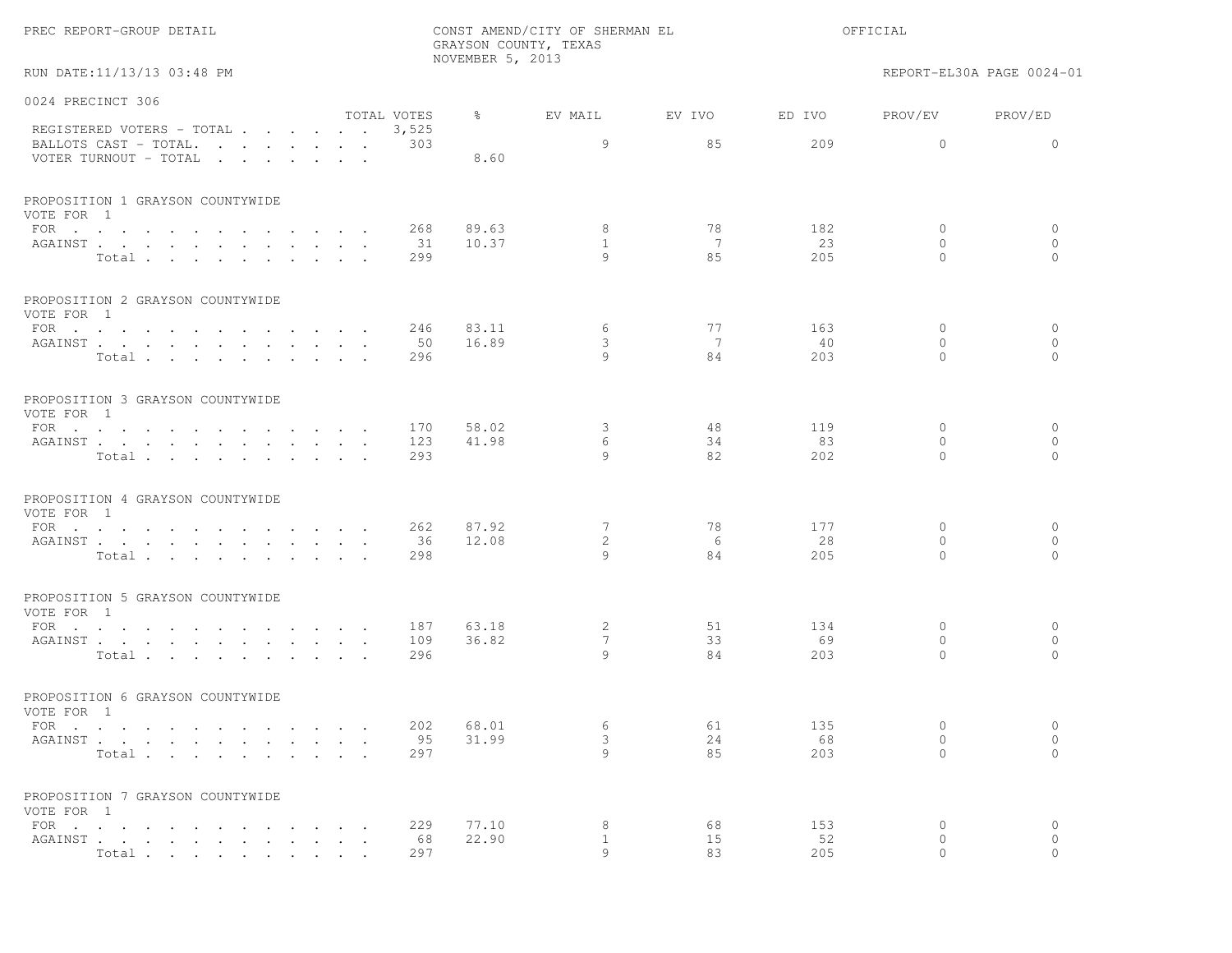| PREC REPORT-GROUP DETAIL                       |             | NOVEMBER 5, 2013 | CONST AMEND/CITY OF SHERMAN EL<br>GRAYSON COUNTY, TEXAS |        |        | OFFICIAL |                           |
|------------------------------------------------|-------------|------------------|---------------------------------------------------------|--------|--------|----------|---------------------------|
| RUN DATE:11/13/13 03:48 PM                     |             |                  |                                                         |        |        |          | REPORT-EL30A PAGE 0024-02 |
| 0024 PRECINCT 306                              |             |                  |                                                         |        |        |          |                           |
|                                                | TOTAL VOTES | $\approx$        | EV MAIL                                                 | EV IVO | ED IVO | PROV/EV  | PROV/ED                   |
| PROPOSITION 8 GRAYSON COUNTYWIDE<br>VOTE FOR 1 |             |                  |                                                         |        |        |          |                           |
| FOR $\cdots$                                   | -200        | 70.18            |                                                         | 54     | 140    |          |                           |
| AGAINST                                        | 85          | 29.82            |                                                         | 28     | 56     |          |                           |
| Total                                          | 285         |                  |                                                         | 82     | 196    |          |                           |
| PROPOSITION 9 GRAYSON COUNTYWIDE<br>VOTE FOR 1 |             |                  |                                                         |        |        |          |                           |
| FOR $\cdots$                                   | 255         | 85.86            |                                                         | 72     | 177    |          |                           |
| AGAINST                                        | 42          | 14.14            |                                                         |        | 2.8    |          |                           |
| Total                                          | 297         |                  |                                                         | 83     | 205    |          |                           |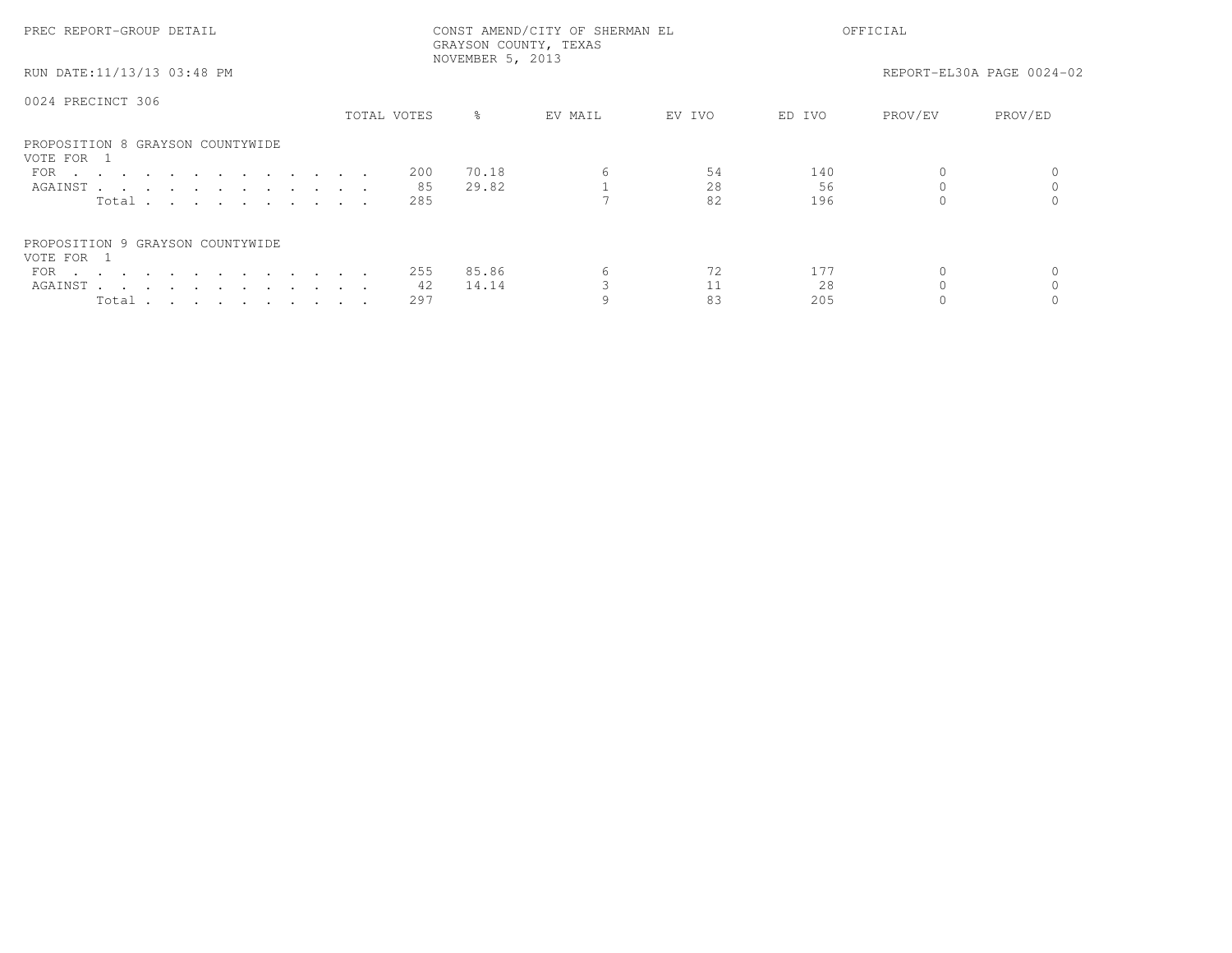| RUN DATE:11/13/13 03:48 PM                         |               | NOVEMBER 5, 2013           |                                 |                           |           |                          | REPORT-EL30A PAGE 0025-01 |
|----------------------------------------------------|---------------|----------------------------|---------------------------------|---------------------------|-----------|--------------------------|---------------------------|
| 0025 PRECINCT 307                                  |               |                            |                                 |                           |           |                          |                           |
| REGISTERED VOTERS - TOTAL 1,748                    | TOTAL VOTES   | 용 아이                       | EV MAIL                         | EV IVO                    | ED IVO    | PROV/EV                  | PROV/ED                   |
| BALLOTS CAST - TOTAL. 150<br>VOTER TURNOUT - TOTAL |               | 8.58                       | $7\overline{ }$                 | 20                        | 123       | $\circ$                  | $\bigcirc$                |
| PROPOSITION 1 GRAYSON COUNTYWIDE<br>VOTE FOR 1     |               |                            |                                 |                           |           |                          |                           |
| FOR $\cdots$                                       |               | 89.26<br>133               | 6                               | 16                        | 111       | $\mathbf{0}$             | $\circ$                   |
| AGAINST                                            | 16            | 10.74                      | $\overline{1}$                  | $\overline{\phantom{a}3}$ | 12        | $\Omega$                 | $\circ$                   |
| Total                                              | 149           |                            | $7\phantom{.0}$                 | 19                        | 123       | $\Omega$                 | $\Omega$                  |
| PROPOSITION 2 GRAYSON COUNTYWIDE<br>VOTE FOR 1     |               |                            |                                 |                           |           |                          |                           |
| FOR                                                |               | 129<br>87.16               | 7                               | 18                        | 104       | $\mathbf{0}$             | $\circ$                   |
| AGAINST                                            |               | 12.84<br>19                | $\circ$                         | 2                         | 17        | $\circ$                  | $\circ$                   |
| Total                                              |               | 148                        | $7\phantom{.0}$                 | 2.0                       | 121       | $\Omega$                 | $\Omega$                  |
| PROPOSITION 3 GRAYSON COUNTYWIDE<br>VOTE FOR 1     |               |                            |                                 |                           |           |                          |                           |
| FOR $\cdots$                                       |               | 78<br>55.71                | 6                               | 6                         | 66        | $\circ$                  | $\circ$                   |
| AGAINST                                            |               | 44.29<br>62<br>140         | $\mathbf{1}$<br>$7\phantom{.0}$ | 14<br>2.0                 | 47<br>113 | $\circ$<br>$\Omega$      | $\circ$<br>$\bigcap$      |
| Total                                              |               |                            |                                 |                           |           |                          |                           |
| PROPOSITION 4 GRAYSON COUNTYWIDE<br>VOTE FOR 1     |               |                            |                                 |                           |           |                          |                           |
| FOR                                                |               | 129<br>87.16               | 6                               | 18                        | 105       | $\circ$                  | $\circ$                   |
| AGAINST<br>Total                                   | 19            | 12.84<br>148               | $\mathbf{1}$<br>$7\phantom{.0}$ | $\overline{2}$<br>2.0     | 16<br>121 | $\mathbf{0}$<br>$\Omega$ | $\mathbf{0}$<br>$\Omega$  |
| PROPOSITION 5 GRAYSON COUNTYWIDE                   |               |                            |                                 |                           |           |                          |                           |
| VOTE FOR 1                                         |               |                            |                                 |                           | 71        |                          |                           |
| FOR<br>AGAINST                                     |               | 88<br>60.27<br>58<br>39.73 | 5<br>$\overline{2}$             | 12<br>8                   | 48        | $\Omega$<br>$\circ$      | $\circ$<br>$\circ$        |
| Total                                              | 146           |                            | 7                               | 20                        | 119       | $\Omega$                 | $\Omega$                  |
| PROPOSITION 6 GRAYSON COUNTYWIDE<br>VOTE FOR 1     |               |                            |                                 |                           |           |                          |                           |
| FOR $\cdots$                                       |               | 84<br>57.53                | 7                               | 13                        | 64        | $\Omega$                 | $\circ$                   |
| AGAINST                                            |               | 42.47<br>62                | $\Omega$                        | $7\phantom{.0}\,$         | 55        | $\Omega$                 | $\Omega$                  |
| Total                                              |               | 146                        | $\overline{7}$                  | 2.0                       | 119       | $\Omega$                 | $\Omega$                  |
| PROPOSITION 7 GRAYSON COUNTYWIDE<br>VOTE FOR 1     |               |                            |                                 |                           |           |                          |                           |
| FOR $\cdots$                                       | $\sim$ $\sim$ | 92<br>63.45                | 7                               | 8                         | 77        | $\circ$                  | $\circ$                   |
| AGAINST                                            |               | 36.55<br>53                | $\Omega$                        | 12                        | 41        | $\Omega$                 | $\Omega$                  |
| Total contracts and contracts and contracts        |               | 145                        | 7                               | 20                        | 118       | $\bigcap$                | $\bigcap$                 |

GRAYSON COUNTY, TEXAS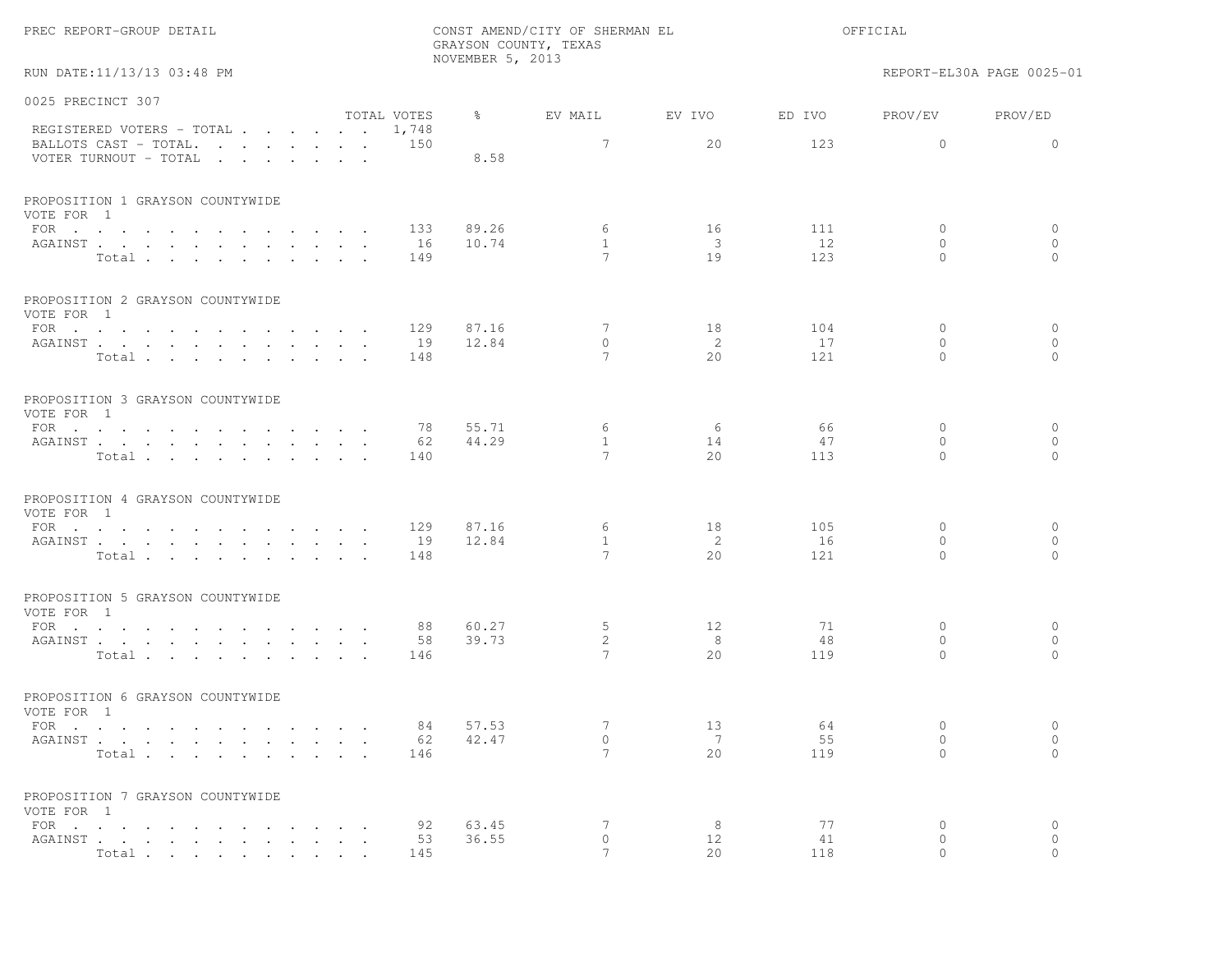| PREC REPORT-GROUP DETAIL                       |             | GRAYSON COUNTY, TEXAS<br>NOVEMBER 5, 2013 | CONST AMEND/CITY OF SHERMAN EL |        |        | OFFICIAL |                           |
|------------------------------------------------|-------------|-------------------------------------------|--------------------------------|--------|--------|----------|---------------------------|
| RUN DATE:11/13/13 03:48 PM                     |             |                                           |                                |        |        |          | REPORT-EL30A PAGE 0025-02 |
| 0025 PRECINCT 307                              |             |                                           |                                |        |        |          |                           |
|                                                | TOTAL VOTES | $\approx$                                 | EV MAIL                        | EV IVO | ED IVO | PROV/EV  | PROV/ED                   |
| PROPOSITION 8 GRAYSON COUNTYWIDE<br>VOTE FOR 1 |             |                                           |                                |        |        |          |                           |
| FOR                                            | 93          | 67.39                                     |                                | 13     |        |          |                           |
| AGAINST                                        | 45          | 32.61                                     |                                |        | 36     |          |                           |
| Total $\cdots$                                 | 138         |                                           |                                | 2.0    | 111    |          |                           |
| PROPOSITION 9 GRAYSON COUNTYWIDE<br>VOTE FOR 1 |             |                                           |                                |        |        |          |                           |
| FOR $\cdots$                                   | 118         | 84.29                                     |                                | 14     | 97     |          |                           |
| AGAINST                                        | 22          | 15.71                                     |                                |        |        |          |                           |
| Total                                          | 140         |                                           |                                | 19     | 114    |          |                           |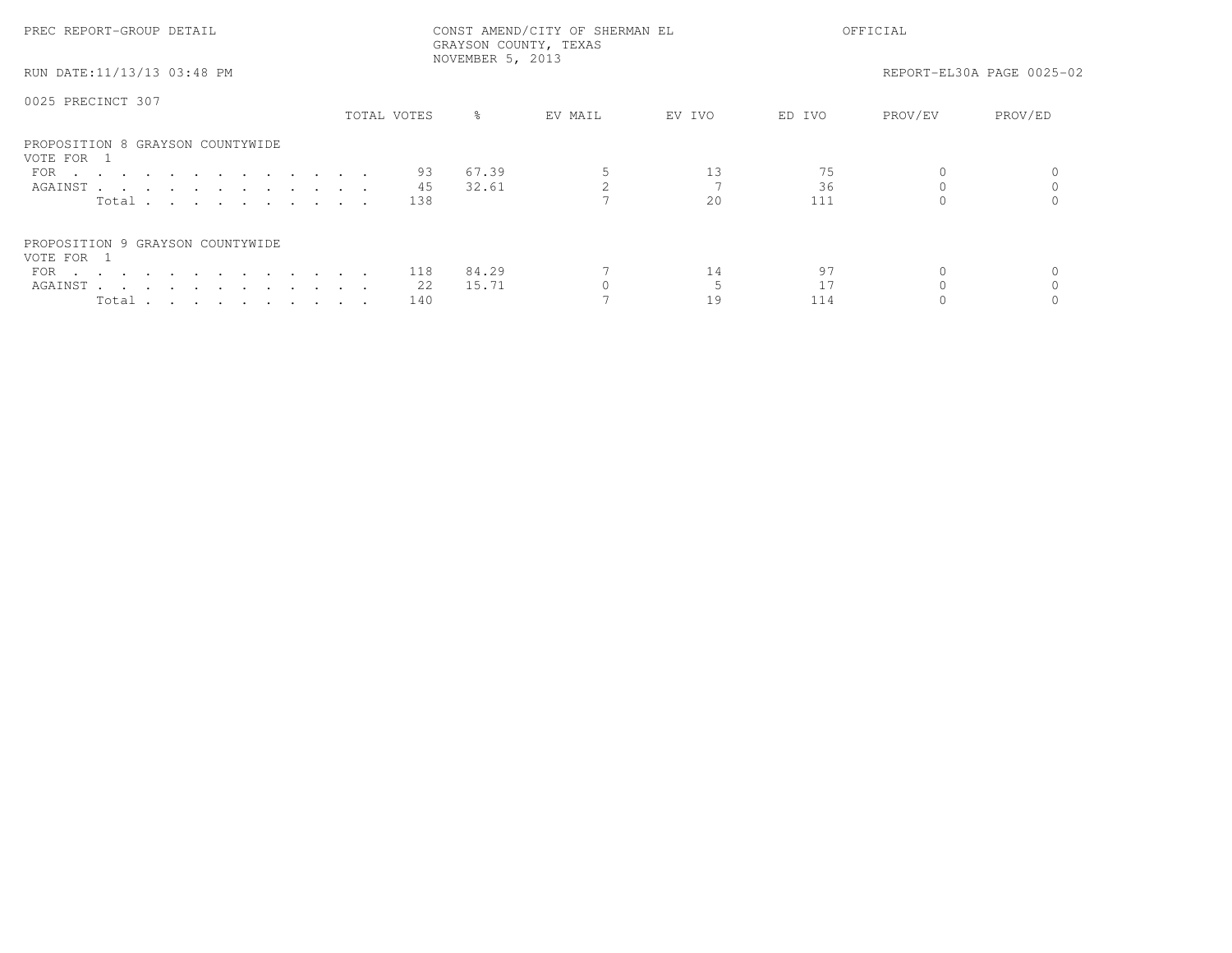|  | PREC REPORT-GROUP DETAIL |  |  |
|--|--------------------------|--|--|
|--|--------------------------|--|--|

RUN DATE:11/13/13 03:48 PM REPORT-EL30A PAGE 0026-01

| 0026 PRECINCT 308                              |             |               |                 |              |        |              |                     |
|------------------------------------------------|-------------|---------------|-----------------|--------------|--------|--------------|---------------------|
|                                                | TOTAL VOTES | $\frac{8}{6}$ | EV MAIL         | EV IVO       | ED IVO | PROV/EV      | PROV/ED             |
| REGISTERED VOTERS - TOTAL                      | 970<br>76   |               |                 | 3            |        | $\Omega$     | $\Omega$            |
| BALLOTS CAST - TOTAL.<br>VOTER TURNOUT - TOTAL |             | 7.84          | 10              |              | 63     |              |                     |
| PROPOSITION 1 GRAYSON COUNTYWIDE<br>VOTE FOR 1 |             |               |                 |              |        |              |                     |
| FOR                                            | 63          | 87.50         | 7               | 2            | 54     | 0            | 0                   |
| AGAINST                                        | -9          | 12.50         | 2               | $\mathbf{1}$ | 6      | $\circ$      | $\circ$             |
| Total                                          | 72          |               | 9               | 3            | 60     | $\Omega$     | $\Omega$            |
| PROPOSITION 2 GRAYSON COUNTYWIDE<br>VOTE FOR 1 |             |               |                 |              |        |              |                     |
| FOR $\cdots$                                   | 68          | 93.15         | 8               | 3            | 57     | $\Omega$     | $\circ$             |
| AGAINST                                        | - 5         | 6.85          | 2               | $\circ$      | 3      | $\circ$      | $\circ$             |
| Total                                          | 73          |               | 10              | 3            | 60     | $\Omega$     | $\circ$             |
| PROPOSITION 3 GRAYSON COUNTYWIDE<br>VOTE FOR 1 |             |               |                 |              |        |              |                     |
| $\text{FOR}$                                   | 54          | 75.00         | 6               | 3            | 45     | $\mathbf{0}$ | $\mathbf{0}$        |
| AGAINST                                        | 18          | 25.00         | 4               | $\circ$      | 14     | $\circ$      | $\circ$             |
| Total                                          | 72          |               | 10              | 3            | 59     | $\Omega$     | $\Omega$            |
| PROPOSITION 4 GRAYSON COUNTYWIDE<br>VOTE FOR 1 |             |               |                 |              |        |              |                     |
| FOR                                            | 62          | 84.93         | 7               | 2            | 53     | $\mathbf 0$  | $\circ$             |
| AGAINST                                        | 11          | 15.07         | 3               | $\mathbf{1}$ | 7      | $\circ$      | $\circ$<br>$\Omega$ |
| Total                                          | 73          |               | 10 <sup>°</sup> | 3            | 60     | $\Omega$     |                     |
| PROPOSITION 5 GRAYSON COUNTYWIDE<br>VOTE FOR 1 |             |               |                 |              |        |              |                     |
| FOR $\cdot$                                    | 53          | 70.67         | 6               | 2            | 45     | $\mathbf{0}$ | 0                   |
| AGAINST                                        | 22          | 29.33         | $\overline{4}$  | $\mathbf{1}$ | 17     | $\Omega$     | $\circ$             |
| Total                                          | 75          |               | 10              | 3            | 62     | $\Omega$     | $\Omega$            |
| PROPOSITION 6 GRAYSON COUNTYWIDE<br>VOTE FOR 1 |             |               |                 |              |        |              |                     |
| FOR                                            | 55          | 72.37         | 6               | 2            | 47     | $\circ$      | $\circ$             |
| AGAINST                                        | 21          | 27.63         | 4               | $\mathbf{1}$ | 16     | $\circ$      | $\circ$             |
| Total                                          | 76          |               | 10 <sup>°</sup> | 3            | 63     | $\Omega$     | $\Omega$            |
| PROPOSITION 7 GRAYSON COUNTYWIDE<br>VOTE FOR 1 |             |               |                 |              |        |              |                     |
| FOR                                            | 51          | 70.83         | 4               | 1            | 46     | $\circ$      | $\circ$             |
| AGAINST                                        | 21          | 29.17         | 6               | 2            | 13     | $\circ$      | $\circ$             |
| Total                                          | 72          |               | 10              | 3            | 59     | $\Omega$     | $\Omega$            |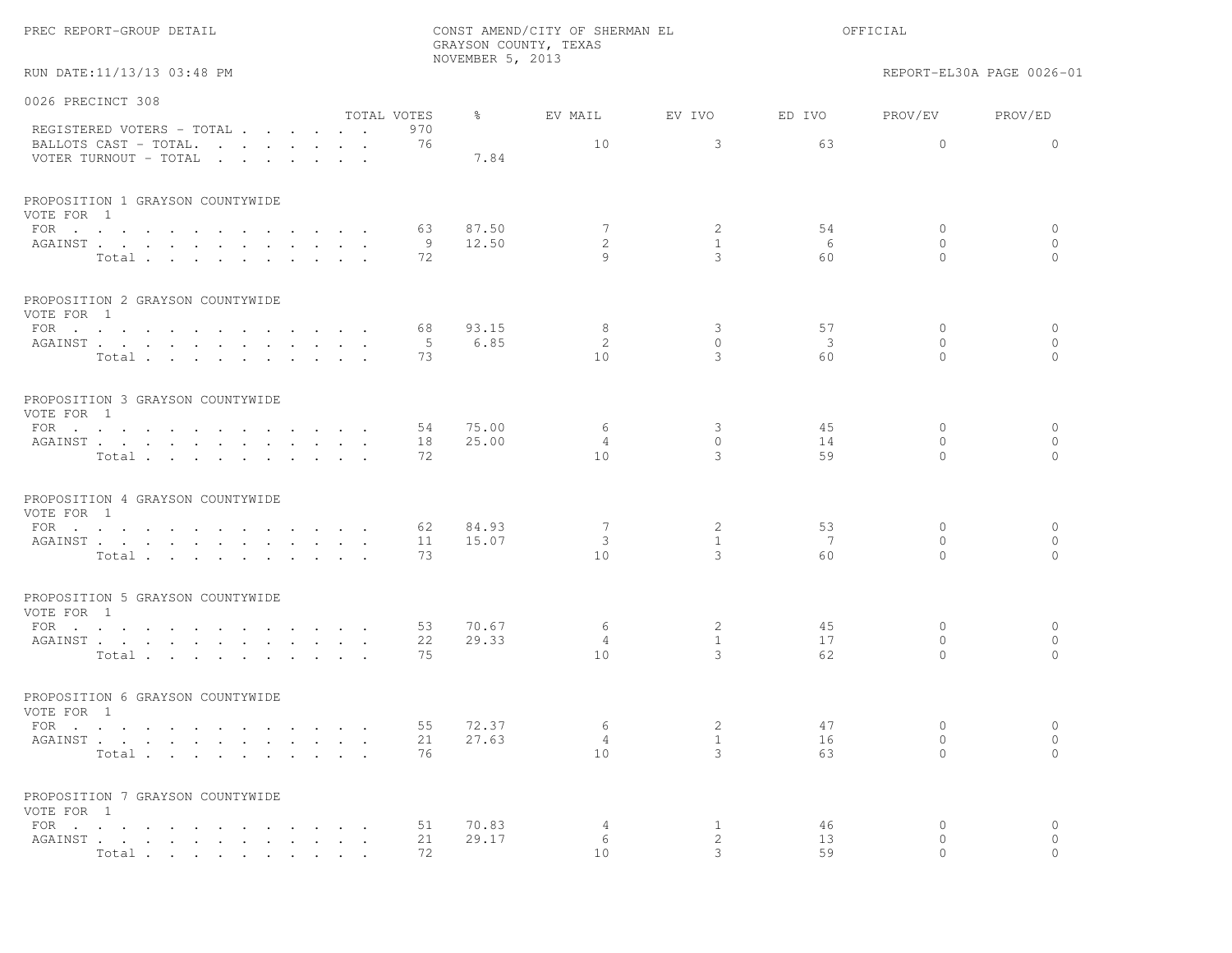| PREC REPORT-GROUP DETAIL                       |             | GRAYSON COUNTY, TEXAS<br>NOVEMBER 5, 2013 | CONST AMEND/CITY OF SHERMAN EL |        | OFFICIAL |         |                           |  |
|------------------------------------------------|-------------|-------------------------------------------|--------------------------------|--------|----------|---------|---------------------------|--|
| RUN DATE:11/13/13 03:48 PM                     |             |                                           |                                |        |          |         | REPORT-EL30A PAGE 0026-02 |  |
| 0026 PRECINCT 308                              |             |                                           |                                |        |          |         |                           |  |
|                                                | TOTAL VOTES | $\frac{8}{6}$                             | EV MAIL                        | EV IVO | ED IVO   | PROV/EV | PROV/ED                   |  |
| PROPOSITION 8 GRAYSON COUNTYWIDE<br>VOTE FOR 1 |             |                                           |                                |        |          |         |                           |  |
| FOR $\cdots$                                   |             | 82.61<br>57                               |                                |        | 45       |         |                           |  |
| AGAINST                                        |             | 17.39<br>12                               |                                |        |          |         |                           |  |
| Total                                          |             | 69                                        |                                |        | 57       |         |                           |  |
| PROPOSITION 9 GRAYSON COUNTYWIDE<br>VOTE FOR 1 |             |                                           |                                |        |          |         |                           |  |
| FOR $\cdots$                                   |             | 90.41<br>66                               |                                |        | 56       |         |                           |  |
| AGAINST                                        |             | 9.59                                      |                                |        |          |         |                           |  |
| Total                                          |             | 73                                        | 10                             |        | 60       |         |                           |  |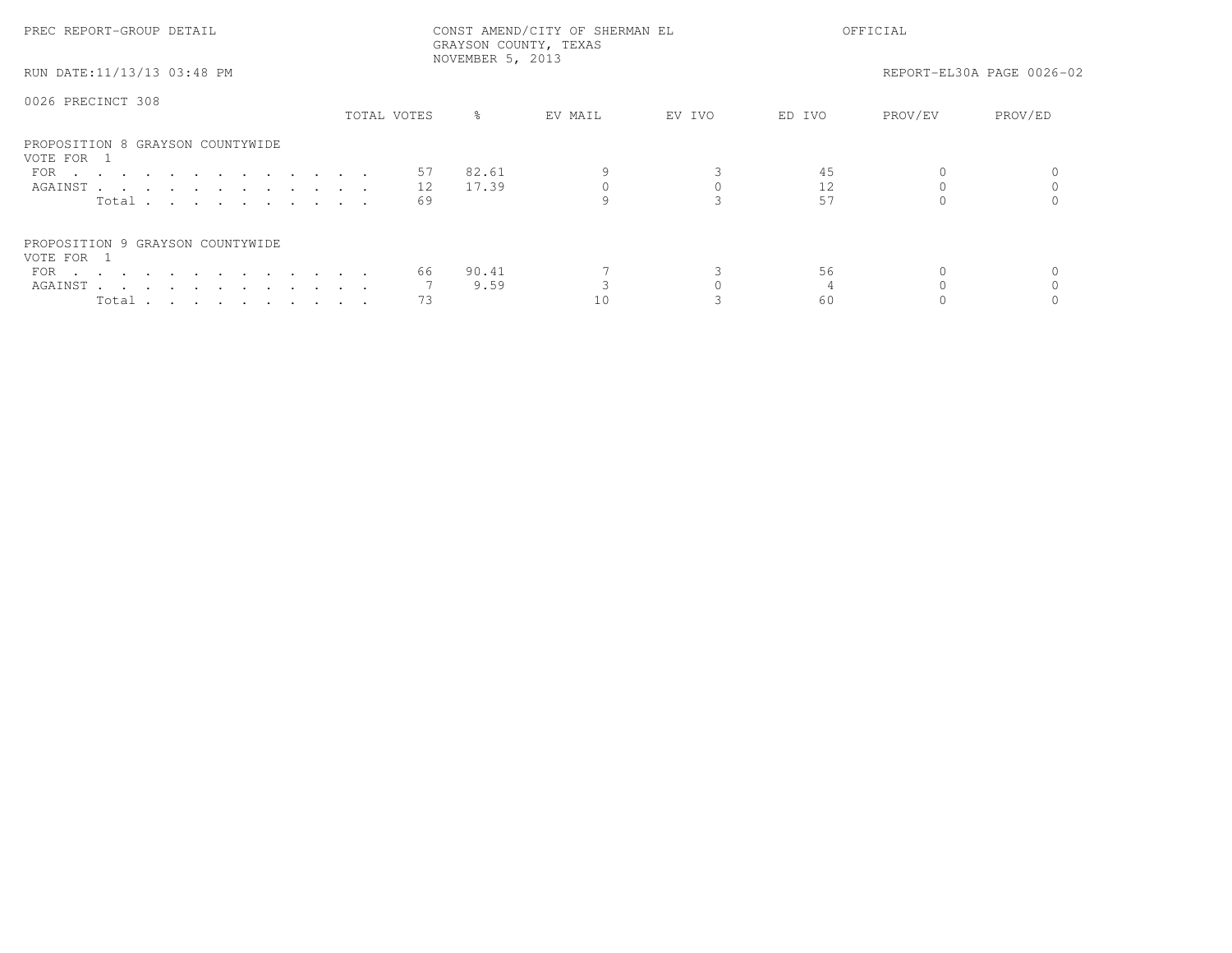|  |  | PREC REPORT-GROUP DETAIL |  |  |
|--|--|--------------------------|--|--|
|--|--|--------------------------|--|--|

RUN DATE:11/13/13 03:48 PM REPORT-EL30A PAGE 0027-01

| 0027 PRECINCT 309                              |                |               |              |                |                |                |              |
|------------------------------------------------|----------------|---------------|--------------|----------------|----------------|----------------|--------------|
|                                                | TOTAL VOTES    | $\frac{8}{6}$ | EV MAIL      | EV IVO         | ED IVO         | PROV/EV        | PROV/ED      |
| REGISTERED VOTERS - TOTAL                      | 846            |               |              |                |                |                |              |
| BALLOTS CAST - TOTAL.                          | 52             |               | $\mathbf{0}$ | $\mathbf{1}$   | 51             | $\Omega$       | $\Omega$     |
| VOTER TURNOUT - TOTAL                          |                | 6.15          |              |                |                |                |              |
| PROPOSITION 1 GRAYSON COUNTYWIDE               |                |               |              |                |                |                |              |
| VOTE FOR 1                                     |                |               |              |                |                |                |              |
| FOR                                            | 43             | 82.69         | $\circ$      | $\mathbf{1}$   | 42             | $\mathbf 0$    | $\circ$      |
| AGAINST                                        | 9              | 17.31         | $\bigcap$    | $\bigcap$      | - 9            | $\Omega$       | $\circ$      |
| Total                                          | 52             |               | $\bigcap$    | $\mathbf{1}$   | 51             | $\Omega$       | $\mathbf{0}$ |
| PROPOSITION 2 GRAYSON COUNTYWIDE<br>VOTE FOR 1 |                |               |              |                |                |                |              |
| FOR $\cdots$                                   | 45             | 86.54         | $\circ$      | $\mathbf{1}$   | 44             | $\mathbf{0}$   | $\circ$      |
| AGAINST                                        | $\overline{7}$ | 13.46         | $\mathbf{0}$ | $\circ$        | $\overline{7}$ | $\mathbf{0}$   | $\circ$      |
| Total                                          | 52             |               | $\Omega$     | $\mathbf{1}$   | 51             | $\Omega$       | $\Omega$     |
|                                                |                |               |              |                |                |                |              |
| PROPOSITION 3 GRAYSON COUNTYWIDE               |                |               |              |                |                |                |              |
| VOTE FOR 1                                     |                |               |              |                |                |                |              |
| FOR $\cdot$                                    | 34             | 69.39         | $\mathbf{0}$ | 1              | 33             | $\mathbf{0}$   | $\mathbf{0}$ |
| AGAINST                                        | 15             | 30.61         | $\circ$      | $\circ$        | 15             | $\circ$        | $\circ$      |
| Total                                          | 49             |               | $\bigcap$    | $\overline{1}$ | 48             | $\Omega$       | $\Omega$     |
| PROPOSITION 4 GRAYSON COUNTYWIDE               |                |               |              |                |                |                |              |
| VOTE FOR 1                                     |                |               |              |                |                |                |              |
| FOR $\cdots$                                   | 41             | 78.85         | $\Omega$     | <sup>1</sup>   | 40             | $\Omega$       | $\mathbf{0}$ |
| AGAINST                                        | 11             | 21.15         | $\Omega$     | $\Omega$       | 11             | $\Omega$       | $\mathbf{0}$ |
| Total                                          | 52             |               | $\bigcap$    | $\mathbf{1}$   | 51             | $\Omega$       | $\bigcap$    |
| PROPOSITION 5 GRAYSON COUNTYWIDE               |                |               |              |                |                |                |              |
| VOTE FOR 1                                     |                |               |              |                |                |                |              |
| FOR $\cdots$                                   | 33             | 66.00         | $\mathbf{0}$ | $\mathbf{1}$   | 32             | $\mathbf 0$    | $\circ$      |
| AGAINST                                        | 17             | 34.00         | $\Omega$     | $\Omega$       | 17             | $\Omega$       | $\mathbf{0}$ |
| Total                                          | 50             |               | $\Omega$     | $\mathbf{1}$   | 49             | $\Omega$       | $\Omega$     |
| PROPOSITION 6 GRAYSON COUNTYWIDE               |                |               |              |                |                |                |              |
| VOTE FOR 1                                     |                |               |              |                |                |                |              |
| FOR $\cdots$                                   | 34             | 65.38         | $\mathbf{0}$ | 1              | 33             | $\mathbf{0}$   | $\circ$      |
| AGAINST                                        | 18             | 34.62         | $\mathbf{0}$ | $\circ$        | 18             | $\overline{0}$ | $\circ$      |
| Total                                          | 52             |               | $\Omega$     | $\mathbf{1}$   | 51             | $\Omega$       | $\Omega$     |
|                                                |                |               |              |                |                |                |              |
| PROPOSITION 7 GRAYSON COUNTYWIDE<br>VOTE FOR 1 |                |               |              |                |                |                |              |
| FOR                                            | 37             | 72.55         | $\circ$      | $\mathbf{0}$   | 37             | $\mathbf{0}$   | $\circ$      |
| AGAINST                                        | 14             | 27.45         | $\circ$      | <sup>1</sup>   | 13             | $\circ$        | $\mathbf{0}$ |
| Total                                          | 51             |               | $\Omega$     | $\mathbf{1}$   | 50             | $\Omega$       | $\Omega$     |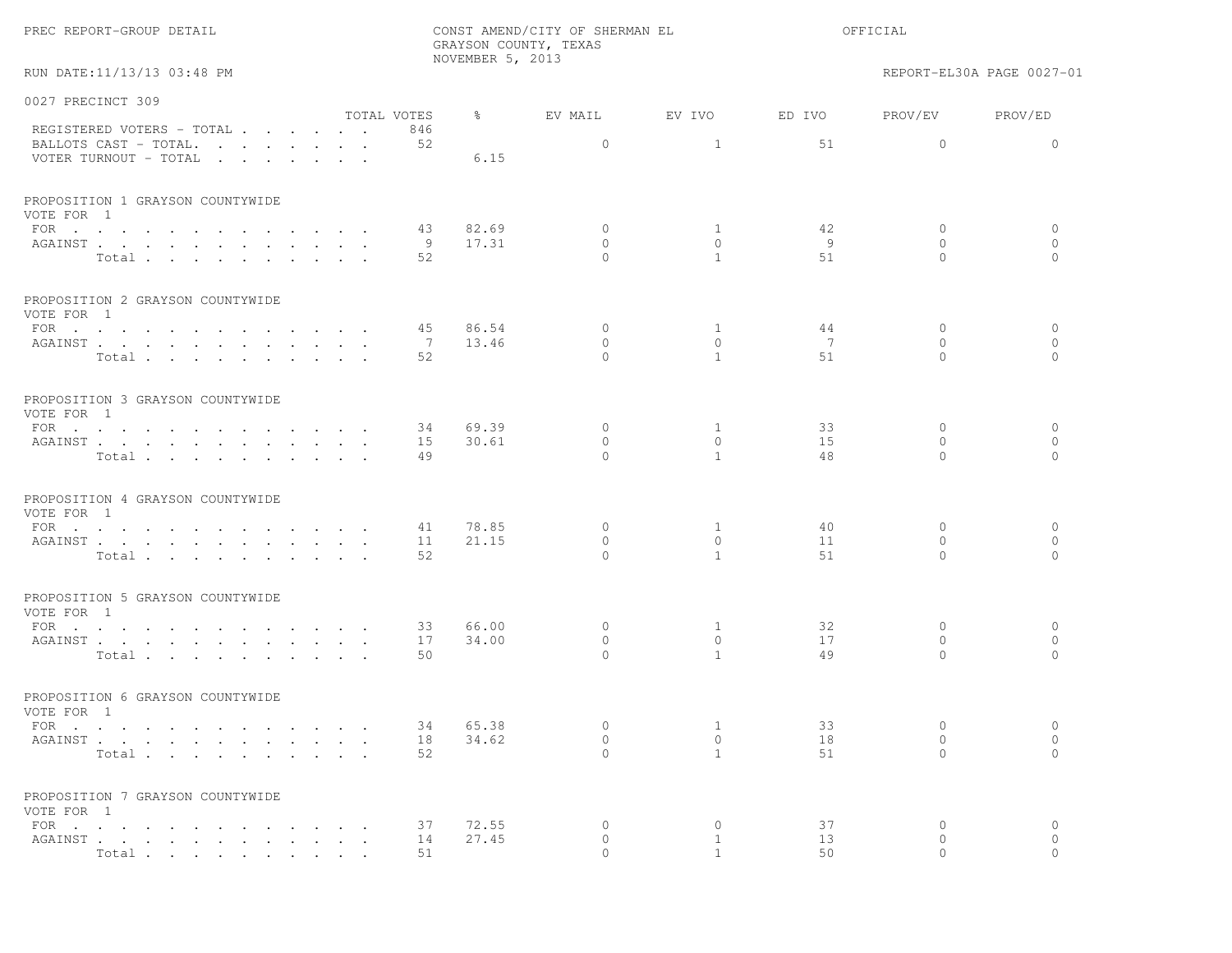| PREC REPORT-GROUP DETAIL                       |             |    | NOVEMBER 5, 2013 | CONST AMEND/CITY OF SHERMAN EL<br>GRAYSON COUNTY, TEXAS |        |        | OFFICIAL |                           |
|------------------------------------------------|-------------|----|------------------|---------------------------------------------------------|--------|--------|----------|---------------------------|
| RUN DATE:11/13/13 03:48 PM                     |             |    |                  |                                                         |        |        |          | REPORT-EL30A PAGE 0027-02 |
| 0027 PRECINCT 309                              |             |    |                  |                                                         |        |        |          |                           |
|                                                | TOTAL VOTES |    | $\approx$        | EV MAIL                                                 | EV IVO | ED IVO | PROV/EV  | PROV/ED                   |
| PROPOSITION 8 GRAYSON COUNTYWIDE<br>VOTE FOR 1 |             |    |                  |                                                         |        |        |          |                           |
| FOR $\cdots$                                   |             |    | 38 79.17         |                                                         |        | 38     |          |                           |
| AGAINST                                        |             | 10 | 20.83            |                                                         |        |        |          |                           |
| Total                                          |             | 48 |                  |                                                         |        | 47     |          |                           |
| PROPOSITION 9 GRAYSON COUNTYWIDE<br>VOTE FOR 1 |             |    |                  |                                                         |        |        |          |                           |
| FOR $\cdots$                                   |             | 42 | 82.35            |                                                         |        | 41     |          |                           |
| AGAINST                                        |             |    | 17.65            |                                                         |        |        |          |                           |
| Total $\cdots$ $\cdots$ $\cdots$ $\cdots$      |             | 51 |                  |                                                         |        | 50     |          |                           |
|                                                |             |    |                  |                                                         |        |        |          |                           |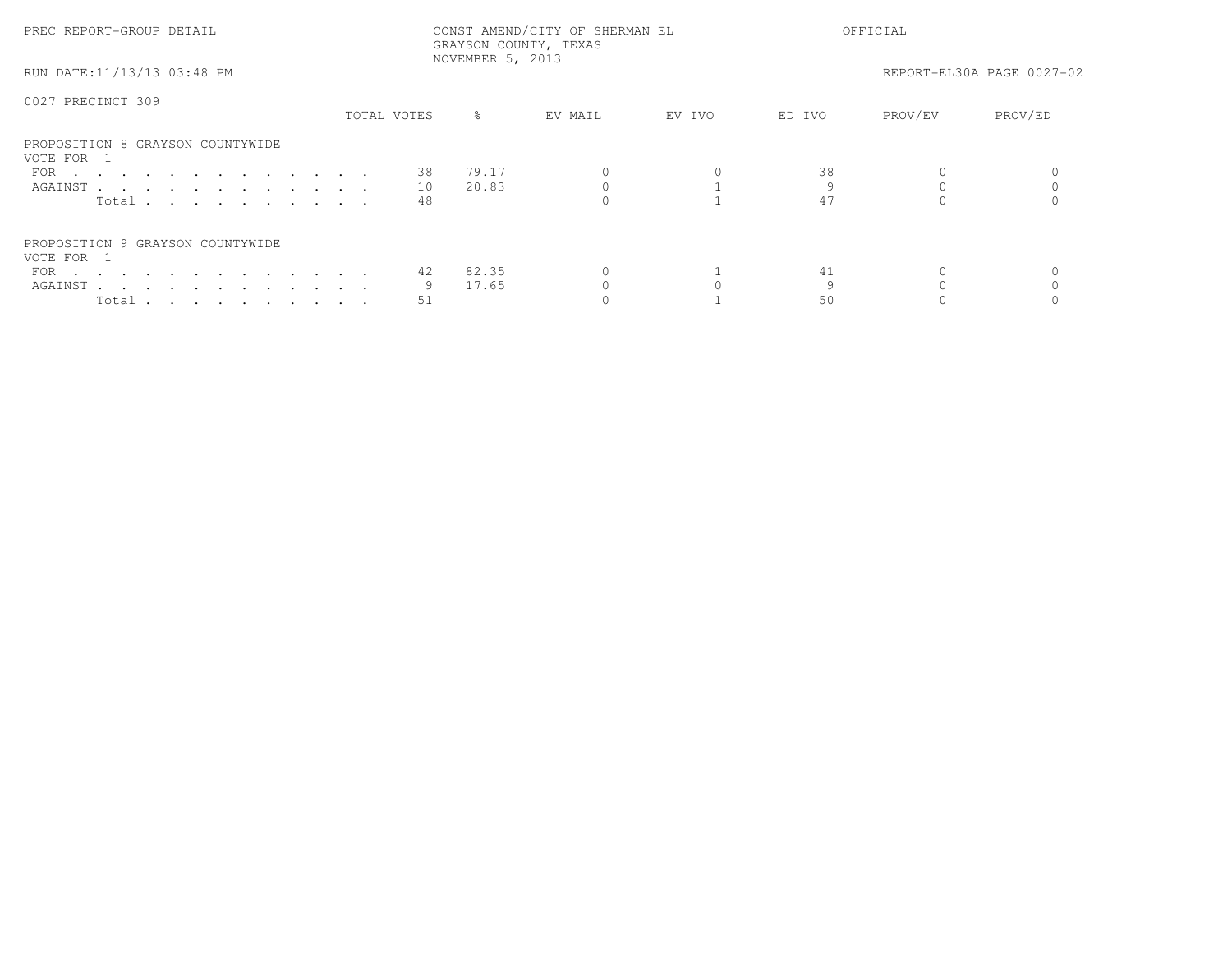|  |  | PREC REPORT-GROUP DETAIL |  |  |
|--|--|--------------------------|--|--|
|--|--|--------------------------|--|--|

RUN DATE:11/13/13 03:48 PM REPORT-EL30A PAGE 0028-01

| 0028 PRECINCT 401                                                                 |             |       |                              |                         |                |                       |          |
|-----------------------------------------------------------------------------------|-------------|-------|------------------------------|-------------------------|----------------|-----------------------|----------|
|                                                                                   | TOTAL VOTES | ိ     | EV MAIL                      | EV IVO                  | ED IVO         | PROV/EV               | PROV/ED  |
| REGISTERED VOTERS - TOTAL 1,542<br>BALLOTS CAST - TOTAL.<br>VOTER TURNOUT - TOTAL | 81          | 5.25  | 6                            | 24                      | 51             | $\Omega$              | $\Omega$ |
| PROPOSITION 1 GRAYSON COUNTYWIDE<br>VOTE FOR 1                                    |             |       |                              |                         |                |                       |          |
| FOR $\cdots$                                                                      | 64          | 83.12 | 6                            | 19                      | 39             | $\circ$               | 0        |
| AGAINST                                                                           | 13          | 16.88 | $\bigcap$                    | $-5$                    | -8             | $\Omega$              | $\circ$  |
| Total                                                                             | 77          |       | 6                            | 2.4                     | 47             | $\Omega$              | $\Omega$ |
| PROPOSITION 2 GRAYSON COUNTYWIDE<br>VOTE FOR 1                                    |             |       |                              |                         |                |                       |          |
| FOR $\cdots$                                                                      | 70          | 88.61 | 6                            | 21                      | 43             | $\mathbf{0}$          | $\circ$  |
| AGAINST                                                                           | - 9         | 11.39 | $\circ$                      | $\overline{\mathbf{3}}$ | -6             | $\mathbf{0}$          | $\circ$  |
| Total.                                                                            | 79          |       | 6                            | 24                      | 49             | $\Omega$              | $\circ$  |
| PROPOSITION 3 GRAYSON COUNTYWIDE<br>VOTE FOR 1                                    |             |       |                              |                         |                |                       |          |
| FOR $\cdots$                                                                      | 38          | 50.00 | 3                            | 11                      | 24             | $\mathbf{0}$          | 0        |
| AGAINST                                                                           | 38          | 50.00 | 3                            | 13                      | 22             | $\mathbf{0}$          | $\circ$  |
| Total                                                                             | 76          |       | 6                            | 2.4                     | 46             | $\Omega$              | $\Omega$ |
| PROPOSITION 4 GRAYSON COUNTYWIDE<br>VOTE FOR 1                                    |             |       |                              |                         |                |                       |          |
| FOR $\cdots$ $\cdots$ $\cdots$ $\cdots$ $\cdots$ $\cdots$                         | 68          | 86.08 | 6                            | 20                      | 42             | $\mathbf{0}$          | $\circ$  |
| AGAINST                                                                           | 11          | 13.92 | $\Omega$<br>$6 \overline{6}$ | $\overline{4}$          | $\overline{7}$ | $\Omega$<br>$\bigcap$ | $\circ$  |
| Total                                                                             | 79          |       |                              | 2.4                     | 49             |                       | $\Omega$ |
| PROPOSITION 5 GRAYSON COUNTYWIDE<br>VOTE FOR 1                                    |             |       |                              |                         |                |                       |          |
| FOR                                                                               | 56          | 71.79 | 2                            | 18                      | 36             | $\mathbf{0}$          | $\circ$  |
| AGAINST                                                                           | 22          | 28.21 | $\overline{4}$               | - 6                     | 12             | $\Omega$              | $\circ$  |
| Total                                                                             | 78          |       | 6                            | 24                      | 48             | $\Omega$              | $\Omega$ |
| PROPOSITION 6 GRAYSON COUNTYWIDE<br>VOTE FOR 1                                    |             |       |                              |                         |                |                       |          |
| FOR $\cdots$                                                                      | 59          | 74.68 | 5                            | 19                      | 35             | $\mathbf{0}$          | $\circ$  |
| AGAINST                                                                           | 20          | 25.32 | $\mathbf{1}$                 | - 5                     | 14             | $\mathbf{0}$          | $\circ$  |
| Total $\cdots$                                                                    | 79          |       | 6                            | 24                      | 49             | $\Omega$              | $\Omega$ |
| PROPOSITION 7 GRAYSON COUNTYWIDE<br>VOTE FOR 1                                    |             |       |                              |                         |                |                       |          |
|                                                                                   | 61          | 76.25 | 4                            | 17                      | 40             | $\mathbf{0}$          | 0        |
| AGAINST                                                                           | 19          | 23.75 | 2                            | 7                       | 10             | $\mathbf{0}$          | $\circ$  |
| Total                                                                             | 80          |       | 6                            | 24                      | 50             | $\Omega$              | $\Omega$ |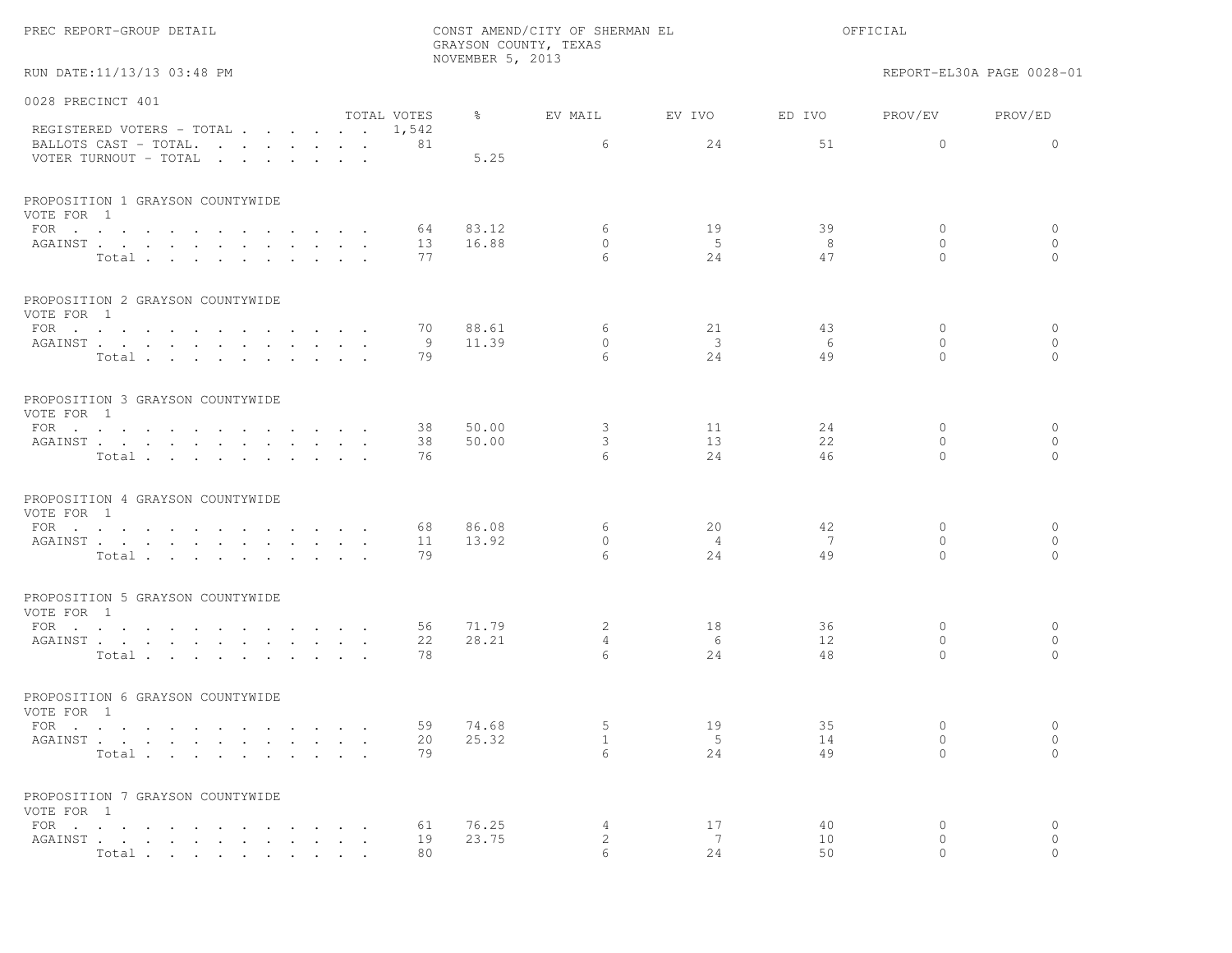| PREC REPORT-GROUP DETAIL                       | CONST AMEND/CITY OF SHERMAN EL<br>GRAYSON COUNTY, TEXAS<br>NOVEMBER 5, 2013 |             |           |         |        | OFFICIAL |         |                           |  |
|------------------------------------------------|-----------------------------------------------------------------------------|-------------|-----------|---------|--------|----------|---------|---------------------------|--|
| RUN DATE:11/13/13 03:48 PM                     |                                                                             |             |           |         |        |          |         | REPORT-EL30A PAGE 0028-02 |  |
| 0028 PRECINCT 401                              |                                                                             |             |           |         |        |          |         |                           |  |
|                                                |                                                                             | TOTAL VOTES | $\approx$ | EV MAIL | EV IVO | ED IVO   | PROV/EV | PROV/ED                   |  |
| PROPOSITION 8 GRAYSON COUNTYWIDE<br>VOTE FOR 1 |                                                                             |             |           |         |        |          |         |                           |  |
| FOR $\cdots$                                   |                                                                             | 52          | 67.53     |         | 19     | 29       |         |                           |  |
| AGAINST                                        |                                                                             | 25          | 32.47     |         |        | 20       |         |                           |  |
| Total                                          |                                                                             |             |           |         | 23     | 49       |         |                           |  |
| PROPOSITION 9 GRAYSON COUNTYWIDE               |                                                                             |             |           |         |        |          |         |                           |  |
| VOTE FOR 1                                     |                                                                             |             |           |         |        |          |         |                           |  |
| FOR $\cdots$                                   |                                                                             | 69          | 86.25     |         | 19     | 45       |         |                           |  |
| AGAINST                                        |                                                                             | 11          | 13.75     |         |        |          |         |                           |  |
| Total $\cdots$ $\cdots$ $\cdots$ $\cdots$      |                                                                             | 80          |           |         | 24     | 50       |         |                           |  |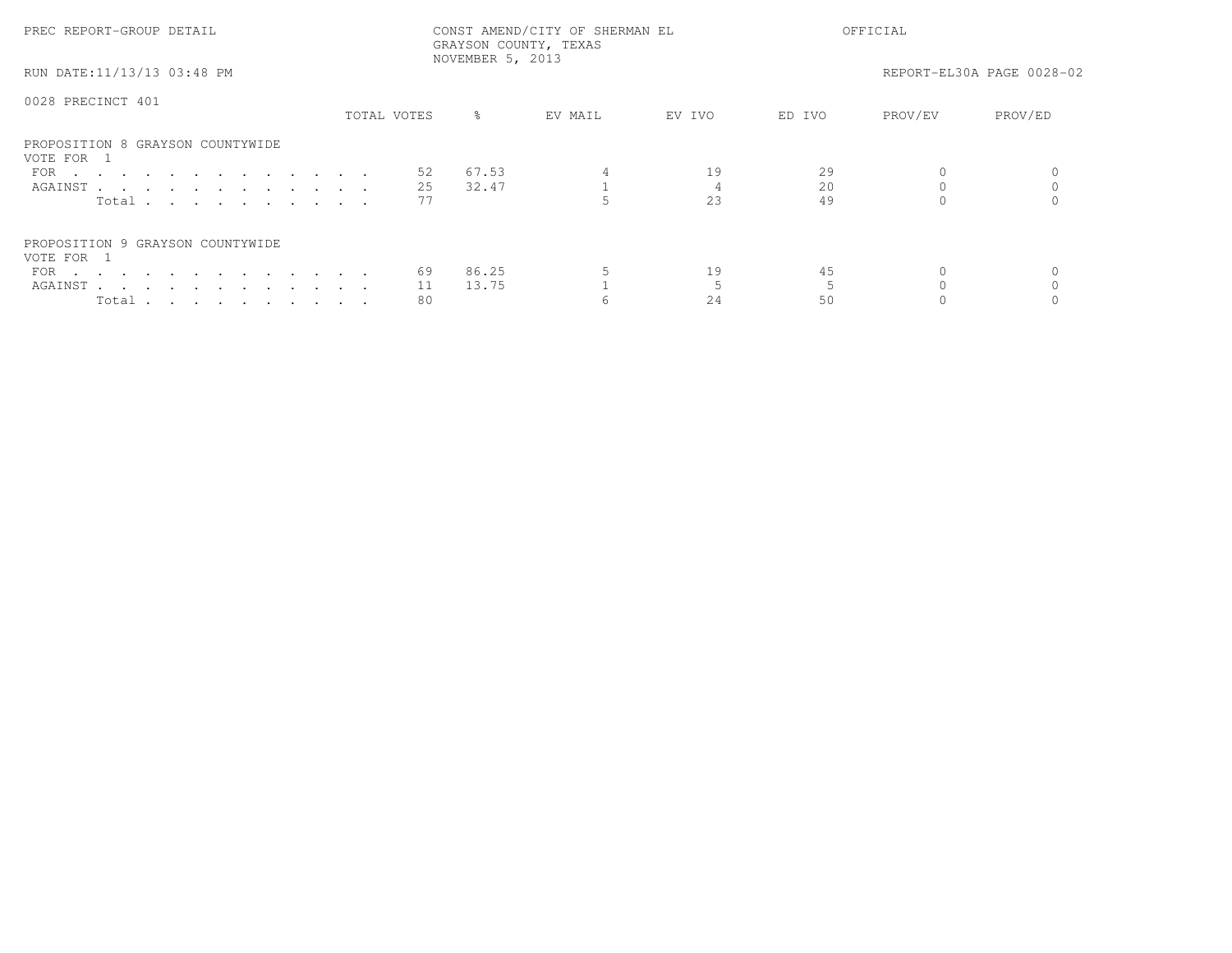|                                                |                      |             | NOVEMBER 5, 2013 | GRAYSON COUNTY, TEXAS |         |         |                          |                           |
|------------------------------------------------|----------------------|-------------|------------------|-----------------------|---------|---------|--------------------------|---------------------------|
| RUN DATE:11/13/13 03:48 PM                     |                      |             |                  |                       |         |         |                          | REPORT-EL30A PAGE 0029-01 |
| 0029 PRECINCT 402                              |                      |             |                  |                       |         |         |                          |                           |
| REGISTERED VOTERS - TOTAL 2,642                |                      | TOTAL VOTES | $\frac{6}{6}$    | EV MAIL               | EV IVO  | ED IVO  | PROV/EV                  | PROV/ED                   |
| BALLOTS CAST - TOTAL.<br>VOTER TURNOUT - TOTAL |                      | 136         | 5.15             | 15                    | 44      | 77      | $\circ$                  | $\mathbf{0}$              |
| PROPOSITION 1 GRAYSON COUNTYWIDE<br>VOTE FOR 1 |                      |             |                  |                       |         |         |                          |                           |
| FOR $\cdots$                                   |                      | 121         | 89.63            | 14                    | 37      | 70      | $\mathbf{0}$             | $\circ$                   |
| AGAINST<br>Total                               |                      | 14<br>135   | 10.37            | $\mathbf{1}$<br>15    | 7<br>44 | 6<br>76 | $\mathbf{0}$<br>$\Omega$ | $\mathbf{0}$<br>$\Omega$  |
|                                                |                      |             |                  |                       |         |         |                          |                           |
| PROPOSITION 2 GRAYSON COUNTYWIDE<br>VOTE FOR 1 |                      |             |                  |                       |         |         |                          |                           |
| FOR $\cdots$                                   |                      | 121         | 90.30            | 15                    | 38      | 68      | $\mathbf{0}$             | $\circ$                   |
| AGAINST                                        |                      | 13          | 9.70             | $\circ$               | 6       | 7       | $\circ$                  | $\mathbf{0}$              |
| Total                                          |                      | 134         |                  | 1.5                   | 44      | 75      | $\Omega$                 | $\bigcap$                 |
| PROPOSITION 3 GRAYSON COUNTYWIDE<br>VOTE FOR 1 |                      |             |                  |                       |         |         |                          |                           |
| FOR                                            |                      | 81          | 60.45            | 10                    | 29      | 42      | $\mathbf{0}$             | $\circ$                   |
| AGAINST                                        |                      | 53          | 39.55            | -5                    | 15      | 33      | $\circ$                  | $\circ$                   |
| Total                                          |                      | 134         |                  | 15                    | 44      | 75      | $\Omega$                 | $\Omega$                  |
| PROPOSITION 4 GRAYSON COUNTYWIDE<br>VOTE FOR 1 |                      |             |                  |                       |         |         |                          |                           |
| FOR $\cdots$                                   |                      | 114         | 84.44            | 13                    | 35      | 66      | $\mathbf{0}$             | $\circ$                   |
| AGAINST                                        |                      | 21          | 15.56            | 2                     | 9       | 10      | $\circ$                  | $\circ$                   |
| Total                                          |                      | 135         |                  | 15                    | 44      | 76      | $\Omega$                 | $\Omega$                  |
| PROPOSITION 5 GRAYSON COUNTYWIDE<br>VOTE FOR 1 |                      |             |                  |                       |         |         |                          |                           |
| FOR $\cdots$                                   |                      | 91          | 67.91            | 10                    | 29      | 52      | $\mathbf{0}$             | $\circ$                   |
| AGAINST                                        |                      | 43          | 32.09            | - 5                   | 15      | 23      | $\mathbf{0}$             | $\circ$                   |
| Total                                          |                      | 134         |                  | 15                    | 44      | 75      | $\Omega$                 | $\bigcap$                 |
| PROPOSITION 6 GRAYSON COUNTYWIDE<br>VOTE FOR 1 |                      |             |                  |                       |         |         |                          |                           |
| FOR $\cdots$                                   |                      | 82          | 60.29            | 13                    | 27      | 42      | $\mathbf{0}$             | $\circ$                   |
| AGAINST                                        |                      | 54          | 39.71            | 2                     | 17      | 35      | 0                        | $\circ$                   |
| Total                                          | $\sim$ $\sim$ $\sim$ | 136         |                  | 15                    | 44      | 77      | $\Omega$                 | $\circ$                   |
| PROPOSITION 7 GRAYSON COUNTYWIDE<br>VOTE FOR 1 |                      |             |                  |                       |         |         |                          |                           |
| FOR $\cdots$ $\cdots$ $\cdots$                 |                      | 104         | 78.20            | 14                    | 30      | 60      | 0                        | $\circ$                   |
| AGAINST                                        |                      | 29          | 21.80            | $\mathbf{1}$          | 14      | 14      | 0                        | $\circ$                   |
| Total                                          |                      | 133         |                  | 1.5                   | 44      | 74      |                          |                           |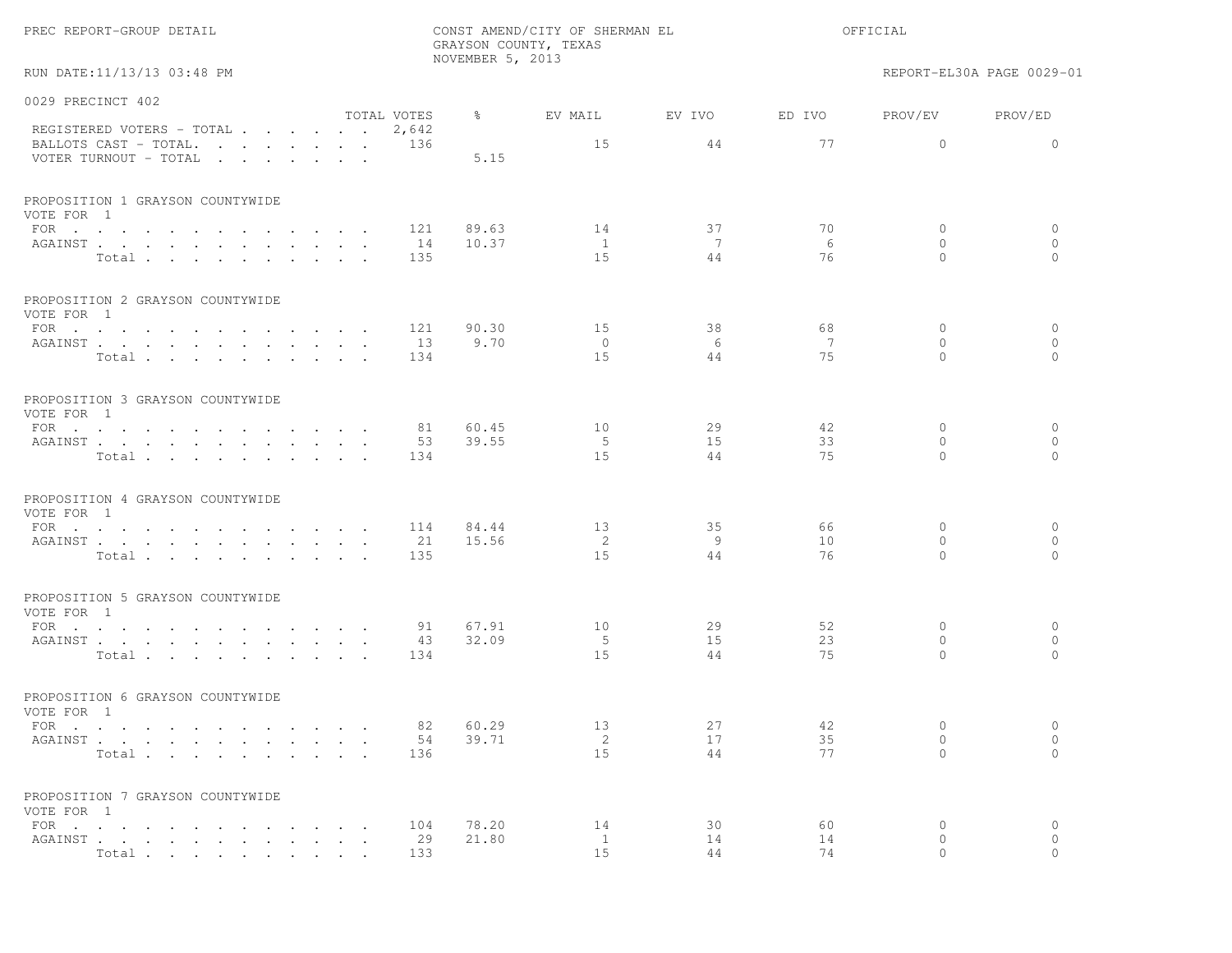| PREC REPORT-GROUP DETAIL                       | CONST AMEND/CITY OF SHERMAN EL<br>GRAYSON COUNTY, TEXAS<br>NOVEMBER 5, 2013 |               |         |        | OFFICIAL |         |                           |  |
|------------------------------------------------|-----------------------------------------------------------------------------|---------------|---------|--------|----------|---------|---------------------------|--|
| RUN DATE:11/13/13 03:48 PM                     |                                                                             |               |         |        |          |         | REPORT-EL30A PAGE 0029-02 |  |
| 0029 PRECINCT 402                              |                                                                             |               |         |        |          |         |                           |  |
|                                                | TOTAL VOTES                                                                 | $\frac{8}{6}$ | EV MAIL | EV IVO | ED IVO   | PROV/EV | PROV/ED                   |  |
| PROPOSITION 8 GRAYSON COUNTYWIDE<br>VOTE FOR 1 |                                                                             |               |         |        |          |         |                           |  |
| FOR                                            | 91                                                                          | 70.00         | 14      | 28     | 49       |         |                           |  |
| AGAINST                                        | 39                                                                          | 30.00         |         | 15     | 23       |         |                           |  |
| Total                                          | 130                                                                         |               | 1.5     | 43     | 72       |         |                           |  |
| PROPOSITION 9 GRAYSON COUNTYWIDE<br>VOTE FOR 1 |                                                                             |               |         |        |          |         |                           |  |
| FOR $\cdots$                                   | 125                                                                         | 93.98         | 15      | 42     | 68       |         |                           |  |
| AGAINST                                        |                                                                             | 6.02          |         |        |          |         |                           |  |
| Total                                          | 133                                                                         |               | 15      | 44     | 74       |         |                           |  |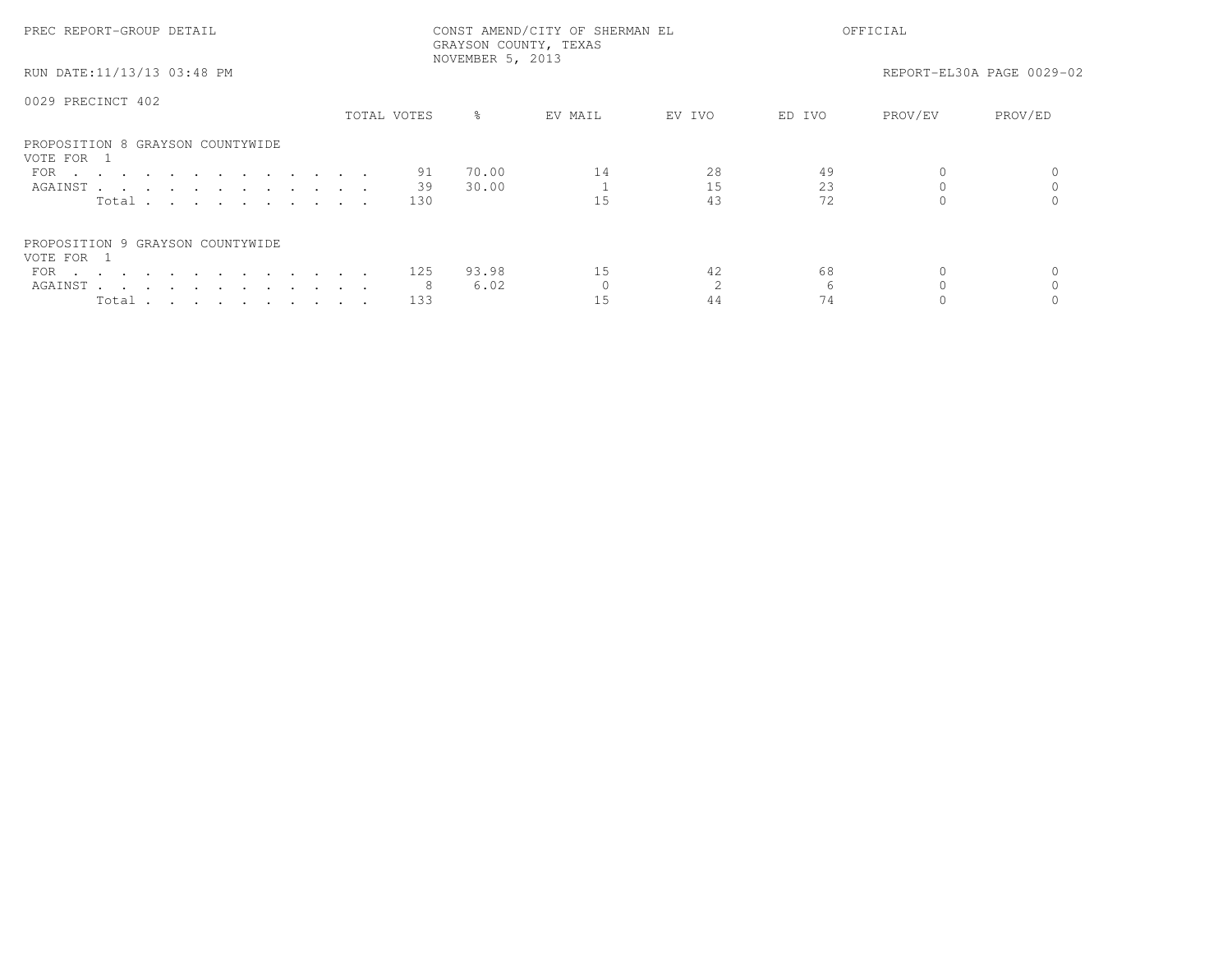| PREC REPORT-GROUP DETAIL                         |                             | GRAYSON COUNTY, TEXAS<br>NOVEMBER 5, 2013 | CONST AMEND/CITY OF SHERMAN EL | OFFICIAL |            |                          |                              |
|--------------------------------------------------|-----------------------------|-------------------------------------------|--------------------------------|----------|------------|--------------------------|------------------------------|
| RUN DATE:11/13/13 03:48 PM                       |                             |                                           |                                |          |            |                          | REPORT-EL30A PAGE 0030-01    |
| 0030 PRECINCT 403                                |                             |                                           |                                |          |            |                          |                              |
| REGISTERED VOTERS - TOTAL                        | TOTAL VOTES<br>2,548        | $\frac{6}{6}$                             | EV MAIL                        | EV IVO   | ED IVO     | PROV/EV                  | PROV/ED                      |
| BALLOTS CAST - TOTAL.<br>VOTER TURNOUT - TOTAL   | 234                         | 9.18                                      | 27                             | 79       | 127        | $\circ$                  | $\mathbf{1}$                 |
| PROPOSITION 1 GRAYSON COUNTYWIDE<br>VOTE FOR 1   |                             |                                           |                                |          |            |                          |                              |
| FOR $\cdots$                                     | 208                         | 90.04                                     | 21                             | 71       | 115        | $\circ$                  | $\mathbf{1}$                 |
| AGAINST<br>Total                                 | 23<br>231                   | 9.96                                      | - 6<br>27                      | 7<br>78  | 10<br>125  | $\Omega$<br>$\Omega$     | $\circ$<br>$\mathbf{1}$      |
| PROPOSITION 2 GRAYSON COUNTYWIDE<br>VOTE FOR 1   |                             |                                           |                                |          |            |                          |                              |
| FOR $\cdots$                                     | 212                         | 92.58                                     | 26                             | 70       | 115        | $\mathbf{0}$             | $\mathbf{1}$                 |
| AGAINST<br>Total                                 | 17<br>229                   | 7.42                                      | $\mathbf{1}$<br>27             | 7<br>77  | - 9<br>124 | $\mathbf{0}$<br>$\Omega$ | $\circ$<br>$\mathbf{1}$      |
| PROPOSITION 3 GRAYSON COUNTYWIDE<br>VOTE FOR 1   |                             |                                           |                                |          |            |                          |                              |
| FOR                                              | 137                         | 61.99                                     | -9                             | 55       | 73         | 0                        | $\circ$                      |
| AGAINST<br>Total                                 | 84<br>221                   | 38.01                                     | 15<br>24                       | 20<br>75 | 48<br>121  | $\mathbf{0}$<br>$\Omega$ | $\mathbf{1}$<br>$\mathbf{1}$ |
| PROPOSITION 4 GRAYSON COUNTYWIDE<br>VOTE FOR 1   |                             |                                           |                                |          |            |                          |                              |
| FOR                                              | 201                         | 87.77                                     | 23                             | 65       | 112        | $\mathbf{0}$             | $\mathbf{1}$                 |
| AGAINST<br>Total                                 | 28<br>229                   | 12.23                                     | $\mathcal{E}$<br>26            | 13<br>78 | 12<br>124  | $\Omega$<br>$\Omega$     | $\Omega$<br>$\mathbf{1}$     |
| PROPOSITION 5 GRAYSON COUNTYWIDE<br>VOTE FOR 1   |                             |                                           |                                |          |            |                          |                              |
| FOR $\cdots$ $\cdots$ $\cdots$ $\cdots$ $\cdots$ | 165<br>$\sim$ $\sim$ $\sim$ | 72.69                                     | 14                             | 62       | 88         | $\mathbf{0}$             | $\mathbf{1}$                 |
| AGAINST<br>Total                                 | 62<br>227                   | 27.31                                     | 13<br>27                       | 15<br>77 | 34<br>122  | $\mathbf{0}$<br>$\Omega$ | $\circ$<br>$\mathbf{1}$      |
| PROPOSITION 6 GRAYSON COUNTYWIDE<br>VOTE FOR 1   |                             |                                           |                                |          |            |                          |                              |
| FOR                                              |                             | 152 65.80                                 | 23                             | 51       | 77         | $\overline{0}$           | $\mathbf{1}$                 |
| AGAINST<br>Total                                 | 79<br>231                   | 34.20                                     | $\overline{4}$<br>27           | 27<br>78 | 48<br>125  | $\circ$<br>$\Omega$      | $\circ$<br>$\mathbf{1}$      |
| PROPOSITION 7 GRAYSON COUNTYWIDE<br>VOTE FOR 1   |                             |                                           |                                |          |            |                          |                              |
| $FOR \t . \t . \t . \t .$                        | 180                         | 80.00                                     | 20                             | 59       | 100        | $\circ$                  | $\mathbf{1}$                 |
| AGAINST<br>$\ddot{\phantom{a}}$<br>Total         | 45<br>225                   | 20.00                                     | 5<br>25                        | 17<br>76 | 23<br>123  | 0<br>$\Omega$            | $\circ$<br>$\mathbf{1}$      |
|                                                  |                             |                                           |                                |          |            |                          |                              |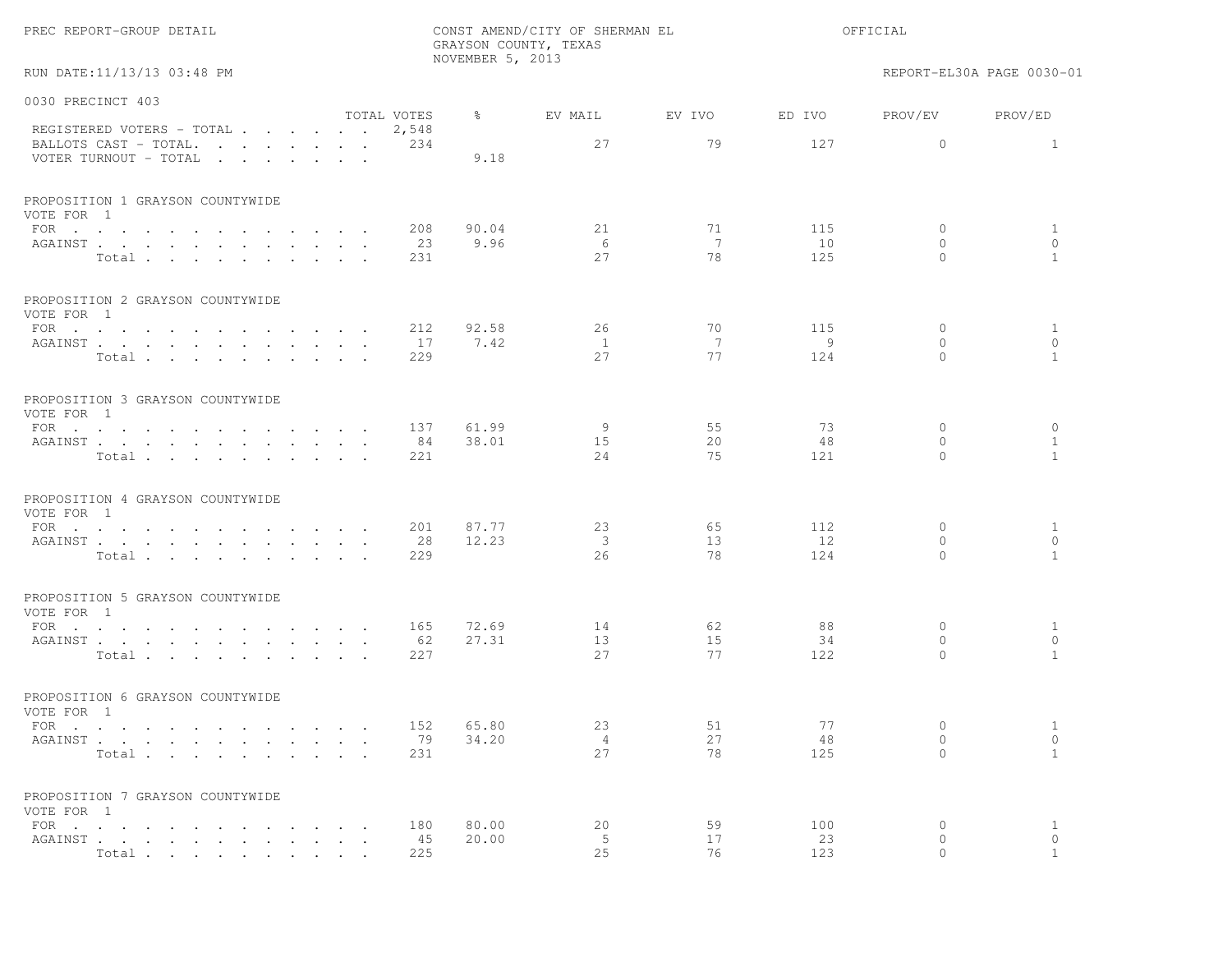| PREC REPORT-GROUP DETAIL                       | CONST AMEND/CITY OF SHERMAN EL<br>GRAYSON COUNTY, TEXAS<br>NOVEMBER 5, 2013 |             |           |         |        | OFFICIAL |         |                           |  |
|------------------------------------------------|-----------------------------------------------------------------------------|-------------|-----------|---------|--------|----------|---------|---------------------------|--|
| RUN DATE:11/13/13 03:48 PM                     |                                                                             |             |           |         |        |          |         | REPORT-EL30A PAGE 0030-02 |  |
| 0030 PRECINCT 403                              |                                                                             | TOTAL VOTES | $\approx$ | EV MAIL | EV IVO | ED IVO   | PROV/EV | PROV/ED                   |  |
|                                                |                                                                             |             |           |         |        |          |         |                           |  |
| PROPOSITION 8 GRAYSON COUNTYWIDE<br>VOTE FOR 1 |                                                                             |             |           |         |        |          |         |                           |  |
| FOR                                            |                                                                             | 156         | 76.10     | 15      | 52     | 88       |         |                           |  |
| AGAINST                                        |                                                                             | 49          | 23.90     |         | 16     | 26       |         |                           |  |
| Total $\cdots$                                 |                                                                             | 205         |           | 2.2.    | 68     | 114      |         |                           |  |
| PROPOSITION 9 GRAYSON COUNTYWIDE<br>VOTE FOR 1 |                                                                             |             |           |         |        |          |         |                           |  |
| FOR $\cdots$                                   |                                                                             | 203         | 91.86     | 24      | 68     | 110      |         |                           |  |
| AGAINST                                        |                                                                             | 18          | 8.14      |         |        | 10       |         |                           |  |
| Total                                          |                                                                             | 221         |           | 25      | 75     | 120      |         |                           |  |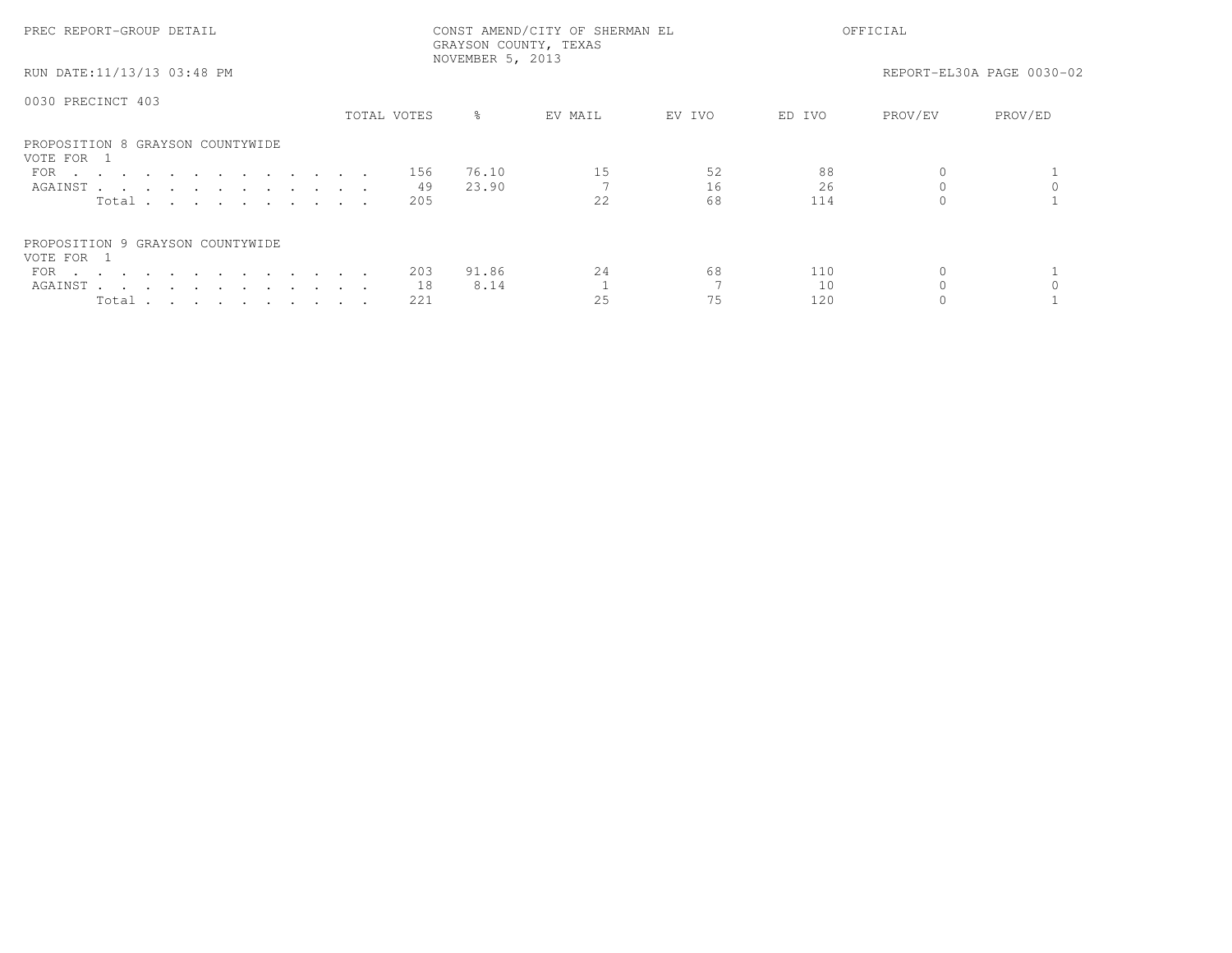|                                                                                                             |                             |                      | NOVEMBER 5, 2013 | GRAYSON COUNTY, TEXAS  |           |           |                          |                              |
|-------------------------------------------------------------------------------------------------------------|-----------------------------|----------------------|------------------|------------------------|-----------|-----------|--------------------------|------------------------------|
| RUN DATE:11/13/13 03:48 PM                                                                                  |                             |                      |                  |                        |           |           |                          | REPORT-EL30A PAGE 0031-01    |
| 0031 PRECINCT 404                                                                                           |                             |                      |                  |                        |           |           |                          |                              |
| REGISTERED VOTERS - TOTAL                                                                                   |                             | TOTAL VOTES<br>3,233 | ွေ               | EV MAIL                | EV IVO    | ED IVO    | PROV/EV                  | PROV/ED                      |
| BALLOTS CAST - TOTAL.<br>VOTER TURNOUT - TOTAL<br>$\mathbf{r}$ , $\mathbf{r}$ , $\mathbf{r}$ , $\mathbf{r}$ |                             | 292                  | 9.03             | 12                     | 114       | 165       | $\circ$                  | <sup>1</sup>                 |
| PROPOSITION 1 GRAYSON COUNTYWIDE<br>VOTE FOR 1                                                              |                             |                      |                  |                        |           |           |                          |                              |
| FOR                                                                                                         |                             | 262                  | 90.34            | 12                     | 98        | 151       | $\circ$                  | 1                            |
| AGAINST                                                                                                     |                             | 28<br>290            | 9.66             | $\circ$<br>12          | 14<br>112 | 14<br>165 | $\mathbf{0}$<br>$\Omega$ | $\circ$<br>$\mathbf{1}$      |
| Total                                                                                                       |                             |                      |                  |                        |           |           |                          |                              |
| PROPOSITION 2 GRAYSON COUNTYWIDE                                                                            |                             |                      |                  |                        |           |           |                          |                              |
| VOTE FOR 1<br>FOR $\cdots$                                                                                  |                             | 264                  | 91.67            | 11                     | 105       | 147       | 0                        | $\mathbf{1}$                 |
| AGAINST                                                                                                     | $\cdot$ $\cdot$             | 24                   | 8.33             | 1                      | 7         | 16        | $\mathbf{0}$             | $\circ$                      |
| Total                                                                                                       |                             | 288                  |                  | $12 \overline{ }$      | 112       | 163       | $\Omega$                 | $\mathbf{1}$                 |
| PROPOSITION 3 GRAYSON COUNTYWIDE<br>VOTE FOR 1                                                              |                             |                      |                  |                        |           |           |                          |                              |
| FOR $\cdots$                                                                                                |                             | 162                  | 58.48            | 7                      | 64        | 91        | $\circ$                  | $\circ$                      |
| AGAINST<br>Total.                                                                                           |                             | 115<br>277           | 41.52            | 5<br>$12 \overline{ }$ | 45<br>109 | 64<br>155 | $\circ$<br>$\Omega$      | $\mathbf{1}$<br>$\mathbf{1}$ |
|                                                                                                             |                             |                      |                  |                        |           |           |                          |                              |
| PROPOSITION 4 GRAYSON COUNTYWIDE<br>VOTE FOR 1                                                              |                             |                      |                  |                        |           |           |                          |                              |
| FOR $\cdots$                                                                                                |                             | 235                  | 82.46            | 10                     | 86        | 138       | $\circ$                  | $\mathbf{1}$                 |
| AGAINST                                                                                                     | $\sim$ $\sim$               | 50                   | 17.54            | <sup>1</sup>           | 26        | 23        | $\mathbf{0}$             | $\circ$                      |
| Total                                                                                                       |                             | 285                  |                  | 11                     | 112       | 161       | $\Omega$                 | $\mathbf{1}$                 |
| PROPOSITION 5 GRAYSON COUNTYWIDE<br>VOTE FOR 1                                                              |                             |                      |                  |                        |           |           |                          |                              |
| FOR $\cdots$ $\cdots$ $\cdots$ $\cdots$                                                                     | $\sim$ $\sim$ $\sim$ $\sim$ | 182                  | 64.54            | $\overline{4}$         | 74        | 104       | 0                        | $\circ$                      |
| AGAINST<br>Total $\cdots$ $\cdots$ $\cdots$                                                                 | $\cdot$ $\cdot$             | 100<br>282           | 35.46            | 8<br>12                | 37<br>111 | 54<br>158 | $\mathbf{0}$<br>$\Omega$ | $\mathbf{1}$<br>$\mathbf{1}$ |
|                                                                                                             |                             |                      |                  |                        |           |           |                          |                              |
| PROPOSITION 6 GRAYSON COUNTYWIDE<br>VOTE FOR 1                                                              |                             |                      |                  |                        |           |           |                          |                              |
| FOR $\cdots$                                                                                                |                             | 163                  | 56.79            | 10                     | 65        | 88        | $\circ$                  | $\circ$                      |
| AGAINST<br>Total                                                                                            |                             | 124<br>287           | 43.21            | 2<br>12                | 47<br>112 | 74<br>162 | $\circ$<br>$\circ$       | $\mathbf{1}$<br>$\mathbf{1}$ |
| PROPOSITION 7 GRAYSON COUNTYWIDE                                                                            |                             |                      |                  |                        |           |           |                          |                              |
| VOTE FOR 1                                                                                                  |                             |                      |                  |                        |           |           |                          |                              |
| FOR $\cdots$ $\cdots$ $\cdots$ $\cdots$<br>AGAINST                                                          | $\cdots$ $\cdots$           | 196<br>82            | 70.50<br>29.50   | 8<br>3                 | 77<br>32  | 111<br>46 | 0<br>0                   | $\circ$<br>$\mathbf{1}$      |
| Total                                                                                                       |                             | 278                  |                  | 11                     | 109       | 157       | $\circ$                  | $\mathbf{1}$                 |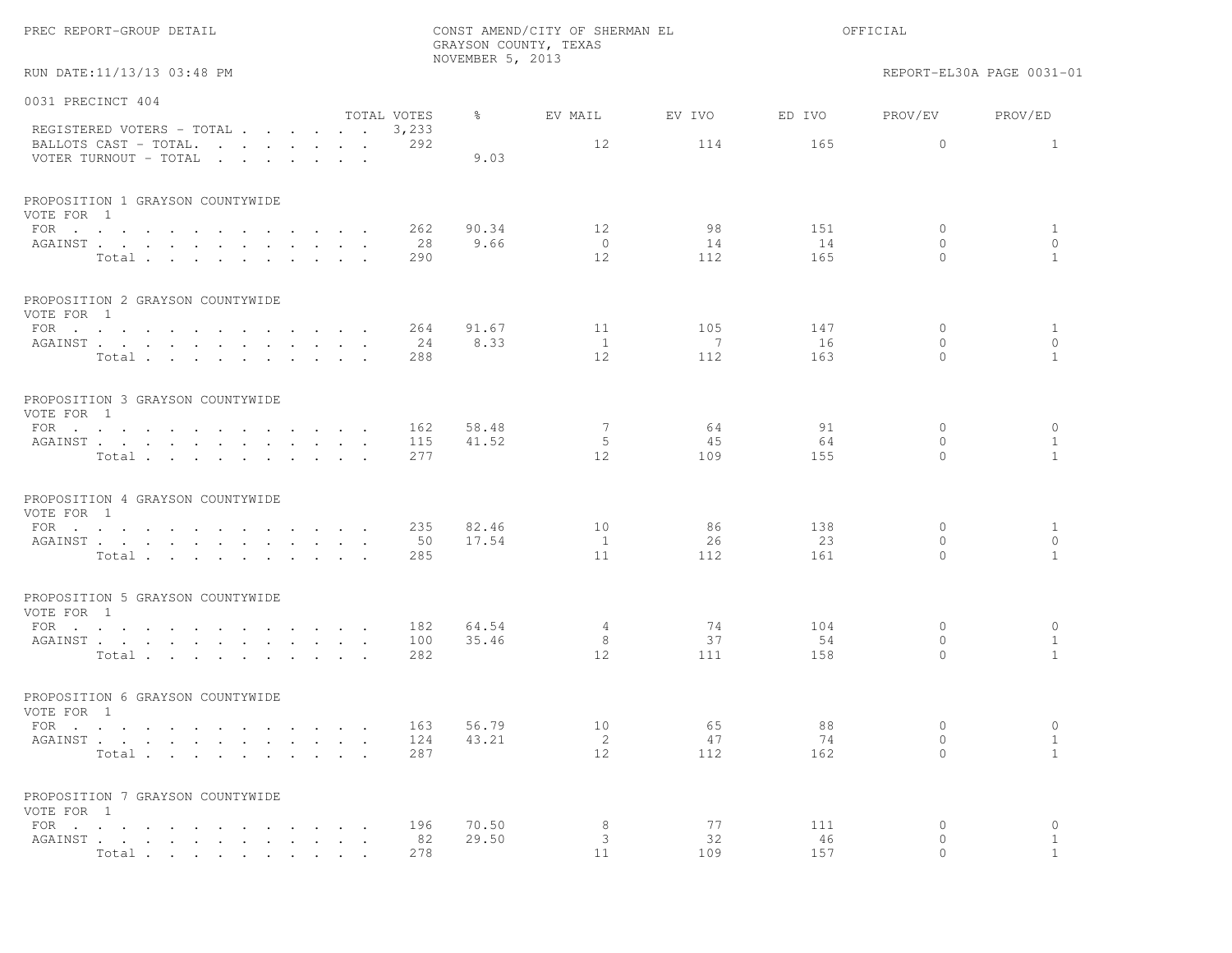| PREC REPORT-GROUP DETAIL                                                  | CONST AMEND/CITY OF SHERMAN EL<br>GRAYSON COUNTY, TEXAS<br>NOVEMBER 5, 2013 |           |                                      | OFFICIAL                  |
|---------------------------------------------------------------------------|-----------------------------------------------------------------------------|-----------|--------------------------------------|---------------------------|
| RUN DATE:11/13/13 03:48 PM                                                |                                                                             |           |                                      | REPORT-EL30A PAGE 0031-02 |
| 0031 PRECINCT 404                                                         | TOTAL VOTES<br>$\approx$                                                    | EV MAIL   | EV IVO<br>ED IVO                     | PROV/EV<br>PROV/ED        |
| PROPOSITION 8 GRAYSON COUNTYWIDE<br>VOTE FOR 1<br>FOR<br>AGAINST<br>Total | 78.87<br>209<br>21.13<br>56<br>265                                          | 10<br>11  | 84<br>114<br>2.3<br>32<br>107<br>146 |                           |
| PROPOSITION 9 GRAYSON COUNTYWIDE<br>VOTE FOR 1<br>FOR<br>AGAINST<br>Total | 87.59<br>247<br>35<br>12.41<br>282                                          | 11<br>12. | 142<br>94<br>16<br>17<br>159<br>110  |                           |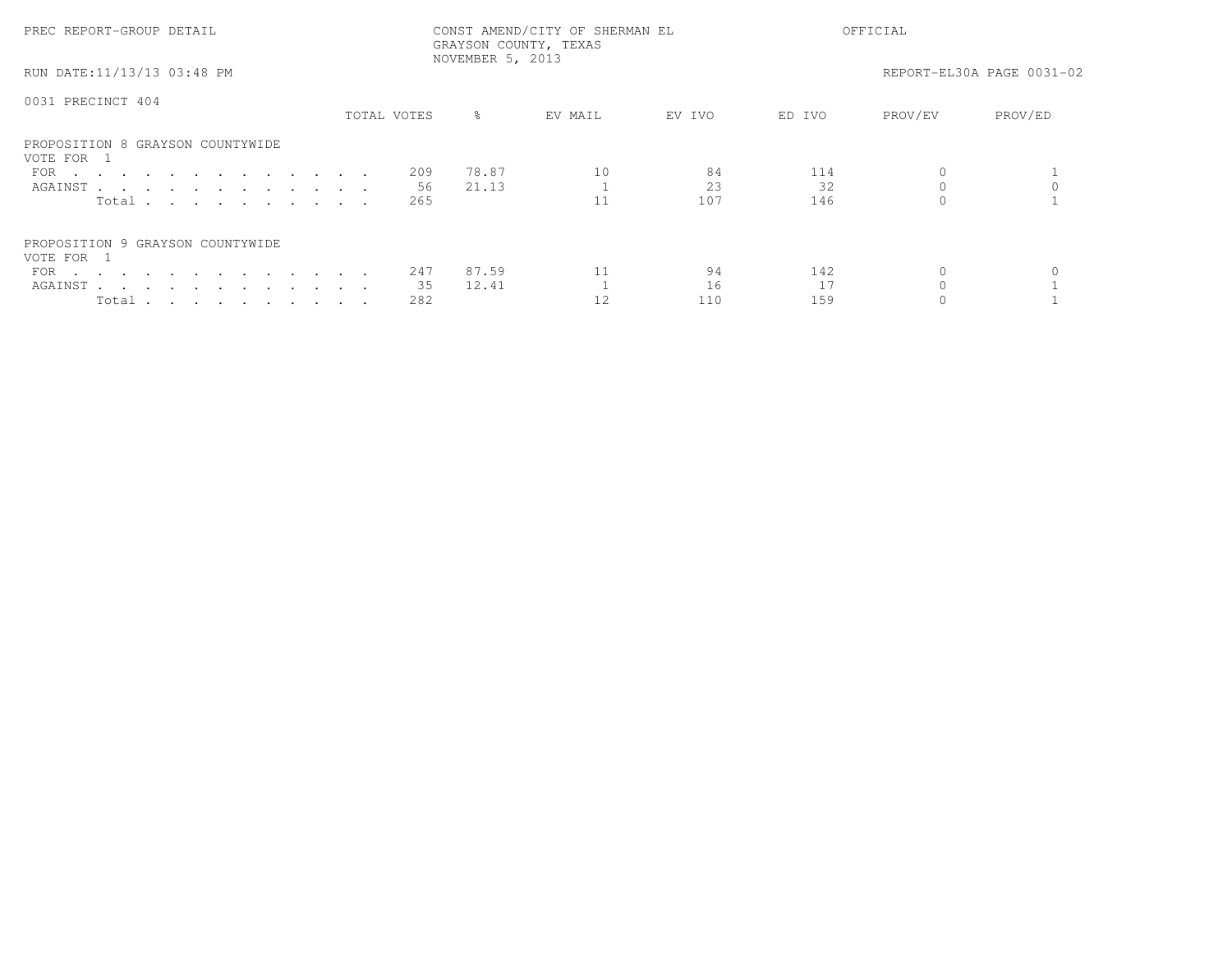|  |  | PREC REPORT-GROUP DETAIL |  |  |
|--|--|--------------------------|--|--|
|--|--|--------------------------|--|--|

RUN DATE:11/13/13 03:48 PM REPORT-EL30A PAGE 0032-01

| 0032 PRECINCT 405                                                           |              |           |           |                |                |              |              |
|-----------------------------------------------------------------------------|--------------|-----------|-----------|----------------|----------------|--------------|--------------|
|                                                                             | TOTAL VOTES  | $\approx$ | EV MAIL   | EV IVO         | ED IVO         | PROV/EV      | PROV/ED      |
| REGISTERED VOTERS - TOTAL<br>BALLOTS CAST - TOTAL.<br>VOTER TURNOUT - TOTAL | 489<br>31    | 6.34      | $\circ$   | 12             | 19             | $\Omega$     | $\Omega$     |
|                                                                             |              |           |           |                |                |              |              |
| PROPOSITION 1 GRAYSON COUNTYWIDE<br>VOTE FOR 1                              |              |           |           |                |                |              |              |
| FOR $\cdots$                                                                | 25           | 83.33     | $\circ$   | 8              | 17             | $\circ$      | 0            |
| AGAINST                                                                     | - 5          | 16.67     | $\Omega$  | 3              | -2             | $\Omega$     | $\circ$      |
| Total                                                                       | 30           |           | $\Omega$  | 11             | 19             | $\Omega$     | $\Omega$     |
| PROPOSITION 2 GRAYSON COUNTYWIDE<br>VOTE FOR 1                              |              |           |           |                |                |              |              |
| FOR                                                                         | 28           | 96.55     | $\circ$   | 10             | 18             | $\mathbf{0}$ | $\circ$      |
| AGAINST                                                                     | $\mathbf{1}$ | 3.45      | $\circ$   | $\circ$        | $\mathbf{1}$   | $\mathbf{0}$ | $\circ$      |
| Total                                                                       | 29           |           | $\Omega$  | 10             | 19             | $\Omega$     | $\circ$      |
| PROPOSITION 3 GRAYSON COUNTYWIDE<br>VOTE FOR 1                              |              |           |           |                |                |              |              |
|                                                                             | 22           | 75.86     | $\circ$   | 7              | 15             | $\mathbf{0}$ | 0            |
| AGAINST                                                                     | 7            | 24.14     | $\circ$   | 3              | 4              | $\circ$      | $\circ$      |
| Total                                                                       | 29           |           | $\Omega$  | 10             | 19             | $\Omega$     | $\Omega$     |
| PROPOSITION 4 GRAYSON COUNTYWIDE<br>VOTE FOR 1                              |              |           |           |                |                |              |              |
| FOR $\cdots$                                                                | 29           | 93.55     | $\circ$   | 10             | 19             | $\mathbf{0}$ | $\mathbf{0}$ |
| AGAINST                                                                     | 2            | 6.45      | $\Omega$  | $\overline{2}$ | $\overline{0}$ | $\Omega$     | $\circ$      |
| Total                                                                       | 31           |           | $\Omega$  | 12             | 19             | $\Omega$     | $\Omega$     |
| PROPOSITION 5 GRAYSON COUNTYWIDE<br>VOTE FOR 1                              |              |           |           |                |                |              |              |
| FOR $\cdots$                                                                | 22           | 73.33     | $\circ$   | 8              | 14             | $\mathbf{0}$ | $\circ$      |
| AGAINST                                                                     | $^{\circ}$ 8 | 26.67     | $\circ$   | $\mathbf{3}$   | 5              | $\Omega$     | $\circ$      |
| Total                                                                       | 30           |           | $\Omega$  | 11             | 19             | $\Omega$     | $\Omega$     |
| PROPOSITION 6 GRAYSON COUNTYWIDE<br>VOTE FOR 1                              |              |           |           |                |                |              |              |
| FOR $\cdots$                                                                | 19           | 63.33     | $\circ$   | 9              | 10             | $\mathbf{0}$ | $\circ$      |
| AGAINST                                                                     | 11           | 36.67     | $\circ$   | $\overline{2}$ | -9             | $\mathbf{0}$ | $\circ$      |
| Total                                                                       | 30           |           | $\Omega$  | 11             | 19             | $\Omega$     | $\Omega$     |
| PROPOSITION 7 GRAYSON COUNTYWIDE                                            |              |           |           |                |                |              |              |
| VOTE FOR 1                                                                  | 21           | 70.00     | $\circ$   | 8              | 13             | $\mathbf{0}$ | 0            |
| FOR<br>AGAINST                                                              | 9            | 30.00     | $\circ$   | 3              | 6              | $\mathbf{0}$ | $\circ$      |
| Total                                                                       | 30           |           | $\bigcap$ | 11             | 19             | $\Omega$     | $\bigcap$    |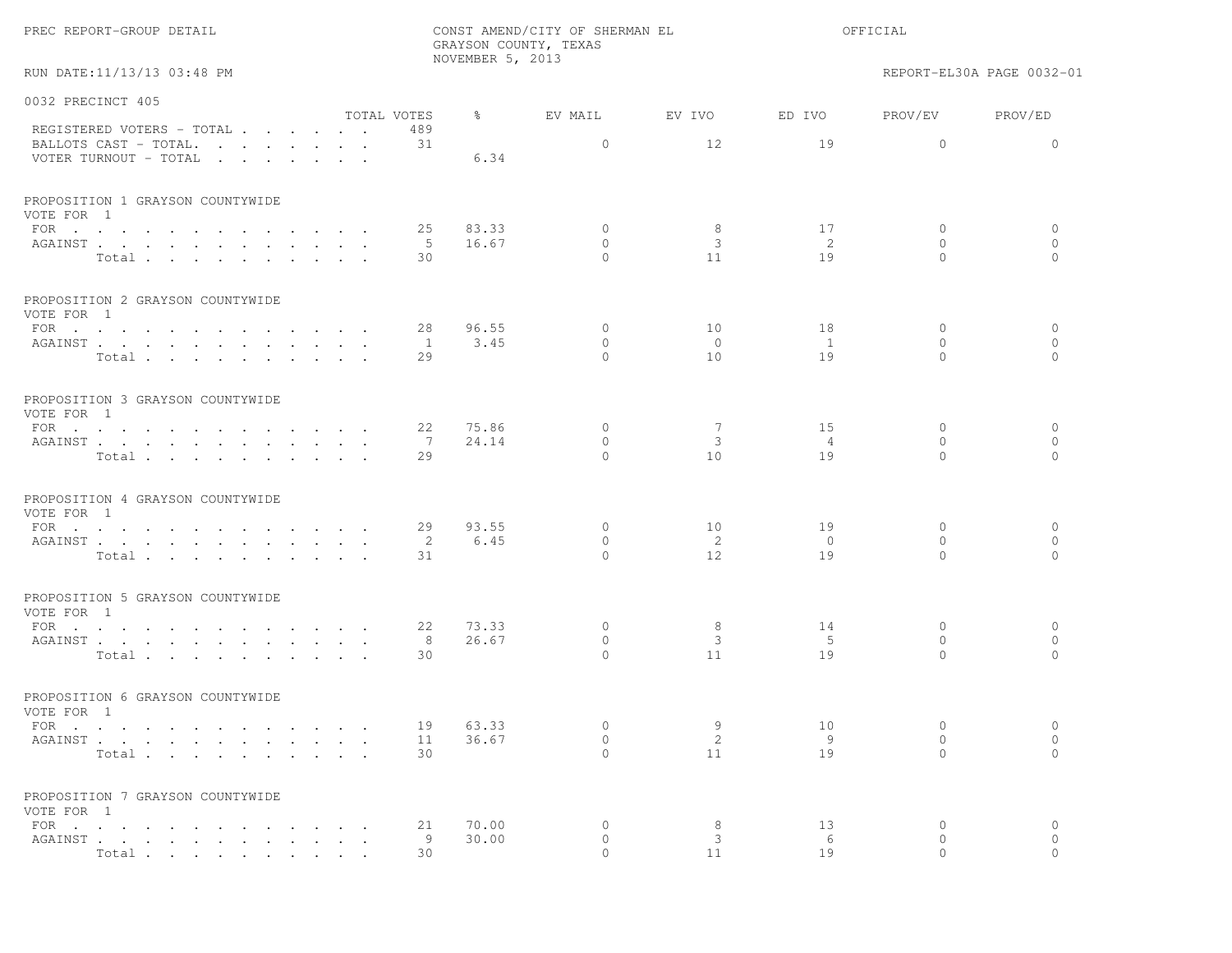| PREC REPORT-GROUP DETAIL                                                                                                                             |                 | NOVEMBER 5, 2013  | CONST AMEND/CITY OF SHERMAN EL<br>GRAYSON COUNTY, TEXAS | OFFICIAL                  |                                     |                                    |                           |
|------------------------------------------------------------------------------------------------------------------------------------------------------|-----------------|-------------------|---------------------------------------------------------|---------------------------|-------------------------------------|------------------------------------|---------------------------|
| RUN DATE:11/13/13 03:48 PM                                                                                                                           |                 |                   |                                                         |                           |                                     |                                    | REPORT-EL30A PAGE 0032-02 |
| 0032 PRECINCT 405                                                                                                                                    | TOTAL VOTES     | $\approx$         | EV MAIL                                                 | EV IVO                    | ED IVO                              | PROV/EV                            | PROV/ED                   |
| PROPOSITION 8 GRAYSON COUNTYWIDE<br>VOTE FOR 1<br>FOR $\cdots$<br>AGAINST<br>Total                                                                   | 25<br>6<br>31   | 80.65<br>19.35    | $\circ$<br>$\Omega$                                     | $\overline{3}$<br>12.     | 16<br>$\overline{\mathbf{3}}$<br>19 | $\Omega$<br>$\Omega$<br>$\bigcap$  | $\Omega$<br>$\cap$        |
| PROPOSITION 9 GRAYSON COUNTYWIDE<br>VOTE FOR 1<br>FOR $\cdots$<br>AGAINST<br>Total                                                                   | 6<br>31         | 25 80.65<br>19.35 | $\circ$<br>$\Omega$<br>$\cap$                           | 11<br>$\mathbf{1}$<br>12. | 14<br>5<br>19                       | $\circ$<br>$\Omega$<br>$\cap$      | $\Omega$<br>$\Omega$      |
| Council Member, District 1 CITY OF SHERMAN<br>VOTE FOR 1<br>Lawrence Davis.<br>Steve Ingram<br>Total                                                 | 6<br>19         | 13 68.42<br>31.58 | $\Omega$<br>$\Omega$<br>$\cap$                          | 6<br>$\mathbf{3}$         | $\overline{3}$<br>10                | $\Omega$<br>$\Omega$<br>$\bigcap$  | $\Omega$<br>$\bigcap$     |
| Council Member, District 3 CITY OF SHERMAN<br>VOTE FOR 1<br>Tom Watt.<br>Jim Travis<br>$Total \cdot \cdot \cdot \cdot \cdot \cdot \cdot \cdot \cdot$ | 17<br>-6<br>2.3 | 73.91<br>26.09    | $\Omega$<br>$\circ$<br>$\cap$                           | 6<br>$\overline{2}$       | 11<br>$\overline{4}$<br>1.5         | $\mathbf{0}$<br>$\Omega$<br>$\cap$ | $\Omega$<br>$\Omega$      |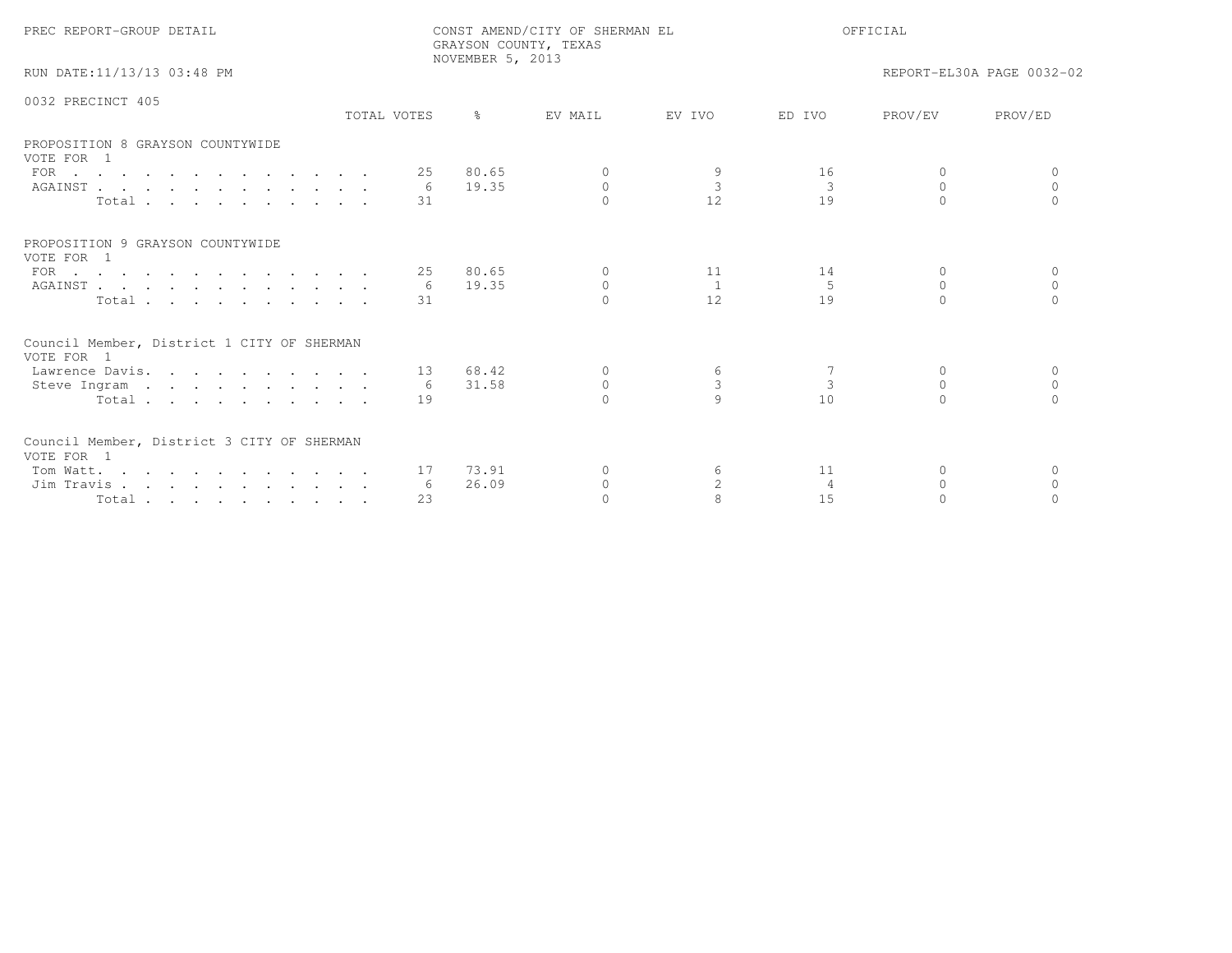|                                                                                                                                                                          |                                   |                      | NOVEMBER 5, 2013 | GRAYSON COUNTY, TEXAS |           |           |                                |                           |
|--------------------------------------------------------------------------------------------------------------------------------------------------------------------------|-----------------------------------|----------------------|------------------|-----------------------|-----------|-----------|--------------------------------|---------------------------|
| RUN DATE:11/13/13 03:48 PM                                                                                                                                               |                                   |                      |                  |                       |           |           |                                | REPORT-EL30A PAGE 0033-01 |
| 0033 PRECINCT 406                                                                                                                                                        |                                   |                      | $\frac{6}{6}$    |                       |           |           |                                |                           |
| REGISTERED VOTERS - TOTAL                                                                                                                                                |                                   | TOTAL VOTES<br>2,337 |                  | EV MAIL               | EV IVO    | ED IVO    | PROV/EV                        | PROV/ED                   |
| BALLOTS CAST - TOTAL.<br>VOTER TURNOUT - TOTAL                                                                                                                           |                                   | 237                  | 10.14            | 10                    | 43        | 183       | $\mathbf{1}$                   | $\circ$                   |
| PROPOSITION 1 GRAYSON COUNTYWIDE<br>VOTE FOR 1                                                                                                                           |                                   |                      |                  |                       |           |           |                                |                           |
| FOR $\cdots$                                                                                                                                                             |                                   | 197                  | 83.12            | 10                    | 35        | 151       | $\mathbf{1}$                   | $\circ$                   |
| AGAINST<br>Total                                                                                                                                                         |                                   | 40<br>237            | 16.88            | $\circ$<br>10         | - 8<br>43 | 32<br>183 | $\circ$<br>$\overline{1}$      | $\circ$<br>$\Omega$       |
| PROPOSITION 2 GRAYSON COUNTYWIDE<br>VOTE FOR 1                                                                                                                           |                                   |                      |                  |                       |           |           |                                |                           |
| FOR                                                                                                                                                                      |                                   | 211                  | 89.79            | 10                    | 37        | 163       | $\mathbf{1}$                   | $\circ$                   |
| AGAINST<br>Total                                                                                                                                                         | $\cdot$ $\cdot$                   | 24<br>235            | 10.21            | $\circ$<br>10         | - 5<br>42 | 19<br>182 | $\overline{0}$<br>$\mathbf{1}$ | $\circ$<br>$\circ$        |
| PROPOSITION 3 GRAYSON COUNTYWIDE<br>VOTE FOR 1                                                                                                                           |                                   |                      |                  |                       |           |           |                                |                           |
| FOR                                                                                                                                                                      |                                   | 126                  | 53.85            | 8                     | 22        | 95        | $\mathbf{1}$                   | $\circ$                   |
| AGAINST<br>Total                                                                                                                                                         |                                   | 108<br>234           | 46.15            | 2<br>10               | 20<br>42  | 86<br>181 | $\mathbf{0}$<br>$\mathbf{1}$   | $\circ$<br>$\Omega$       |
| PROPOSITION 4 GRAYSON COUNTYWIDE<br>VOTE FOR 1                                                                                                                           |                                   |                      |                  |                       |           |           |                                |                           |
| FOR                                                                                                                                                                      |                                   | 182                  | 77.12            | 7                     | 32        | 142       | 1                              | $\circ$                   |
| AGAINST<br>Total                                                                                                                                                         |                                   | 54<br>236            | 22.88            | 3<br>10               | 11<br>43  | 40<br>182 | $\circ$<br>$\mathbf{1}$        | $\circ$<br>$\Omega$       |
| PROPOSITION 5 GRAYSON COUNTYWIDE<br>VOTE FOR 1                                                                                                                           |                                   |                      |                  |                       |           |           |                                |                           |
| FOR                                                                                                                                                                      |                                   | 146                  | 62.39            | 8                     | 22        | 115       | $\mathbf{1}$                   | $\circ$                   |
| AGAINST<br>Total                                                                                                                                                         |                                   | 88<br>234            | 37.61            | 2<br>10               | 20<br>42  | 66<br>181 | $\mathbf{0}$<br>$\mathbf{1}$   | $\circ$<br>$\Omega$       |
| PROPOSITION 6 GRAYSON COUNTYWIDE<br>VOTE FOR 1                                                                                                                           |                                   |                      |                  |                       |           |           |                                |                           |
| FOR $\cdots$                                                                                                                                                             |                                   | 140                  | 59.32            | 9                     | 28        | 102       | $\mathbf{1}$                   | $\circ$                   |
| AGAINST<br>Total                                                                                                                                                         |                                   | 236                  | 96 40.68         | 1<br>10               | 15<br>43  | 80<br>182 | $\overline{0}$<br>$\mathbf{1}$ | $\circ$<br>$\Omega$       |
| PROPOSITION 7 GRAYSON COUNTYWIDE<br>VOTE FOR 1                                                                                                                           |                                   |                      |                  |                       |           |           |                                |                           |
| FOR $\cdot$ $\cdot$ $\cdot$ $\cdot$ $\cdot$ $\cdot$ $\cdot$<br>$\sim$                                                                                                    | <b>Contract Contract Contract</b> | 163                  | 69.96            | 10                    | 30        | 122       | $\mathbf{1}$                   | $\circ$                   |
| ${\tt AGAINST} \hspace{0.1in} . \hspace{0.1in} . \hspace{0.1in} . \hspace{0.1in} . \hspace{0.1in} . \hspace{0.1in} . \hspace{0.1in} . \hspace{0.1in} . \hspace{0.1in} .$ |                                   | 70                   | 30.04            | $\circ$               | 13        | 57        | $\circ$                        | $\circ$                   |
| Total                                                                                                                                                                    |                                   | 233                  |                  | 10                    | 43        | 179       | $\overline{1}$                 | $\Omega$                  |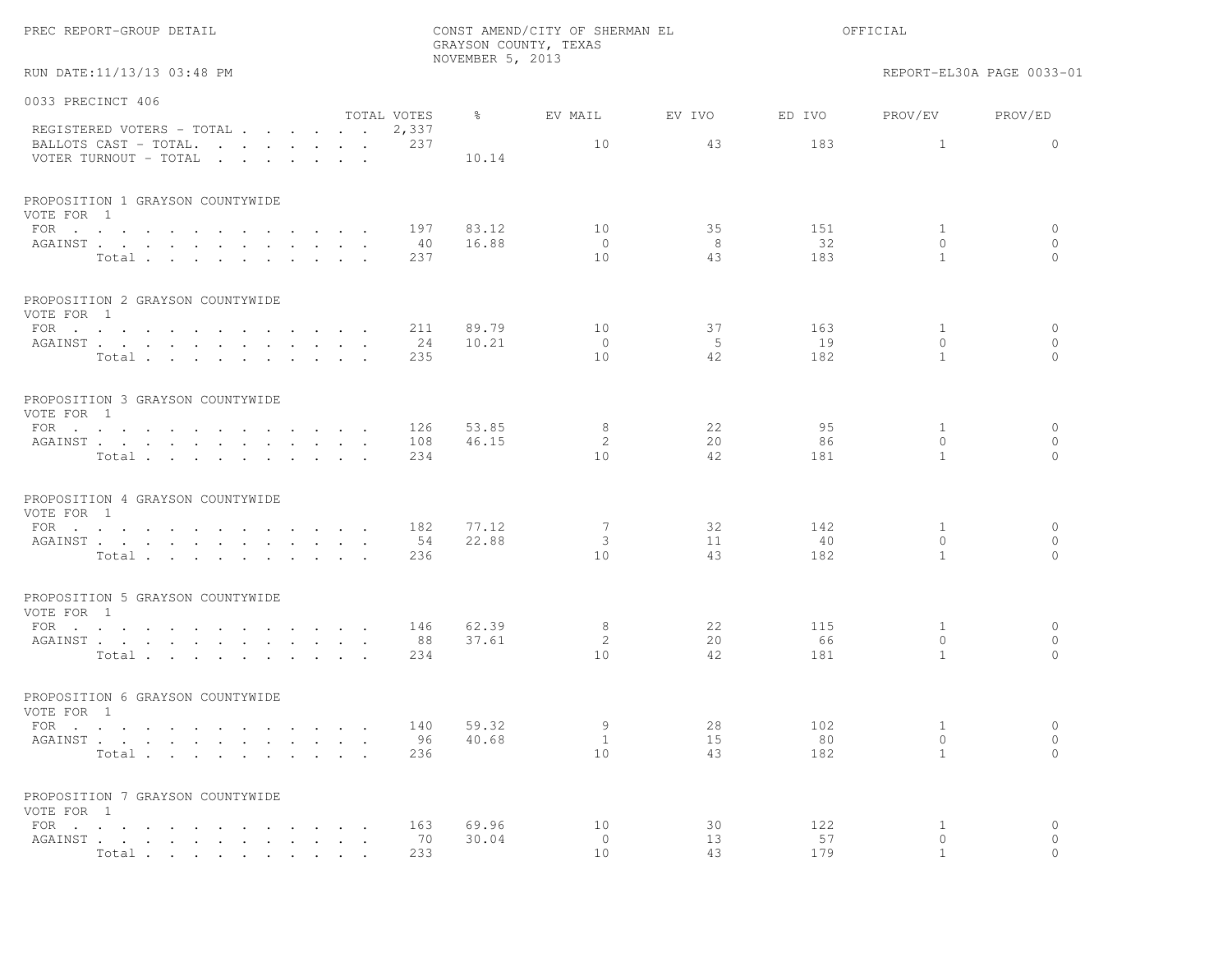| PREC REPORT-GROUP DETAIL                       | CONST AMEND/CITY OF SHERMAN EL<br>GRAYSON COUNTY, TEXAS<br>NOVEMBER 5, 2013 |             |           |         | OFFICIAL |        |         |                           |
|------------------------------------------------|-----------------------------------------------------------------------------|-------------|-----------|---------|----------|--------|---------|---------------------------|
| RUN DATE:11/13/13 03:48 PM                     |                                                                             |             |           |         |          |        |         | REPORT-EL30A PAGE 0033-02 |
| 0033 PRECINCT 406                              |                                                                             | TOTAL VOTES | $\approx$ | EV MAIL | EV IVO   | ED IVO | PROV/EV | PROV/ED                   |
|                                                |                                                                             |             |           |         |          |        |         |                           |
| PROPOSITION 8 GRAYSON COUNTYWIDE<br>VOTE FOR 1 |                                                                             |             |           |         |          |        |         |                           |
| FOR                                            |                                                                             | 152         | 66.67     | 6       | 32       | 113    |         |                           |
| AGAINST                                        |                                                                             | 76          | 33.33     |         |          | 64     |         |                           |
| Total $\cdots$                                 |                                                                             | 228         |           |         | 41       | 177    |         |                           |
| PROPOSITION 9 GRAYSON COUNTYWIDE<br>VOTE FOR 1 |                                                                             |             |           |         |          |        |         |                           |
| FOR $\cdots$                                   |                                                                             | 194         | 83.62     | 10      | 34       | 149    |         |                           |
| AGAINST                                        |                                                                             | 38          | 16.38     |         |          | 30     |         |                           |
| Total                                          |                                                                             | 232         |           | 10      | 42       | 179    |         |                           |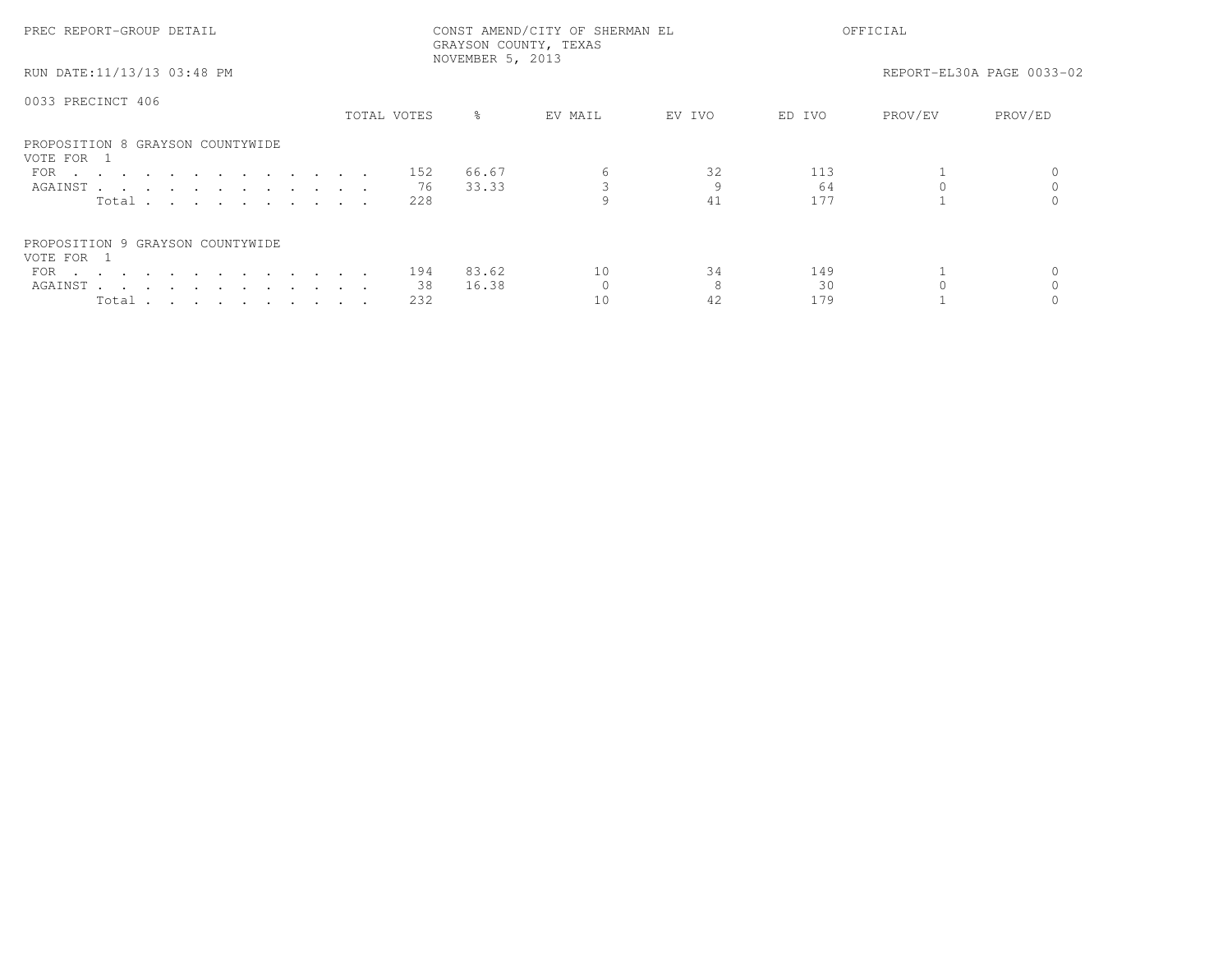|  |  | PREC REPORT-GROUP DETAIL |  |  |
|--|--|--------------------------|--|--|
|--|--|--------------------------|--|--|

RUN DATE:11/13/13 03:48 PM REPORT-EL30A PAGE 0034-01

| 0034 PRECINCT 407                                                                                              |                      |                            |           |                      |                                |                            |                              |                          |
|----------------------------------------------------------------------------------------------------------------|----------------------|----------------------------|-----------|----------------------|--------------------------------|----------------------------|------------------------------|--------------------------|
|                                                                                                                | TOTAL VOTES          |                            | $\approx$ | EV MAIL              | EV IVO                         | ED IVO                     | PROV/EV                      | PROV/ED                  |
| REGISTERED VOTERS - TOTAL                                                                                      |                      | 230                        |           |                      |                                |                            |                              |                          |
| BALLOTS CAST - TOTAL.                                                                                          |                      | 8                          |           | $\circ$              | $\overline{1}$                 | $\overline{7}$             | $\Omega$                     | $\Omega$                 |
| VOTER TURNOUT - TOTAL                                                                                          |                      |                            | 3.48      |                      |                                |                            |                              |                          |
| PROPOSITION 1 GRAYSON COUNTYWIDE                                                                               |                      |                            |           |                      |                                |                            |                              |                          |
| VOTE FOR 1                                                                                                     |                      |                            |           |                      |                                |                            |                              |                          |
| FOR $\cdots$                                                                                                   |                      | 7                          | 87.50     | $\circ$              | $\circ$                        | 7                          | $\circ$                      | 0                        |
| AGAINST                                                                                                        |                      | 1                          | 12.50     | $\Omega$<br>$\Omega$ | $\overline{1}$<br>$\mathbf{1}$ | $\Omega$<br>$\overline{7}$ | $\Omega$<br>$\Omega$         | $\mathbf{0}$<br>$\Omega$ |
| Total                                                                                                          |                      | 8                          |           |                      |                                |                            |                              |                          |
| PROPOSITION 2 GRAYSON COUNTYWIDE<br>VOTE FOR 1                                                                 |                      |                            |           |                      |                                |                            |                              |                          |
| FOR $\cdots$                                                                                                   |                      | 6                          | 75.00     | $\circ$              | $\mathbf{1}$                   | 5                          | $\mathbf{0}$                 | $\mathbf{0}$             |
| AGAINST                                                                                                        |                      | 2                          | 25.00     | $\circ$              | $\circ$                        | 2                          | $\circ$                      | $\circ$                  |
| Total                                                                                                          |                      | 8                          |           | $\Omega$             | $\mathbf{1}$                   | 7                          | $\Omega$                     | $\Omega$                 |
|                                                                                                                |                      |                            |           |                      |                                |                            |                              |                          |
| PROPOSITION 3 GRAYSON COUNTYWIDE                                                                               |                      |                            |           |                      |                                |                            |                              |                          |
| VOTE FOR 1                                                                                                     |                      |                            |           |                      |                                |                            |                              |                          |
|                                                                                                                |                      | 6                          | 75.00     | $\circ$<br>$\circ$   | $\circ$<br>$\mathbf{1}$        | 6<br>$\mathbf{1}$          | $\mathbf{0}$<br>$\mathbf{0}$ | $\circ$<br>$\circ$       |
| AGAINST                                                                                                        |                      | $\mathbf{2}^{\prime}$<br>8 | 25.00     | $\Omega$             | $\mathbf{1}$                   | $\overline{7}$             | $\Omega$                     | $\Omega$                 |
| Total                                                                                                          |                      |                            |           |                      |                                |                            |                              |                          |
| PROPOSITION 4 GRAYSON COUNTYWIDE                                                                               |                      |                            |           |                      |                                |                            |                              |                          |
| VOTE FOR 1                                                                                                     |                      |                            |           |                      |                                |                            |                              |                          |
| FOR $\cdots$                                                                                                   |                      | 7                          | 87.50     | $\circ$              | $\circ$                        | 7                          | $\mathbf{0}$                 | $\circ$                  |
| AGAINST                                                                                                        |                      | $\mathbf{1}$               | 12.50     | $\circ$              | $\mathbf{1}$                   | $\mathbf{0}$               | $\mathbf{0}$                 | $\circ$                  |
| Total                                                                                                          |                      | 8                          |           | $\Omega$             | $\mathbf{1}$                   | $7\phantom{.0}$            | $\Omega$                     | $\Omega$                 |
| PROPOSITION 5 GRAYSON COUNTYWIDE                                                                               |                      |                            |           |                      |                                |                            |                              |                          |
| VOTE FOR 1                                                                                                     |                      |                            |           |                      |                                |                            |                              |                          |
| FOR                                                                                                            |                      | 6                          | 75.00     | $\circ$              | $\circ$                        | 6                          | $\mathbf{0}$                 | 0                        |
| AGAINST                                                                                                        |                      | $\mathbf{2}^{\prime}$      | 25.00     | $\circ$              | <sup>1</sup>                   | $\mathbf{1}$               | $\Omega$                     | $\circ$                  |
| Total                                                                                                          |                      | 8                          |           | $\Omega$             | $\mathbf{1}$                   | 7                          | $\Omega$                     | $\Omega$                 |
| PROPOSITION 6 GRAYSON COUNTYWIDE                                                                               |                      |                            |           |                      |                                |                            |                              |                          |
| VOTE FOR 1                                                                                                     |                      |                            |           |                      |                                |                            |                              |                          |
| FOR $\cdot$ , , , , , , , , , , , ,                                                                            | $\sim$ $\sim$ $\sim$ | 4                          | 50.00     | $\circ$              | $\circ$                        | 4                          | $\mathbf{0}$                 | $\circ$                  |
| AGAINST                                                                                                        |                      | $\overline{4}$             | 50.00     | $\circ$              | $\mathbf{1}$                   | 3                          | $\circ$                      | $\circ$                  |
| Total                                                                                                          |                      | 8                          |           | $\cap$               | $\mathbf{1}$                   | $\overline{7}$             | $\cap$                       | $\Omega$                 |
| PROPOSITION 7 GRAYSON COUNTYWIDE                                                                               |                      |                            |           |                      |                                |                            |                              |                          |
| VOTE FOR 1                                                                                                     |                      |                            |           |                      |                                |                            |                              |                          |
| FOR $\cdots$                                                                                                   | $\cdots$             | $7\phantom{.0}$            | 87.50     | 0                    | $\circ$                        | 7                          | $\circ$                      | $\circ$                  |
| AGAINST                                                                                                        |                      | $\mathbf{1}$               | 12.50     | $\Omega$             | $\mathbf{1}$                   | $\circ$                    | $\circ$                      | $\circ$                  |
| Total contracts and contracts and contracts and contracts are all the state of the state of the state of the s |                      | 8                          |           | $\bigcap$            | $\sim$ 1                       | 7                          | $\Omega$                     | $\Omega$                 |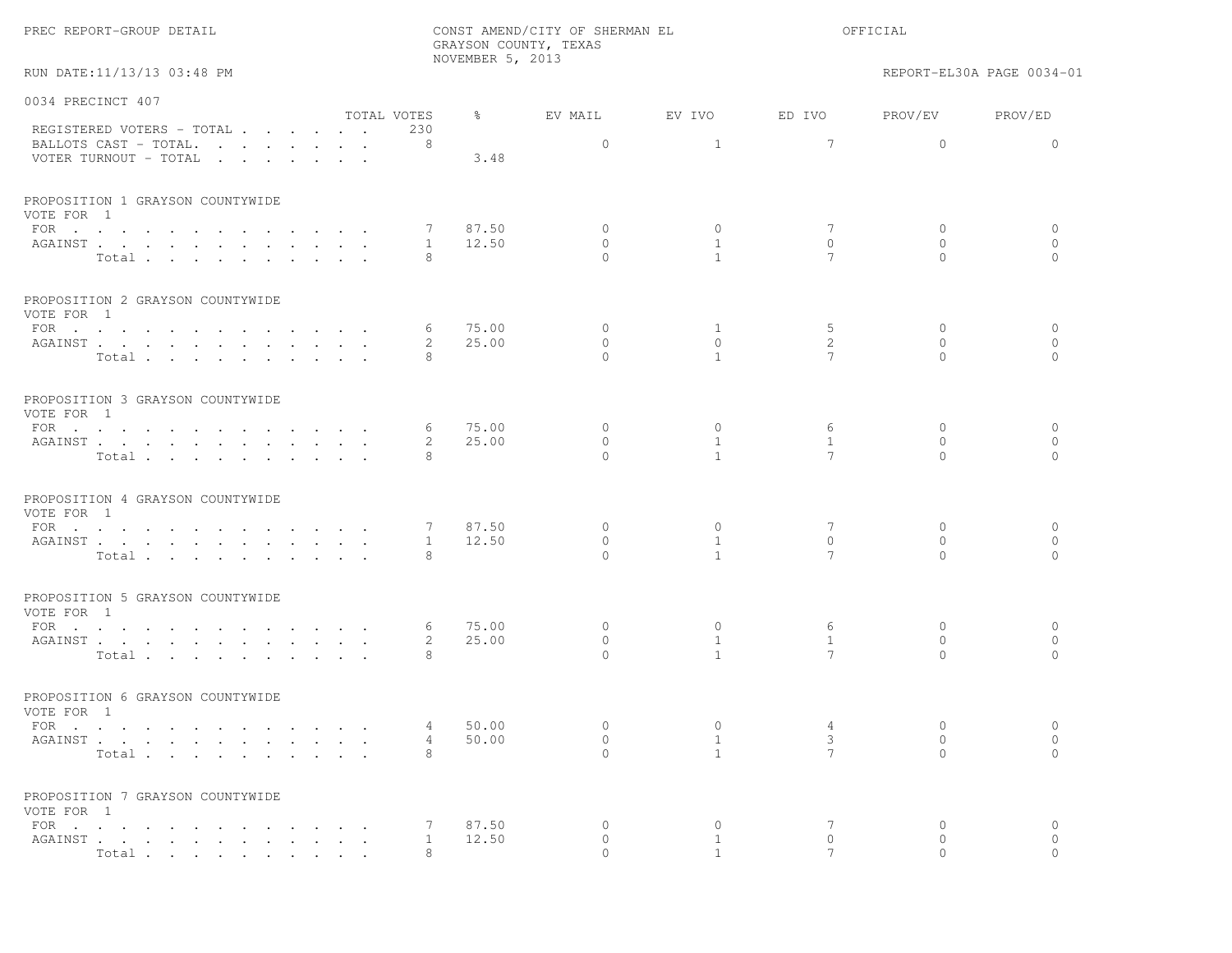| PREC REPORT-GROUP DETAIL                       |             | GRAYSON COUNTY, TEXAS<br>NOVEMBER 5, 2013 | CONST AMEND/CITY OF SHERMAN EL |        |        | OFFICIAL |                           |  |
|------------------------------------------------|-------------|-------------------------------------------|--------------------------------|--------|--------|----------|---------------------------|--|
| RUN DATE:11/13/13 03:48 PM                     |             |                                           |                                |        |        |          | REPORT-EL30A PAGE 0034-02 |  |
| 0034 PRECINCT 407                              | TOTAL VOTES | ႜၟ                                        | EV MAIL                        | EV IVO | ED IVO | PROV/EV  | PROV/ED                   |  |
|                                                |             |                                           |                                |        |        |          |                           |  |
| PROPOSITION 8 GRAYSON COUNTYWIDE<br>VOTE FOR 1 |             |                                           |                                |        |        |          |                           |  |
| FOR                                            | 5           | 62.50                                     |                                |        |        |          |                           |  |
| AGAINST                                        | $3^{\circ}$ | 37.50                                     |                                |        |        |          |                           |  |
| Total                                          |             |                                           |                                |        |        |          |                           |  |
| PROPOSITION 9 GRAYSON COUNTYWIDE               |             |                                           |                                |        |        |          |                           |  |
| VOTE FOR 1                                     |             |                                           |                                |        |        |          |                           |  |
| FOR $\cdots$                                   |             | 87.50                                     |                                |        |        |          |                           |  |
| AGAINST                                        |             | 12.50                                     |                                |        |        |          |                           |  |
| Total $\cdots$                                 |             |                                           |                                |        |        |          |                           |  |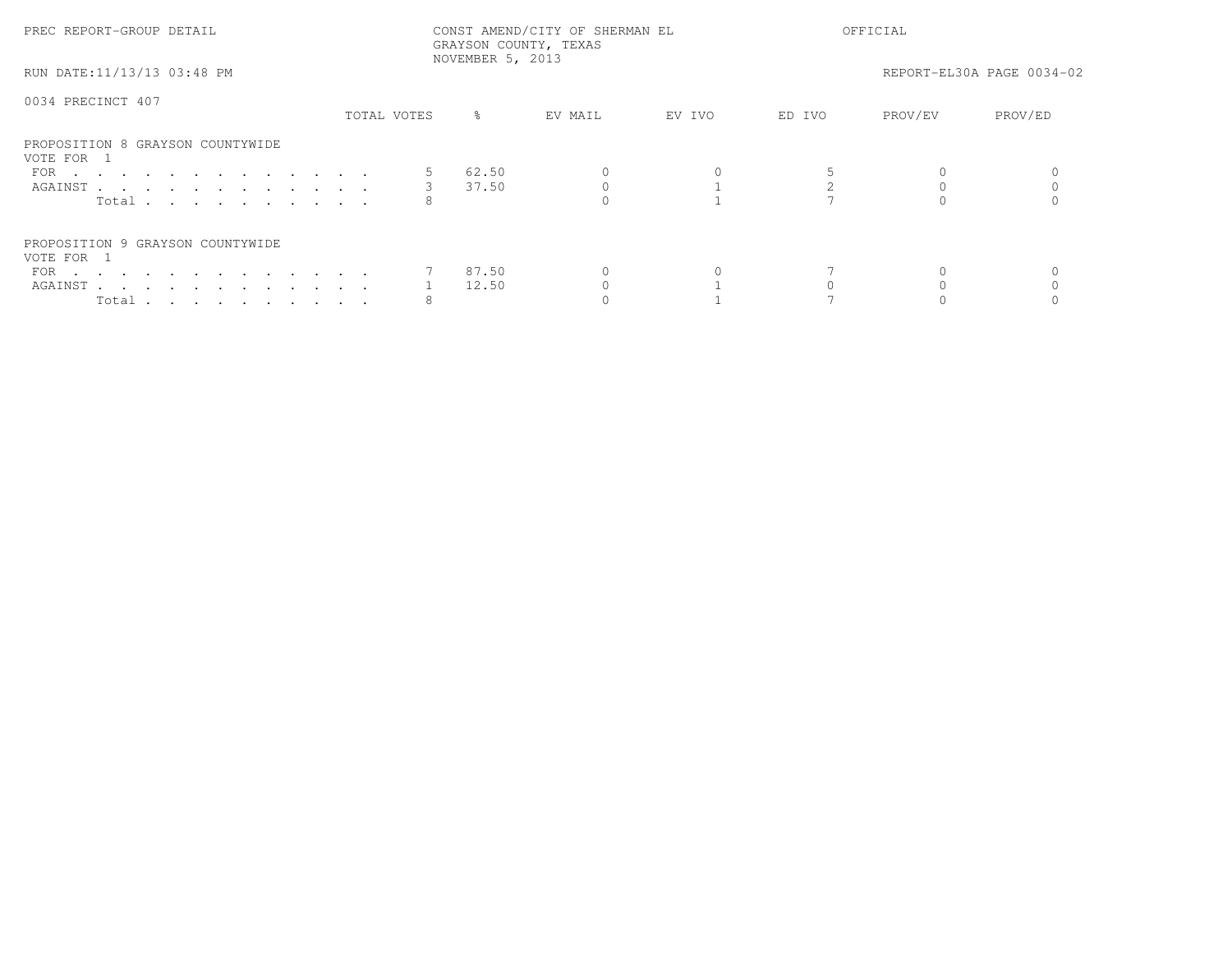|                                                |                      |             | NOVEMBER 5, 2013 | GRAYSON COUNTY, TEXAS |         |                         |                          |                           |
|------------------------------------------------|----------------------|-------------|------------------|-----------------------|---------|-------------------------|--------------------------|---------------------------|
| RUN DATE:11/13/13 03:48 PM                     |                      |             |                  |                       |         |                         |                          | REPORT-EL30A PAGE 0035-01 |
| 0035 PRECINCT 408                              |                      |             |                  |                       |         |                         |                          |                           |
| REGISTERED VOTERS - TOTAL 1,138                |                      | TOTAL VOTES | $\frac{8}{6}$    | EV MAIL               | EV IVO  | ED IVO                  | PROV/EV                  | PROV/ED                   |
| BALLOTS CAST - TOTAL.<br>VOTER TURNOUT - TOTAL |                      | 68          | 5.98             | 3                     | 28      | 37                      | $\circ$                  | $\mathbf{0}$              |
| PROPOSITION 1 GRAYSON COUNTYWIDE<br>VOTE FOR 1 |                      |             |                  |                       |         |                         |                          |                           |
| FOR $\cdots$                                   |                      | 64          | 94.12            | 3                     | 26      | 35                      | $\circ$                  | $\circ$                   |
| AGAINST<br>Total                               |                      | $-4$<br>68  | 5.88             | $\circ$<br>3          | 2<br>28 | -2<br>37                | $\mathbf{0}$<br>$\Omega$ | $\mathbf{0}$<br>$\Omega$  |
|                                                |                      |             |                  |                       |         |                         |                          |                           |
| PROPOSITION 2 GRAYSON COUNTYWIDE<br>VOTE FOR 1 |                      |             |                  |                       |         |                         |                          |                           |
| FOR                                            |                      | 65          | 95.59            | 3                     | 28      | 34                      | $\mathbf{0}$             | $\circ$                   |
| AGAINST                                        |                      | 3           | 4.41             | $\circ$               | $\circ$ | $\overline{\mathbf{3}}$ | $\mathbf{0}$             | $\mathbf{0}$              |
| Total                                          |                      | 68          |                  | 3                     | 28      | 37                      | $\Omega$                 | $\bigcap$                 |
| PROPOSITION 3 GRAYSON COUNTYWIDE<br>VOTE FOR 1 |                      |             |                  |                       |         |                         |                          |                           |
| FOR                                            |                      | 39          | 59.09            | $\mathbf{2}$          | 14      | 23                      | $\mathbf{0}$             | $\circ$                   |
| AGAINST                                        |                      | 27          | 40.91            | $\mathbf{1}$          | $12 \,$ | 14                      | $\mathbf{0}$             | $\mathbf{0}$              |
| Total                                          |                      | 66          |                  | 3                     | 26      | 37                      | $\Omega$                 | $\Omega$                  |
| PROPOSITION 4 GRAYSON COUNTYWIDE<br>VOTE FOR 1 |                      |             |                  |                       |         |                         |                          |                           |
| FOR $\cdots$                                   |                      | 62          | 91.18            | 3                     | 28      | 31                      | $\mathbf{0}$             | $\circ$                   |
| AGAINST                                        |                      | 6           | 8.82             | $\circ$               | $\circ$ | 6                       | $\mathbf{0}$             | $\circ$                   |
| Total                                          |                      | 68          |                  | 3                     | 28      | 37                      | $\Omega$                 | $\Omega$                  |
| PROPOSITION 5 GRAYSON COUNTYWIDE<br>VOTE FOR 1 |                      |             |                  |                       |         |                         |                          |                           |
| FOR                                            |                      | 44          | 64.71            | $\circ$               | 16      | 28                      | $\circ$                  | $\circ$                   |
| AGAINST                                        |                      | 24          | 35.29            | 3                     | 12      | 9                       | $\mathbf{0}$             | $\circ$                   |
| Total                                          |                      | 68          |                  | 3                     | 28      | 37                      | $\Omega$                 | $\bigcap$                 |
| PROPOSITION 6 GRAYSON COUNTYWIDE<br>VOTE FOR 1 |                      |             |                  |                       |         |                         |                          |                           |
| FOR                                            |                      | 50          | 73.53            | 3                     | 26      | 21                      | $\mathbf{0}$             | $\circ$                   |
| AGAINST                                        |                      | 18          | 26.47            | $\circ$               | 2       | 16                      | 0                        | $\circ$                   |
| Total                                          | $\sim$ $\sim$ $\sim$ | 68          |                  | 3                     | 28      | 37                      | $\Omega$                 | $\circ$                   |
| PROPOSITION 7 GRAYSON COUNTYWIDE<br>VOTE FOR 1 |                      |             |                  |                       |         |                         |                          |                           |
| FOR $\cdots$ $\cdots$ $\cdots$                 |                      | 50          | 75.76            | 3                     | 21      | 26                      | 0                        | $\circ$                   |
| AGAINST                                        |                      | 16          | 24.24            | $\circ$               | 7       | 9                       | $\circ$                  | $\circ$                   |
| Total                                          |                      | 66          |                  |                       | 2.8     | 35                      |                          |                           |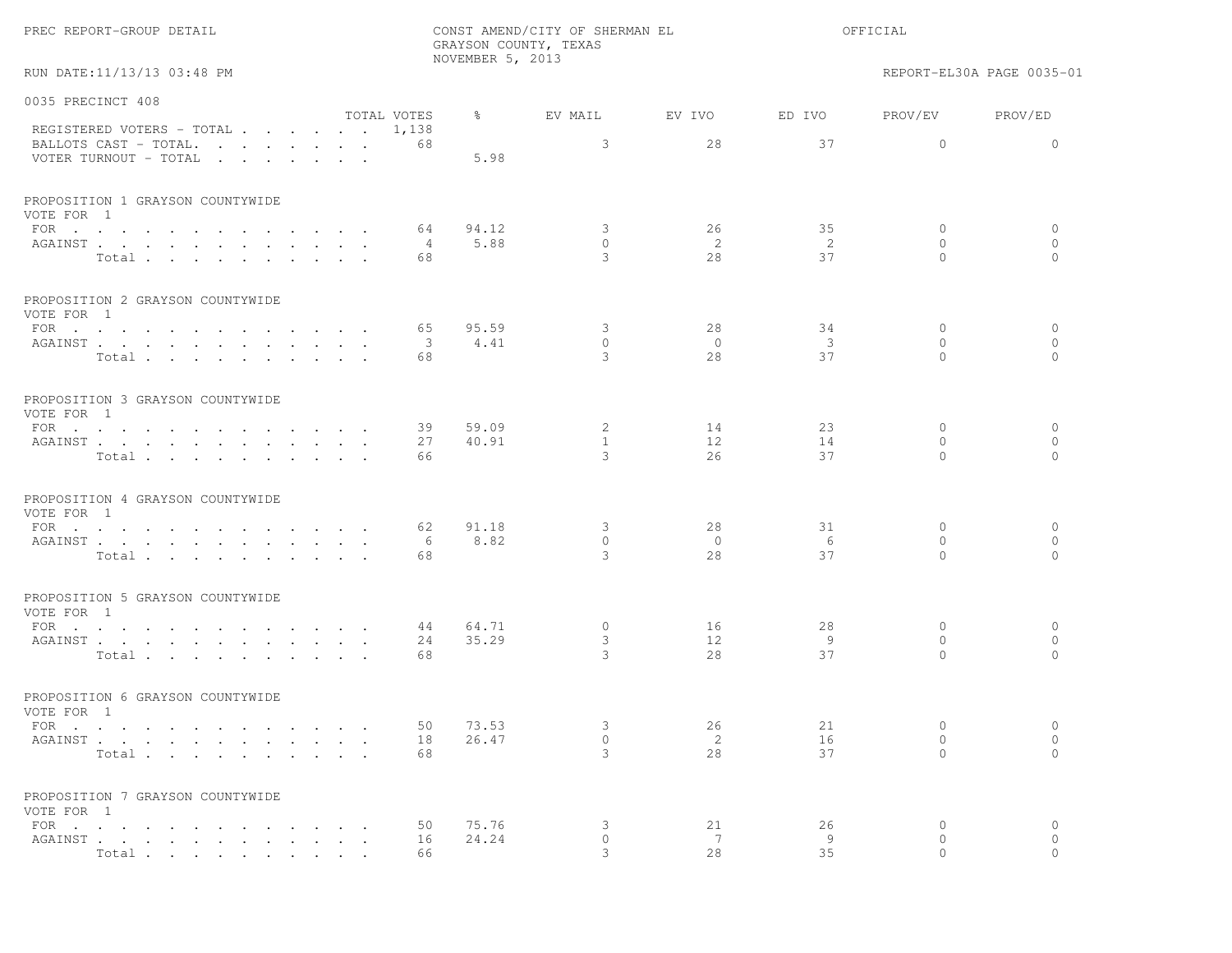| PREC REPORT-GROUP DETAIL                                            |                  | GRAYSON COUNTY, TEXAS<br>NOVEMBER 5, 2013 | CONST AMEND/CITY OF SHERMAN EL |           | OFFICIAL       |           |                           |
|---------------------------------------------------------------------|------------------|-------------------------------------------|--------------------------------|-----------|----------------|-----------|---------------------------|
| RUN DATE:11/13/13 03:48 PM                                          |                  |                                           |                                |           |                |           | REPORT-EL30A PAGE 0035-02 |
| 0035 PRECINCT 408                                                   | TOTAL VOTES      | $\approx$                                 | EV MATI.                       | F.V TVO   | ED TVO         | PROV/EV   | PROV/ED                   |
| PROPOSITION 8 GRAYSON COUNTYWIDE<br>VOTE FOR 1                      |                  |                                           |                                |           |                |           |                           |
| FOR $\cdots$                                                        |                  | 39 62.90                                  | 2                              | 19        | 18             | $\Omega$  |                           |
| AGAINST                                                             | 23               | 37.10                                     | $\mathbf{1}$                   | 8         | 14             | 0         | $\circ$                   |
| Total                                                               | 62               |                                           | $\mathcal{L}$                  | 27        | 32             | $\cap$    | $\cap$                    |
| PROPOSITION 9 GRAYSON COUNTYWIDE<br>VOTE FOR 1                      |                  |                                           |                                |           |                |           |                           |
| FOR $\cdots$                                                        | 62               | 92.54                                     | 3                              | 28        | 31             | $\Omega$  | $\Omega$                  |
| AGAINST                                                             |                  | 7.46                                      | $\Omega$                       | $\bigcap$ | $\overline{5}$ | $\Omega$  | $\Omega$                  |
| Total                                                               | 67               |                                           | $\mathcal{R}$                  | 2.8       | 36             |           |                           |
| Council Member, District 1 CITY OF SHERMAN<br>VOTE FOR 1            |                  |                                           |                                |           |                |           |                           |
| Lawrence Davis.                                                     |                  | 1 100.00                                  | $\circ$                        | 1         | $\Omega$       | 0         | $\Omega$                  |
| Steve Ingram                                                        | $\left( \right)$ |                                           | $\Omega$                       | $\Omega$  | $\Omega$       | $\Omega$  | $\bigcap$                 |
| Total                                                               |                  |                                           |                                |           | $\cap$         | $\bigcap$ |                           |
| Council Member, District 3 CITY OF SHERMAN<br>VOTE FOR 1            |                  |                                           |                                |           |                |           |                           |
| Tom Watt.                                                           | 1                | 100.00                                    | $\Omega$                       |           | $\Omega$       | $\Omega$  | $\Omega$                  |
| Jim Travis                                                          |                  |                                           | $\circ$                        | $\circ$   | $\Omega$       | $\Omega$  | $\Omega$                  |
| $Total \cdot \cdot \cdot \cdot \cdot \cdot \cdot \cdot \cdot \cdot$ |                  |                                           |                                |           |                |           |                           |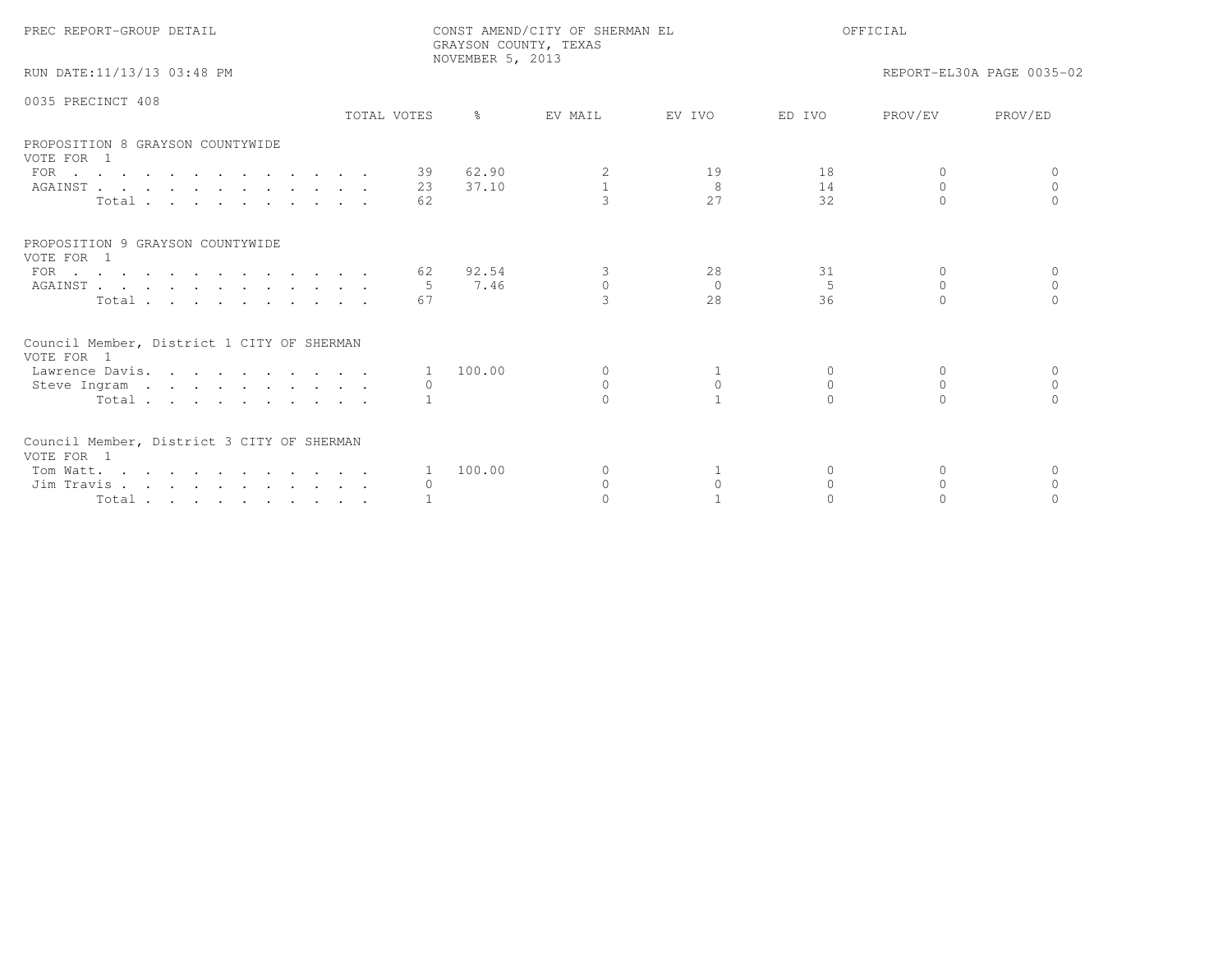| PREC REPORT-GROUP DETAIL                                                                                                                                                                                                                              | CONST AMEND/CITY OF SHERMAN EL<br>GRAYSON COUNTY, TEXAS<br>NOVEMBER 5, 2013 |       |                       |           |           | OFFICIAL            |                           |  |
|-------------------------------------------------------------------------------------------------------------------------------------------------------------------------------------------------------------------------------------------------------|-----------------------------------------------------------------------------|-------|-----------------------|-----------|-----------|---------------------|---------------------------|--|
| RUN DATE:11/13/13 03:48 PM                                                                                                                                                                                                                            |                                                                             |       |                       |           |           |                     | REPORT-EL30A PAGE 0036-01 |  |
| 0036 PRECINCT 409                                                                                                                                                                                                                                     |                                                                             |       |                       |           |           |                     |                           |  |
| REGISTERED VOTERS - TOTAL                                                                                                                                                                                                                             | TOTAL VOTES<br>3,993                                                        | ွေ    | EV MAIL               | EV IVO    | ED IVO    | PROV/EV             | PROV/ED                   |  |
| BALLOTS CAST - TOTAL.<br>VOTER TURNOUT - TOTAL                                                                                                                                                                                                        | 471                                                                         | 11.80 | 31                    | 163       | 277       | $\circ$             | $\circ$                   |  |
| PROPOSITION 1 GRAYSON COUNTYWIDE<br>VOTE FOR 1                                                                                                                                                                                                        |                                                                             |       |                       |           |           |                     |                           |  |
| FOR $\cdots$                                                                                                                                                                                                                                          | 414                                                                         | 90.39 | 29                    | 139       | 246       | $\circ$             | 0                         |  |
| AGAINST                                                                                                                                                                                                                                               | 44                                                                          | 9.61  | $\mathbf{1}$          | 22        | 21        | $\mathbf{0}$        | $\circ$                   |  |
| Total                                                                                                                                                                                                                                                 | 458                                                                         |       | 30                    | 161       | 267       | $\Omega$            | $\Omega$                  |  |
| PROPOSITION 2 GRAYSON COUNTYWIDE<br>VOTE FOR 1                                                                                                                                                                                                        |                                                                             |       |                       |           |           |                     |                           |  |
| FOR $\cdots$ $\cdots$ $\cdots$<br>$\mathbf{r}$ , and $\mathbf{r}$ , and $\mathbf{r}$                                                                                                                                                                  | 418                                                                         | 91.67 | 31                    | 145       | 242       | $\mathbf 0$         | $\circ$                   |  |
| AGAINST                                                                                                                                                                                                                                               | 38                                                                          | 8.33  | $\overline{0}$<br>31  | 16<br>161 | 22        | $\circ$<br>$\Omega$ | $\circ$<br>$\Omega$       |  |
| Total                                                                                                                                                                                                                                                 | 456                                                                         |       |                       |           | 264       |                     |                           |  |
| PROPOSITION 3 GRAYSON COUNTYWIDE<br>VOTE FOR 1                                                                                                                                                                                                        |                                                                             |       |                       |           |           |                     |                           |  |
| FOR                                                                                                                                                                                                                                                   | 319                                                                         | 71.05 | 18                    | 114       | 187       | $\mathbf{0}$        | $\circ$                   |  |
| ${\tt AGAINST} \hspace{0.1in} . \hspace{0.1in} . \hspace{0.1in} . \hspace{0.1in} . \hspace{0.1in} . \hspace{0.1in} . \hspace{0.1in} . \hspace{0.1in} . \hspace{0.1in} . \hspace{0.1in} . \hspace{0.1in} . \hspace{0.1in} . \hspace{0.1in} .$<br>Total | 130<br>449                                                                  | 28.95 | 12 <sup>°</sup><br>30 | 46<br>160 | 72<br>259 | $\circ$<br>$\Omega$ | $\circ$<br>$\bigcap$      |  |
|                                                                                                                                                                                                                                                       |                                                                             |       |                       |           |           |                     |                           |  |
| PROPOSITION 4 GRAYSON COUNTYWIDE<br>VOTE FOR 1                                                                                                                                                                                                        |                                                                             |       |                       |           |           |                     |                           |  |
| FOR $\cdots$                                                                                                                                                                                                                                          | 392                                                                         | 86.34 | 29                    | 131       | 232       | 0                   | $\circ$                   |  |
| AGAINST<br>Total                                                                                                                                                                                                                                      | 62<br>454                                                                   | 13.66 | 2<br>31               | 28<br>159 | 32<br>264 | $\circ$<br>$\Omega$ | $\circ$<br>$\Omega$       |  |
|                                                                                                                                                                                                                                                       |                                                                             |       |                       |           |           |                     |                           |  |
| PROPOSITION 5 GRAYSON COUNTYWIDE<br>VOTE FOR 1                                                                                                                                                                                                        |                                                                             |       |                       |           |           |                     |                           |  |
| FOR                                                                                                                                                                                                                                                   | 294                                                                         | 66.22 | 25                    | 105       | 164       | 0                   | 0                         |  |
| AGAINST<br>Total                                                                                                                                                                                                                                      | 150<br>444                                                                  | 33.78 | 5<br>30               | 51<br>156 | 94<br>258 | $\circ$<br>$\Omega$ | $\circ$<br>$\Omega$       |  |
|                                                                                                                                                                                                                                                       |                                                                             |       |                       |           |           |                     |                           |  |
| PROPOSITION 6 GRAYSON COUNTYWIDE<br>VOTE FOR 1                                                                                                                                                                                                        |                                                                             |       |                       |           |           |                     |                           |  |
| FOR $\cdots$ $\cdots$ $\cdots$<br>$\sim$                                                                                                                                                                                                              | 356                                                                         | 77.90 | 29                    | 130       | 197       | 0                   | $\circ$                   |  |
| AGAINST.                                                                                                                                                                                                                                              | 101                                                                         | 22.10 | 2<br>31               | 30<br>160 | 69        | $\circ$<br>$\Omega$ | $\circ$<br>$\Omega$       |  |
| Total                                                                                                                                                                                                                                                 | 457                                                                         |       |                       |           | 266       |                     |                           |  |
| PROPOSITION 7 GRAYSON COUNTYWIDE<br>VOTE FOR 1                                                                                                                                                                                                        |                                                                             |       |                       |           |           |                     |                           |  |
| FOR<br>$\sim$ $\sim$                                                                                                                                                                                                                                  | 366                                                                         | 82.43 | 27                    | 132       | 207       | $\circ$             | $\circ$                   |  |
| AGAINST.<br>Total                                                                                                                                                                                                                                     | 78<br>444                                                                   | 17.57 | 3<br>30               | 25<br>157 | 50<br>257 | $\Omega$<br>$\cap$  | $\Omega$                  |  |
|                                                                                                                                                                                                                                                       |                                                                             |       |                       |           |           |                     |                           |  |